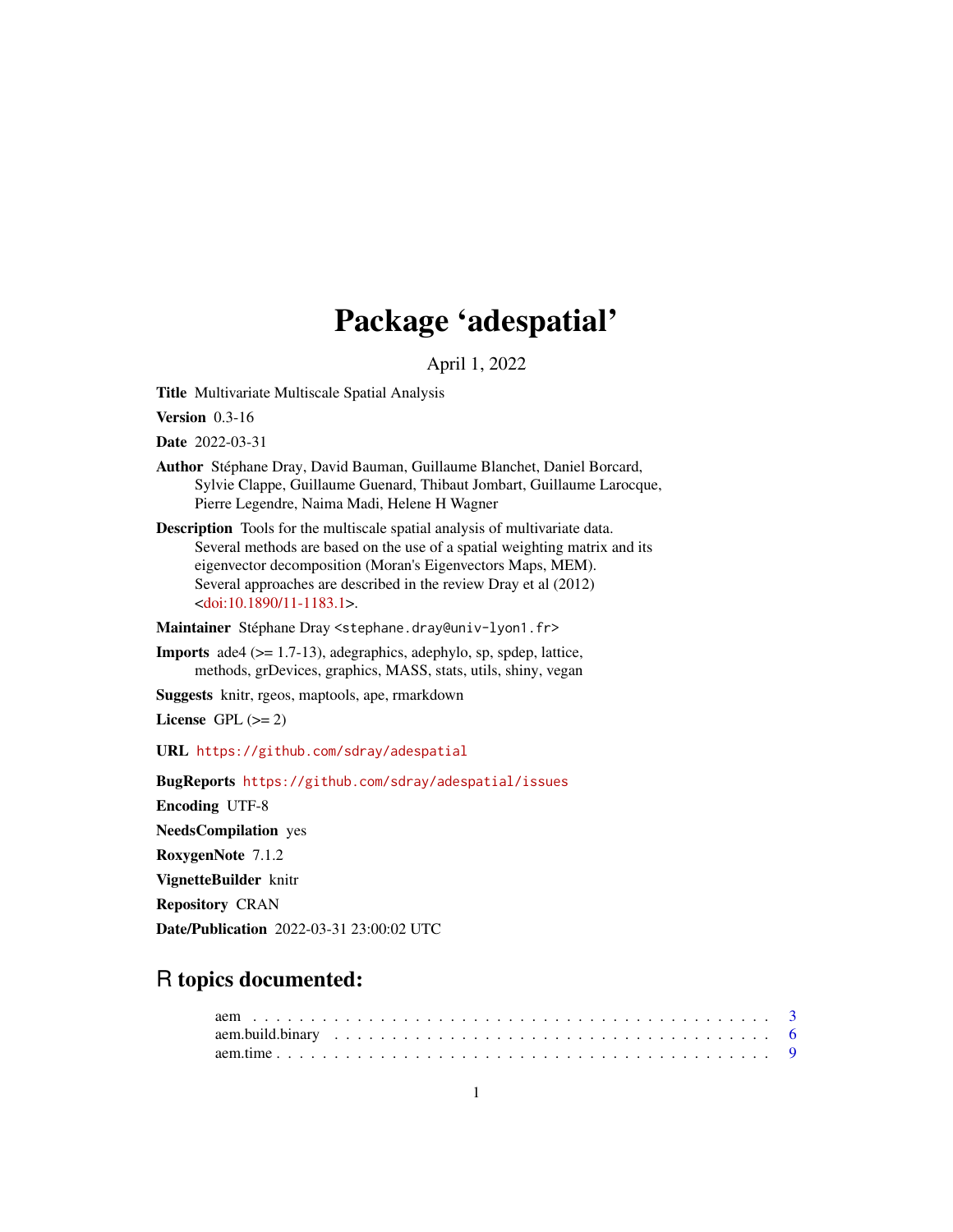|                                                                                                                        | 14              |
|------------------------------------------------------------------------------------------------------------------------|-----------------|
|                                                                                                                        | $\overline{14}$ |
|                                                                                                                        | 18              |
|                                                                                                                        | 21              |
|                                                                                                                        | 23              |
|                                                                                                                        | 31              |
|                                                                                                                        | 32              |
|                                                                                                                        | 33              |
|                                                                                                                        | 35              |
| directional.response $\dots \dots \dots \dots \dots \dots \dots \dots \dots \dots \dots \dots \dots \dots \dots \dots$ | 38              |
|                                                                                                                        | 40              |
|                                                                                                                        | 43              |
|                                                                                                                        |                 |
|                                                                                                                        |                 |
|                                                                                                                        |                 |
|                                                                                                                        |                 |
|                                                                                                                        |                 |
|                                                                                                                        |                 |
|                                                                                                                        |                 |
|                                                                                                                        |                 |
|                                                                                                                        |                 |
|                                                                                                                        |                 |
|                                                                                                                        |                 |
|                                                                                                                        |                 |
|                                                                                                                        |                 |
|                                                                                                                        |                 |
|                                                                                                                        |                 |
|                                                                                                                        |                 |
|                                                                                                                        |                 |
|                                                                                                                        |                 |
|                                                                                                                        |                 |
|                                                                                                                        |                 |
|                                                                                                                        |                 |
|                                                                                                                        |                 |
|                                                                                                                        |                 |
|                                                                                                                        |                 |
|                                                                                                                        | 97              |
|                                                                                                                        | 98              |
| rotation                                                                                                               |                 |
|                                                                                                                        |                 |
|                                                                                                                        |                 |
|                                                                                                                        |                 |
|                                                                                                                        |                 |
| TBI                                                                                                                    |                 |
|                                                                                                                        |                 |
|                                                                                                                        |                 |
|                                                                                                                        |                 |
|                                                                                                                        |                 |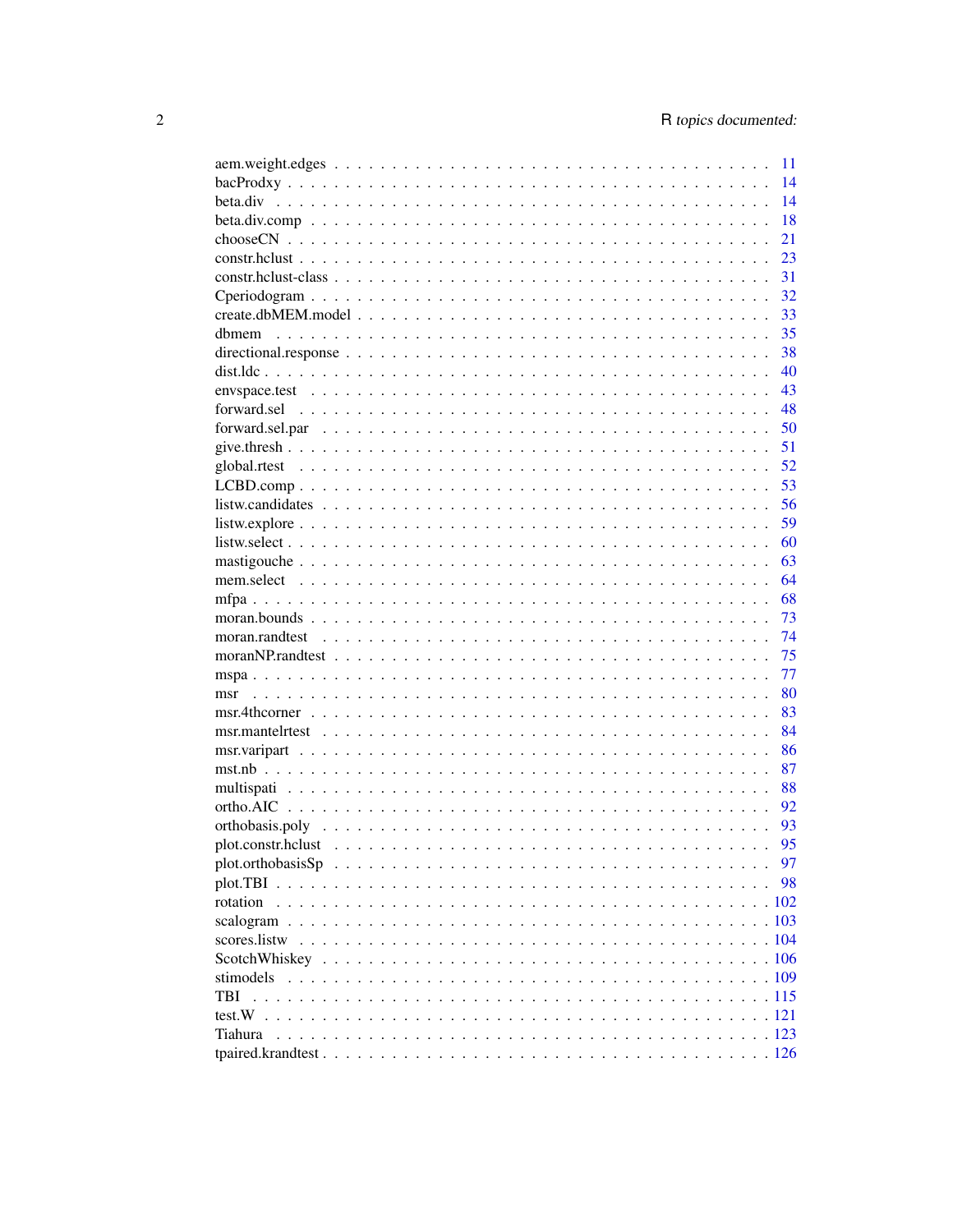<span id="page-2-0"></span>

<span id="page-2-1"></span>aem *Construct asymmetric eigenvector maps (AEM)*

# Description

This function constructs eigenvectors of a site-by-link matrix. Weights can be applied to the links.

## Usage

```
aem(
  aem.build.binary,
 binary.mat,
 weight,
  rm.link0 = FALSE,
  print.binary.mat = FALSE
)
```
# Arguments

aem.build.binary

|                  | Object created by function aem.build.binary.                                                                                                                                                                                                        |
|------------------|-----------------------------------------------------------------------------------------------------------------------------------------------------------------------------------------------------------------------------------------------------|
| binary.mat       | Site (n rows) by link (k columns) matrix. The 1s in the matrix represents the<br>presence of a link influencing a site, directly or indirectly, otherwise the values<br>are $0s$ .                                                                  |
| weight           | Vector of weights of length k, to be applied to the links.                                                                                                                                                                                          |
| rm.link0         | Logical (TRUE, FALSE) determining if the links directly connecting a site to the<br>origin (site 0) should be removed. Default value: FALSE. This parameter is only<br>used when an object of class aem. build. binary is provided to the function. |
| print.binary.mat |                                                                                                                                                                                                                                                     |
|                  | Logical (TRUE, FALSE) determining if the site-by-link matrix used in the analysis<br>should be printed.                                                                                                                                             |

# Details

If only an object of class aem.build.binary is given to this function, The argument binary.mat is not considered. binary.mat is only considered when the argument aem.build.binary is missing.

If weights are applied to the links, the length of vector weight has to take into account wether the links connecting real sites to the origin (the fictitious site 0) have been kept or removed.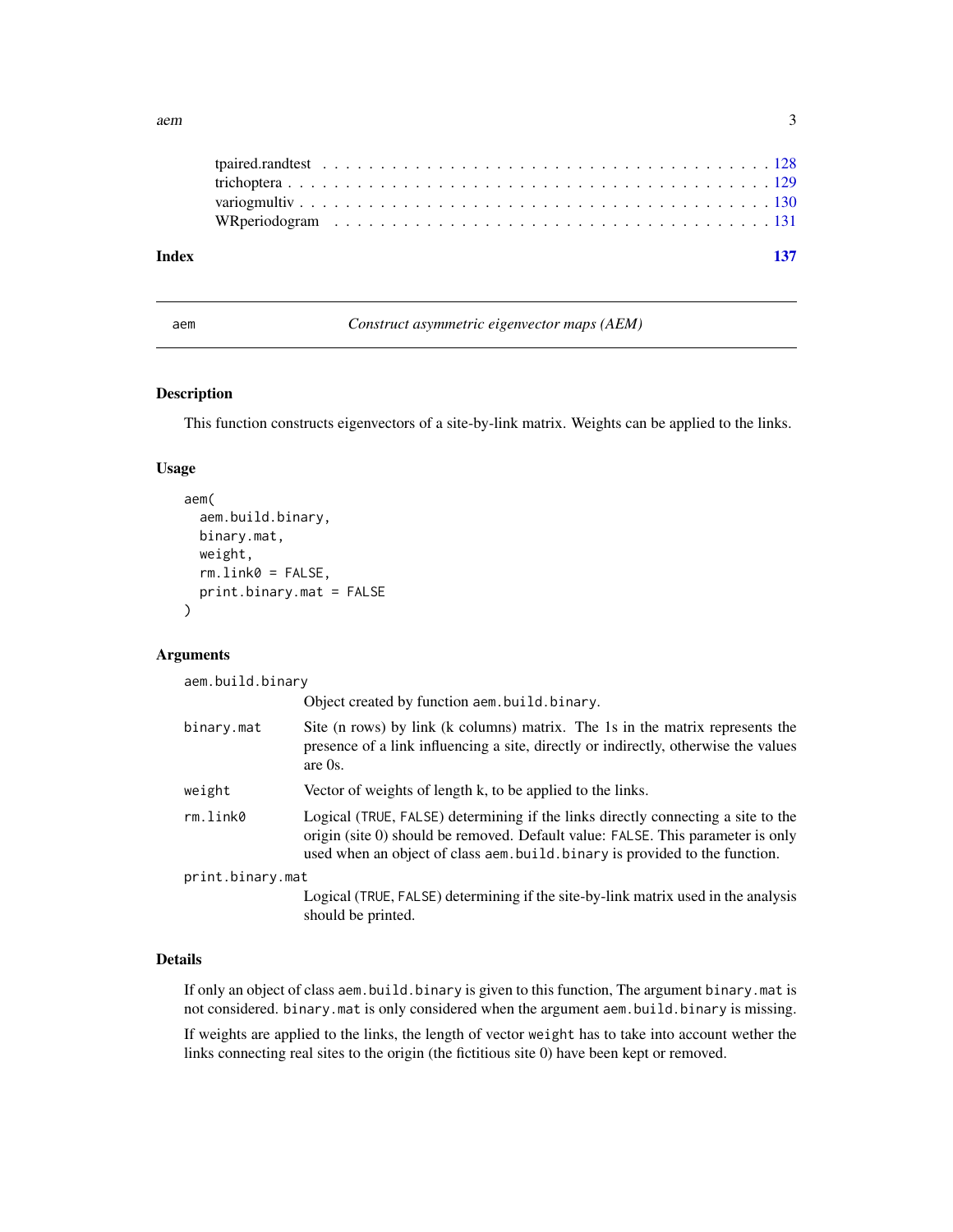#### Value

| value   | A vector of singular values associated with the AEM.                        |
|---------|-----------------------------------------------------------------------------|
| vectors | A matrix of eigenvector. Each column is an AEM eigenfunction (or variable). |
|         | mod.binary.mat A site-by-link matrix modified through the function.         |

# Note

It sometimes happens that AEM eigenfunctions have equal singular values. In that case, different sets of AEM eigenfunctions may be produced on different plateforms.

Eigenvectors associated to an eigenvalue that is smaller than  $10^{-12}$  are considered negligeable. They have been removed from the created AEM eigenfunctions.

### Author(s)

F. Guillaume Blanchet

# References

Blanchet F.G., P. Legendre and Borcard D. (2008) Modelling directional spatial processes in ecological data. *Ecological Modelling*, 215, 325-336.

#### See Also

[aem.build.binary](#page-5-1), [svd](#page-0-0)

# Examples

```
# Construction of object of class nb (spdep)
if(require("spdep", quietly = TRUE)){
nb <- cell2nb(5,5,"queen")
# Create fictitious geographical coordinates
xy <- cbind(1:25,expand.grid(1:5,1:5))
# Build binary site-by-link matrix
bin.mat <- aem.build.binary(nb,xy)
# Construct AEM eigenfunctions from an object of class aem.build.binary
res <- aem(aem.build.binary=bin.mat,rm.link0=FALSE)
res$values
# Illustrate 4 AEM eigenfunctions using bubble plots
opal <- palette()
palette(c("black","white"))
par(mfrow=c(2,2))
symbols(x=xy[,2:3], circles=abs(res$vectors[,1]), inches=FALSE, asp=1,
 fg=ifelse(sign(-res$vectors[,1])+1>0,1,0),
 bg=ifelse(sign(res$vectors[,1])+1>0,1,0), xlab="x", ylab="y")
title("AEM 1")
symbols(x=xy[,2:3], circles=abs(res$vectors[,2]), inches=FALSE,
```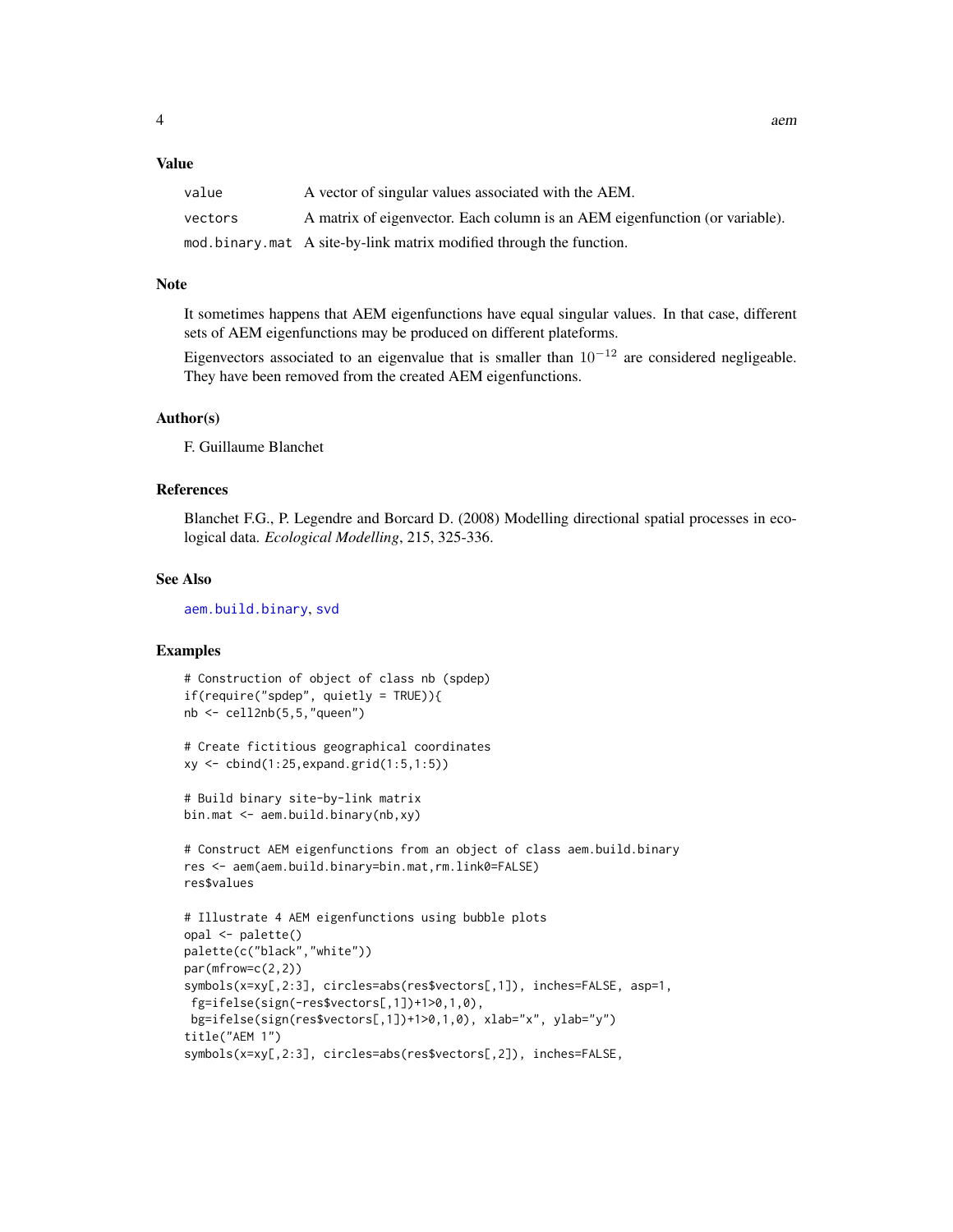```
asp=1, fg=ifelse(sign(-res$vectors[,2])+1>0,1,0),
bg=ifelse(sign(res$vectors[,2])+1>0,1,0), xlab="x", ylab="y")
title("AEM 2")
symbols(x=xy[,2:3], circles=abs(res$vectors[,3]), inches=FALSE,
asp=1, fg=ifelse(sign(-res$vectors[,3])+1>0,1,0),
bg=ifelse(sign(res$vectors[,3])+1>0,1,0), xlab="x", ylab="y")
title("AEM 3")
symbols(x=xy[,2:3], circles=abs(res$vectors[,4]), inches=FALSE, asp=1,
fg=ifelse(sign(-res$vectors[,4])+1>0,1,0),
bg=ifelse(sign(res$vectors[,4])+1>0,1,0), xlab="x", ylab="y")
title("AEM 4")
# Construct AEM eigenfunctions using only a site-by-link matrix
res2 <- aem(binary.mat=bin.mat[[1]])
res2$values
# Illustrate 4 AEM eigenfunctions using bubble plots
par(mfrow=c(2,2))
symbols(x=xy[,2:3], circles=abs(res2$vectors[,1]), inches=FALSE,
asp=1, fg=ifelse(sign(-res2$vectors[,1])+1>0,1,0),
bg=ifelse(sign(res2$vectors[,1])+1>0,1,0), xlab="x", ylab="y")
title("AEM 1")
symbols(x=xy[,2:3], circles=abs(res2$vectors[,2]), inches=FALSE,
asp=1, fg=ifelse(sign(-res2$vectors[,2])+1>0,1,0),
bg=ifelse(sign(res2$vectors[,2])+1>0,1,0), xlab="x", ylab="y")
title("AEM 2")
symbols(x=xy[,2:3], circles=abs(res2$vectors[,3]), inches=FALSE,
asp=1, fg=ifelse(sign(-res2$vectors[,3])+1>0,1,0),
bg=ifelse(sign(res2$vectors[,3])+1>0,1,0), xlab="x", ylab="y")
title("AEM 3")
symbols(x=xy[,2:3], circles=abs(res2$vectors[,4]), inches=FALSE,asp=1,
fg=ifelse(sign(-res2$vectors[,4])+1>0,1,0),
bg=ifelse(sign(res2$vectors[,4])+1>0,1,0), xlab="x", ylab="y")
title("AEM 4")
palette(opal)
# Construct AEM eigenfunctions with a function of the distance
# as weights to put on the links
# Construction of object of class nb (spdep)
nb<-cell2nb(5,5,"queen")
# Create fictitious geographical coordinates
xy <- cbind(1:25,expand.grid(1:5,1:5))
# Build binary site-by-link matrix
bin.mat <- aem.build.binary(nb,xy)
# Construct a matrix of distances
long.lien.mat<-as.matrix(dist(xy))
# Extract the edges, remove the ones directly linked to site 0
```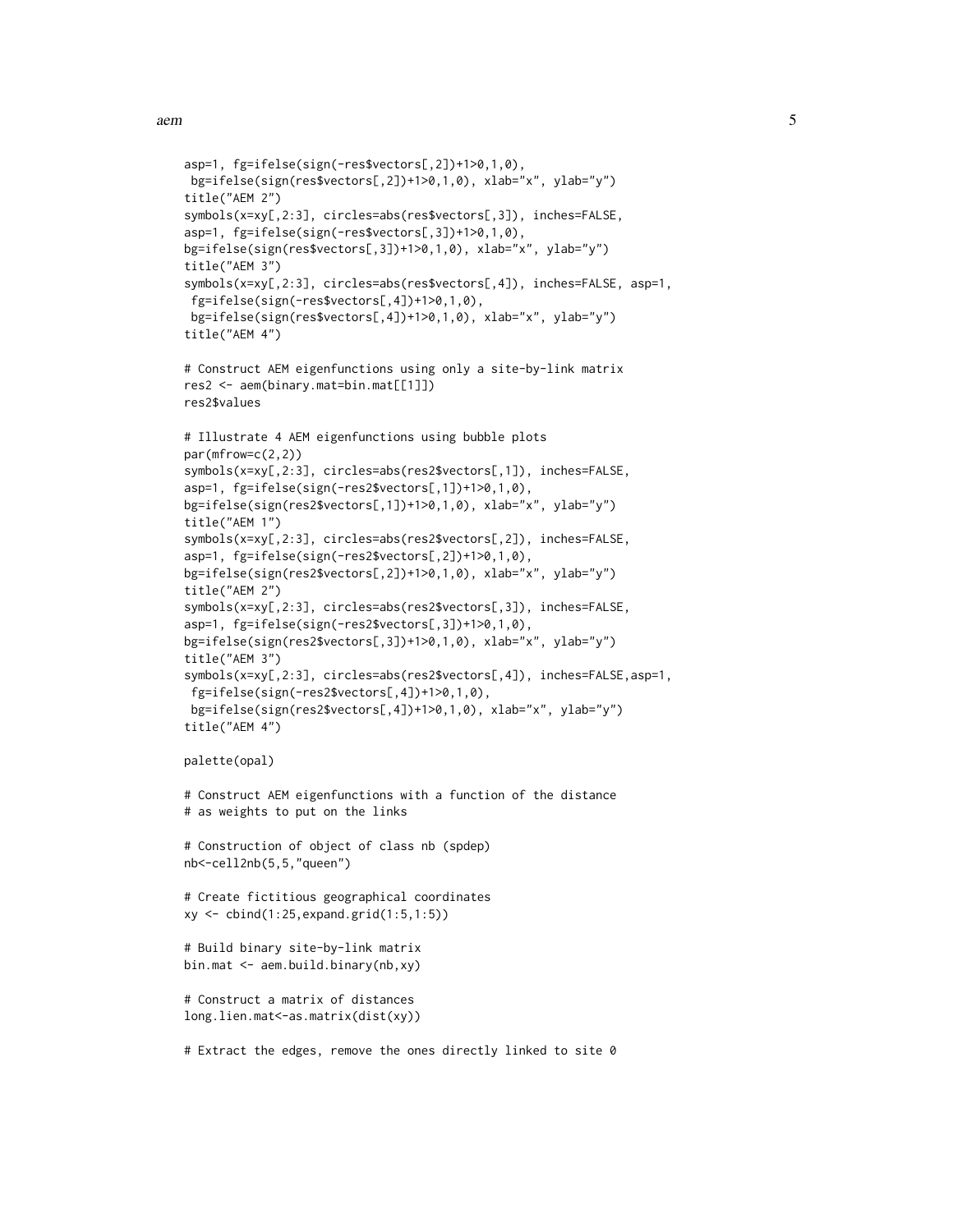```
lien.b<-bin.mat$edges[-1:-5,]
# Construct a vector giving the length of each edge
long.lien<-vector(length=nrow(lien.b))
for(i in 1:nrow(lien.b)){
long.lien[i]<-long.lien.mat[lien.b[i,1],lien.b[i,2]]
}
# Construct a vector of weights based on distance
weight.vec<-1-(long.lien/max(long.lien))^2
# Construct AEM eigenfunctions from an object of class aem.build.binary
res <- aem(aem.build.binary=bin.mat,weight=weight.vec,rm.link0=TRUE)
res
# Computing Moran's I for AEMs
# Building AEMs
xy <- cbind(1:25,expand.grid(1:5,1:5))
Wdist <- 1/as.matrix(dist(xy[,2:3]))
nb <- cell2nb(5,5,"queen")
bin.mat <- aem.build.binary(nb,xy)
linkBase <- bin.mat[[2]]
link <- linkBase[-which(linkBase[,1] == 0),]
weight <- numeric()
for(i in 1:nrow(link)){
   weight[i] <- Wdist[link[i,1],link[i,2]]
}
AEM <- aem(bin.mat, weight = weight, rm.link0 = TRUE)
# Constructing asymmetric matrix
matasym <- matrix(0,ncol=25, nrow=25)
for(i in 1:nrow(link)){
    matasym[link[i,1],link[i,2]]<- weight[i]
}
# Build a listw object from the asymmetric matrix
listwAsym <- mat2listw(matasym)
# Calculate Moran's I for AEM
MoranIAEM <- moran.randtest(AEM$vectors, listwAsym)
}
```
<span id="page-5-1"></span>aem.build.binary *Construct a site-by-edge binary matrix*

<span id="page-5-0"></span>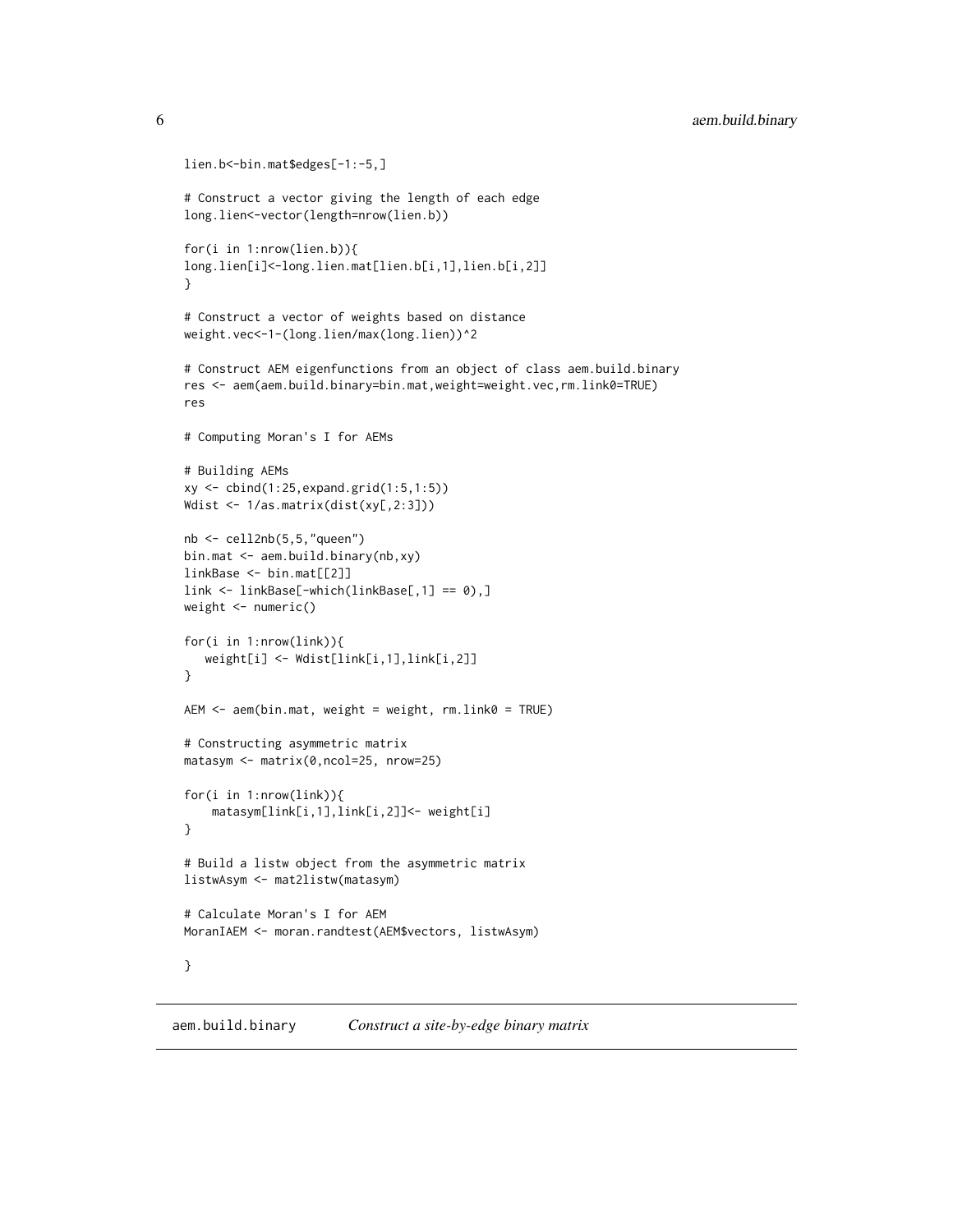# aem.build.binary 7

#### Description

This function construct a site-by-edge binary matrix. It uses a set of sites coordinates and a connexion diagram (object of class nb from the spdep package). The 1s in the matrix represents the presence of a link influencing a site, directly or indirectly, otherwise the values are 0s. Graphically, the function is implemented such that the directional process is considered to be going from the bottom to the top of the screen in the graphical output of R. As such, the origin is underneath the set of points representing the sites. Prepare the table of site coordinates accordingly.

#### Usage

```
aem.build.binary(
 nb.object = NULL,
  coords,
  link = NULL,unit.angle = "degrees",
  rot.angle = 0,
  rm.same.y = TRUE,
 plot.connexions = TRUE
)
```
# Arguments

| nb.object       | Object of class nb from library spdep.                                                                                                                                                                                                                            |
|-----------------|-------------------------------------------------------------------------------------------------------------------------------------------------------------------------------------------------------------------------------------------------------------------|
| coords          | A three columns matrix or data frame. Colums 1: identifiers of the points (needs<br>to be numeric). Columns 2 and 3: the X and Y coordinates of the points.                                                                                                       |
| link            | A two columns matrix. Each row define an edge. Column 1: The site from<br>which the edge starts. Column 2: the site to which the edge ends. All values in<br>link need to be integers.                                                                            |
| unit.angle      | Character. The measurement units in which the angle is defined: either "de-<br>grees" (default) or "radians".                                                                                                                                                     |
| rot.angle       | Numeric. Angle of the vector describing the process influencing the sites. This<br>argument generate a rotation of the site coordinates. The set of coordinates is<br>rotated counterclockwise. Negative values will produce a clockwise rotation.                |
| rm.same.y       | Logical (TRUE, FALSE). Determines if the links perpendicular to the gradient<br>should be removed. Default value: TRUE. If these links have already been re-<br>moved this argument put to TRUE will make the function crash. See detail for<br>more information. |
| plot.connexions |                                                                                                                                                                                                                                                                   |
|                 | Logical (TRUE, FALSE). Determines if the sites and the associated connexion<br>diagram should be plotted after rotation of the coordinates by gradient. angle.                                                                                                    |

# Details

The lowest site in the gradient is the one that will connect to the fictitious site 0 to consider direction. Note that if there are multiple lowest sites, they will all be connected to the fictitious site 0 to consider direction.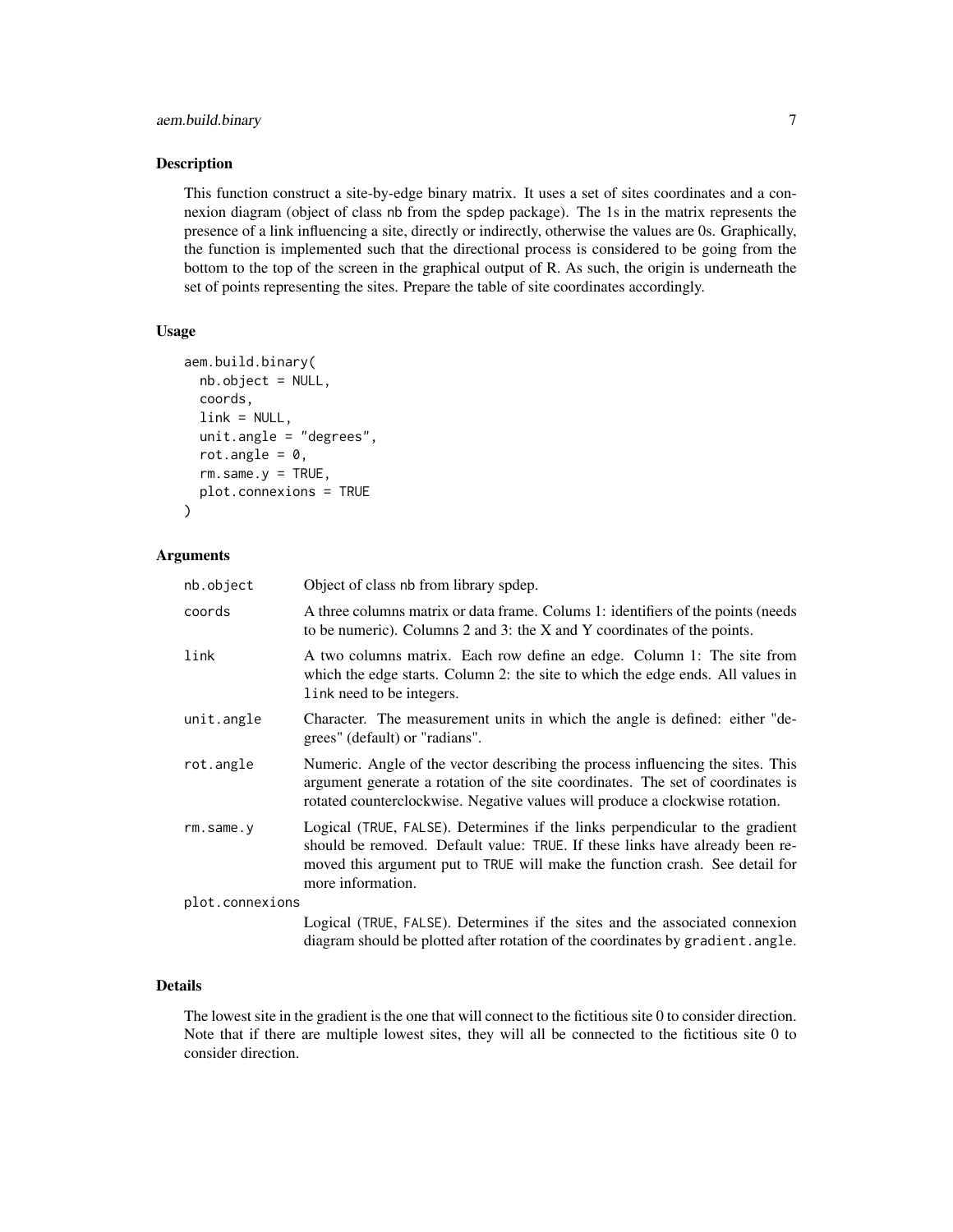The site-by-edge matrix created by this function and the list of edges include the links associated to a fictitious site upstream of all other, see Blanchet et al. (2008), for details. The decision regarding wether the origin and the edges associated with it should be kept or removed is left to the user. Removal of this site and of its associated edges can be done manually after the construction of the site-by-edge matrix and of the list edges. It can also be done when running the function [aem](#page-2-1).

If the connexion diagram was modified so that the links connecting sites that are exactly perpendicular to the gradient have been removed or if there is no sites exactly at the same level in the gradient, defining rm.same.y to TRUE will generate an error.

If all the sites have the same y coordinates after rotation, e.g. a horizontal transect perpendicular to the defined spatial asymmetry, this analysis should not be used.

The argument plot.connexions will plot the sites (coords) in black, after rotation, if any, and the connexion diagram (nb.object), in red. The site labels are also plotted on the graph. To show the direction of the spatial asymmetry considered by the function, a fictive site (in blue) was added upstream. This fictive site is linked (blue edges) to the site(s) that are the most upstream ones. Since this graph is generic, it might sometimes look odd, however, the information given will remain the accurate.

#### Value

| se.mat | A binary (n x k) matrix of site (n rows) by link edges (k columns).                                                                                                    |
|--------|------------------------------------------------------------------------------------------------------------------------------------------------------------------------|
| edges  | A matrix describing the link edges. It has 2 columns (from, to) and as many rows<br>as there are edges. The edges linked to the fictitious site of origin are found at |
|        | the beginning of the list.                                                                                                                                             |

#### Author(s)

F. Guillaume Blanchet

#### References

Blanchet F.G., P. Legendre and Borcard D. (2008) Modelling directional spatial processes in ecological data. *Ecological Modelling*, 215, 325-336.

#### See Also

[aem](#page-2-1)

#### Examples

```
### Create an object of class nb (spdep)
if(require("spdep", quietly = TRUE)){
nb<-cell2nb(5,5,"queen")
### Create fictitious geographical coordinates
xy <- cbind(1:25,expand.grid(1:5,1:5))
### Build a binary site-by-link matrix; remove the site which have identical Y coordinate
### (by default argument: rm.same.y = TRUE)
```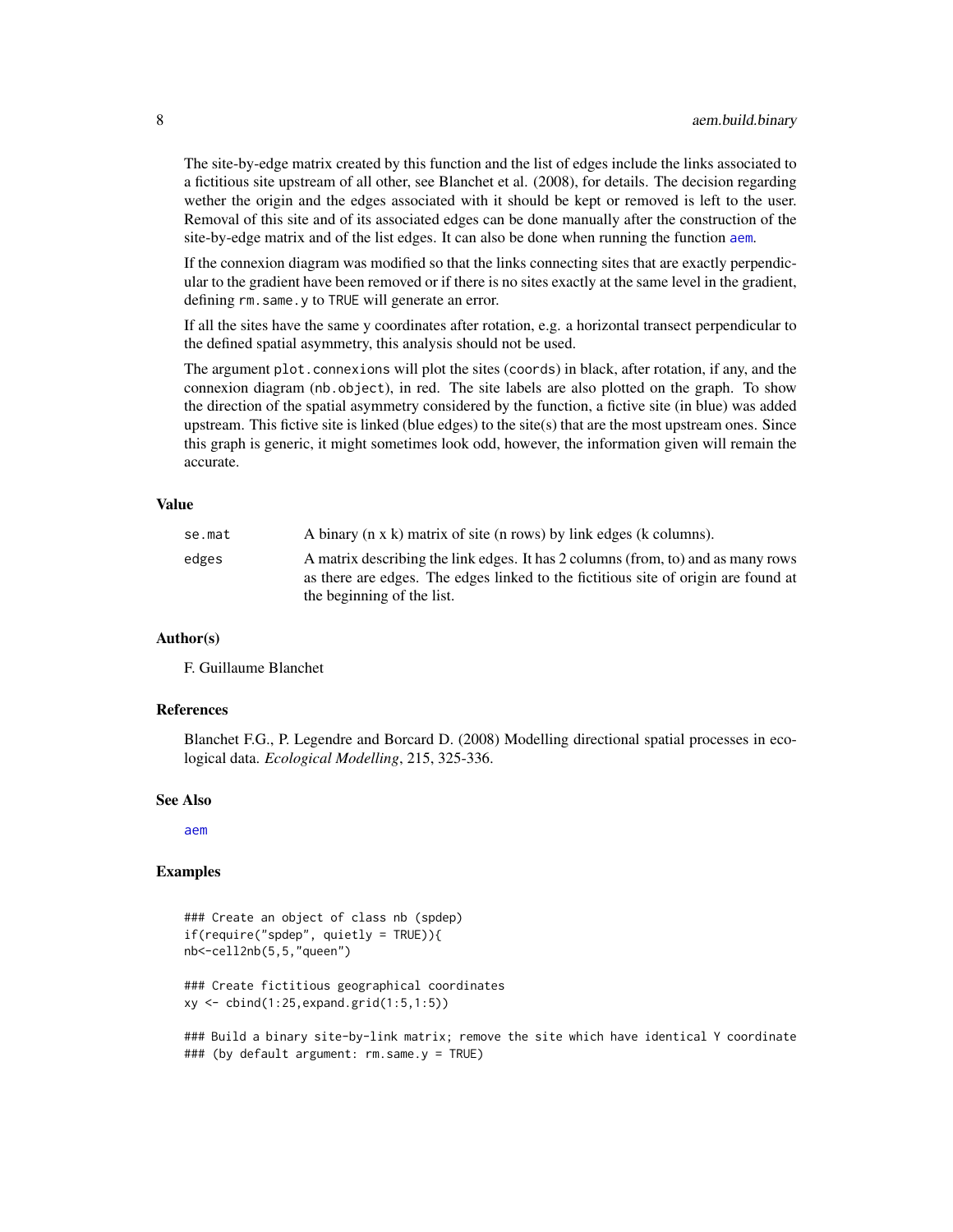#### <span id="page-8-0"></span>aem.time 9

```
bin.mat <- aem.build.binary(nb,xy)
str(bin.mat)
### Build a binary site-by-link matrix using the argument link: remove the site which
### have identical Y coordinate (by default argument: rm.same.y = TRUE)
edges<-expand.grid(1,2:25)
bin.mat <- aem.build.binary(coords=xy,link=edges)
str(bin.mat)
### Build a binary site-by-link matrix, making the process affect the points at
### an angle of 45 degrees
bin.mat.45 <- aem.build.binary(nb,xy, rot.angle=45)
str(bin.mat.45)
### Build a binary site-by-link matrix, making the process affect the points at
### an angle of pi/3 radians
bin.mat.pi3 <- aem.build.binary(nb,xy,unit.angle="radians", rot.angle=pi/3)
str(bin.mat.pi3)
}
```
aem.time *AEM for time series*

### Description

This function constructs AEM eigenfunctions for multi-scale analysis of a regular time series or spatial transect of univariate or multivariate data.

#### Usage

 $aem.time(n, w = NULL, moran = FALSE)$ 

#### Arguments

| n     | Numeric. Number of points in the series.                                                                                                                                                                                                     |
|-------|----------------------------------------------------------------------------------------------------------------------------------------------------------------------------------------------------------------------------------------------|
| W     | A vector of weights to be applied to the edges (columns of matrix E). Equal<br>weights are used if no vector $w$ is provided. The length of vector $w$ must be $(n-1)$<br>where n is the number of points in the spatial or temporal series. |
| moran | Logical. If TRUE, Moran's I are computed for all AEM. If FALSE (default value),<br>Moran's I are not computed.                                                                                                                               |

# Details

Time series represent a form of directional stochastic process. To emphasize the directional nature of the process influencing the data, AEM analysis, which was designed to take trends into account, should be applied to the non-detrended series. MEM analysis (see scores.listw) can be applied to data series that were detrended to remove the directional component as recommended by Blanchet et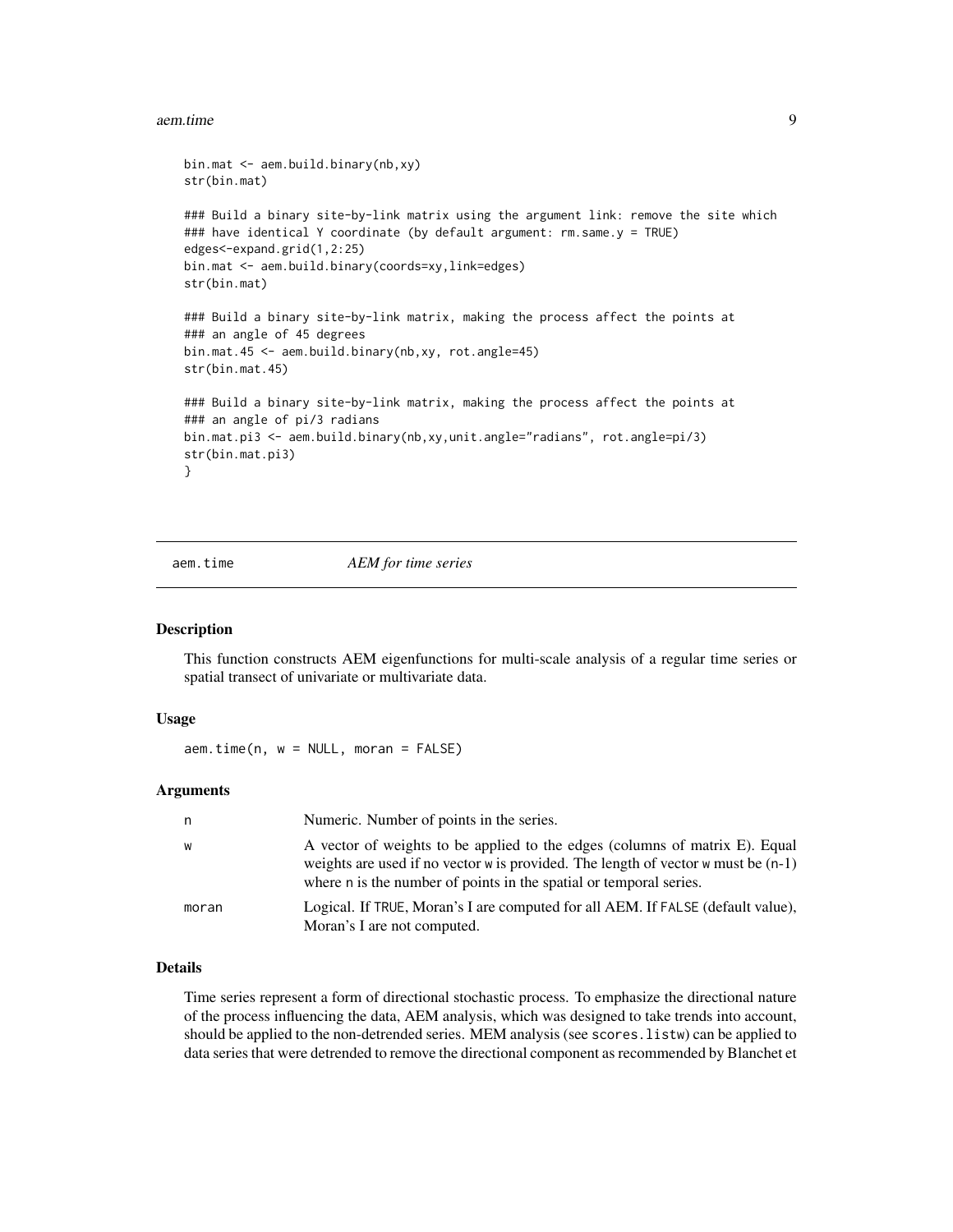al. (2008, 2011) and Legendre & Legendre (2012, Subsection 14.1.2). Detrended palaeoecological sediment core data, for example, could be studied by MEM analysis.

No data file needs to be provided to this function. The AEM eigenvectors are constructed from a matrix E generated from the regular sequence of points along the series.

A vector of weights w can be provided, representing the ease of communication of matter, energy or information among the points. The most simple form would be the inverse of (d/dmax) where d is the distance between adjacent nodes and dmax is the maximum distance between adjacent nodes in the spatial or time series. More general forms of weights may represent the inverse of landscape resistance to the movement of organisms, propagules, genes, etc.

If the calculation of Moran's I is requested, the point coordinates are generated from the point positions along the series.

#### Value

| E      | Nodes-by-edges matrix E.                                              |
|--------|-----------------------------------------------------------------------|
| values | Eigenvalues of the principal component analysis of E.                 |
| aem    | Matrix of AEM eigenfunctions normalized to unit length.               |
| Moran  | Moran's I statistics tested by a bilateral test with 999 permutations |
| listw  | An object of class listw with the associated spatial weighting matrix |

### Author(s)

Pierre Legendre and F. Guillaume Blanchet

# References

Blanchet F.G., P. Legendre and Borcard D. (2008) Modelling directional spatial processes in ecological data. *Ecological Modelling*, 215, 325-336.

Blanchet F.G., P. Legendre, R. Maranger, D. Monti, and P. Pepin. (2011) Modelling the effect of directional spatial ecological processes at different scales. *Oecologia*, 166, 357-368.

Legendre, P. and L. Legendre (2012) *Numerical Ecology*, 3rd English edition. Elsevier Science BV, Amsterdam.

Legendre, P. and O. Gauthier (2014) Statistical methods for temporal and space-time analysis of community composition data. *Proceedings of the Royal Society B - Biological Sciences*, 281, 20132728.

#### See Also

[aem](#page-2-1), scores.listw

# Examples

```
# Time series containing 20 equispaced observations
out <- aem.time(20, moran = TRUE)
```
# Time series containing 20 observations with unequal spacing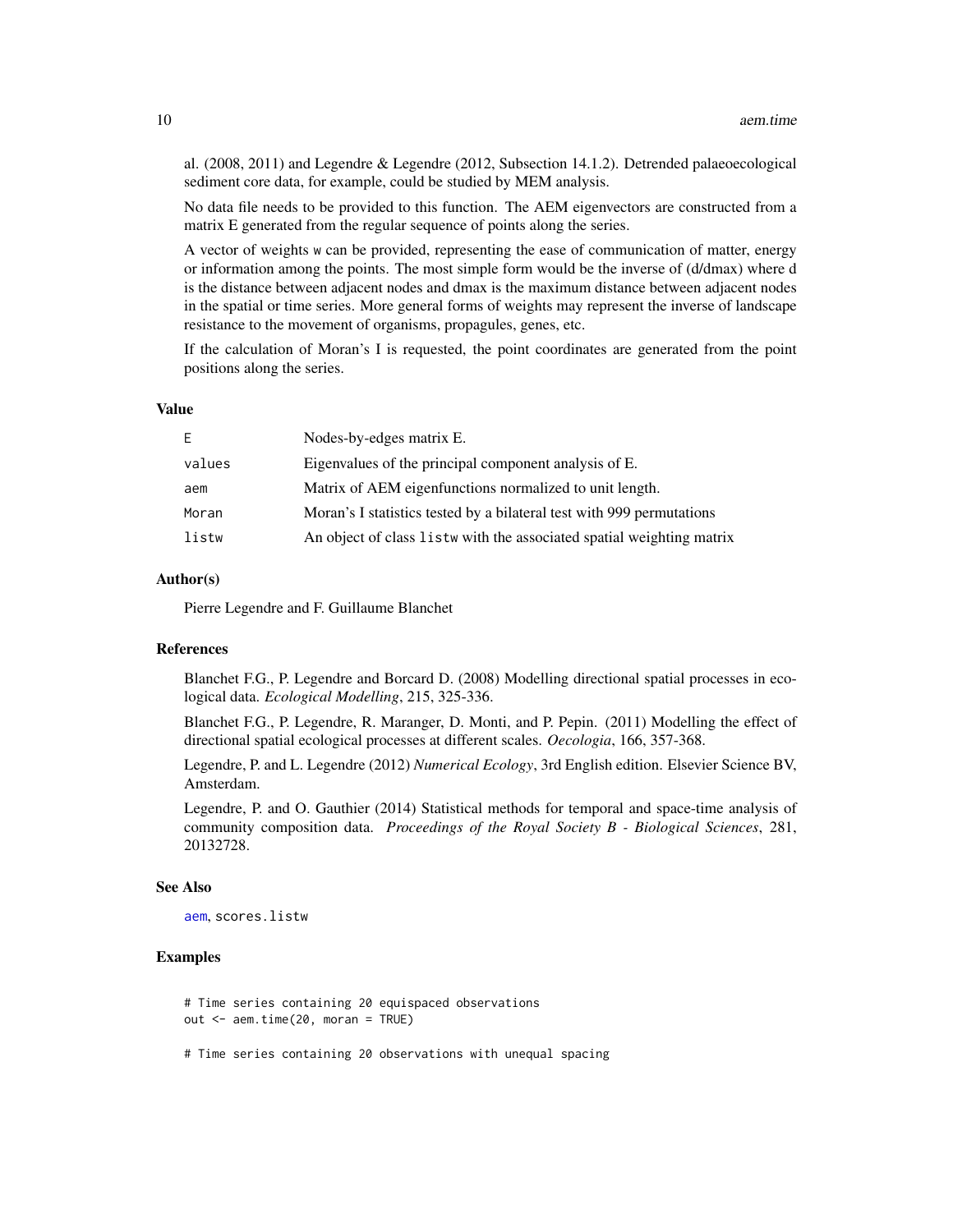# <span id="page-10-0"></span>aem.weight.edges 11

```
# Generate (n-1) random interpoint distances
distances <- runif(19,1,5)
# Compute weights representing the ease of communication among points
w <- 1/(distances/max(distances))
# Compute the AEM eigenfunctions
out \leq aem.time(20, w = w, moran = TRUE)
```
aem.weight.edges *Weight edges when constructing AEM variables*

# Description

These functions construct a vector of weights that can be associated to the edges of the connexion diagram used as a basis to build AEM eigenfunctions. aem.weight.edges is general and can be used for 1 or 2 dimensional problems. aem.weight.time is meant to be used only for time series. It is a wrapper for aem.weight.edges.

#### Usage

```
aem.weight.edges(
 nb.object,
 coords,
  distmat = NULL,alpha = 2,
 beta = NULL,max.d = NULL,unit.angle = "degrees",
  rot.angle = 0,
  rm.same.y = TRUE,plot.connexions = TRUE
\mathcal{E}aem.weight.time(
  dates,
  distmat = NULL,
  alpha = 2,
 beta = NULL,
 max.d = NULL,unit.angle = "degrees",
  rot.angle = 0,
  rm.same.y = TRUE,plot.connexions = TRUE
)
```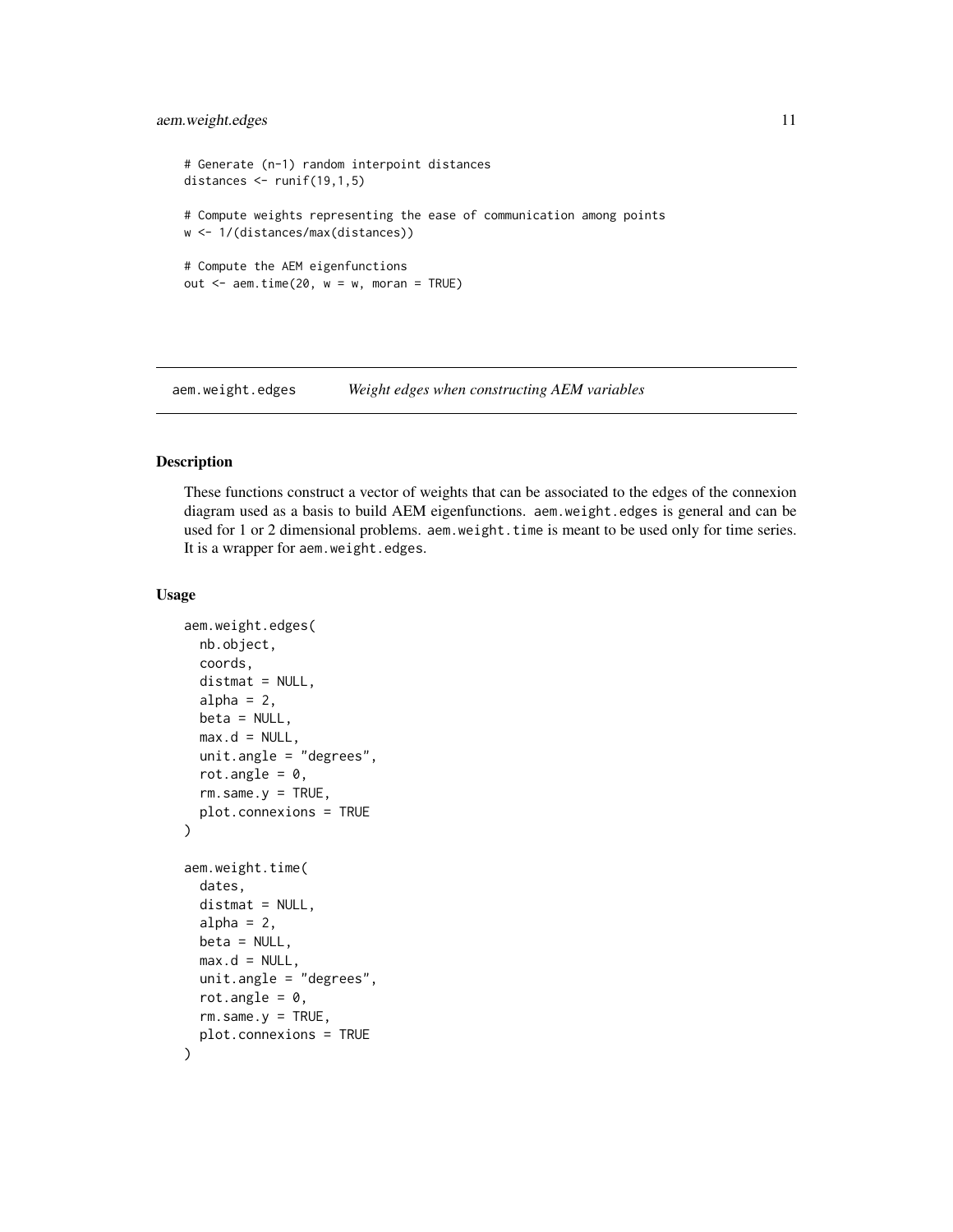#### Arguments

| nb.object       | Object with class 'nb', computed by the spdep package, containing a list of<br>neighbours for each sampling unit (site or time).                                                                                                                                                                          |
|-----------------|-----------------------------------------------------------------------------------------------------------------------------------------------------------------------------------------------------------------------------------------------------------------------------------------------------------|
| coords          | A three-column matrix or data frame. Column 1: identifiers of the points (must<br>be numeric). Columns 2 and 3: the X and Y coordinates of the points.                                                                                                                                                    |
| distmat         | Class 'matrix' or 'dist' object containing a dissimilarity or distance matrix. (See<br>details).                                                                                                                                                                                                          |
| alpha           | Numeric. Exponent of the first weighting function. (See details).                                                                                                                                                                                                                                         |
| beta            | Numeric. Exponent of the second weighting function. (See details).                                                                                                                                                                                                                                        |
| max.d           | Numeric. Maximum distance for weighting. Default value if max.d=NULL: the<br>maximum distance among a set of sites divided by 2 or the full span of a time<br>series divided by 2 (not recommended in most problems, see details). A warning<br>is given if $max.d = NULL$ and the default value is used. |
| unit.angle      | Character. The measurement units in which the angle is defined: either "de-<br>grees" (default) or "radians".                                                                                                                                                                                             |
| rot.angle       | Numeric. Angle of the vector describing the process influencing the sites. This<br>argument generates a rotation of the site coordinates. The set of coordinates is<br>rotated counterclockwise. Negative values will produce a clockwise rotation.                                                       |
| rm.same.y       | Logical (TRUE, FALSE). Determines if the links perpendicular to the gradient<br>should be removed. Default value: TRUE. If these links have already been re-<br>moved, this argument put to TRUE will make the function crash. See details for<br>more information.                                       |
| plot.connexions |                                                                                                                                                                                                                                                                                                           |
|                 | Logical (TRUE, FALSE). Determines if the sites and the associated connexion<br>diagram should be plotted after rotation of the coordinates by gradient. angle.                                                                                                                                            |
| dates           | A vector of dates, class 'numeric' or 'Date'.                                                                                                                                                                                                                                                             |

#### Details

These functions should be used in close relationship with [aem.build.binary](#page-5-1), consequently many of the arguments in this function and in [aem.build.binary](#page-5-1) are the same.

The argument distmat may contain general forms of dissimilarity, for example the difficulty of transfer of individuals, matter or energy among the sampling units through space or time.

In aem.weight.edges, two weighting functions, described in Legendre and Legendre (2012, eqs. 114.3 and 14.4) have been implemented, where  $d_{ij}$  is the distance between sites i and j:

> Weighting function 1:  $1-(d_{ij}/max(d))^{\alpha}$ Weighting function 2:  $1/d_{ij}^{\beta}$

Also note that if a value is provided for beta (that is, if it is not NULL), weighting function 2 is used regardless of whether alpha is defined or not.

In most applications, the default value of max.d is not optimal. A more meaningful solution in many applications is to compute a Moran's I correlogram (for univariate data) or a Mantel correlogram (for multivariate data), and provide the distance where the correlation becomes 0 as the value for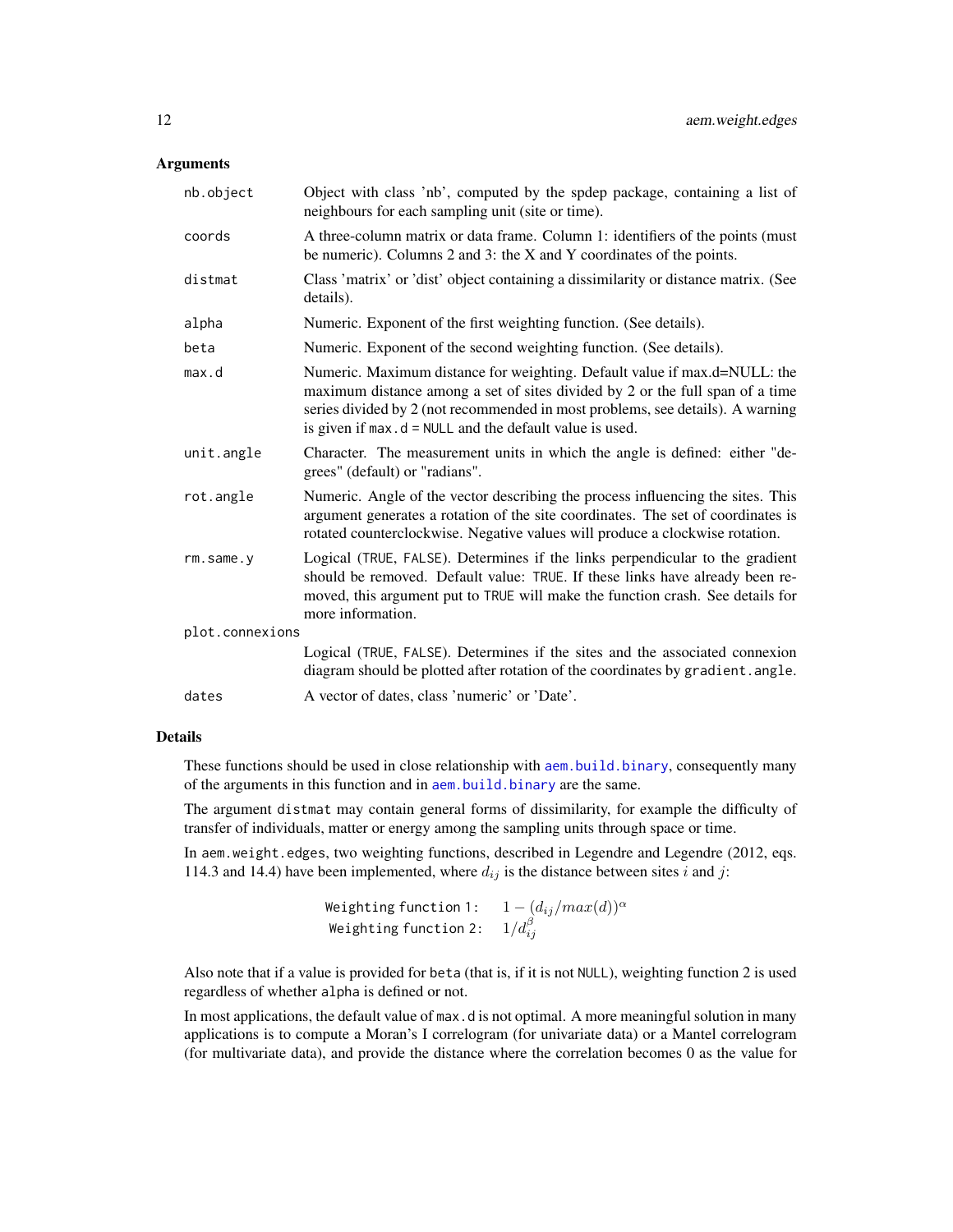aem.weight.edges 13

max.d.

# Value

A vector of weights associating a value to each edge of the graph.

#### Functions

• aem.weight.time:

#### Author(s)

Olivier Gauthier, Pierre Legendre and F. Guillaume Blanchet

### **References**

Legendre, P. and L. Legendre (2012) *Numerical Ecology*, 3rd English edition. Elsevier Science BV, Amsterdam.

Legendre, P. and O. Gauthier (2014) Statistical methods for temporal and space-time analysis of community composition data. *Proceedings of the Royal Society B - Biological Sciences*, 281, 20132728.

#### See Also

[aem.build.binary](#page-5-1), [sp.correlogram](#page-0-0), [mantel.correlog](#page-0-0)

# Examples

```
### Time serie example
### Example - 12 dates (days from January 1st of year 1)
### in a 6-year study starting September 5, 2000
if(require("spdep", quietly = TRUE)){
dates <- as.Date(c(129,269,500,631,864,976,1228,1352,1606,1730,1957,2087),origin="2000/1/1")
autocor.limit <- 522 # Limit of autcorrelation in the correlogram
### Using aem.weight.time()
(wtime <- aem.weight.time(dates, alpha=2, max.d=autocor.limit))
### Using aem.weight.edges()
n <- length(dates)
nb \leftarrow cell2nb(1, n)xy.dates <- cbind(1:n, rep(1, n), dates)
(wtime <- aem.weight.edges(nb, xy.dates, alpha=2, max.d=autocor.limit))
n <- length(dates)
nb <- cell2nb(1, n)
xy.dates <- cbind(1:n, dates, rep(1, n)) ## Note the inversion of 'dates' and 'rep(1,n)'
wtime <- aem.weight.edges(nb, xy.dates, alpha=2,
max.d=autocor.limit,rot.angle=90) # Note that 'rot.angle=90' was used
### Spatial example using default d.max (notice the warning)
```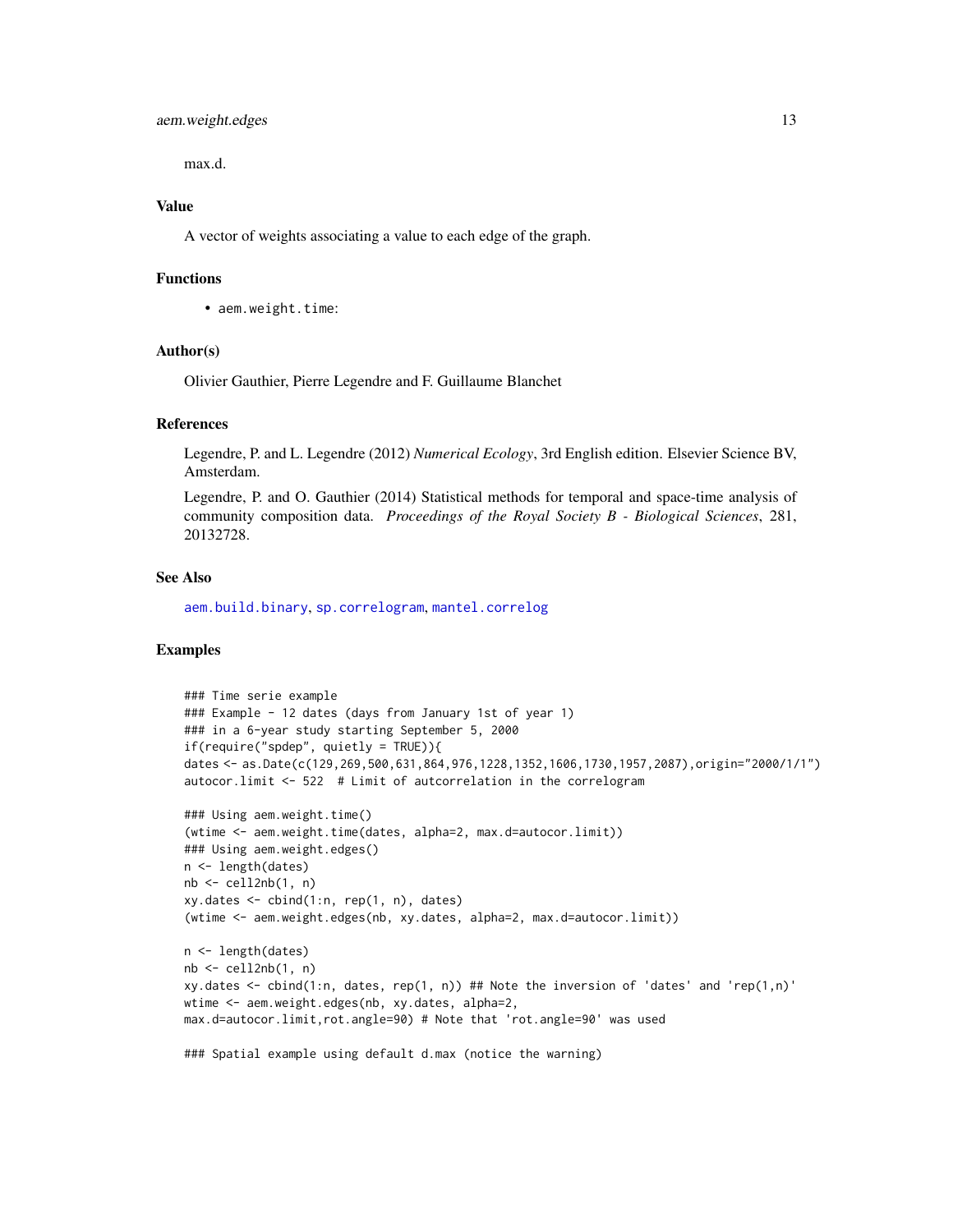#### <span id="page-13-0"></span>14 beta.div

```
###########################################################################
nb<-cell2nb(5,5,"queen")
xy <- cbind(1:25,expand.grid(1:5,1:5))
(wspace <- aem.weight.edges(nb,xy))
}
```
bacProdxy *Bacterial production data set*

# Description

Longitude and latitude of 25 samples when bacterial production was sampled in Lake St. Pierre (Québec, Canada). These sampled were carried out in August 18, 2005.

#### Usage

data(bacProdxy)

# Format

A data frame with the coordinates of the 25 sampled locations

# References

Blanchet F.G., P. Legendre, R. Maranger, D. Monti, and P. Pepin. (2011) Modelling the effect of directional spatial ecological processes at different scales. *Oecologia*, 166, 357-368.

beta.div *Beta diversity computed as Var(Y)*

#### Description

Compute estimates of total beta diversity as the total variance in a community data matrix Y, as well as derived SCBD and LCBD statistics, for 19 dissimilarity coefficients or the raw data table. Computing beta diversity as  $Var(Y)$  for raw, untransformed community composition data is not recommended. Tests of significance of the LCBD indices are also produced.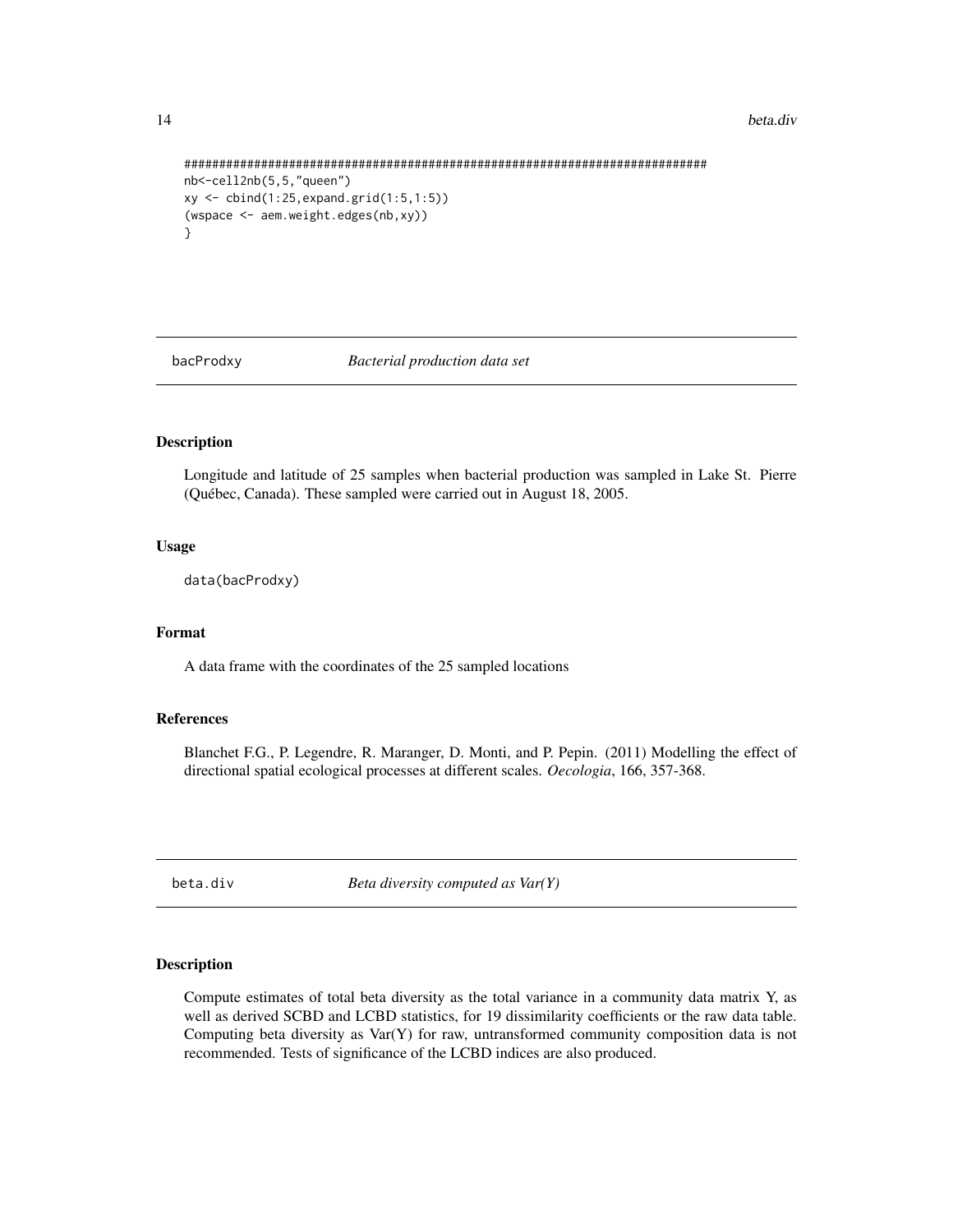beta.div 15

# Usage

```
beta.div(
  Y,
  method = "hellinger",
  sqrt.D = FALSE,\text{sample} = \text{TRUE},
  nperm = 999,
  adj = TRUE,save.D = FALSE,clock = FALSE
)
```
# Arguments

| Community composition data. The object class can be either data. frame or<br>matrix.                                                                                                                                                                                                                                                                                                                                                                       |
|------------------------------------------------------------------------------------------------------------------------------------------------------------------------------------------------------------------------------------------------------------------------------------------------------------------------------------------------------------------------------------------------------------------------------------------------------------|
| One of the 19 dissimilarity coefficients available in the function: "hellinger",<br>"chord", "log.chord", "chisquare", "profiles", "percentdiff", "ruzicka",<br>"divergence", "canberra", "whittaker", "wishart", "kulczynski", "jaccard",<br>"sorensen", "ochiai", "ab.jaccard", "ab.sorensen", "ab.ochiai", "ab.simpson",<br>"euclidean". See Details. Names can be abbreviated to a non-ambiguous set<br>of first letters. Default: method="hellinger". |
| If sqrt.D=TRUE, the dissimilarities in matrix D are square-rooted before com-<br>putation of SStotal, BDtotal and LCBD. This transformation may be useful for<br>methods "manhattan", "whittaker", "divergence", "canberra", "percentdiff",<br>"ruzicka", "wishart" since square-root transformation of the dissimilarities<br>makes these D matrices Euclidean.                                                                                           |
| • Note 1 - Euclideanarity is useful for ordination by principal coordinate anal-<br>ysis; lack of this property does not adversely affect SStotal, BDtotal and<br>LCBD.                                                                                                                                                                                                                                                                                    |
| • Note 2 - The logical value given to parameter sqrt. D has no incidence on<br>calculations through methods "euclidean", "profiles", "hellinger",<br>"log.chord", "chord", "chisquare" since no D matrix is computed in<br>those cases.                                                                                                                                                                                                                    |
| • Note 3 - For methods "jaccard", "sorensen", "ochiai", that function<br>produces the dissimilarity matrix in the form $sqrt(D)$ , which is Euclidean.                                                                                                                                                                                                                                                                                                     |
| If samp=TRUE, the abundance-based distances (ab.jaccard, ab.sorensen, ab.ochiai,<br>ab.simpson) are computed for sample data. If samp=FALSE, they are computed<br>for true population data.                                                                                                                                                                                                                                                                |
| Number of permutations for the tests of significance of LCBD indices.                                                                                                                                                                                                                                                                                                                                                                                      |
| Compute adjusted p-values using the Holm method. Default: adj=TRUE                                                                                                                                                                                                                                                                                                                                                                                         |
| If save. D=TRUE, the distance matrix will appear in the output list.                                                                                                                                                                                                                                                                                                                                                                                       |
| If clock=TRUE, the computation time is printed. Useful when nperm is large.                                                                                                                                                                                                                                                                                                                                                                                |
|                                                                                                                                                                                                                                                                                                                                                                                                                                                            |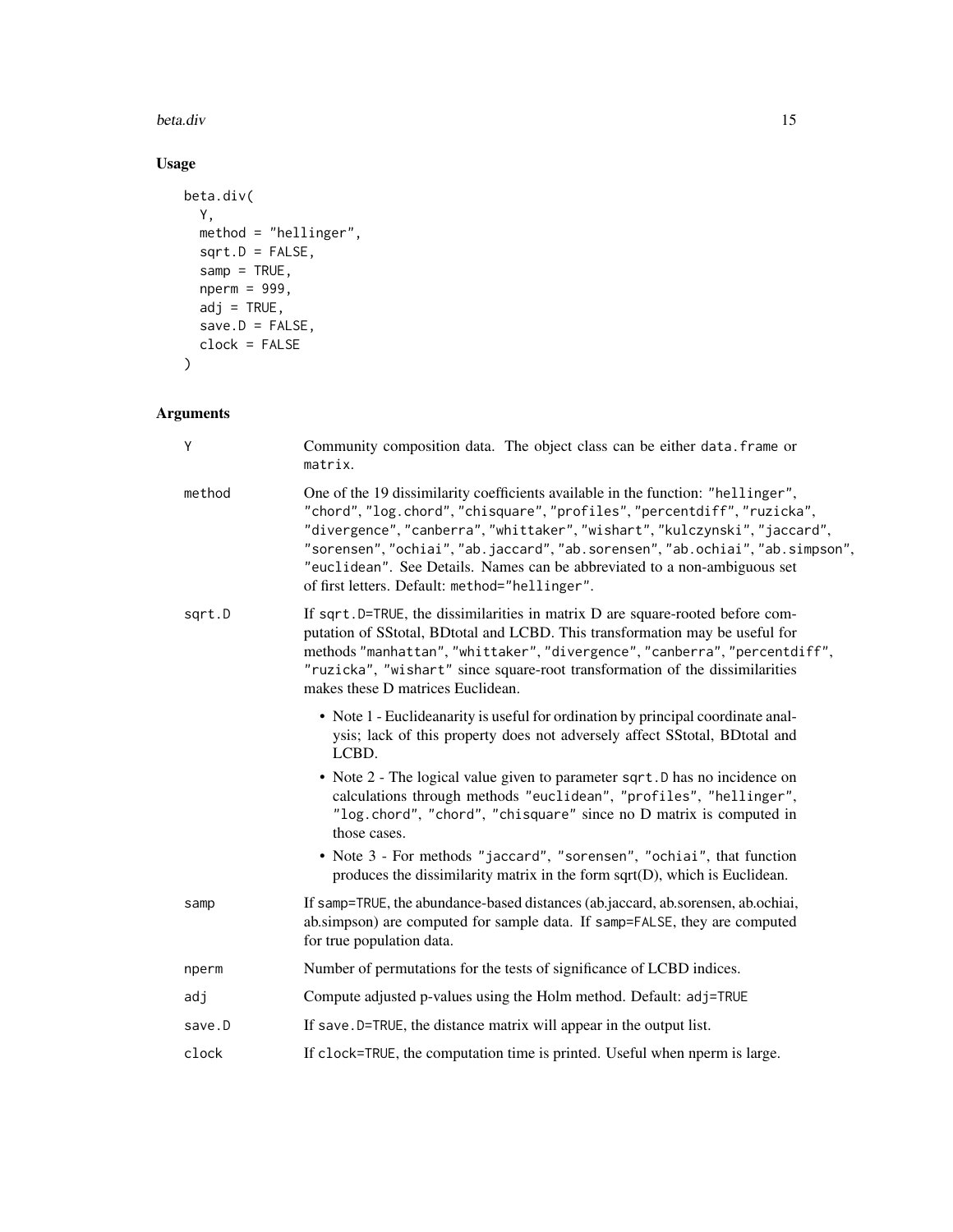#### Details

Calculations may be carried out in two ways, depending on the selected method.

- For untransformed or transformed raw data, the total sum of squares (SStotal) is first computed, then the total beta diversity (BDtotal), which is SStotal divided by (n - 1), is calculated. This algorithm is used for methods "euclidean", "profiles", "hellinger", "chord", "log.chord", "chisquare". No transformation of the data is computed when the method is "euclidean". For methods "profiles", "hellinger", "chord", "log.chord", "chisquare", the algorithm begins with computation of the same-name transformation of the community data (Legendre and Gallagher 2001; Legendre and Legendre 2012, Section 7.7; Legendre and Borcard 2018); SStotal and BDtotal are then computed for the transformed data, followed by calculation of the SCBD and LCBD indices.
- Calculations of BDtotal can also be conducted from a dissimilarity matrix. SStotal is computed by summing the squared dissimilarities in the lower triangular dissimilarity matrix and dividing by n. Then, total beta diversity (BDtotal) is obtained by dividing SStotal by (n-1). With option sqrt.  $D = TRUE$ , the computation of SStotal is equivalent to summing the distances instead of the squared distances. Choices are: "whittaker", "divergence", "canberra", "percentdiff", "ruzicka", "wishart", "kulczynski", "ab.jaccard", "ab.sorensen", "ab.ochiai", "ab.simpson", "jaccard", "sorensen", "ochiai". Equations for these dissimilarities are presented in Table 1 of Legendre and De Cáceres (2013). The Ružička index is described in Legendre (2014); this coefficient is suitable for beta diversity studies. See Chao et al. (2006) for details about the abundance-based (ab) coefficients.

Community composition data can be log-transformed prior to analysis with the chord distance; see Legendre and Borcard (2018). The  $log(y+1)$  transformation ( $log1p$  function of base) reduces the asymmetry of the species distributions. The chord-log distance, readily available among the methods of the beta.div function, is the chord distance computed on  $log(y+1)$ -transformed data. This combined transformation is meaningful for community composition data because the log is one of the transformations in the Box-Cox series, corresponding to exponent 0; see Legendre and Legendre (2012, Section 1.5.6). Exponent 1 (no transformation of the data) followed by the chord transformation and calculation of the Euclidean distance would simply produce the chord distance. Exponent 0.5 (square root) followed by the chord transformation and the Euclidean distance would produce the Hellinger distance. The chord, Hellinger and log-chord distances represent a series where the data are increasingly transformed to reduce the asymmetry of the distributions. Note that it is meaningless to subject log-transformed community compostion data to the "profiles", "hellinger", or "chisquare" distances available in this function.

The Jaccard, Sørensen and Ochiai coefficients are the binary forms of 10 of the 12 dissimilarity coefficients (including the Ružička index) that are suitable for beta diversity assessment. The equivalences are described in Legendre and De Cáceres (2013, Table 1). These popular coefficients can be computed directly using function beta.div without going to the trouble of applying the quantitative forms of these coefficients to data reduced to presence-absence form. beta.div produces the dissimilarity matrix in the form sqrt $(D)$ , which is Euclidean. Hence for these three coefficients, function beta.div should be used with option sqrt.D=FALSE.

Species contributions to beta diversity (SCBD indices for the species) are computed for untransformed or transformed raw data, but they cannot be computed from dissimilarity matrices.

Local contributions to beta diversity (LCBD indices) represent the degree of uniqueness of the sites in terms of their species compositions. They can be computed in all cases: raw (not recommended)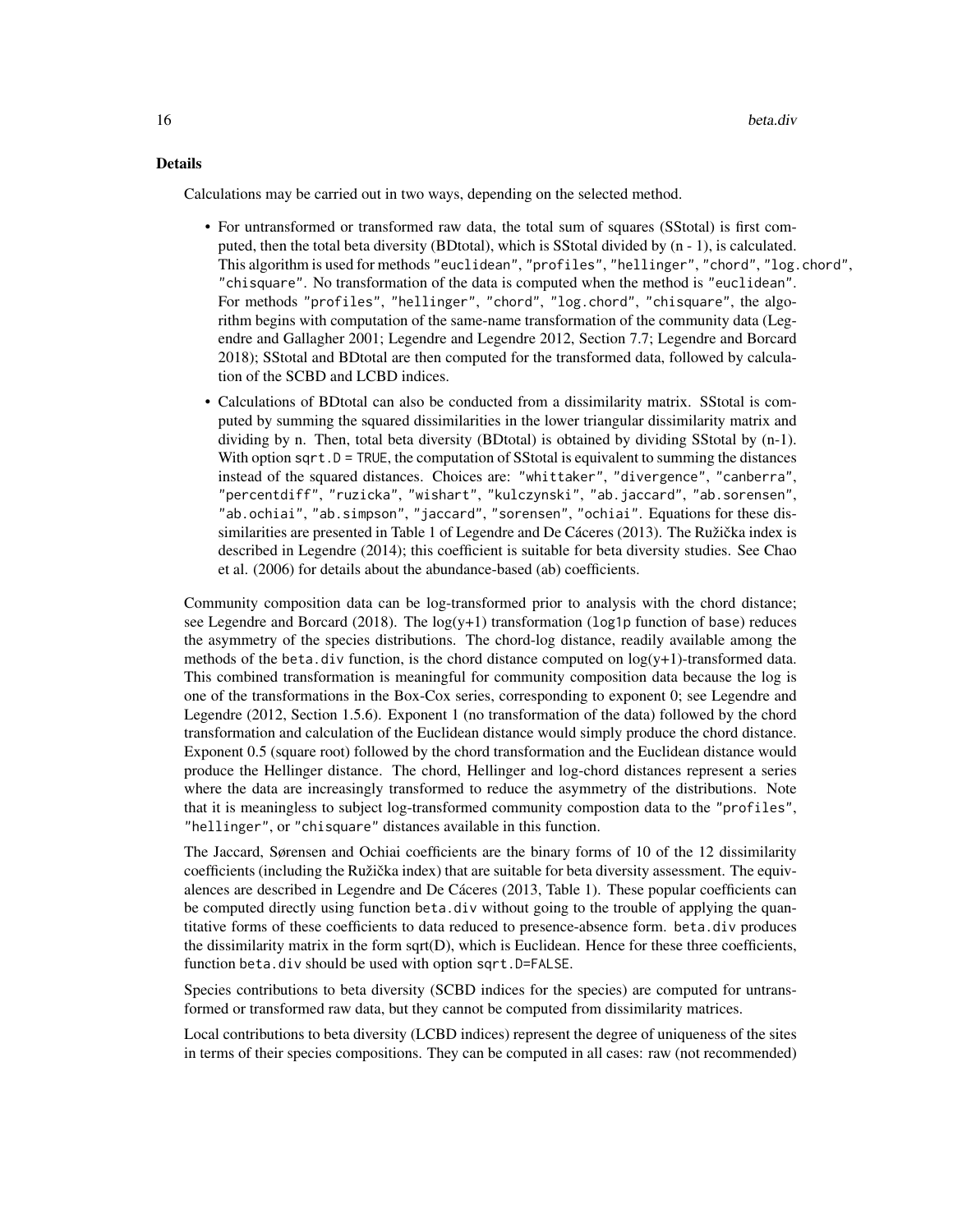#### beta.div 17

or transformed data, as well as dissimilarity matrices. See Legendre and De Cáceres (2013) for details. LCBD indices are tested for significance by random, independent permutations within the columns of Y. This permutation method tests H0 that the species are distributed at random, independently of one another, among the sites, while preserving the species abundance distributions in the observed data. See Legendre and De Cáceres (2013) for discussion.

This version of beta.div calls computer code written in C to speed up computation, especially for the permutation tests of the LCBD indices.

#### Value

A list containing the following results:

- beta: Total sum of squares and total beta diversity  $[= Var(Y)]$  of the data matrix. BDtotal statistics computed with the same D index are comparable among data sets having the same or different numbers of sampling units (n), provided that they are of the same size or represent the same sampling effort.
- SCBD: Vector of Species contributions to beta diversity (SCBD), if computed.
- LCBD: Vector of Local contributions to beta diversity (LCBD) for the sites.
- p.LCBD: P-values associated with the LCBD indices.
- p.adj: Corrected P-values for the LCBD indices, Holm correction.
- method: Method selected.
- note: Notes indicate whether the selected coefficient is Euclidean or not.
- D: The distance matrix if save.D=TRUE.

When all sites contain a different set of species with no species in common, the maximum value that BDtotal can take depends on the method used in the calculation.

- With methods "hellinger", "chord", "profiles", which have maximum values of sqrt(2), BDtotal produces an index in the range [0, 1] with a maximum value of 1.
- For dissimilarity indices with maximum values of 1, BDtotal has a maximum value of 0.5.
- Dissimilarity indices that do not have maximum values of 1 or sqrt(2) produce BDtotal values that do not have an upper bound; hence they cannot be compared across taxonomic groups or among study sites. This group includes the chi-square distance.

See Legendre & De Caceres (2013, p. 957-958), Table 2 and section Maximum value of BD. For two sites only, the LCBD results are not interesting. With all coefficients, the two LCBD indices are equal to 0.5. The two associated p-values are 1 because LCBD is 0.5 for all columnwise permutations of the data.

The calculation is aborted when Y only contains two identical rows of data. In that case, SStotal and BDtotal are 0 and the LCBD indices cannot be computed (value NaN).

#### Author(s)

Pierre Legendre <pierre.legendre@umontreal.ca>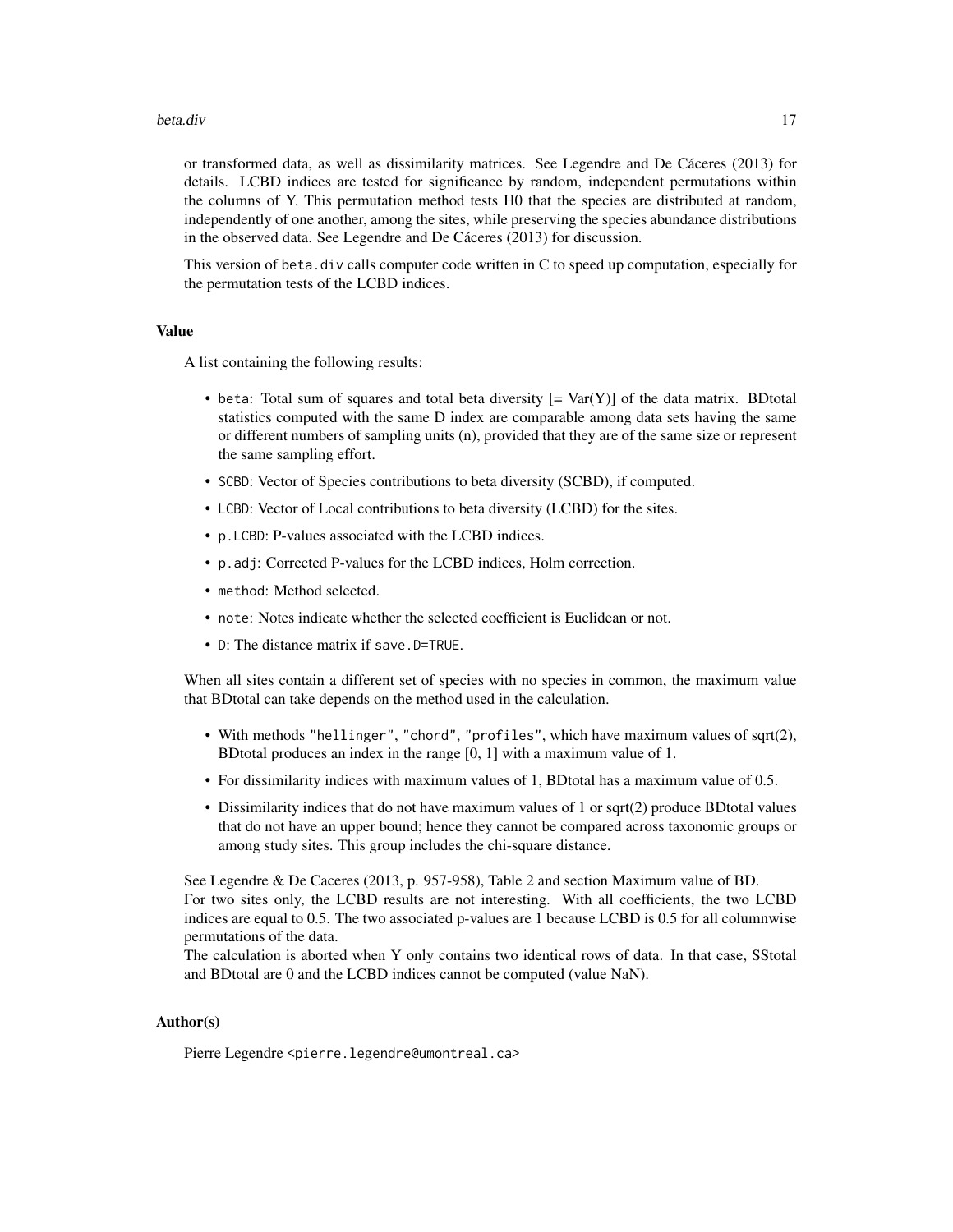#### <span id="page-17-0"></span>References

Chao, A., R. L. Chazdon, R. K. Colwell and T. J. Shen. 2006. Abundance-based similarity indices and their estimation when there are unseen species in samples. Biometrics 62: 361-371.

Legendre, P. 2014. Interpreting the replacement and richness difference components of beta diversity. Global Ecology and Biogeography 23: 1324-1334.

Legendre, P. and D. Borcard. 2018. Box-Cox-chord transformations for community composition data prior to beta diversity analysis. Ecography 41: 1820-1824.

Legendre, P. and M. De Cáceres. 2013. Beta diversity as the variance of community data: dissimilarity coefficients and partitioning. Ecology Letters 16: 951-963.

Legendre, P. and E. D. Gallagher, E.D. 2001. Ecologically meaningful transformations for ordination of species data. Oecologia 129: 271-280.

Legendre, P. and Legendre, L. 2012. Numerical Ecology. 3rd English edition. Elsevier Science BV, Amsterdam.

# Examples

```
if(require("vegan", quietly = TRUE) & require("adegraphics", quietly = TRUE)){
data(mite)
res = beta.div(mite, "hellinger", nperm=999)
# Plot a map of the LCBD indices using the Cartesian coordinates
data(mite.xy)
s.value(mite.xy, res$LCBD, symbol = "circle", col = c("white", "brown"), main="Map of mite LCBD")
### Example using the mite abundance data and the percentage difference dissimilarity
res = beta.div(mite, "percentdiff", nperm=999, clock=TRUE)
# Plot a map of the LCBD indices
signif = which(res$p.LCBD \leq 0.05) # Which are the significant LCBD indices?
nonsignif = which(res$p.LCBD > 0.05) # Which are the non-significant LCBD indices?
g1 <- s.value(mite.xy[signif,], res$LCBD[signif], ppoint.alpha = 0.5, plegend.drawKey = FALSE,
symbol = "circle", col = c("white", "red"), main="Map of mite LCBD (red = significant indices)")
g2 <- s.value(mite.xy[nonsignif,], res$LCBD[nonsignif], ppoint.alpha = 0.5,
symbol = "circle", col = c("white", "blue"))
g2+g1
}
```
beta.div.comp *Decompose D in replacement and richness difference components*

#### Description

Podani-family and Baselga-family decompositions of the Jaccard and Sørensen dissimilarity coefficients and their quantitative forms (Ruzicka and percentage difference) into replacement and richness difference components, for species presence-absence or abundance data, as described in Legendre (2014).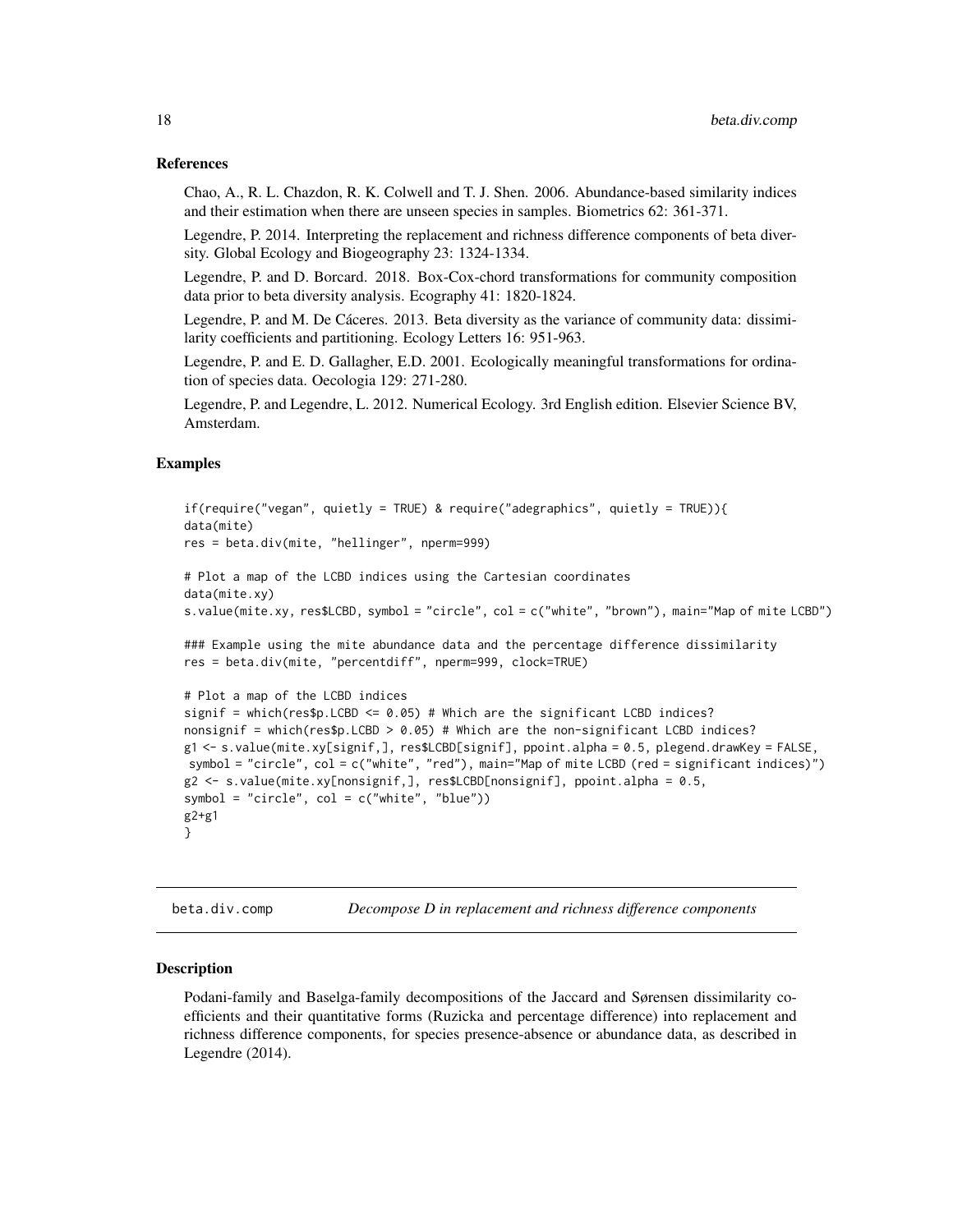# beta.div.comp 19

#### Usage

beta.div.comp(mat, coef = "J", quant = FALSE, save.abc = FALSE)

#### Arguments

| mat      | Community composition data (data. frame or matrix).                                                                                                                 |
|----------|---------------------------------------------------------------------------------------------------------------------------------------------------------------------|
| coef     | Family of coefficients to be computed.                                                                                                                              |
|          | • "S" or "Sorensen": Podani family, Sørensen-based indices.                                                                                                         |
|          | • "J" or "Jaccard": Podani family, Jaccard-based indices.                                                                                                           |
|          | • "BS": Baselga family, Sørensen-based indices.                                                                                                                     |
|          | • "BJ": Baselga family, Jaccard-based indices.                                                                                                                      |
|          | • "N": Podani & Schmera $(2011)$ relativized nestedness index.                                                                                                      |
|          | The quantitative form of the Sørensen dissimilarity is the percentage difference<br>index. The quantitative form of the Jaccard dissimilarity is the Ruzicka index. |
| quant    | If TRUE, compute the quantitative forms of replacement, nestedness and D. If<br>FALSE, compute the presence-absence forms of the coefficients.                      |
| save.abc | If TRUE, save the matrices of parameters a, b and c used in presence-absence<br>calculations.                                                                       |

# Details

For species presence-absence data, the dissimilarity coefficients are Jaccard =  $(b+c)/(a+b+c)$  and Sørensen =  $(b+c)/(2+a+b+c)$  with the usual a,b,c notation. For species abundance data, the dissimilarity coefficients are the Ruzicka index =  $(B+C)/(A+B+C)$  and Odum's percentage difference = (B+C)/(2A+B+C) (aka Bray-Curtis in some packages), where

- $\bullet$  A = sum of the intersections (or minima) of species abundances at two sites,
- $B = sum of abundances at site 1 minus A,$
- C = sum of abundances at site 2 minus A.

The binary (quant=FALSE) and quantitative (quant=TRUE) forms of the S and J indices return the same values when computed for presence-absence data.

#### Value

A list containing the following results:

- repl: Replacement matrix, class = dist.
- rich: Richness/abundance difference or nestedness matrix (class dist). With options "BJ", "BS" and "N", rich contains nestedness indices. With option "N", the repl[i,j] and rich[i,j] values do not add up to D[i,j].
- D: Dissimilarity matrix (classdist).
- part: Beta diversity partitioning vector:
	- 1. BDtotal (total beta diversity) = sum(D.ij)/ $(n^*(n-1))$  (Legendre & De Cáceres 2013). This is equal to sum(d.ij $\frac{\Delta y}{n^*(n-1)}$ ) where d.ij = sqrt(D.ij). The dissimilarities are squarerooted because the Jaccard, Sørensen, Ruzicka and percentage difference indices are not Euclidean.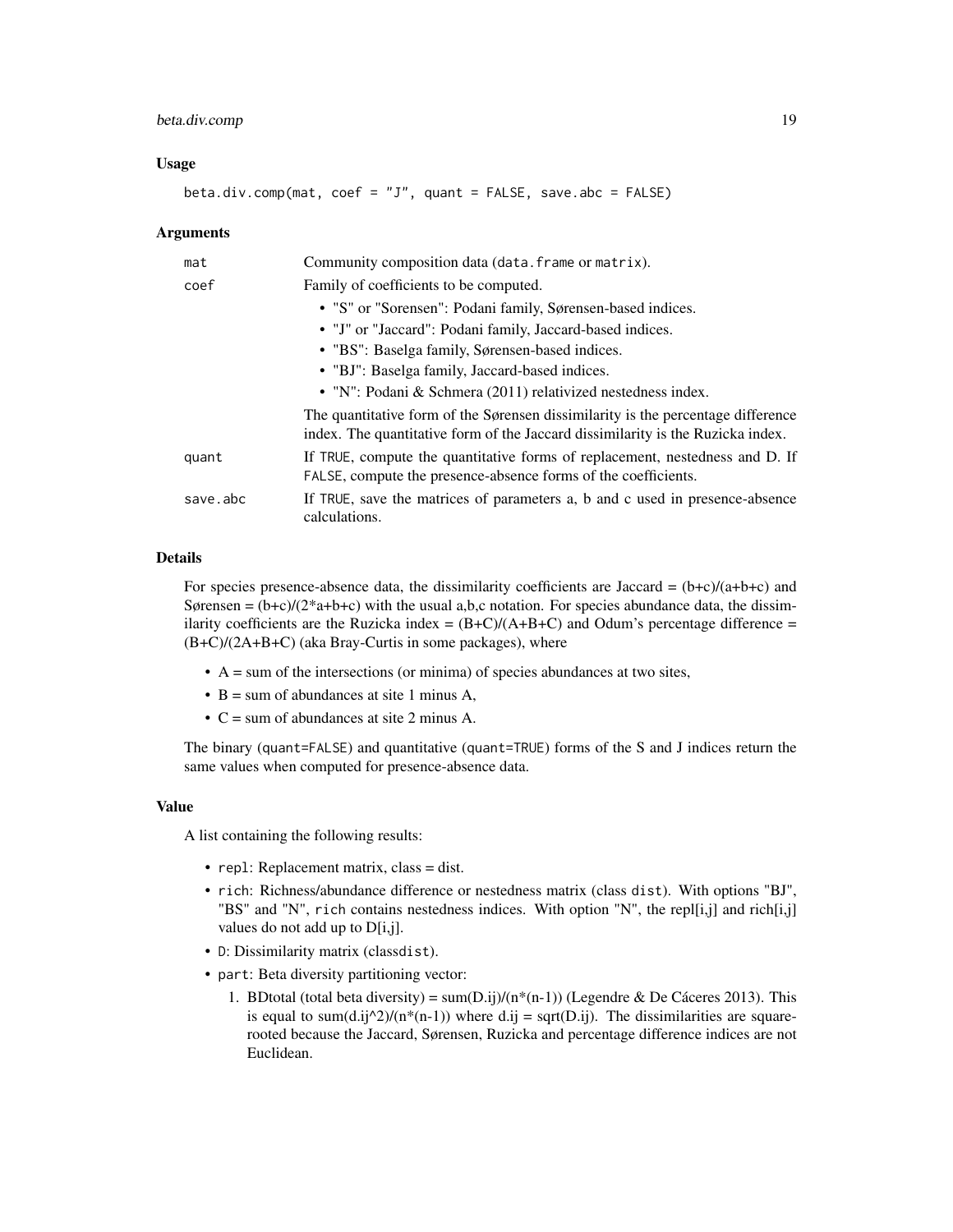- 2. Repl = Total replacement diversity.
- 3. RichDiff|Nes = Total richness difference diversity (or nestedness).
- 4. Repl/BDtotal = Total replacement diversity/Total beta diversity.
- 5. RichDiff/BDtotal = Total richness difference diversity (or nestedness)/Total beta diversity.
- note: Name of the dissimilarity coefficient.

The Jaccard and Sørensen dissimilarity coefficients and their quantitative forms, the Ruzicka and percentage difference indices, all have upper bounds (Dmax) of 1. Hence, when all sites contain a different set of species with no species in common, the maximum value that BDtotal can take is 0.5. See Legendre & De Caceres (2013, p. 958), section Maximum value of BD. This differs form the values produced by function beta.div(): with methods "hellinger", "chord" and "profiles", which have maximum values of sqrt(2), BDtotal has a maximum value of 1 for these dissimilarities.

#### Author(s)

Pierre Legendre <pierre.legendre@umontreal.ca>

#### **References**

Baselga, A. (2010) Partitioning the turnover and nestedness components of beta diversity. Global Ecology and Biogeography, 19, 134–143.

Baselga, A. (2012) The relationship between species replacement, dissimilarity derived from nestedness, and nestedness. Global Ecology and Biogeography, 21, 1223-1232.

Baselga, A. (2013) Separating the two components of abundance-based dissimilarity: balanced changes in abundance vs. abundance gradients. Methods in Ecology and Evolution, 4, 552-557.

Carvalho, J.C., Cardoso, P., Borges, P.A.V., Schmera, D. & Podani, J. (2013) Measuring fractions of beta diversity and their relationships to nestedness: a theoretical and empirical comparison of novel approaches. Oikos, 122, 825-834.

Legendre, P. 2014. Interpreting the replacement and richness difference components of beta diversity. Global Ecology and Biogeography, 23, 1324-1334.

Legendre, P. and M. De Cáceres. 2013. Beta diversity as the variance of community data: dissimilarity coefficients and partitioning. Ecology Letters 16: 951-963.

Podani, J., Ricotta, C. & Schmera, D. (2013) A general framework for analyzing beta diversity, nestedness and related community-level phenomena based on abundance data. Ecological Complexity, 15, 52-61.

Podani, J. & Schmera, D. 2011. A new conceptual and methodological framework for exploring and explaining pattern in presence-absence data. Oikos, 120, 1625-1638.

#### See Also

[LCBD.comp](#page-52-1)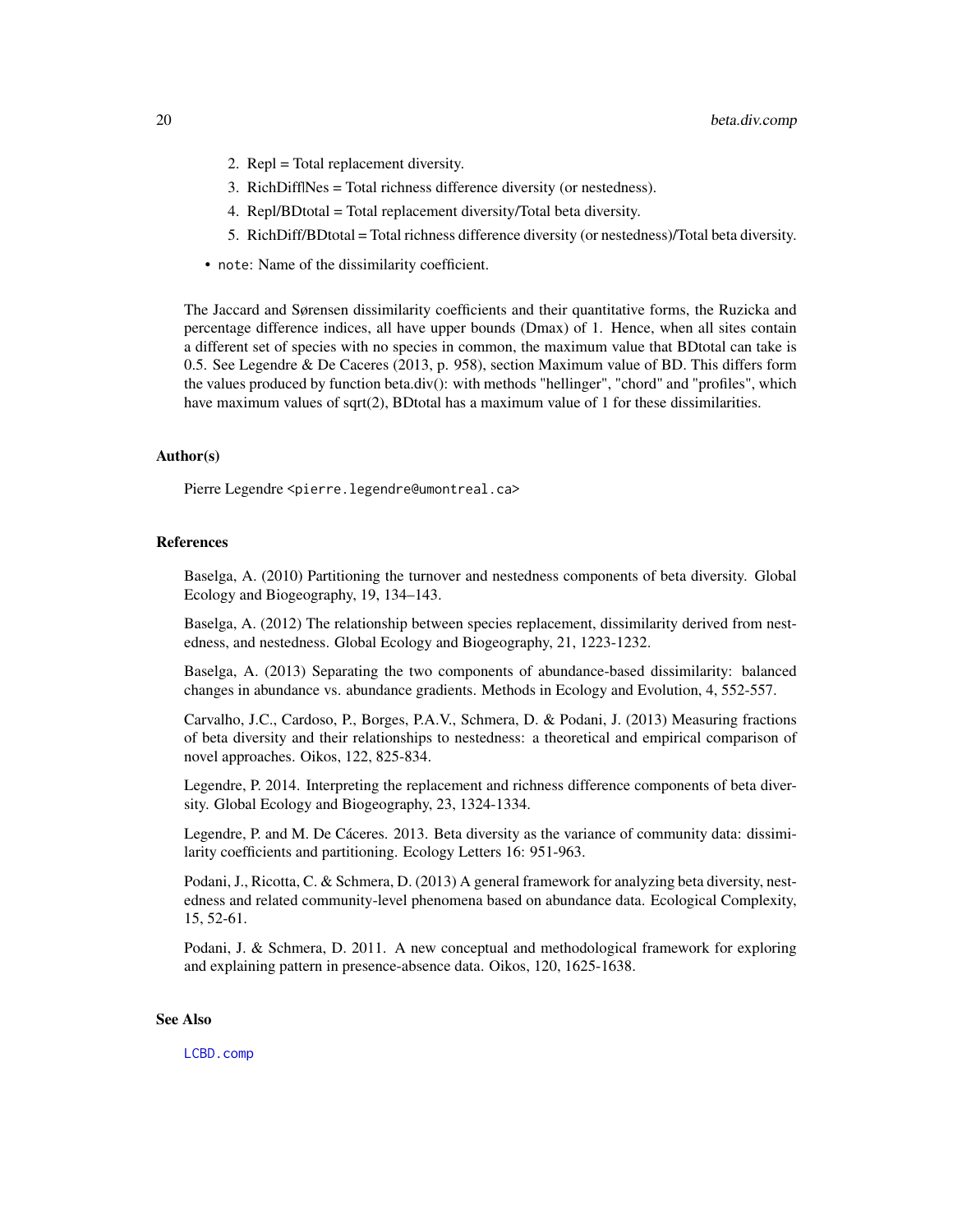#### <span id="page-20-0"></span>chooseCN 21

#### Examples

```
if(require(ade4, quietly = TRUE)){
data(doubs)
fish.sp = doubs$fish[-8,] # Fish data; site 8 is removed because no fish were caught
# Compute and partition a matrix of Jaccard indices (presence-absence data)
out1 = beta.div.comp(fish.sp, coef="J", quant=FALSE)
out1$part
# Compute and partition a matrix of percentage difference indices
# (quantitative form of Sorensen index)
out2 = beta.div.comp(fish.sp, coef="S", quant=TRUE)
out2$part
# In paragraph Value, see the description of the 5 elements of vector part.
# Is the fish beta diversity dominated by replacement or richness/abundance difference?
}
```
chooseCN *Function to choose a connection network*

# Description

The function chooseCN is a simple interface to build a connection network (CN) from xy coordinates. The user chooses from 6 types of graph and one additional weighting scheme. chooseCN calls functions from appropriate packages, handles non-unique coordinates and returns a connection network either with classe nb or listw. For graph types 1-4, duplicated locations are not accepted and will issue an error.

#### Usage

```
chooseCN(
  xy,
  ask = TRUE,type = NULL,result.type = "nb",
  d1 = NULL,d2 = NULL,k = NULL,
  a = NULL,
  dmin = NULL,
 plot.nb = TRUE,
  edit.nb = FALSE)
```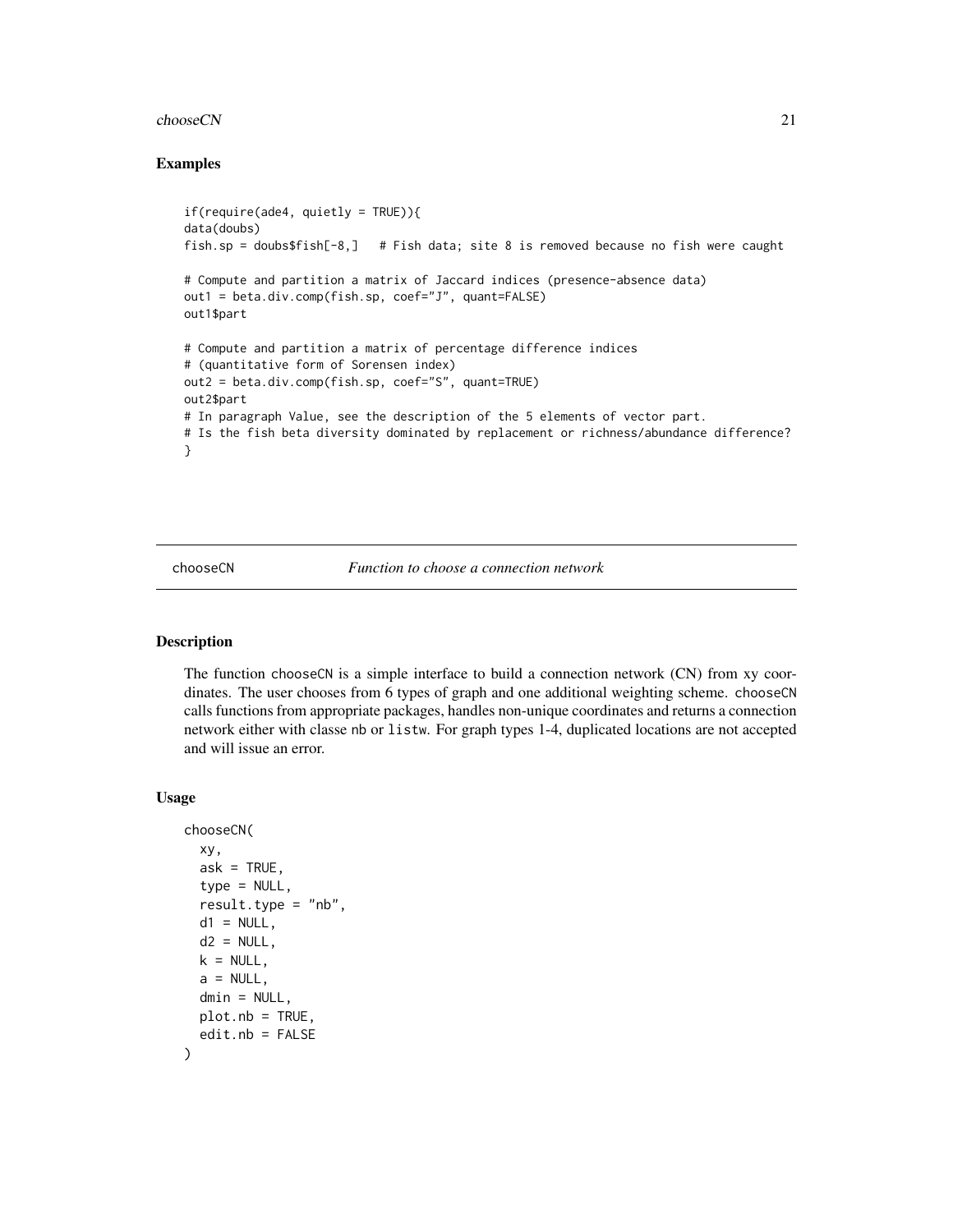# Arguments

| xy          | an matrix or data. frame with two columns for x and y coordinates.                                                                                                                                                                                        |
|-------------|-----------------------------------------------------------------------------------------------------------------------------------------------------------------------------------------------------------------------------------------------------------|
| ask         | a logical stating whether graph should be chosen interactively (TRUE, default)<br>or not (FALSE). Set to FALSE if type is provided.                                                                                                                       |
| type        | an integer giving the type of graph (see details).                                                                                                                                                                                                        |
| result.type | a character giving the class of the returned object. Either "nb" (default) or<br>"listw", both from spdep package. See details.                                                                                                                           |
| d1          | the minimum distance between any two neighbours. Used if type=5.                                                                                                                                                                                          |
| d2          | the maximum distance between any two neighbours. Used if type=5. Can also<br>be a character: "dmin" for the minimum distance so that each site has at least<br>one connection, or "dmax" to have all sites connected (despite the later has no<br>sense). |
| k           | the number of neighbours per point. Used if type=6.                                                                                                                                                                                                       |
| a           | the exponent of the inverse distance matrix. Used if type=7.                                                                                                                                                                                              |
| dmin        | the minimum distance between any two distinct points. Used to avoid infinite<br>spatial proximities (defined as the inversed spatial distances). Used if type=7.                                                                                          |
| plot.nb     | a logical stating whether the resulting graph should be plotted (TRUE, default)<br>or not (FALSE).                                                                                                                                                        |
| edit.nb     | a logical stating whether the resulting graph should be edited manually for cor-<br>rections (TRUE) or not (FALSE, default).                                                                                                                              |

# Details

There are 7 kinds of graphs proposed: Delaunay triangulation (type 1) Gabriel graph (type 2) Relative neighbours (type 3) Minimum spanning tree (type 4) Neighbourhood by distance (type 5) K nearests neighbours (type 6) Inverse distances (type 7)

The last option (type=7) is not a true neighbouring graph: all sites are neighbours, but the spatial weights are directly proportional to the inversed spatial distances.

Also not that in this case, the output of the function is always a listw object, even if nb was requested.

The choice of the connection network has been discuted on the adegenet forum. Please search the archives from adegenet website (section 'contact') using 'graph' as keyword.

#### Value

Returns a connection network having the class nb or listw. The xy coordinates are passed as attribute to the created object.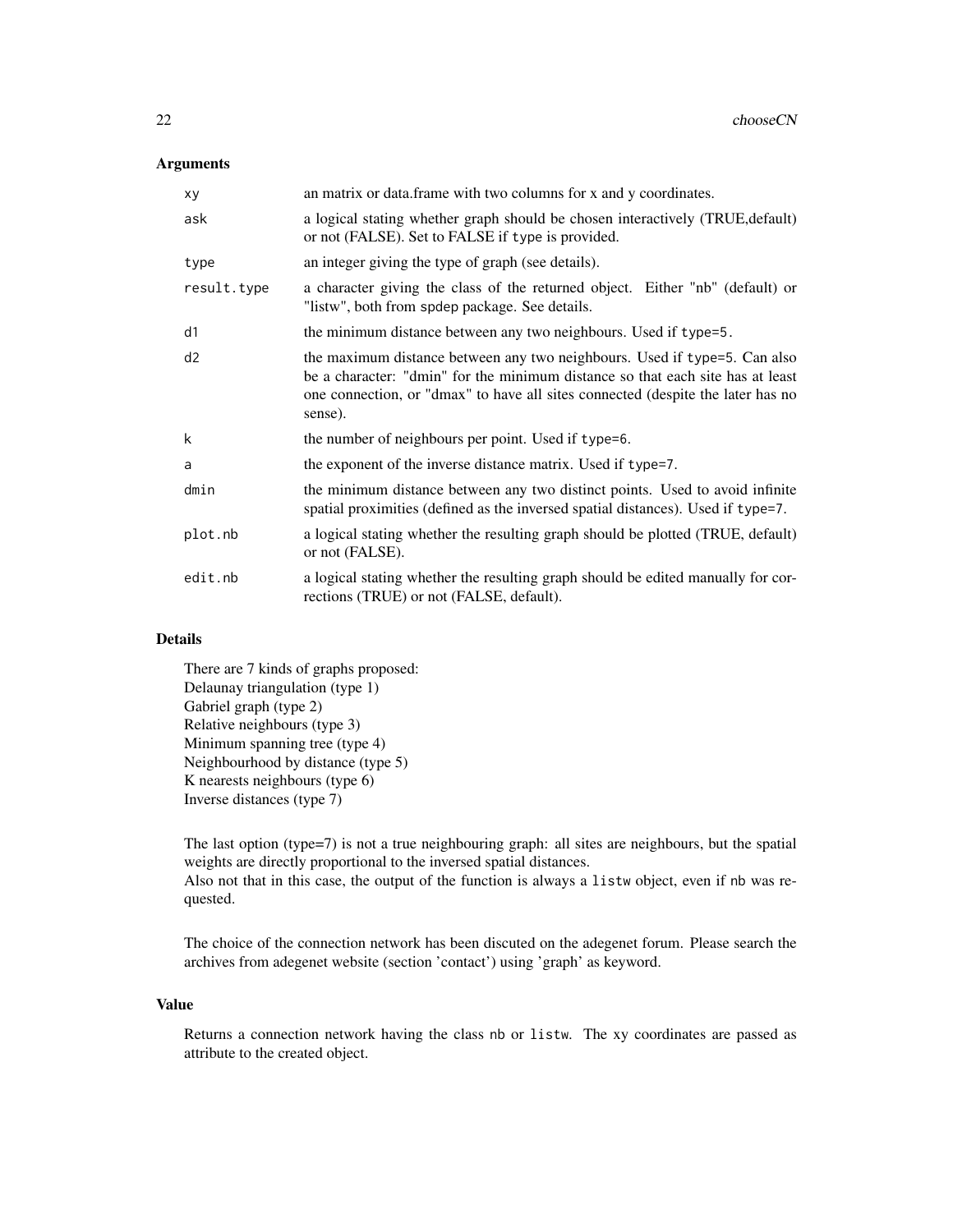# <span id="page-22-0"></span>constr.hclust 23

# Author(s)

Thibaut Jombart <t.jombart@imperial.ac.uk>

# Examples

```
if(require("ade4", quietly = TRUE)){
data(mafragh)
par(mfrow=c(2,2))
cn1 <- chooseCN(mafragh$xy,ask=FALSE,type=1)
cn2 <- chooseCN(mafragh$xy,ask=FALSE,type=2)
cn3 <- chooseCN(mafragh$xy,ask=FALSE,type=3)
cn4 <- chooseCN(mafragh$xy,ask=FALSE,type=4)
}
```
# constr.hclust *Space- And Time-Constrained Clustering*

# Description

Function constr.hclust carries out space-constrained or time-constrained agglomerative clustering from a multivariate dissimilarity matrix.

# Usage

```
constr.hclust(
  d,
 method = "ward.D2",
 links,
  coords,
 beta = -0.25,
  chron = FALSE,
 members = NULL
)
```
# Arguments

|        | A dist-class dissimilarity (distance) matrix                                                                |
|--------|-------------------------------------------------------------------------------------------------------------|
| method | The agglomeration method to be used (default: "ward.D2"; see details)                                       |
| links  | A list of edges (or links) connecting the points. May be omitted in some cases;<br>see details and examples |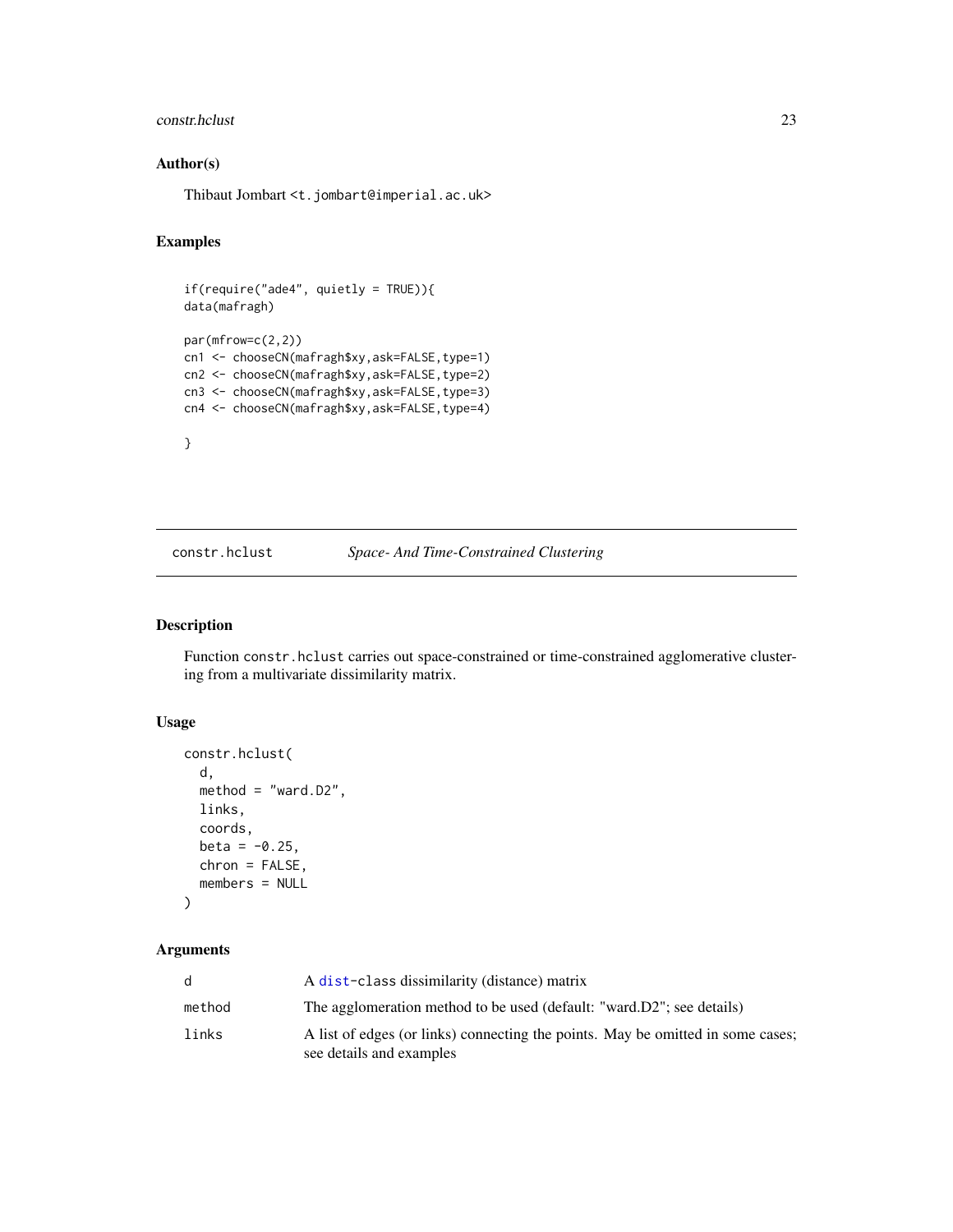| coords  | Coordinates of the observations (data rows) in the dissimilarity matrix d. The<br>coordinates are used for plotting maps of the clustering results. This matrix                                                                                                                                        |
|---------|--------------------------------------------------------------------------------------------------------------------------------------------------------------------------------------------------------------------------------------------------------------------------------------------------------|
|         | may be omitted when the user does not wish to print maps of the clustering<br>results or when no links file is provided. coords is a matrix or data frame with<br>two columns, following the convention of the Cartesian plane: first column for<br>abscissa, second column for ordinate. See examples |
| beta    | The beta parameter for beta-flexible clustering (default: beta = $-0.25$ )                                                                                                                                                                                                                             |
| chron   | Logical (TRUE or FALSE) indicating whether a chronological (i.e. time-constrained<br>or spatial transect) clustering should be calculated (default: chron = FALSE)                                                                                                                                     |
| members | NULL or a vector with length size of d (default: NULL; See details)                                                                                                                                                                                                                                    |

#### Details

The agglomeration method to be used should be (an unambiguous abbreviation of) one of "ward.D", "ward.D2", "single", "complete", "average" (UPGMA), "mcquitty" (WPGMA), "centroid" (UPGMC), "median" (WPGMC), or "flexible". Method "ward.D2" (default) implements the Ward (1963) clustering criterion, method "ward.D" does not (Murtagh and Legendre, 2014).

Agglomerative clustering can be carried out with a constraint of spatial or temporal contiguity. This means that only the objects that are linked in links are considered to be candidates for clustering: the next pair of objects to cluster will be the pair that has the lowest dissimilarity value among the pairs that are linked.

The same rule applies during the subsequent clustering steps, which involve groups of objects: the list of links is updated after each agglomeration step. All objects that are neighbours of one of the components that have fused are now neighbours of the newly formed cluster.

The edges (links) are specified using argument links, which can be an object of class nb (see, e.g., [tri2nb](#page-0-0)), an object of class listw (see, e.g., [nb2listw](#page-0-0)), a two-element list or an object coercible as a such (e.g., a two-column dataframe), or a two-column matrix with each row representing an edge and the columns representing the two ends of the edges. For lists with more than two elements, as well as dataframes or matrices with more than two-columns, only the first two elements or columns are used for the analysis. The edges are interpreted as being non directional; there is no need to specify an edge going from point a to point b and one going from point b to point a. While doing so is generally inconsequential for the analysis, it carries some penalty in terms of computation time. It is a good practice to place the nodes in increasing order of numbers from the top to the bottom and from the left to the right of the list but this is not mandatory. A word of caution: in cases where clusters with identical minimum distances occur, the order of the edges in the list may have an influence on the result. Alternative results would be statistically equivalent.

When argument link is omitted, regular (unconstrained) clustering is performed and a [hclust-](#page-0-0)class object is returned unless argument chron = TRUE. When argument chron = TRUE, chronological clustering is performed, taking the order of observations as their positions in the sequence. Argument links is not used when chron = TRUE. Argument chron allows one to perform a chronological clustering in the case where observations are ordered chronologically. Here, the term "chronologically" should not be taken restrictively: the method remains applicable to other sequential data sets such as spatial series made of observations along a transect.

When the graph described by link is not entirely connected, a warning message is issued to warn the user about the presence and number of disjoint clusters and a procedure is suggested to identify the disjoint clusters. The disjoint clusters (or singletons) are merged in the order of their indices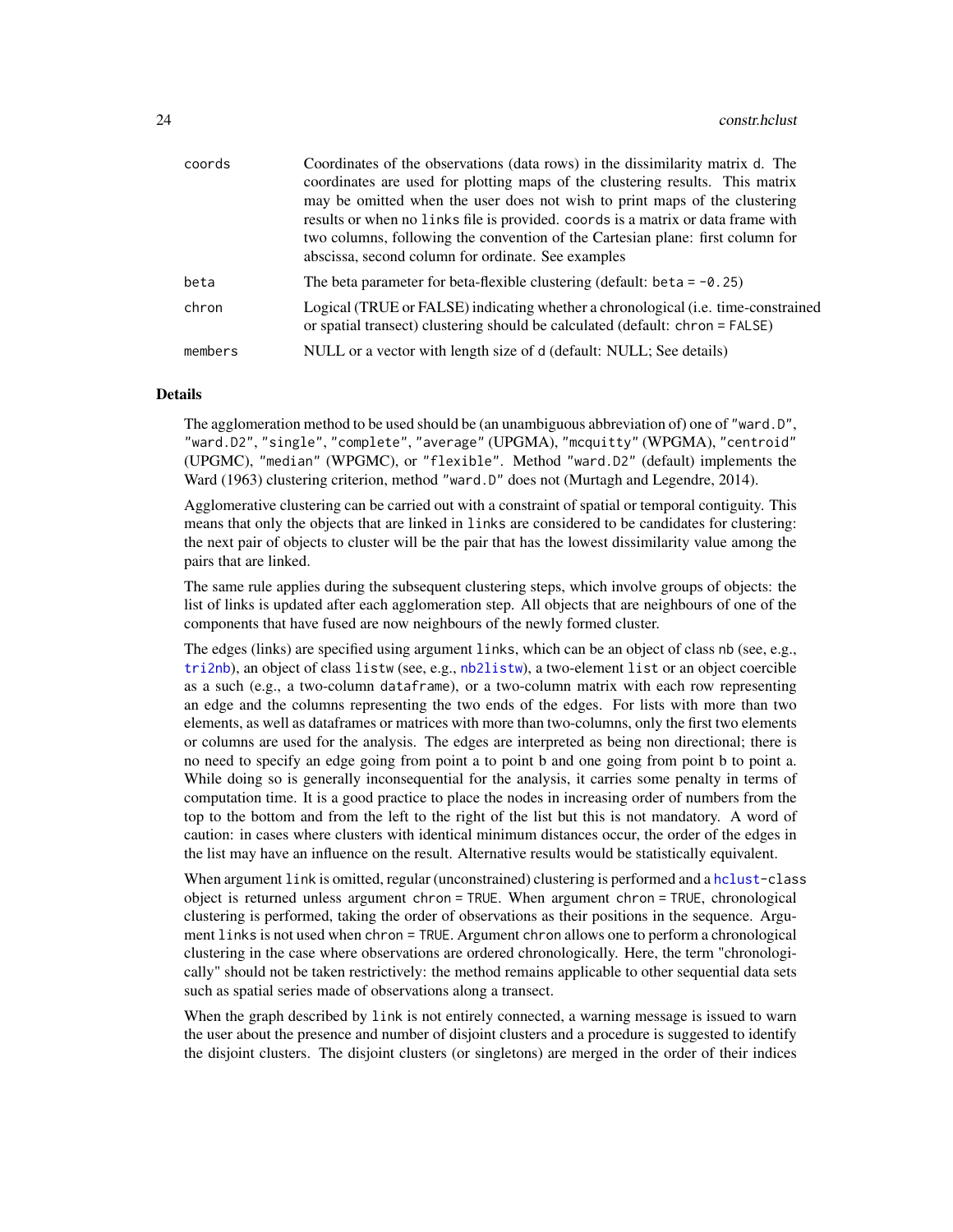(i.e. the two clusters with smallest indices are merged first) and so on until all of disjoint clusters have been merged. The dissimilarity at which these clusters are merged is a missing value (NA) in vector height (i.e., unconnected clusters have undefined dissimilarities in constrained clustering).

If members != NULL, then d is taken to be a dissimilarity matrix between clusters instead of dissimilarities between individual objects. Then, members must be a vector giving the number of observations per cluster. In this way, the hierarchical clustering algorithm can be 'started in the middle of the dendrogram', e.g., in order to reconstruct the part of the tree above a cut. See examples in hclust for details on that functionality."

Memory storage and time to compute constrained clustering for N objects. The Lance and Williams algorithm for agglomerative clustering uses dissimilarity matrices. The amount of memory needed to store the dissimilarities among N observations as 64-bit double precision floating point variables (IEEE 754) is  $8*N*(N-1)/2$  bytes. For example, a dissimilarity matrix among 22 500 observations would require 2 024 910 000 bytes (1.89 GiB) of storage whereas one among 100 000 observations would take up 39 999 600 000 bytes (37.25 GiB). The implementation in this function needs to cache a copy of the dissimilarity matrix as its elements are modified following each merging of the closest clusters or singletons, thereby doubling the amounts of required memory shown above. Memory needed to store the other information associated with the clustering is much smaller. Users should make sure to have the necessary memory space (and system stability) before attempting to analyze large data sets. What is considered a large amount of memory has increased over time as computer hardware evolved with time. We let users apply contemporary common sense as to what sample sizes represent manageable clustering problems. Computation time grows with N at roughly the same speed as memory storage requirement to store the dissimilarity matrices increases. See the Benchmarking example below.

With large data sets, a manageable output describing the classification of the sites is obtained with function  $cutree(x, k)$  $cutree(x, k)$  where k is the number of groups. A dendrogram would be unreadable.

#### Value

A [constr.hclust-class](#page-30-1) object.

# Author(s)

Pierre Legendre <pierre.legendre@umontreal.ca> (preliminary version coded in R) and Guillaume Guénard <guillaume.guenard@umontreal.ca> (present version mostly coded in C)

#### References

Guénard, G. and P. Legendre. Hierarchical clustering with contiguity constraint in R. Journal of Statistical Software (submitted).

Langfelder, P. and S. Horvath. 2012. Fast R functions for robust correlations and hierarchical clustering. Journal of Statistical Software 46: 1-17. doi: [10.18637/jss.v046.i11](https://doi.org/10.18637/jss.v046.i11)

Legendre, P. and L. Legendre. 2012. Numerical ecology, 3rd English edition. Elsevier Science BV, Amsterdam.

Murtagh, F. and P. Legendre. 2014. Ward's hierarchical agglomerative clustering method: which algorithms implement Ward's criterion? Journal of Classification 31: 274-295. doi: 10.1007/s00357- 014-9161-z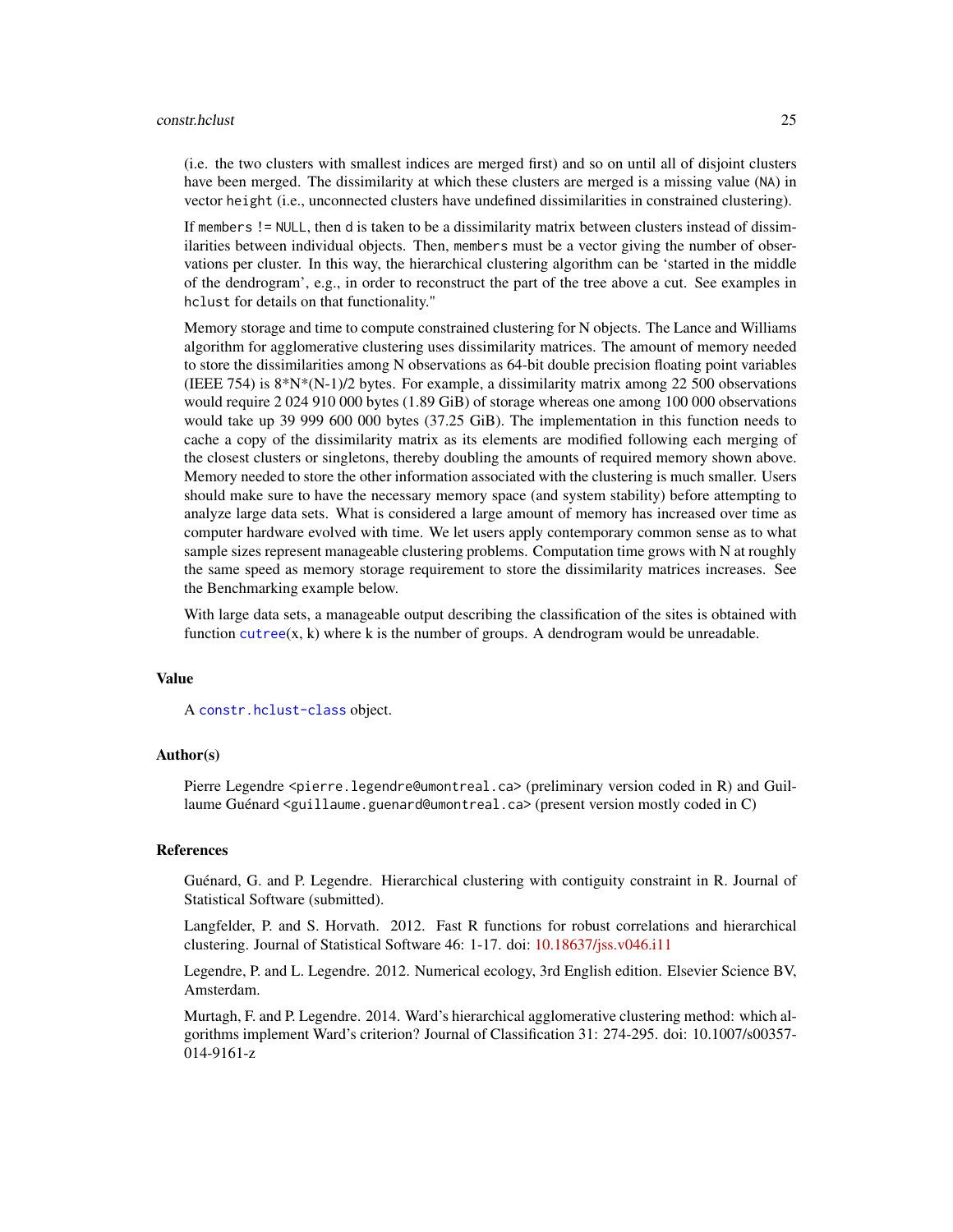Ward, J. H. 1963. Hierarchical grouping to optimize an objective function. Journal of the American Statistical Association 58: 236-244.

# See Also

[plot.constr.hclust](#page-94-1), [hclust](#page-0-0), [cutree](#page-0-0), and [ScotchWhiskey](#page-105-1)

#### Examples

```
##
### First example: Artificial map data from Legendre & Legendre
### (2012, Fig. 13.26): n = 16
##
dat <- c(41,42,25,38,50,30,41,43,43,41,30,50,38,25,42,41)
coord.dat <- matrix(c(1,3,5,7,2,4,6,8,1,3,5,7,2,4,6,8,
                      4.4,4.4,4.4,4.4,3.3,3.3,3.3,3.3,
                      2.2,2.2,2.2,2.2,1.1,1.1,1.1,1.1),16,2)
##
### Obtaining a list of neighbours:
library(spdep)
listW <- nb2listw(tri2nb(coord.dat), style="B")
links.mat.dat <- listw2mat(listW)
neighbors <- listw2sn(listW)[,1:2]
##
### Calculating the (Euclidean) distance between points:
D.dat <- dist(dat)
##
### Display the points:
plot(coord.dat, type='n',asp=1)
title("Delaunay triangulation")
text(coord.dat, labels=as.character(as.matrix(dat)), pos=3)
for(i in 1:nrow(neighbors))
    lines(rbind(coord.dat[neighbors[i,1],],
          coord.dat[neighbors[i,2],]))
##
### Unconstrained clustring by hclust:
grpWD2_hclust <- hclust(D.dat, method="ward.D2")
plot(grpWD2_hclust, hang=-1)
##
### Clustering without a contiguity constraint;
### the result is represented as a dendrogram:
grpWD2_constr_hclust <- constr.hclust(D.dat, method="ward.D2")
plot(grpWD2_constr_hclust, hang=-1)
##
### Clustering with a contiguity constraint described by a list of
### links:
grpWD2cst_constr_hclust <-
    constr.hclust(
        D.dat, method="ward.D2",
        neighbors, coord.dat)
##
### To visualize using hclust's plotting method:
### stats:::plot.hclust(grpWD2cst_constr_hclust, hang=-1)
```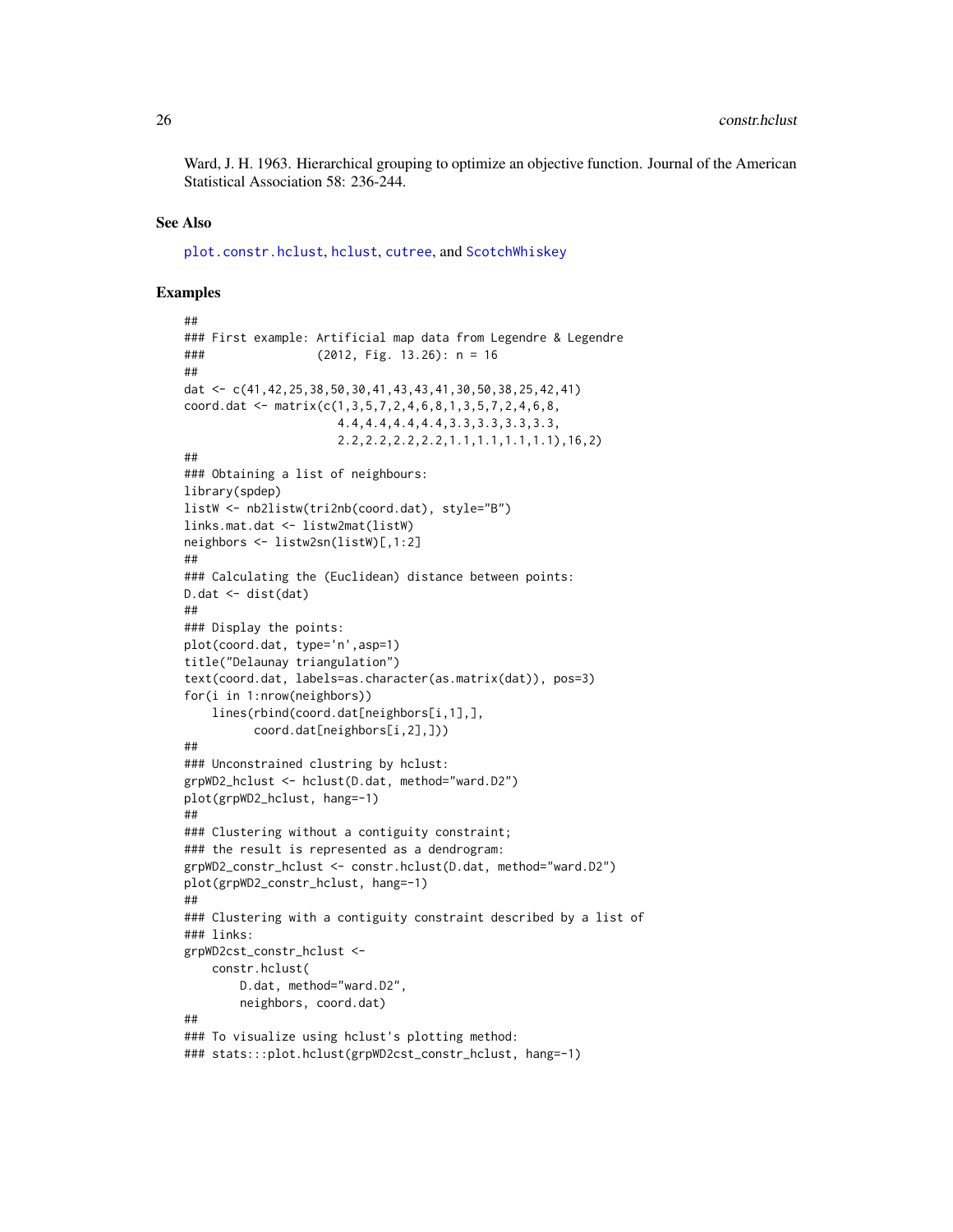constr.hclust 27

```
##
### Plot the results on a map with k=3 clusters:
plot(grpWD2cst_constr_hclust, k=3, links=TRUE, las=1, xlab="Eastings",
     ylab="Northings", cex=3, lwd=3)
##
### Generic functions from hclust can be used, for instance to obtain
### a list of members of each cluster:
cutree(grpWD2cst_constr_hclust, k=3)
##
### Now with k=5 clusters:
plot(grpWD2cst_constr_hclust, k=5, links=TRUE, las=1, xlab="Eastings",
     ylab="Northings", cex=3, lwd=3)
cutree(grpWD2cst_constr_hclust, k=5)
##
## End of the artificial map example
##
### Second example: Scotch Whiskey distilleries clustered using tasting
### scores (nose, body, palate, finish, and the four distances combined)
### constrained with respect to the distillery locations in Scotland.
##
## Documentation file about the Scotch Whiskey data: ?ScotchWhiskey
##
data(ScotchWhiskey)
### Cluster analyses for the nose, body, palate, and finish D
### matrices:
grpWD2cst_ScotchWhiskey <-
   lapply(
       ScotchWhiskey$dist, ## A list of distance matrices
       constr.hclust, ## The function called by function lapply
       links=ScotchWhiskey$neighbors@data, ## The list of links
       coords=ScotchWhiskey$geo@coords/1000
   )
##
### The four D matrices (nose, body, palate, finish), represented as
### vectors in the ScotchWiskey data file, are combined as follows to
### produce a single distance matrix integrating all four types of
### tastes:
Dmat <- ScotchWhiskey$dist
ScotchWhiskey[["norm"]] <-
    sqrt(Dmat$nose^2 + Dmat$body^2 + Dmat$palate^2 + Dmat$finish^2)
##
### This example shows how to apply const.clust to a single D matrix when
### the data file contains several matrices.
grpWD2cst_ScotchWhiskey[["norm"]] <-
    constr.hclust(
       d=ScotchWhiskey[["norm"]],method="ward.D2",
       ScotchWhiskey$neighbors@data,
       coords=ScotchWhiskey$geo@coords/1000
   \lambda##
### A fonction to plot the Whiskey clustering results
plotWhiskey <- function(wh, k) {
```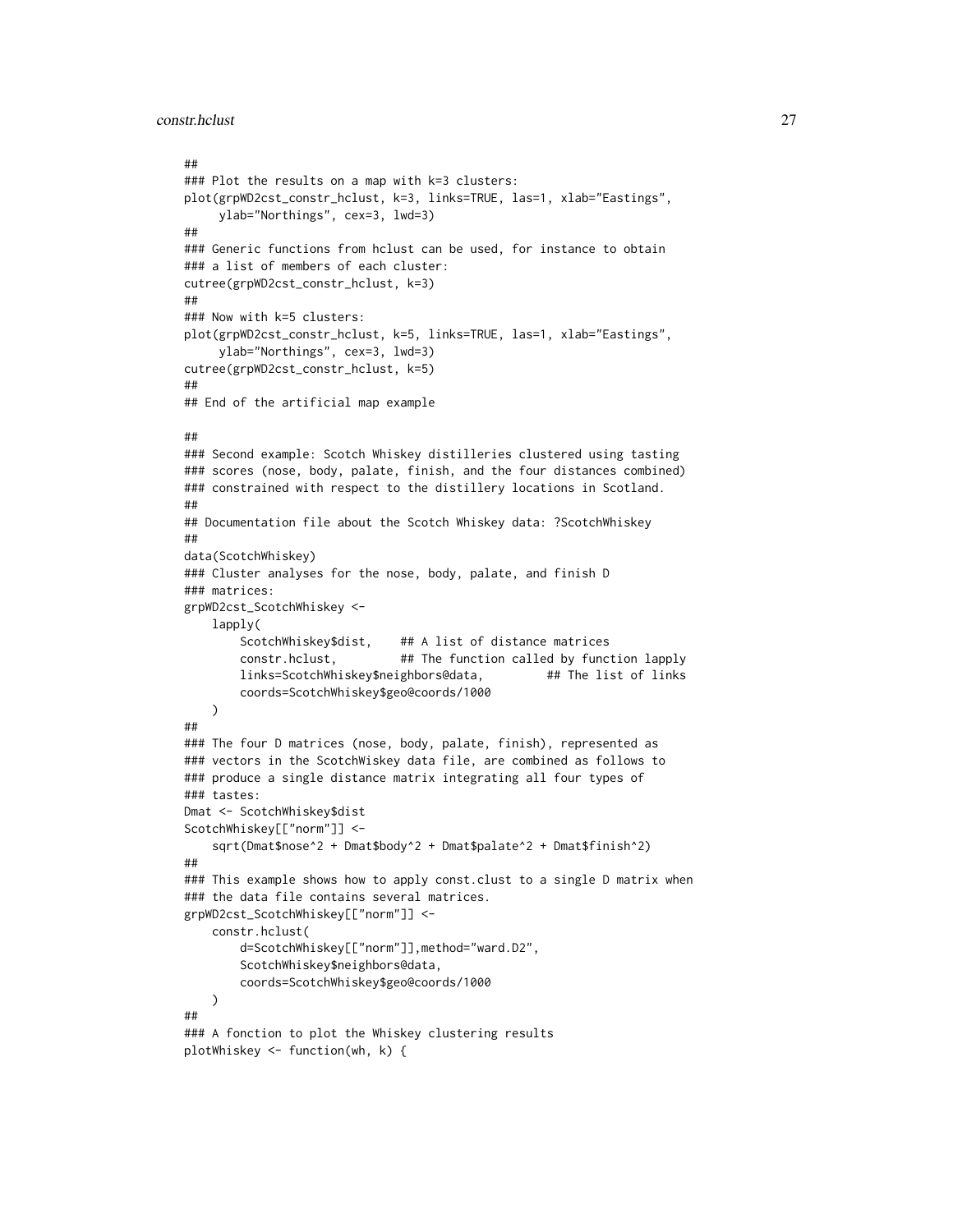```
par(fig=c(0,1,0,1))
   plot(grpWD2cst_ScotchWhiskey[[wh]], k=k, links=TRUE, las=1,
        xlab="Eastings (km)", ylab="Northings (km)", cex=0.1, lwd=3,
        main=sprintf("Feature: %s",wh))
   text(ScotchWhiskey$geo@coords/1000,labels=1:length(ScotchWhiskey$geo))
   legend(x=375, y=700, lty=1L, lwd=3, col=rainbow(1.2*k)[1L:k],
          legend=sprintf("Group %d",1:k), cex=1.25)
   SpeyZoom <- list(xlim=c(314.7,342.2), ylim=c(834.3,860.0))
   rect(xleft=SpeyZoom$xlim[1L], ybottom=SpeyZoom$ylim[1L],col="#E6E6E680",
        xright=SpeyZoom$xlim[2L], ytop=SpeyZoom$ylim[2L], lwd=2, lty=1L)
   par(fig=c(0.01,0.50,0.46,0.99), new=TRUE)
  plot(grpWD2cst_ScotchWhiskey[[wh]], xlim=SpeyZoom$xlim,
        ylim=SpeyZoom$ylim, k=k, links=TRUE, las=1, xlab="", ylab="",
        cex=0.1, lwd=3, axes=FALSE)
   text(ScotchWhiskey$geo@coords/1000,labels=1:length(ScotchWhiskey$geo))
   rect(xleft=SpeyZoom$xlim[1L], ybottom=SpeyZoom$ylim[1L],
        xright=SpeyZoom$xlim[2L], ytop=SpeyZoom$ylim[2L], lwd=2, lty=1L)
}
##
### Plot the clustering results on the map of Scotland for 5 groups.
### The inset map shows the Speyside distilleries in detail:
plotWhiskey("nose", 5L)
plotWhiskey("body", 5L)
plotWhiskey("palate", 5L)
plotWhiskey("finish", 5L)
plotWhiskey("norm", 5L)
##
## End of the Scotch Whiskey tasting data example
## Not run:
##
### Third example: Fish community composition along the Doubs River,
### France. The sequence is analyzed as a case of chronological
### clustering, substituting space for time.
##
library(ade4)
library(adespatial)
data(doubs, package="ade4")
Doubs.D <- dist.ldc(doubs$fish, method="hellinger")
grpWD2cst_fish <- constr.hclust(Doubs.D, method="ward.D2", chron=TRUE,
                                coords=as.matrix(doubs$xy))
plot(grpWD2cst_fish, k=5, las=1, xlab="Eastings (km)",
     ylab="Northings (km)", cex=3, lwd=3)
##
### Repeat the plot with other values of k (number of groups)
##
## End of the Doubs River fish assemblages example
##
### Example with 6 connected points, shown in Fig. 2 of Guénard & Legendre paper
##
var = c(1.5, 0.2, 5.1, 3.0, 2.1, 1.4)
ex.Y = data.frame(var)
```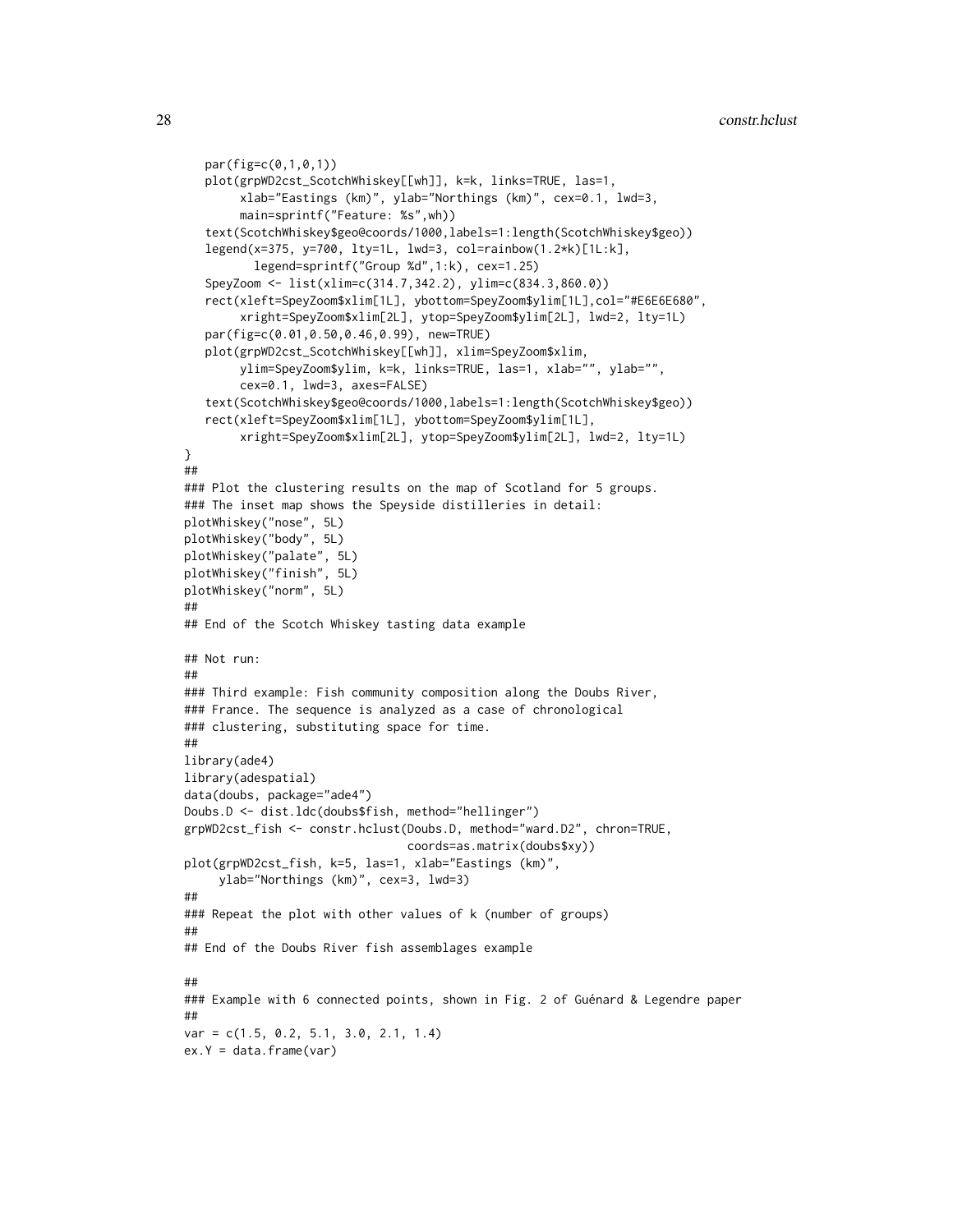```
##
## Site coordinates, matrix xy
x.coo = c(-1, -2, -0.5, 0.5, 2, 1)y.coo = c(-2, -1, 0, 0, 1, 2)ex.xy = data.frame(x.co0, y.co0)##
## Matrix of connecting edges E
from = c(1, 1, 2, 3, 4, 3, 4)to = c(2,3,3,4,5,6,6)ex.E = data.frame(from, to)##
## Carry out constrained clustering analysis
test.out <-
    constr.hclust(
       dist(ex.Y), # Response dissimilarity matrix
       method="ward.D2", # Clustering method
       links=ex.E, # File of link edges (constraint) E
        coords=ex.xy # File of geographic coordinates
    \lambda##
par(mfrow=c(1,2))
## Plot the map of the results for k = 3plot(test.out, k=3)
## Plot the dendrogram
stats:::plot.hclust(test.out, hang=-1)
##
### Same example modified: disjoint clusters
## Same ex.Y and ex.xy as in the previous example
var = c(1.5, 0.2, 5.1, 3.0, 2.1, 1.4)
ex.Y = data.frame(var)##
## Site coordinates, matrix xy
x.coo = c(-1, -2, -0.5, 0.5, 2, 1)y.coo = c(-2, -1, 0, 0, 1, 2)ex.xy = data.frame(x.coo, y.coo)
##
## Matrix of connecting edges E2
from = c(1, 1, 2, 4, 4)to = c(2,3,3,5,6)ex.E2 = data.frame(from, to)
##
## Carry out constrained clustering analysis
test.out2 <-
    constr.hclust(
       dist(ex.Y), # Response dissimilarity matrix
        method="ward.D2", # Clustering method
        links=ex.E2, # File of link edges (constraint) E
        coords=ex.xy # File of geographic coordinates
   \lambdacutree(test.out2, k=2)
##
par(mfrow=c(1,2))
```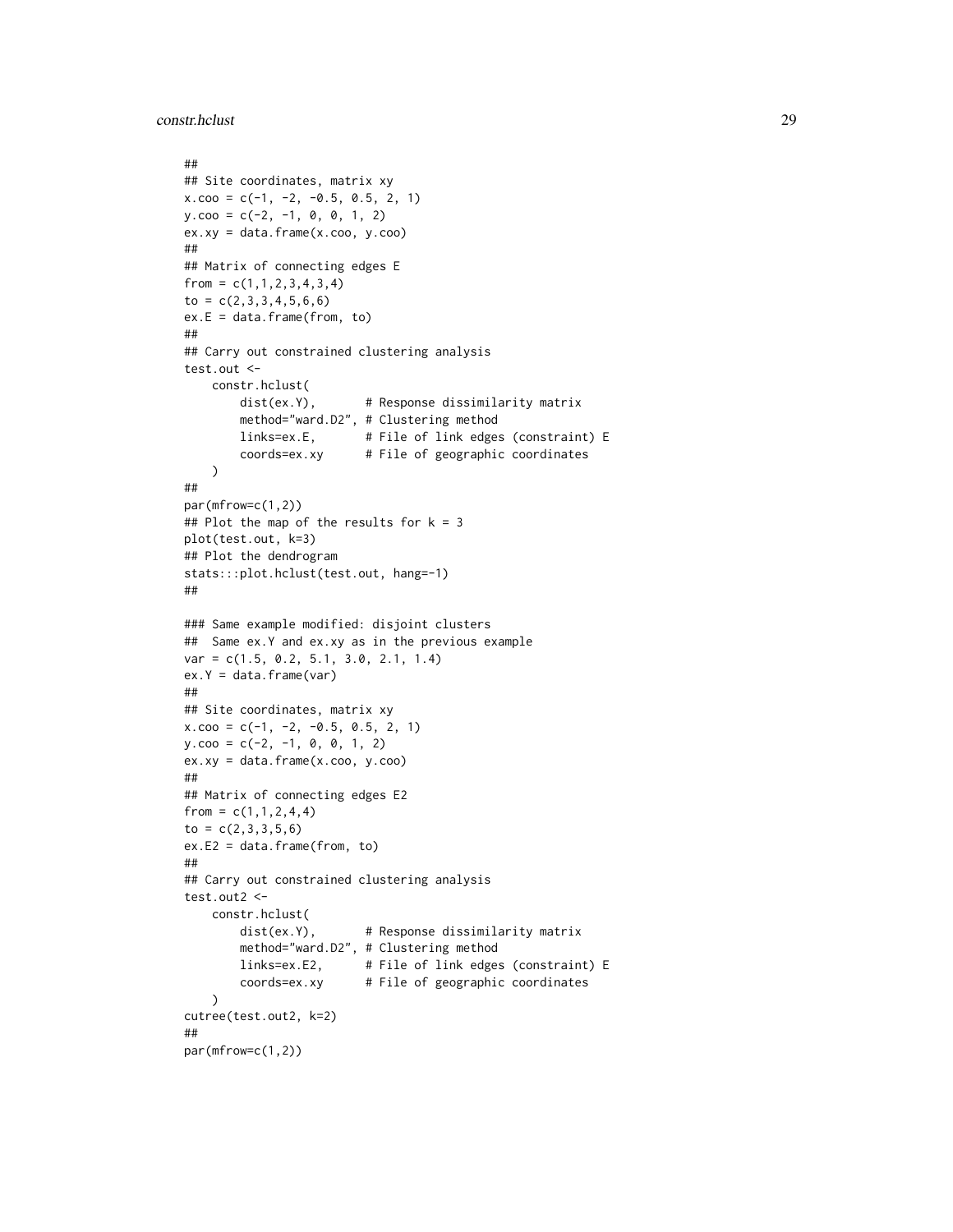```
## Plot the map of the results for k = 3plot(test.out2, k=3)
## Plot the dendrogram showing the disconnected groups
stats:::plot.hclust(test.out2, hang=-1)
axis(2,at=0:ceiling(max(test.out2$height,na.rm=TRUE)))
##
## End of the disjoint clusters example
##
### Benchmarking example
### Benchmarking can be used to estimate computation time for different
### values of N.
### Computing time grows with N at roughly the same speed as the memory
### storage requirements to store the dissimilarity matrices.
##
require(magrittr)
require(pryr)
##
benchmark <- function(nobj) {
   # Argument -
    # nobj : Number of objects in simulation runs
   res <- matrix(NA,length(nobj),3) %>% as.data.frame
   colnames(res) <- c("N.objects","Storage (MiB)","Time (sec)")
   res[,1L] <- nobj
    ## resources <- list()
    for(i in 1:length(nobj)) {
       N <- nobj[i]
        coords.mem <- \text{cbind}(x=\text{runif}(N,-1,1), y=\text{runif}(N,-1,1))dat.mem \leq runif(N,0,1)
        if(i>1L) rm(D.mem) ; gc()
        D.mem <- try(dat.mem %>% dist) #; gc()
        if(any(class(D.mem)=="try-error"))
            break
        neighbors.mem <-
            (coords.mem %>%
                 tri2nb %>%
                 nb2listw(style="B") %>%
                 listw2sn)[,1:2]
        {start.time = Sys.time()
            res.mem <- try(constr.hclust(D.mem, method="ward.D2",
                                          neighbors.mem))
            end.time = Sys.time()}
        if(any(class(res.mem)=="try-error"))
            break
        res[i,2L] <- (2*object_size(D.mem) + object_size(neighbors.mem) +
                          object_size(res.mem))/1048576 # n. bytes per MiB
        res[i,3L] <- end.time-start.time
   }
   res[["N.objects"]] <- as.integer(res[["N.objects"]])
   res
}
res <- benchmark(nobj=c(1000,2000,5000,10000,20000,50000,100000))
##
### Plotting the results:
```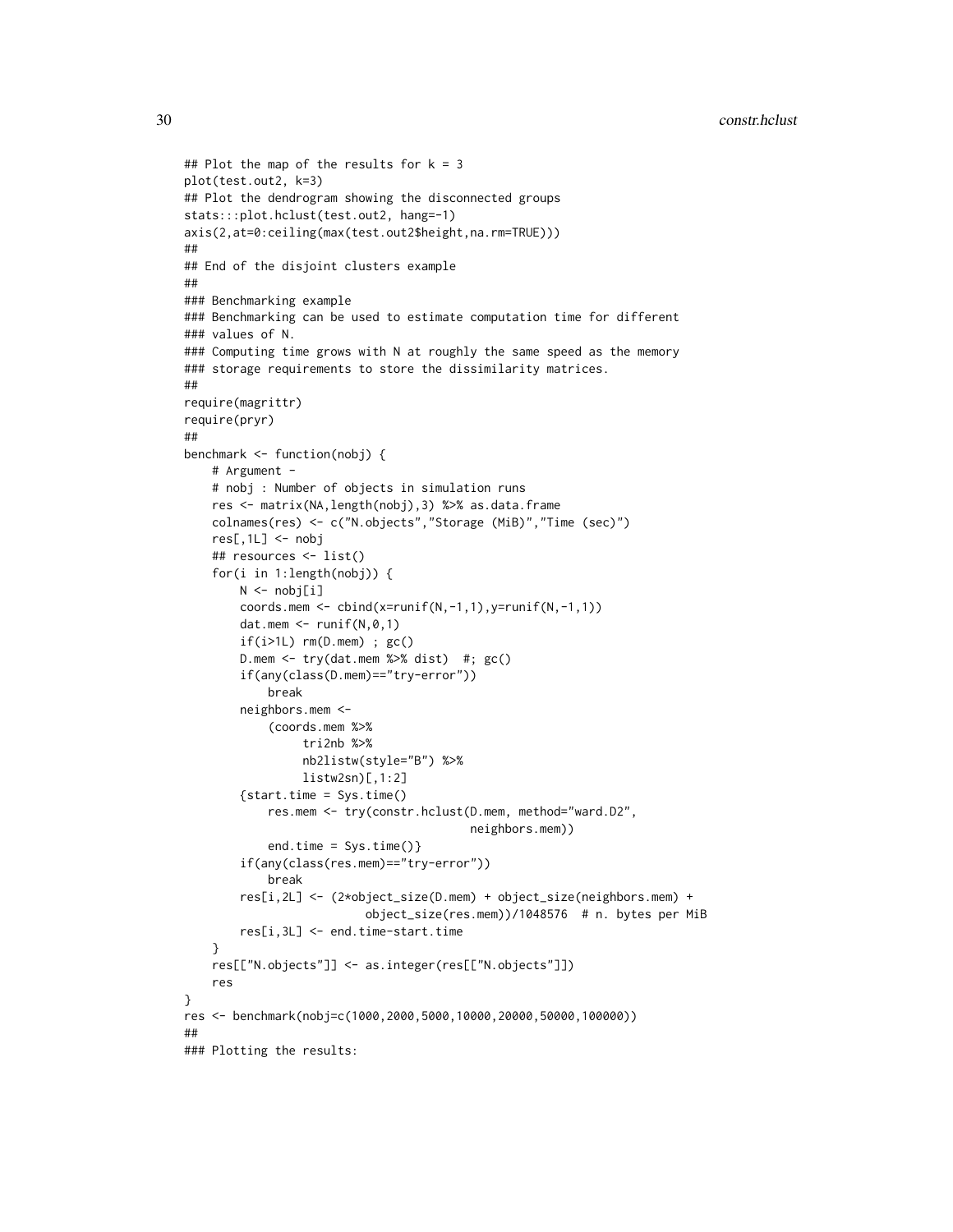#### <span id="page-30-0"></span>constr.hclust-class 31

```
ok <- res %>% apply(1L, function(x) !x %>% is.na %>% any)
par(mar=c(3,6,2,2),mfrow=c(2L,1L))
barplot(height = res[ok,"Time (sec)"], names.arg= res[ok,"N.objects"],
        ylab="Time (seconds)\n",xlab="",las=1L,log="y")
par(mar=c(5,6,0,2))
barplot(height = res[ok,"Storage (MiB)"], names.arg= res[ok,"N.objects"],
        ylab="Total storage (MB)\n",xlab="Number of observations",
        \text{las=1L}, \text{log=}''y'##
### Examine the output file
res
##
## End of the benchmarking example
## End(Not run)
### End of examples
```
<span id="page-30-1"></span>constr.hclust-class *Class For Constrained Hiereachical Clustering*

#### **Description**

Files belonging to this class hold information about the constrained agglomerative clustering and allows one to display results graphically.

#### Format

A file belonging to this class is a list with elements:

- merge A (n-1) by 2 matrix. Row i of file "merge" describes the merging of clusters at step i of the clustering. If an element j in the row is negative, it means that observation -j was merged at this stage. If j is positive, it means that the merge was with the cluster formed at the (earlier) stage j of the algorithm. Thus negative entries in file "merge" indicate agglomerations of singletons, and positive entries indicate agglomerations of non-singletons.
- height A set of  $(n-1)$  non-decreasing real values. The clustering height is the value of the criterion associated with the clustering method for the particular agglomeration.
- order A vector giving the permutation of the original observations suitable for plotting, in the sense that a cluster plot using this ordering and matrix merge will not have crossing branches.
- labels Labels for the clustered objects.
- method The agglomerative clustering method that has been used.
- call The call that produced the result.
- dist.method The distance that has been used to create dissimilarity matrix "d" (only returned if the dissimilarity matrix object has a "method" attribute attached to it).
- links A copy of the list of edges (if a matrix of edges was provided to the function).

coords A copy of the coordinates (if coordinates were provided to the function).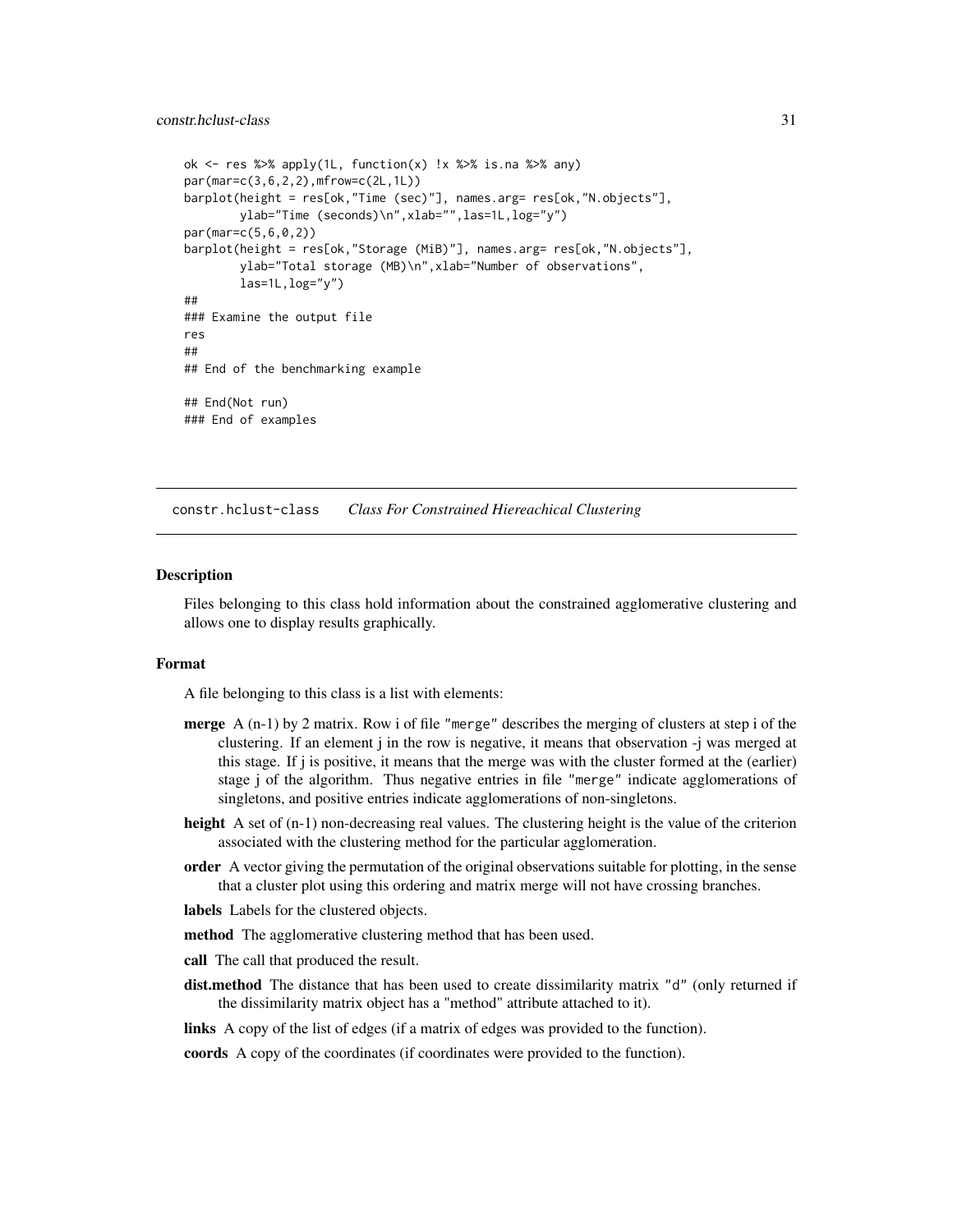# <span id="page-31-0"></span>Details

The class inherits from [hclust-](#page-0-0)class and describes the tree produced by the constrained clustering procedure.

All class members except links and coords are identical to those in [hclust-](#page-0-0)class. several methods designed to process these objects are expected to also work with constr.hclust-class objects.

#### See Also

[hclust-](#page-0-0)class

Cperiodogram *Contingency periodogram*

#### **Description**

Function to compute a contingency periodogram for a univariate series of qualitative data

# Usage

Cperiodogram(x,  $T1 = 2$ ,  $T2 = NULL$ , nperm = NULL, alpha = 0.05, graph = TRUE)

#### Arguments

| $\mathsf{x}$   | a qualitative variable (factor)                                                                                                       |
|----------------|---------------------------------------------------------------------------------------------------------------------------------------|
| T1             | first period included in the calculations (default: $T1 = 2$ )                                                                        |
| T <sub>2</sub> | last period included in the calculations (default: $T2 = n/2$ )                                                                       |
| nperm          | Number of permutations for the chi-square test. For chi-square tests using the<br>chi-square distribution, use the default nperm=NULL |
| alpha          | significance level for computation of the confidence limits                                                                           |
| graph          | a logical indicating if a graph is requested, by default TRUE.                                                                        |

#### Details

The contingency periodogram of Legendre et al. (1981) identifies periodic components in qualitative data vectors. The vector may contain classes of a qualitative variable or the classes obtained by hierarchical clustering or partitioning of a multivariate data table. The method is also described in Legendre & Legendre (2012). The optional graph produced by the function shows the following information:

- In red: the B statistics (information in common).
- In blue: Confidence limits for B without correction.
- In green: Bonferroni-corrected limits of the confidence intervals.
- In black: Confidence limits with progressive Bonferroni correction.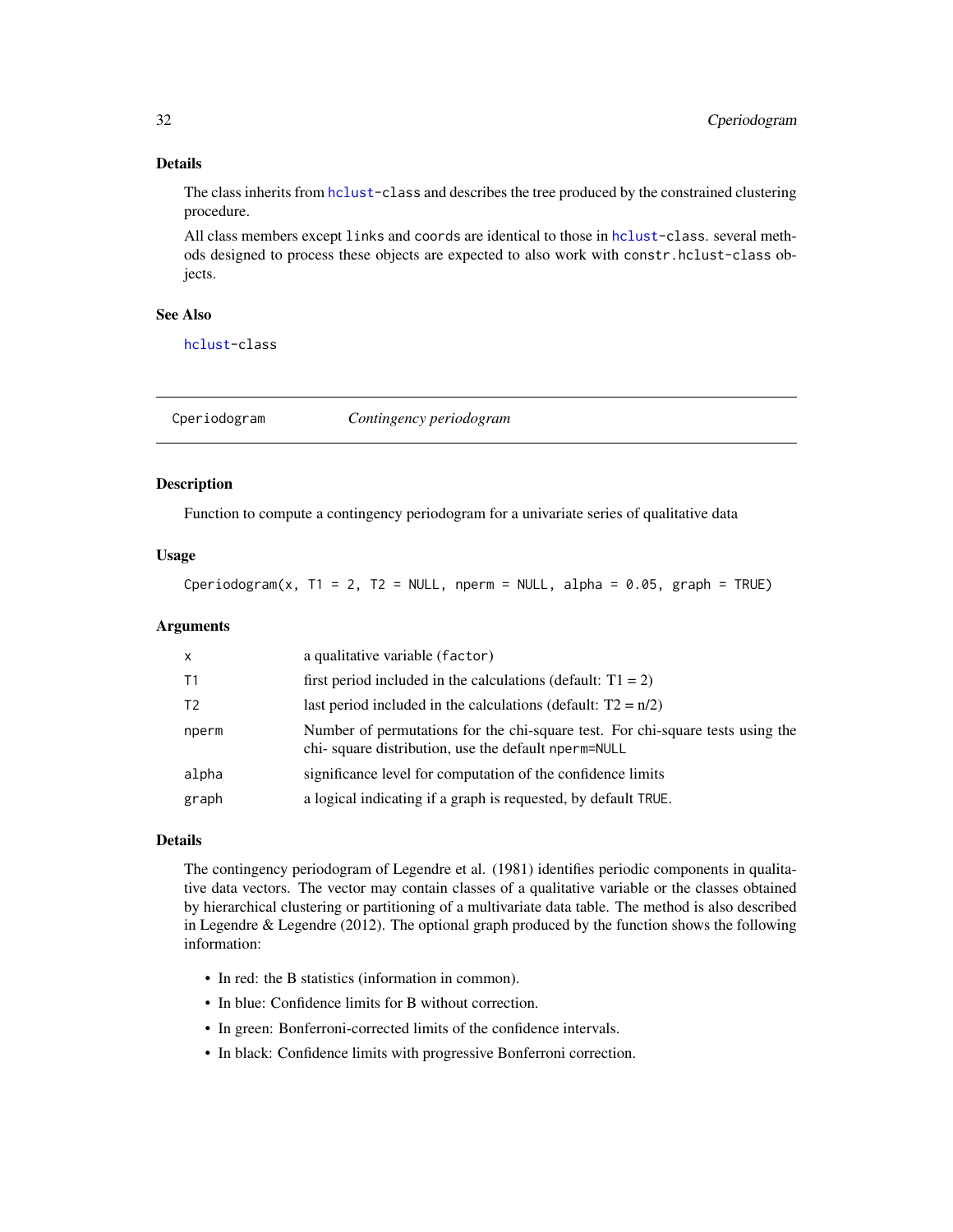# <span id="page-32-0"></span>Value

A table with the statistics for the selected periods:

- Wilks' chi-square statistic (Wilks.chisq)
- information in common (B),
- degrees of freedom (df),
- p-value (prob)

Confidence interval limits:

- critical value of B without correction (B.crit),
- critical value of B with Bonferroni correction based on the number of periods studied in the periodogram (B.crit.Bonf),
- critical value of B with progressive Bonferroni correction (B.prog.Bonf).

# Author(s)

Pierre Legendre <pierre.legendre@umontreal.ca>

## References

Legendre, L., M. Fréchette & P. Legendre. 1981. The contingency periodogram: a method of identifying rhythms in series on nonmetric ecological data. Journal of Ecology 69: 965-979.

Legendre, P. and Legendre, L. 2012. Numerical Ecology. 3rd English ed. Elsevier, Amsterdam

#### Examples

```
# Data from the numerical example of Subsection 12.4.2 of Legendre and Legendre (2012).
test.vec <- c(1,1,2,3,3,2,1,2,3,2,1,1,2,3,3,1)
# Periodogram with tests using the chi-square distribution
res <- Cperiodogram(test.vec)
# Periodogram with permutation tests
res <- Cperiodogram(test.vec, nperm=2000, graph=FALSE)
```
create.dbMEM.model *Combine dbMEM matrices corresponding to groups of sites*

#### Description

This function reads a file containing the Cartesian coordinates of sites forming different groups on the map, and constructs a combined staggered matrix of dbMEM spatial eigenvectors, ready for use in RDA. The method was first described and used in Declerck et al. (2011) and summarized in the Borcard et al. (2011) book, section 7.4.3.5. These publications provided preliminary versions of the present function. The present version is more completely documented. Furthermore, it uses the [dbmem](#page-34-1) function of the adespatial package for computation of the eigenfunctions.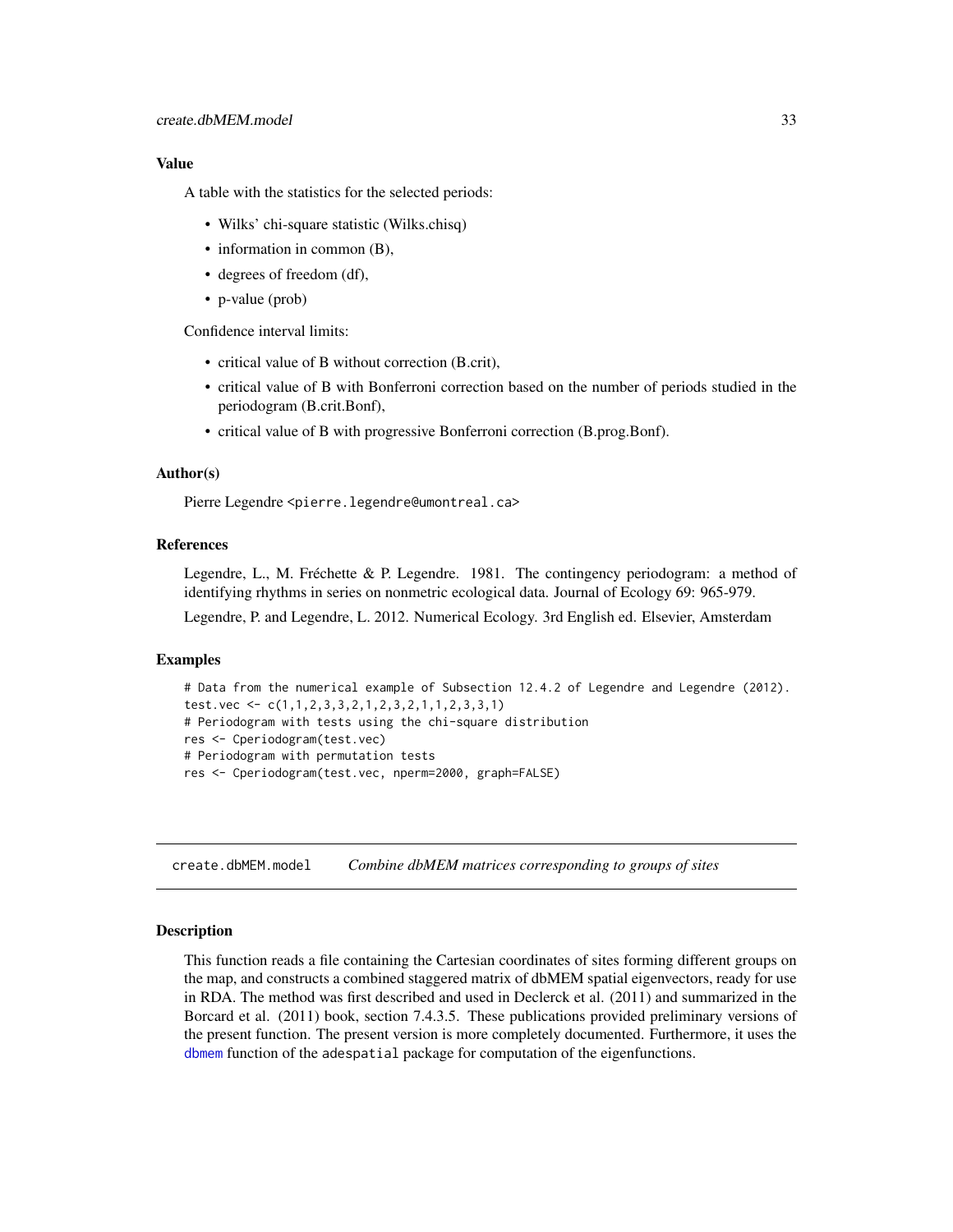#### Usage

 $create.dbMEM.model(coord = NULL, D.mat = NULL, nsites)$ 

#### Arguments

| coord  | Optional file containing the Cartesian coordinates of the sites.                                                                                                                    |
|--------|-------------------------------------------------------------------------------------------------------------------------------------------------------------------------------------|
| D.mat  | Optional distance matrix provided by user, class matrix or dist. If D. mat=NULL,<br>the geographic distance matrix will be computed from the coordinates provided<br>in file coord. |
| nsites | A vector containing the number of sites per group.                                                                                                                                  |

#### Details

The geographic positions of the sites are provided either in a file of geographic coordinates coord or as a geographic distance matrix D.mat.

The sites must, of course, be in the same order in file coord (or in file D.mat) and in the response data file used in the RDA. All sites of a group must be together in these two files, i.e. not interspersed. The numbers of sites in the groups are provided in vector nsites. See example.

File vector coord, if provided, must contain Cartesian coordinates of the sites, not coordinates in degrees. The Euclidean distance computed from the geographic coordinates is a meaningful representation of the geographic relationships only if the coordinates are Cartesian. Geodetic Cartesian coordinates can be derived from Lat-Lon data in degrees using the function geoXY of the SoDA package. Beware of UTM coordinates if the sites are not all located in the same UTM zone; UTM coordinates are Cartesian only within an UTM zone. See https://en.wikipedia.org/wiki/Universal\_Transverse\_Mercator\_coordinate\_syste

#### Value

A matrix with n rows containing a set of k staggered matrices of dbMEM eigenfunctions in its diagonal portion; n is the total number of sites in the study and k is the number of groups. Each small matrix contains the dbMEM functions, modelling positive spatial correlation, describing the spatial relationships among the sites of a group. The remainder of the matrix is filled with zeros. Zero is the mean value of all eigenfunctions describing within-group relationships. This means that during the calculation of RDA, the sites of a focus group will have, with each other, relationships described by the dbMEM eigenfunctions of that group, whereas the sites outside that group will have weights of 0 in the regressions that concern these eigenfunctions.

# Author(s)

Pierre Legendre <pierre.legendre@umontreal.ca>, 2010. Adaptation to adespatial: Daniel Borcard and Pierre Legendre, 2016

#### References

Borcard, D., F. Gillet and P. Legendre. 2011. Numerical ecology with R. Use R! series, Springer Science, New York.

Declerck, S. A. J., J. S. Coronel, P. Legendre & L. Brendonck. 2011. Scale dependency of processes structuring metacommunities of cladocerans in temporary pools of High-Andes wetlands. Ecography 34: 296-305.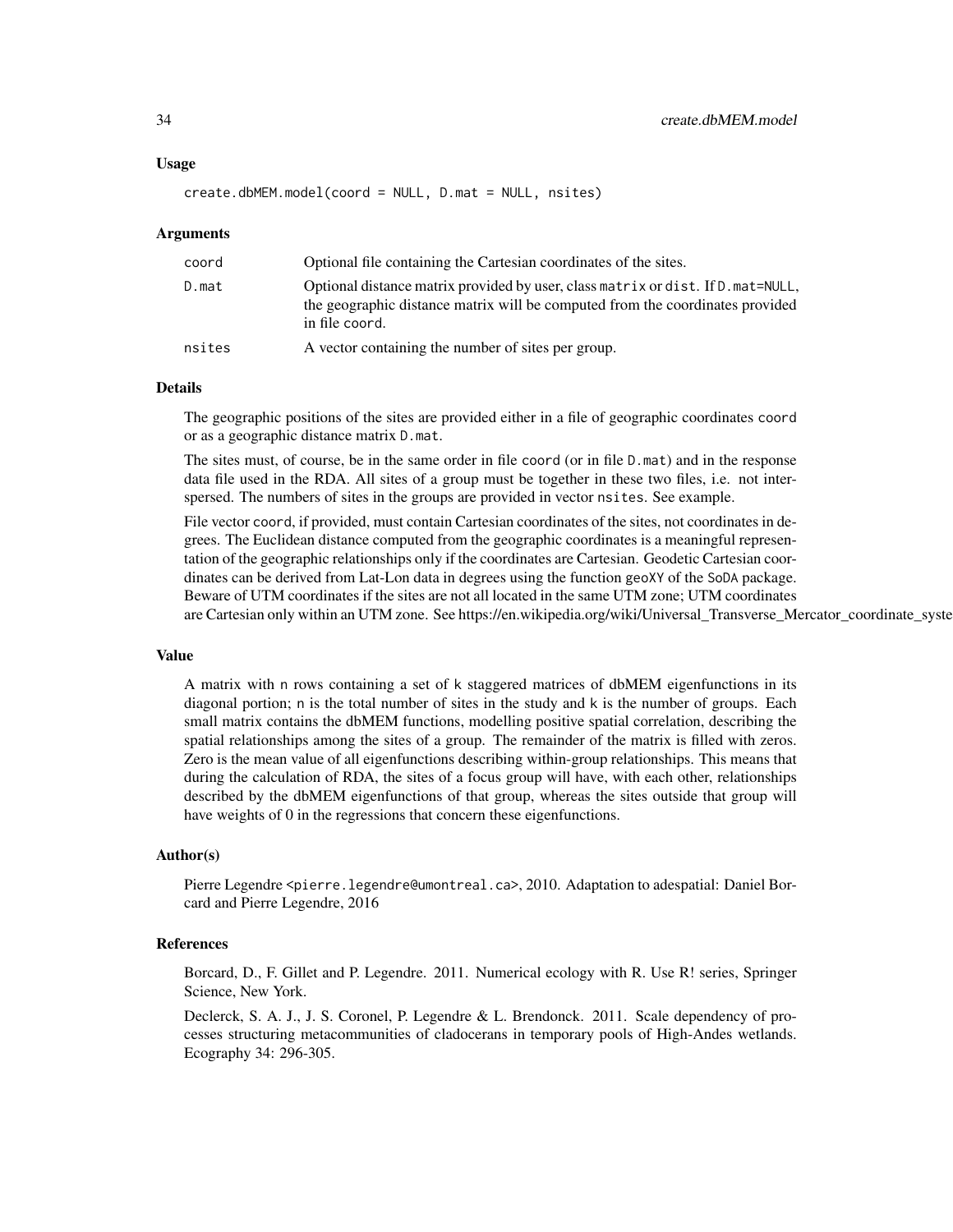#### <span id="page-34-0"></span>dbmem 35

#### See Also

[dbmem](#page-34-1)

#### Examples

```
{
# Generate random coordinates for 35 sites forming 6 distinct groups on the map
Easting \le runif(35)+c(rep(0,6),rep(1.5,7),rep(3,6), rep(0,5),rep(1.5,5),rep(3,6))
Northing<- runif(35)+c(rep(2.8,6),rep(2.3,7),rep(2.8,6), rep(0,5),rep(0.5,5),rep(0,6))
cartesian <- cbind(Easting,Northing)
rownames(cartesian) <- paste("S",1:nrow(cartesian),sep='')
nsites.per.group <- c(6,7,6,5,5,6)
 result <- create.dbMEM.model(coord=cartesian, nsites=nsites.per.group)
 # Draw a map to check the coding of the sites into the groups
 site.codes <- unlist(apply(cbind(1:6),1,n=nsites.per.group,function(a,n) rep(a,n[a])))
 col.vec <- c("green3","gray99","orange2","gold1","brown3","gray70")
 plot(cartesian, pch=22, col="black", bg=col.vec[site.codes], cex=2, ylim=c(0,4),asp=1)
 text(cartesian,labels=rownames(cartesian), cex=0.5, pos=3)
 # Examine the staggered matrix of dbMEM eigenfunctions
# Not run:
result
}
```
<span id="page-34-1"></span>

dbmem *dbMEM spatial eigenfunctions*

#### Description

Compute distance-based Moran's eigenvector maps (dbMEM, also called dbMEM spatial eigenfunctions) from a geographic distance matrix, in view of spatial eigenfunction analysis.

#### Usage

```
dbmem(
  xyORdist,
  thresh = NULL,
 MEM.autocor = c("positive", "non-null", "all", "negative"),
  store.listw = TRUE,
  silent = TRUE
)
```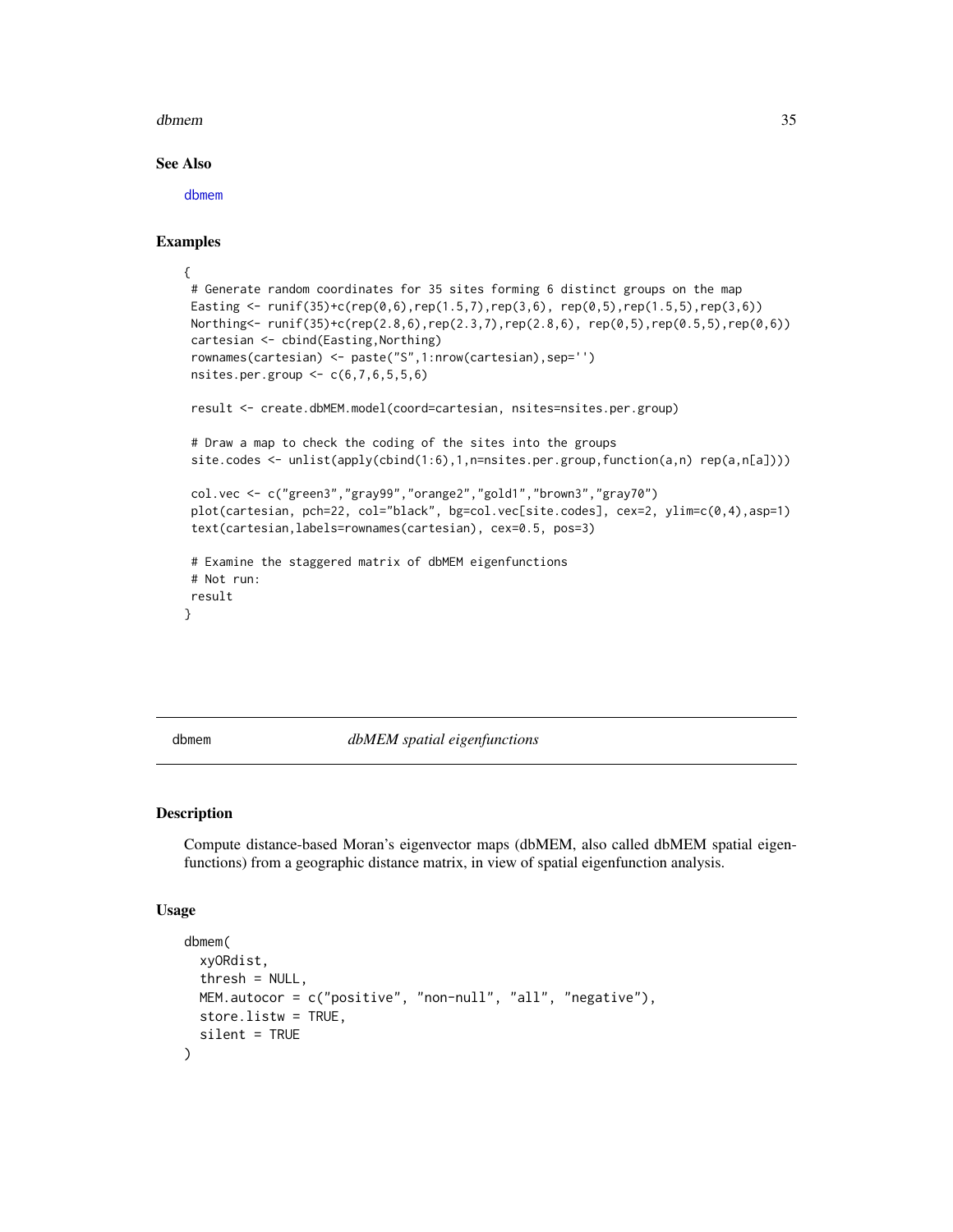#### Arguments

| xyORdist    | Either a matrix of spatial coordinates or a distance matrix (class dist).                                                                                                                                                                                                                                                                                                                                                                                                             |
|-------------|---------------------------------------------------------------------------------------------------------------------------------------------------------------------------------------------------------------------------------------------------------------------------------------------------------------------------------------------------------------------------------------------------------------------------------------------------------------------------------------|
| thresh      | A threshold value for truncation of the geographic distance matrix. If thresh=NULL,<br>the length of the longest edge of the minimum spanning tree will be used as the<br>threshold (as returned by the function give. thresh).                                                                                                                                                                                                                                                       |
| MEM.autocor | A string indicating if all MEMs must be returned or only those corresponding to<br>non-null, positive or negative autocorrelation. The difference between options<br>all and non-null is the following: when there are several null eigenvalues, op-<br>tion all removes only one of the eigenvectors with null eigenvalues and returns<br>$(n-1)$ eigenvectors, whereas non-null does not return any of the eigenvectors<br>with null eigenvalues. Default: MEM. autocor="positive". |
| store.listw | A logical indicating if the spatial weighting matrix should be stored in the at-<br>tribute listw of the returned object                                                                                                                                                                                                                                                                                                                                                              |
| silent      | A logical indicating if some information should be printed during computation:<br>truncation level and time to compute the dbmem                                                                                                                                                                                                                                                                                                                                                      |

# Details

dbMEM eigenfunctions were called PCNM in early papers (Borcard and Legendre 2002, Borcard et al. 2004). There is a small difference in the computation: to construct PCNMs, the distance matrix subjected to PCoA contained zeros on the diagonal. In dbMEM, the matrix contains 4\*thresh values on the diagonal. The result is that the dbMEM eigenvalues are smaller than the PCNM eigenvalues by a constant (equal to (n.sites  $*(4*thresh)^2/2)$ ). The dbMEM eigenvalues are proportional to Moran's I coefficient of spatial correlation (Dray et al. 2006; Legendre and Legendre 2012). The dbMEM eigenvectors only differ from the PCNM eigenvectors by a multiplicative constant; this has no impact on the use of MEMs as explanatory variables in linear models. In this implementation, dbMEM eigenvectors have a norm equal to 1 (using the uniform weigts 1/n.sites).

If a truncation value is not provided, the largest distance in a minimum spanning tree linking all sites on the map is computed (returned by the function give.thresh). That value is used as the truncation threshold value (thresh).

A square regular grid produces multiple eigenvalues (i.e. eigenvalues that are equal) and multiple eigenvalues have an infinity of eigenvector solutions. Hence, different eigenvectors may be produced by this function on computers with different operating systems or implementations of R. In addition, the eigenvectors found by the dbmem function from the site coordinates may differ from the eigenvectors computed from the geographic distance matrix among the sites. Nonetheless, the different complete sets of eigenvectors will have the exact same explanatory power (R-square) for a given response vector or matrix, despite the fact that they are not fully correlated on a one-to-one basis. This is, however, not the case for subsets of eigenvectors selected using stepwise procedures.

# Value

An object of class orthobasisSp , subclass orthobasis. The dbMEM eigenfunctions (principal coordinates of the truncated distance matrix) are stored as a data.frame. It contains several attributes (see ?attributes) including:

- values: The dbMEM eigenvalues.
- listw: The associated spatial weighting matrix (if store.listw = TRUE).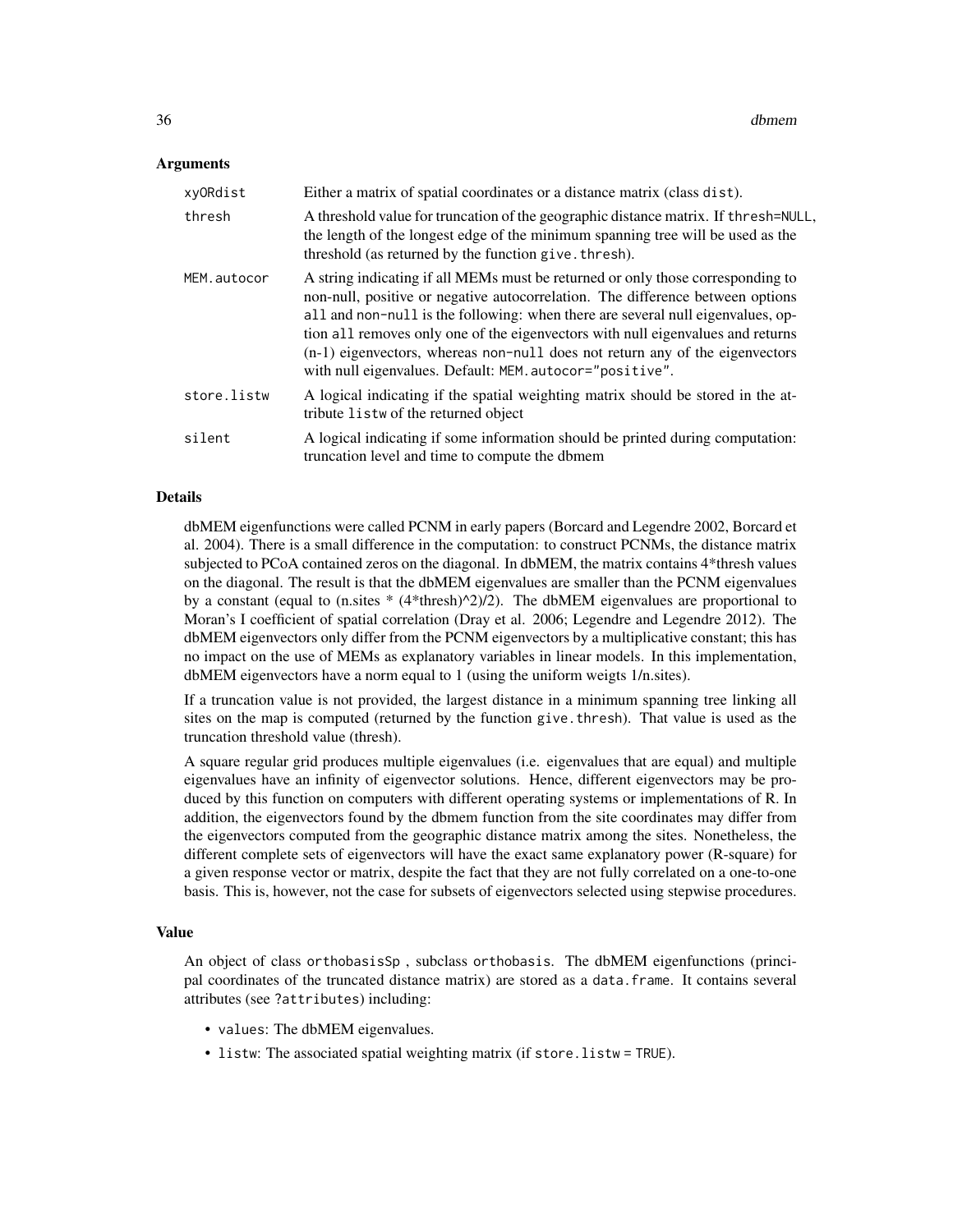### dbmem 37

#### Author(s)

Stéphane Dray <stephane.dray@univ-lyon1.fr>, Pierre Legendre, Daniel Borcard and F. Guillaume Blanchet

## References

Borcard, D. and P. Legendre. 2002. All-scale spatial analysis of ecological data by means of principal coordinates of neighbour matrices. Ecological Modelling 153: 51-68.

Borcard, D., P. Legendre, C. Avois-Jacquet and H. Tuomisto. 2004. Dissecting the spatial structure of ecological data at multiple scales. Ecology 85: 1826-1832.

Dray, S., P. Legendre and P. R. Peres-Neto. 2006. Spatial modelling: a comprehensive framework for principal coordinate analysis of neighbour matrices (PCNM). Ecological Modelling 196: 483- 493.

Legendre, P. and L. Legendre. 2012. Numerical ecology, 3rd English edition. Elsevier Science BV, Amsterdam.

## See Also

[give.thresh](#page-50-0), [mem](#page-103-0)

```
if(require("ade4", quietly = TRUE) & require("adegraphics", quietly = TRUE)){
data(oribatid)
mite \le oribatid$fau # 70 peat cores, 35 species
mite.xy \le oribatid $xy # Geographic coordinates of the 70 cores
# Example 1: Compute the MEMs corresponding to all non-null eigenvalues
# thresh=1.012 is the value used in Borcard and Legendre (2002)
mite.dbmem1 <- dbmem(mite.xy, thresh=1.012, MEM.autocor = "non-null", silent = FALSE)
mite.dbmem1
# Print the (n-1) non-null eigenvalues
attributes(mite.dbmem1)$values
# or: attr(mite.dbmem1, "values")
# Plot the associated spatial weighting matrix
s.label(mite.xy, nb = attr(mite.dbmem1, "listw"))
# Plot maps of the first 3 dbMEM eigenfunctions
s.value(mite.xy, mite.dbmem1[,1:3])
# Compute and test associated Moran's I values
# Eigenvalues are proportional to Moran's I
test <- moran.randtest(mite.dbmem1, nrepet = 99)
plot(test$obs, attr(mite.dbmem1, "values"), xlab = "Moran's I", ylab = "Eigenvalues")
# Decreasing values of Moran's I for the successive MEM.
```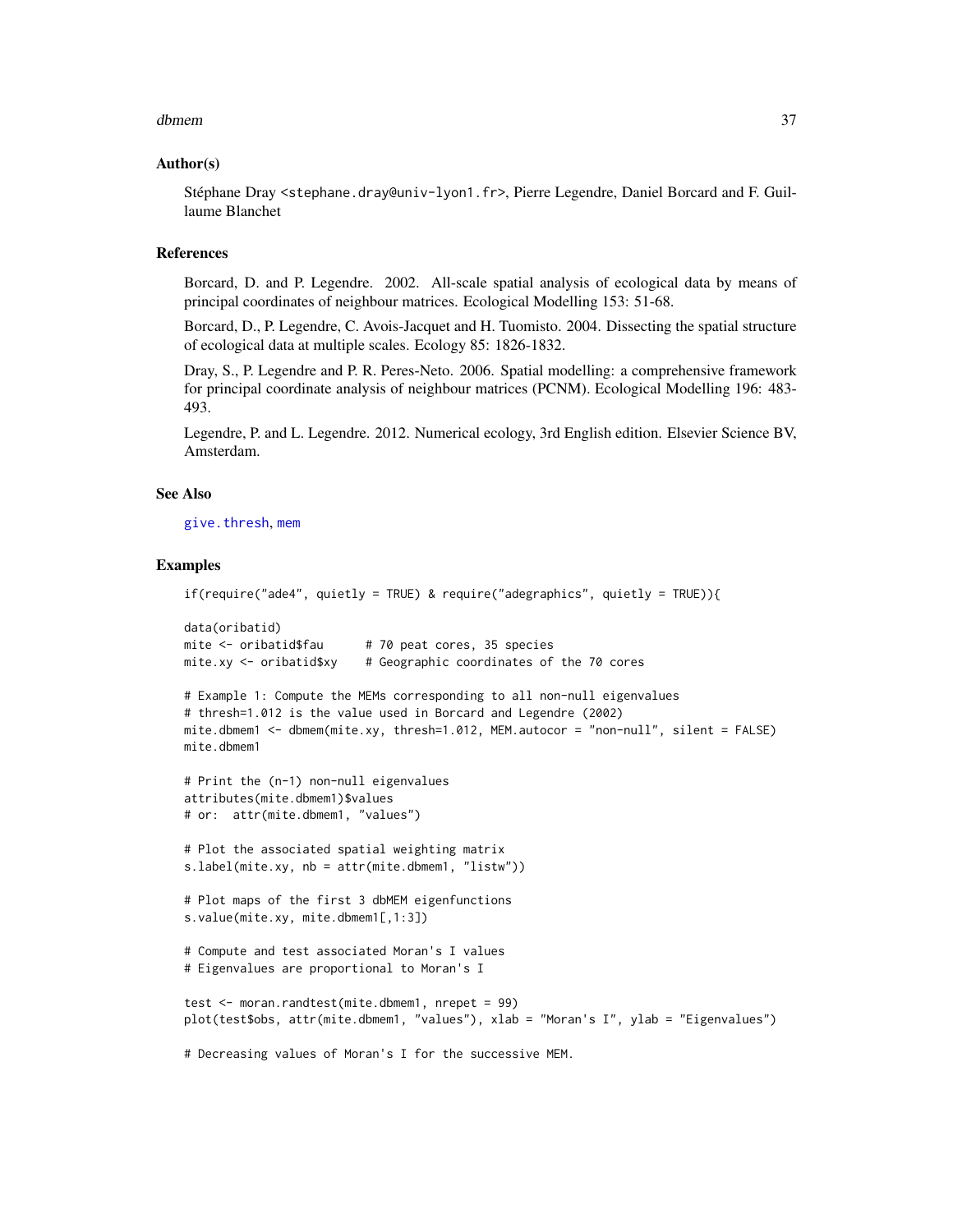```
# The red line is the expected value of Moran's I under H0.
plot(test$obs, xlab="MEM rank", ylab="Moran's I")
abline(h=-1/(nrow(mite.xy) - 1), col="red")# Example 2: Compute only the MEMs with positive eigenvalues (and positive Moran's I)
mite.dbmem2 <- dbmem(mite.xy, thresh=1.012)
# or: mite.dbmem2 <- dbmem(dist(mite.xy), thresh=1.012, silent=FALSE)
mite.dbmem2
# Examine the eigenvalues
attributes(mite.dbmem2)$values
# or: attr(mite.dbmem2, "values")
# Examine (any portion of) the dbmem spatial eigenvectors
tmp <- as.matrix(mite.dbmem2)
tmp[1:10,1:6]
}
```
directional.response *Directional indices of community change*

## Description

Compute directional indices of community change along coenoclines or time.

# Usage

```
directional.response(mat, method = "overlap", relativize = NULL)
```

| mat        | A community composition data matrix with sites in rows and species in columns.<br>The direction of the physical process is indicated by the order of the sampling<br>units in mat. The class of mat can be either data. frame or matrix.                                                                               |
|------------|------------------------------------------------------------------------------------------------------------------------------------------------------------------------------------------------------------------------------------------------------------------------------------------------------------------------|
| method     | One of the 11 calculation methods available in the function: "overlap", "gain",<br>"loss", "gaining.turnover", "neutral.turnover", "losing.turnover",<br>"gaining.nestedness", "neutral.nestedness", "losing.nestedness", "gaining.strict.nested<br>"losing.strict.nestedness". The default value is method="overlap". |
| relativize | Compute relativized indices: relativize=" $J''$ for the Jaccard denominator (a+b+c)<br>or relativize="S" for the Sorensen denominator $(2*a+b+c)$ . If relativize=NULL,<br>the index is not divided by a denominator.                                                                                                  |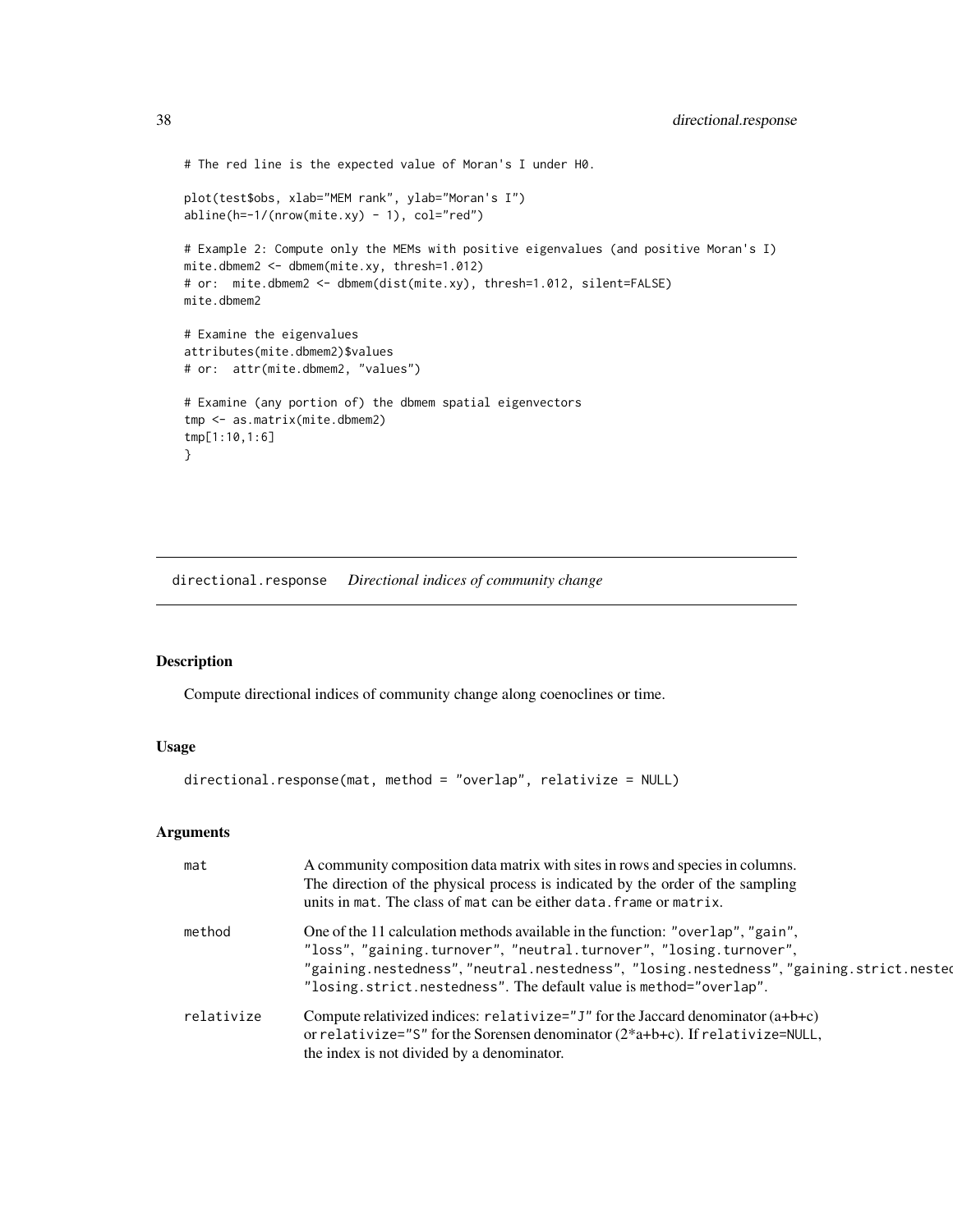## Details

The output matrix is non-symmetric, meaning that its upper triangle is not the mirror image of the lower triangle. Given the direction of the physical process through space or time indicated by the order of the sampling units, the output matrix mat.out reflects that direction in its non-symmetric presentation, emphFrom (rows of the matrix) emphTo (columns of the matrix). Users of the function can extract one or the other of these triangular portions and analyse them separately. See Appendix xx for examples.

#### Value

A list containing the following results:

• mat.out: A square matrix with the chosen index computed among the sites. Depending on the method chosen, this matrix may be symmetric or non-symmetric. total.t: methods #4 to 6, a matrix with total turnover  $(b+c)$ ; else NA. total.n: For methods #7 to 9, a matrix with total nestedness a+abs(b-c) if a>0; else NA. total.strict.n: For methods #10 and 11, a matrix with total strict nestedness a+abs(b-c) if a>0 and b!=c; else NA. den: For calculation results with Jaccard or Sorensen denominators: a square matrix of denominators. If relativize=NULL, den=NA.

## Author(s)

Dénes Schmera <schmera.denes@blki.hu> and Pierre Legendre <pierre.legendre@umontreal.ca>

## References

Schmera, D., P. Legendre, T. Eros, M. Toth, E. K. Magyari, B. Baur and J. Podani. 2022. New measures for quantifying directional changes in presence-absence community data. Ecological Indicators 136: 108618. https://doi.org/10.1016/j.ecolind.2022.108618

Verneaux, J. (1973) *Cours d'eau de Franche-Comté (Massif du Jura). Recherches écologiques sur le réseau hydrographique du Doubs. Essai de biotypologie*. Thèse d'État, Besançon. 1–257.

```
# Artificial Example
art < -c(1,1,1,0,0,0,0,0,0,1,1,0,
         0,0,0,0,0,1)
art.data <- matrix(art, nrow=3, ncol=6, byrow=TRUE)
art.out <- directional.response(art.data, method="overlap",relativize=NULL)
# Real data example: the Doubs River fish data (Verneaux 1973), available in ade4.
# 30 sites, 27 species. No fish had been caught at site 8; remove that site
if(require("ade4", quietly = TRUE)) {
data(doubs)
dim(doubs$fish)
fish <- doubs$fish[-8,]
```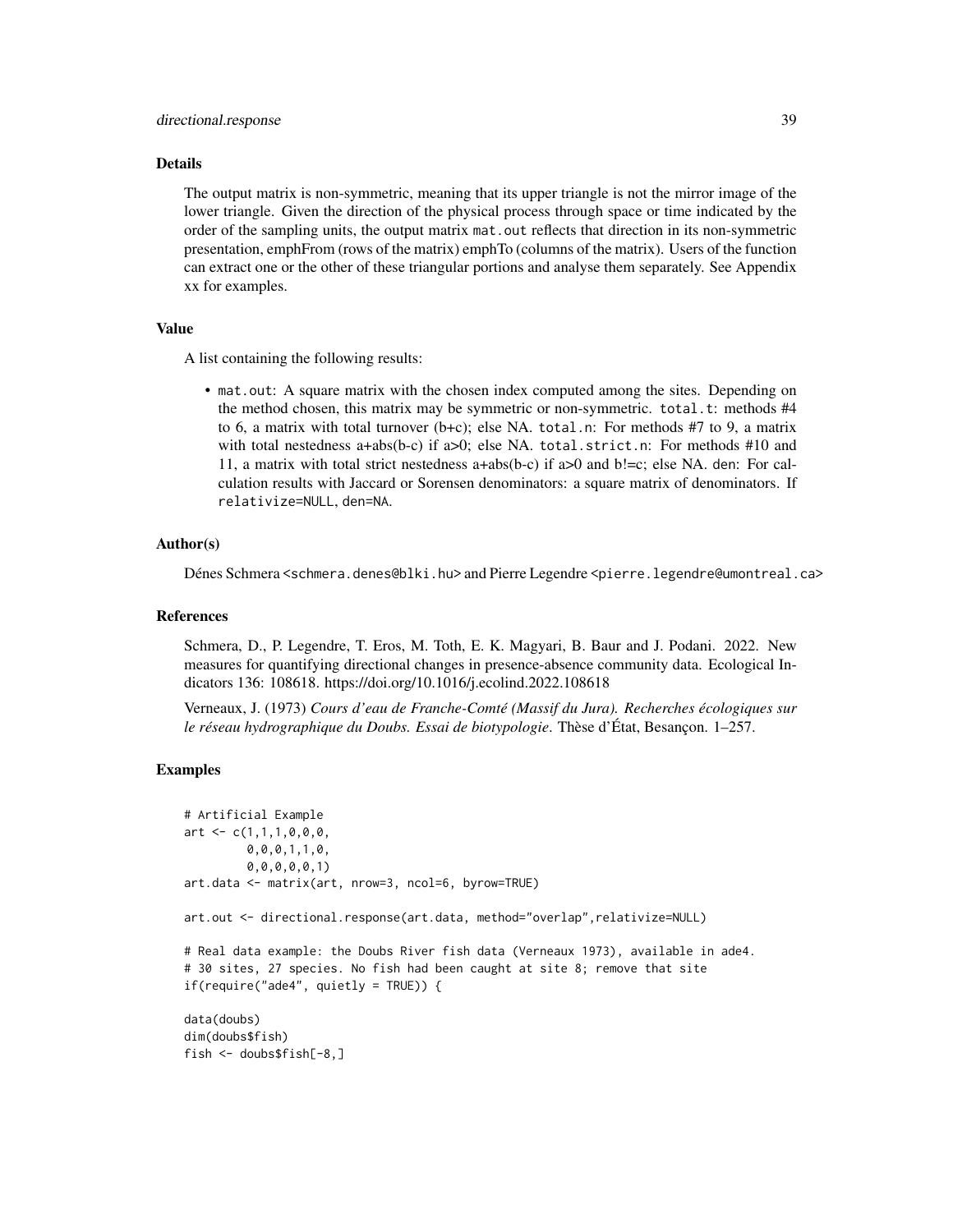40 dist.ldc

```
dim(fish)
doubs.out <- directional.response(fish, method="gain", relativize="S")
}
```
dist.ldc *Dissimilarity matrices for community composition data*

## Description

Compute dissimilarity indices for ecological data matrices. The dissimilarity indices computed by this function are those described in Legendre and De Cáceres (2013). In the name of the function, 'ldc' stands for the author's names. Twelve of these 21 indices are not readily available in other R package functions; four of them can, however, be computed in two computation steps in vegan.

## Usage

dist.ldc(Y, method = "hellinger", binary = FALSE, samp = TRUE, silent = FALSE)

## Arguments

| Y      | Community composition data. The object class can be either data. frame or<br>matrix.                                                                                                                                                                                                                                                                                                                                                                                                           |
|--------|------------------------------------------------------------------------------------------------------------------------------------------------------------------------------------------------------------------------------------------------------------------------------------------------------------------------------------------------------------------------------------------------------------------------------------------------------------------------------------------------|
| method | One of the 21 dissimilarity coefficients available in the function: "hellinger",<br>"chord", "log.chord", "chisquare", "profiles", "percentdiff", "ruzicka",<br>"divergence", "canberra", "whittaker", "wishart", "kulczynski", "jaccard",<br>"sorensen", "ochiai", "ab. jaccard", "ab. sorensen", "ab. ochiai", "ab. simpson",<br>"euclidean", "manhattan", "modmeanchardiff". See Details. Names can be<br>abbreviated to a non-ambiguous set of first letters. Default: method="hellinger". |
| binary | If binary=TRUE, the data are transformed to presence-absence form before com-<br>putation of the dissimilarities. Default value: binary=FALSE, except for the<br>Jaccard, Sørensen and Ochiai indices where binary=TRUE.                                                                                                                                                                                                                                                                       |
| samp   | If samp=TRUE, the abundance-based distances (ab.jaccard, ab.sorensen, ab.ochiai,<br>ab.simpson) are computed for sample data. If samp=FALSE, binary indices are<br>computed for true population data.                                                                                                                                                                                                                                                                                          |
| silent | If silent=FALSE, informative messages sent to users will be printed to the R<br>console. Use silent=TRUE is called on a numerical simulation loop, for exam-<br>ple.                                                                                                                                                                                                                                                                                                                           |

## Details

The dissimilarities computed by this function are the following. Indices i and k designate two rows (sites) of matrix Y, j designates a column (species). D[ik] is the dissimilarity between rows i and k. p is the number of columns (species) in Y; pp is the number of species present in one or the other site, or in both.  $y[i+]$  is the sum of values in row i; same for  $y[k+]$ .  $y[i]$  is the sum of values in column j. y[++] is the total sum of values in Y. The indices are computed by functions written in C for greater computation speed with large data matrices.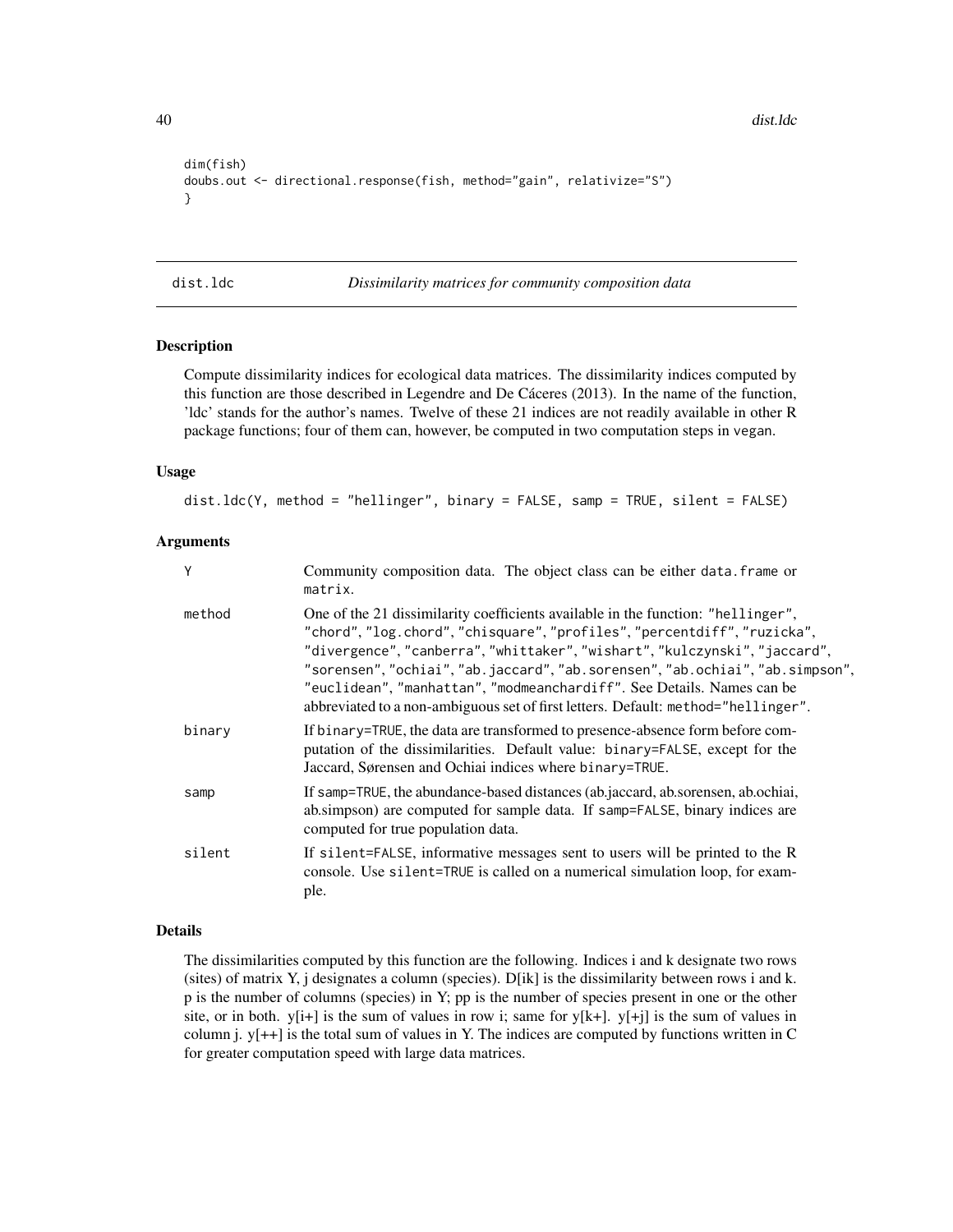## dist.Idc 41

- Group 1 D computed by transformation of Y followed by Euclidean distance
	- Hellinger D,  $D[ik]$  = sqrt(sum((sqrt(y[ij]/y[i+])-sqrt(y[kj]/y[k+]))^2))
	- chord D,  $D[ik]$  = sqrt(sum((y[ij]/sqrt(sum(y[ij]^2))-y[kj]/sqrt(sum(y[kj]^2)))^2))
	- log-chord D,  $D[ik]$  = chord  $D[ik]$  computed on  $log(y[i]+1)$ -transformed data (Legendre and Borcard 2018)
	- chi-square D,  $D[ik]$  = sqrt(y[++] sum((1/j[+j])(y[ij]/y[i+]-y[kj]/y[k+])^2))
	- species profiles D, D[ik] = sqrt(sum((y[ij]/y[i+]-y[kj]/y[k+])^2))
- Group 2 Other D functions appropriate for beta diversity studies where  $A = \text{sum}(\text{min}(y[i], y[k]])$ ,  $B = y[i+]-A, C = y[k+]-A$ 
	- percentage difference D (aka Bray-Curtis),  $D[ik] = (sum(abs(y[ij]-y[k,j])))/(y[i+]+y[k+])$ or else,  $D[ik] = (B+C)/(2A+B+C)$
	- $-$  Ružička D, D[ik] = 1-(sum(min(y[ij],y[kj])/sum(max(y[ij],y[kj])) or else, D[ik] = (B+C)/(A+B+C)
	- coeff. of divergence D, D[ik] = sqrt( $(1/pp)$ sum( $((y[ij]-y(kj])/y[ij]+y(kj]))^2)$ )
	- Canberra metric D, D[ik] = (1/pp)sum(abs(y[ij]-y(kj])/(y[ij]+y(kj]))
	- Whittaker D,  $D[ik] = 0.5*sum(abs(y[ij]/y[i+] y(kj]/y[k+]))$
	- Wishart D,  $D[ik] = 1$ -sum(y[ij]y[kj])/(sum(y[ij]^2)+sum(y[kj]^2)-sum(y[ij]y[kj]))
	- Kulczynski D, D[ik] = 1-0.5((sum(min(y[ij],y[kj])/y[i+]+sum(min(y[ij],y[kj])/y[k+]))
- Group 3 Classical indices for binary data; they are appropriate for beta diversity studies. Value a is the number of species found in both i and k, b is the number of species in site i not found in k, and c is the number of species found in site k but not in i. The D matrices are square-root transformed, as in dist.binary of ade4; the user-oriented reason for this transformation is explained below.
	- $-$  Jaccard D, D[ik] = sqrt((b+c)/(a+b+c))
	- Sørensen D, D[ik] = sqrt( $(b+c)/(2a+b+c)$ )
	- $-$  Ochiai D, D[ik] = sqrt(1 a/sqrt((a+b)(a+c)))
- Group 4 Abundance-based indices of Chao et al. (2006) for quantitative abundance data. These functions correct the index for species that have not been observed due to sampling errors. For the meaning of the U and V notations, see Chao et al. (2006, section 3). When samp=TRUE, the abundance-based distances (ab.jaccard, ab.sorensen, ab.ochiai, ab.simpson) are computed for sample data. If samp=FALSE, indices are computed for true population data. - Do not use indices of group 4 with samp=TRUE on presence-absence data; the indices are not meant to accommodate this type of data. If samp=FALSE is used with presence-absence data, the indices are the regular Jaccard, Sorensen, Ochiai, Simpson indices. On output, however, the D matrices are not square-rooted, contrary to the Jaccard, Sorensen, Ochiai indices in section 3 which are square-rooted.
	- $-$  abundance-based Jaccard D, D[ik] = 1-(UV/(U+V-UV))
	- $-$  abundance-based Sørensen D, D[ik] = 1-(2UV/(U+V))
	- $-$  abundance-based Ochiai D, D[ik] = 1-sqrt(UV)
	- abundance-based Simpson D,  $D[ik] = 1-(UV/(UV+min((U-UV),(V-UV))))$
- Group 5 General-purpose dissimilarities that do not have an upper bound (maximum D value). They are inappropriate for beta diversity studies.
	- Euclidean D, D[ik] = sqrt(sum(y[ij]-y[kj])^2)
	- $-$  Manhattan D, D[ik] = sum(abs(y[ij] y[ik]))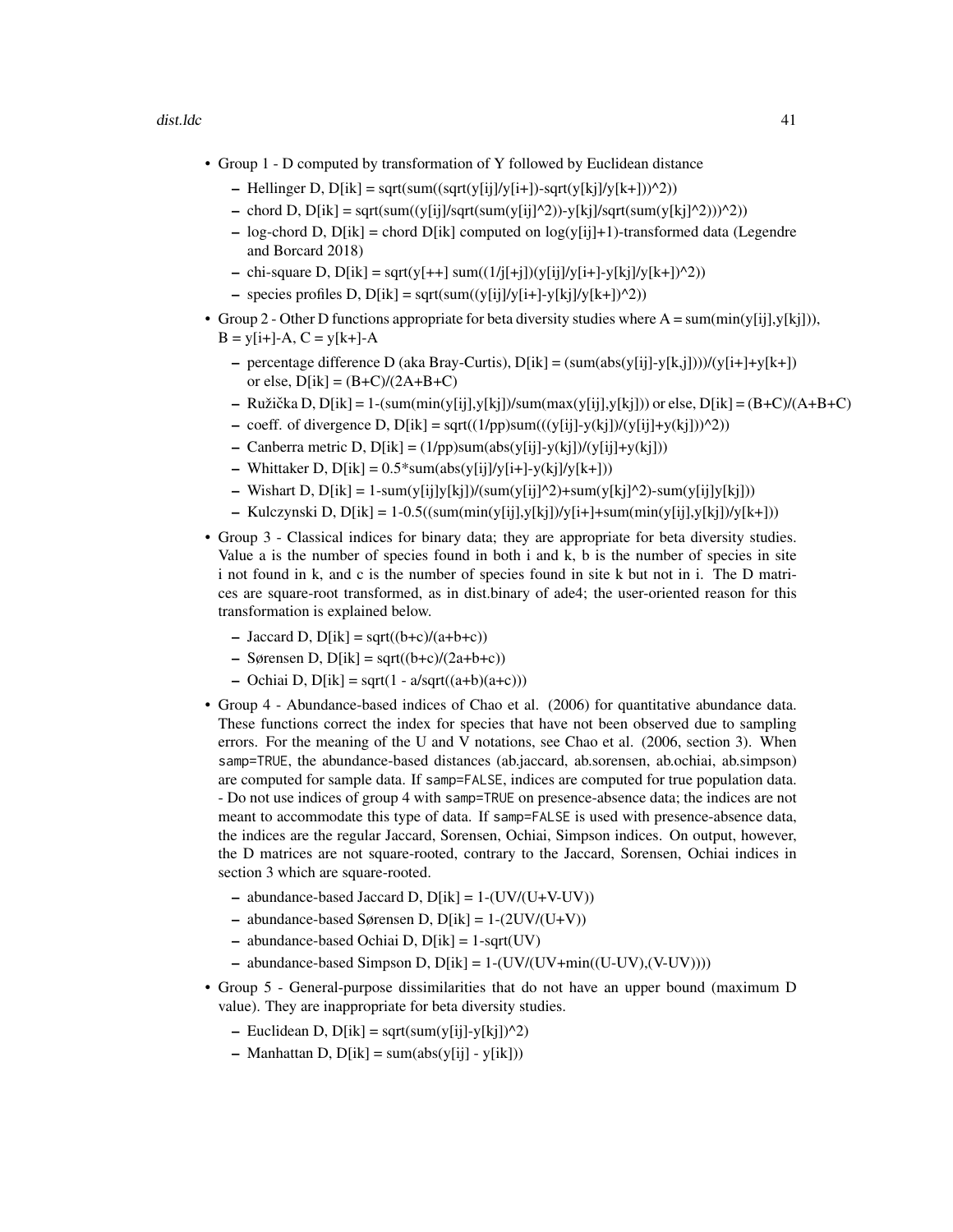– modified mean character difference,  $D[ik] = (1/pp) \text{ sum}(abs(y[ij] - y[ik]))$ 

The properties of all dissimilarities available in this function (except Ružička D) were described and compared in Legendre & De Cáceres (2013), who showed that most of these dissimilarities are appropriate for beta diversity studies. Inappropriate are the Euclidean, Manhattan, modified mean character difference, species profile and chi-square distances. Most of these dissimilarities have a maximum value of either 1 or sqrt(2). Three dissimilarities (Euclidean, Manhattan, Modified mean character difference) do not have an upper bound and are thus inappropriate for beta diversity studies. The chi-square distance has an upper bound of sqrt $(2^*(sum(Y)))$ .

The Euclidean, Hellinger, chord, chi-square and species profiles dissimilarities have the property of being Euclidean, meaning that they never produce negative eigenvalues in principal coordinate analysis. The Canberra, Whittaker, percentage difference, Wishart and Manhattan coefficients are Euclidean when they are square-root transformed (Legendre & De Cáceres 2013, Table 2). The distance forms (1-S) of the Jaccard, Sørensen and Ochiai similarity (S) coefficients are Euclidean after taking the square root of  $(1-S)$  (Legendre & Legendre 2012, Table 7.2). The D matrices resulting from these three coefficients are outputted in the form sqrt(1-S), as in function dist.binary of ade4, because that form is Euclidean and will thus produce no negative eigenvalues in principal coordinate analysis.

The Hellinger, chord, chi-square and species profile dissimilarities are computed using the twostep procedure developed by Legendre  $\&$  Gallagher (2001). The data are first transformed using either the row marginals, or the row and column marginals in the case of the chi-square distance. The dissimilarities are then computed from the transformed data using the Euclidean distance formula. As a consequence, these four dissimilarities are necessarily Euclidean. D matrices for other binary coefficients can be computed in two ways: either by using function dist.binary of ade4, or by choosing option binary=TRUE, which transforms the abundance data to binary form, and using one of the quantitative indices of the present function. Table 1 of Legendre & De Cáceres (2013) shows the incidence-based (presence-absence-based) indices computed by the various indices using binary data.

The Euclidean distance computed on untransformed presence-absence or abundance data produces non-informative and incorrect ordinations, as shown in Legendre & Legendre (2012, p. 300) and in Legendre & De Cáceres (2013). However, the Euclidean distance computed on log-transformed abundance data produces meaningful ordinations in principal coordinate analysis (PCoA). Nonetheless, it is easier to compute a PCA of log-transformed abundance data instead of a PCoA; the resulting ordination with scaling 1 will be meaningful. Messages are printed to the R console indicating the Euclidean status of the computed dissimilarity matrices. Note that for the chi-square distance, the columns that sum to zero are eliminated before calculation of the distances, thus preventing divisions by zero in the calculation of the chi-square transformation.

## Value

A dissimilarity matrix, with class dist.

#### Author(s)

Pierre Legendre <pierre.legendre@umontreal.ca> and Naima Madi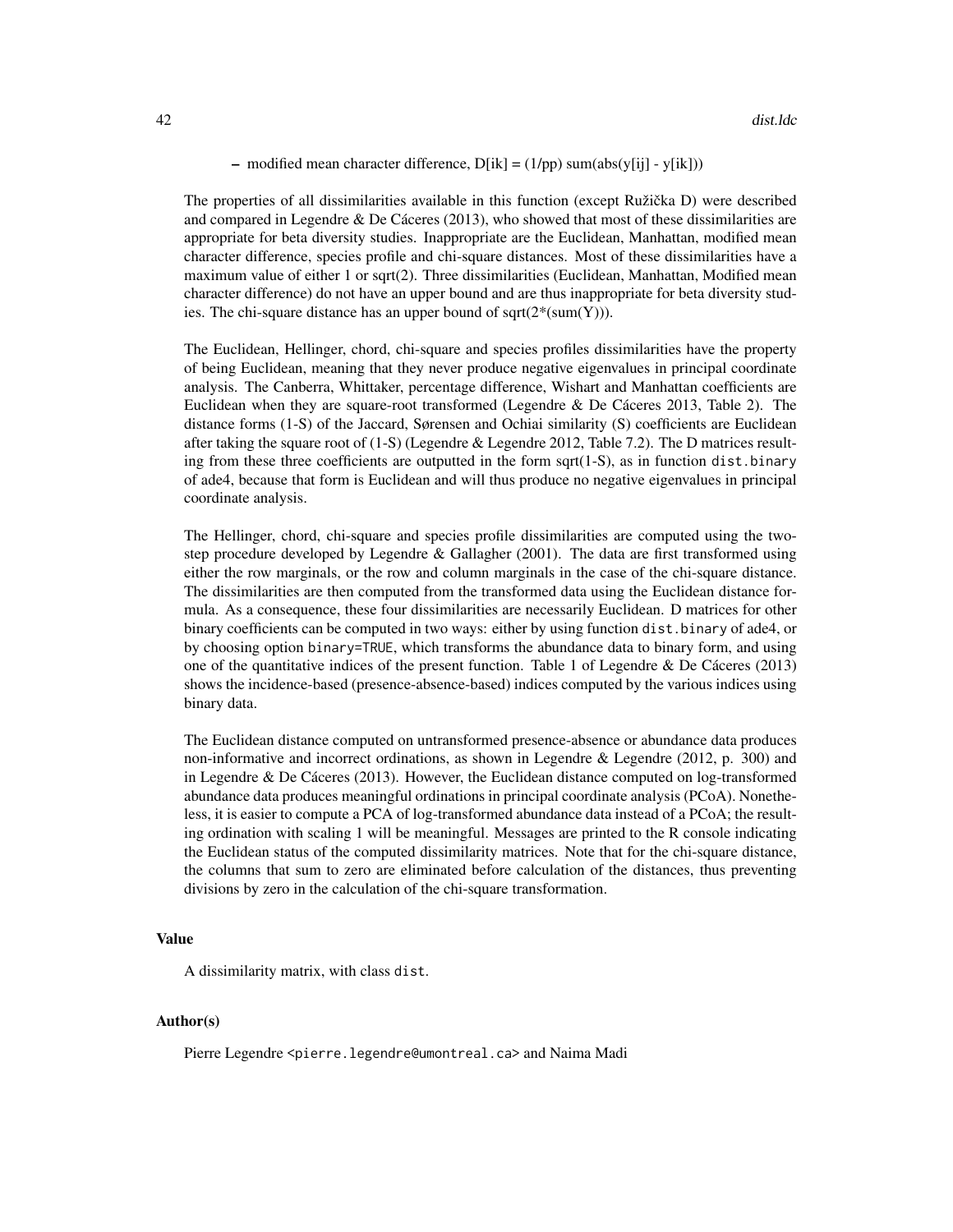# envspace.test 43

## References

Chao, A., R. L. Chazdon, R. K. Colwell and T. J. Shen. 2006. Abundance-based similarity indices and their estimation when there are unseen species in samples. Biometrics 62: 361-371.

Legendre, P. and D. Borcard. 2018. Box-Cox-chord transformations for community composition data prior to beta diversity analysis. Ecography 41: 1820-1824.

Legendre, P. and M. De Cáceres. 2013. Beta diversity as the variance of community data: dissimilarity coefficients and partitioning. Ecology Letters 16: 951-963.

Legendre, P. and E. D. Gallagher, E.D. 2001. Ecologically meaningful transformations for ordination of species data. Oecologia 129: 271-280.

Legendre, P. and Legendre, L. 2012. Numerical Ecology. 3rd English edition. Elsevier Science BV, Amsterdam.

## Examples

```
if(require("vegan", quietly = TRUE)) {
data(mite)
mat1 = as.matrix(mite[1:10, 1:15]) # No column has a sum of 0
mat2 = as.matrix(mite[61:70, 1:15]) # 7 of the 15 columns have a sum of 0
#Example 1: compute Hellinger distance for mat1
D.out = dist.ldc(mat1,"hellinger")
#Example 2: compute chi-square distance for mat2
D.out = dist.ldc(mat2,"chisquare")
#Example 3: compute percentage difference dissimilarity for mat2
D.out = dist.ldc(mat2,"percentdiff")
}
```

| envspace.test | Perform a test of the shared space-environment fraction of a variation |
|---------------|------------------------------------------------------------------------|
|               | partitioning using torus-translation (TT) or Moran Spectral Randomi-   |
|               | sation (MSR)                                                           |

# **Description**

The function uses two different spatially-constrained null models to test the shared space-environment fraction (SSEF, or fraction [b]) of a variation partitioning of two explanatory components.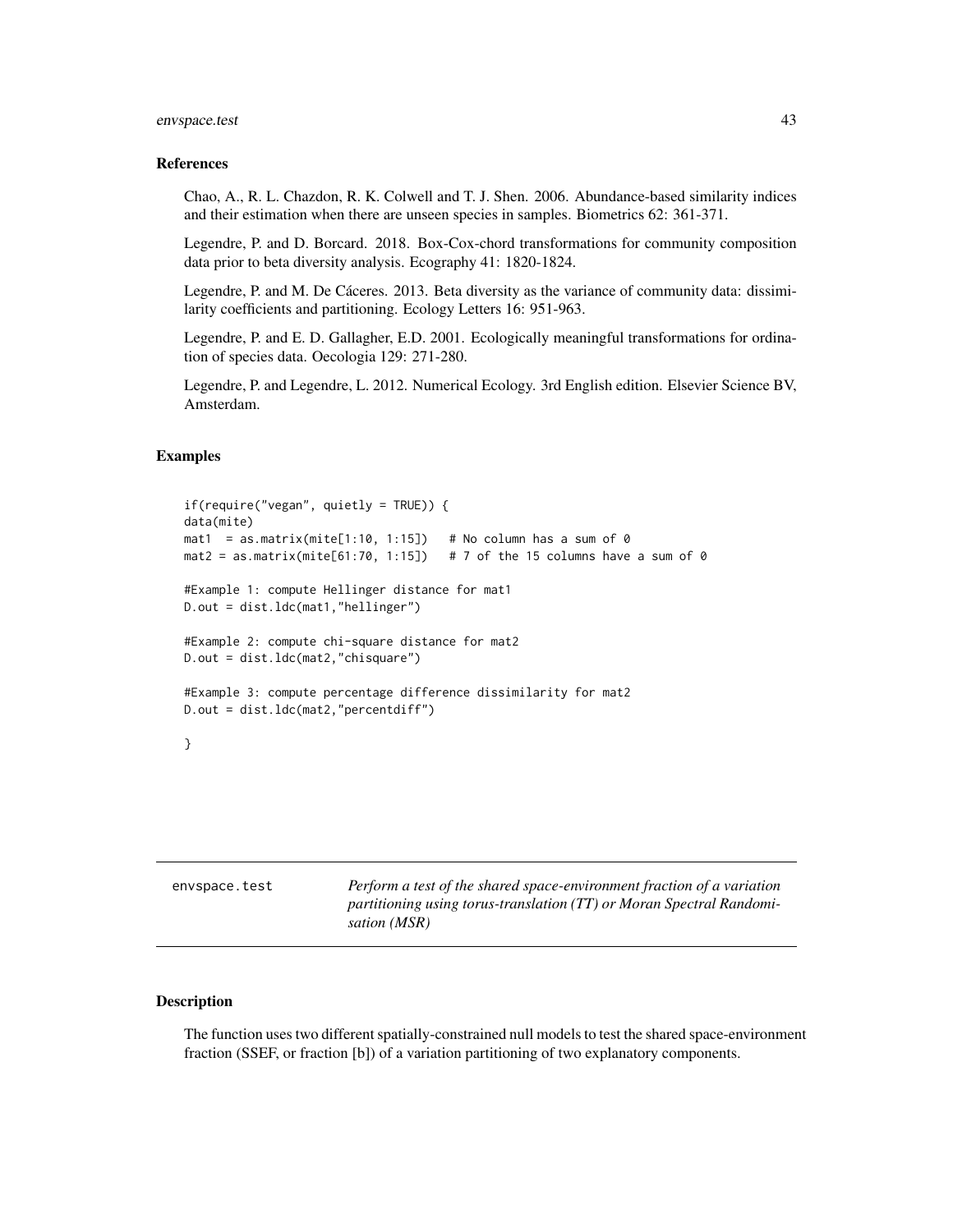# Usage

```
envspace.test(
  spe,
  env,
  coord,
 MEM.spe,
  listw.env,
  MEM.autocor = c("positive", "negative", "all"),
  regular = FALSE,
  nperm = 999,
 MSR.method = "singleton",
  alpha = 0.05)
```
# Arguments

| spe         | Vector, matrix, or data frame of response variable(s) (e.g. species abundances)                                                                                                                                                                                                        |
|-------------|----------------------------------------------------------------------------------------------------------------------------------------------------------------------------------------------------------------------------------------------------------------------------------------|
| env         | Vector, matrix, or dataframe of environmental variables (rows $=$ sites, columns<br>$=$ variables)                                                                                                                                                                                     |
| coord       | Matrix or dataframe of spatial coordinates of the sampled sites                                                                                                                                                                                                                        |
| MEM.spe     | Matrix or dataframe of spatial predictors (MEM variables) selected for spe                                                                                                                                                                                                             |
| listw.env   | An object of class listw (spatial weights) created by the functions of the spdep<br>package or returned by listw.candidates                                                                                                                                                            |
| MEM.autocor | A string indicating the type of spatial structure of interest for env ("positive",<br>"negative", or "all", for positive, negative, or both types of spatial autocorre-<br>lations, respectively); Default is "positive"                                                               |
| regular     | Logical argument indicating whether a torus-translation test will be performed,<br>in addition to the MSR. Set to TRUE only if the sampling design is regular (same<br>number of sites on each line, same number of sites on each column). Set to<br>FALSE otherwise; Default is FALSE |
| nperm       | Number of permutations performed; Default is 999                                                                                                                                                                                                                                       |
| MSR.method  | Algorithm of msr to be used to perform the MSR. The three available procedures<br>are "singleton" (default), "pair", and "triplet" (see msr for details)                                                                                                                               |
| alpha       | Threshold value of null hypothesis rejection for the test of a spatial structure in<br>the environment, and for the shared environment-space fraction of the variation<br>partitioning; Default is 0.05                                                                                |

# Details

The function tests the SSEF (also known as fraction [b]) of a variation partitioning of a response variable or matrix (y) between an environmental and a spatial component (env, and MEM.spe, respectively). The SSEF is the explained variation of y shared by env and MEM.spe. The adjusted R-squared (Peres-Neto et al. 2006; R2adj) of the SSEF is not an actual R2, as it is computed by subtracting the adjusted R2adj of other fractions and therefore has zero degree of freedom (Legendre and Legendre 2012). The SSEF can therefore not be computed in the classical way (residuals permutation; Anderson and Legendre 1999, Legendre and Legendre 2012).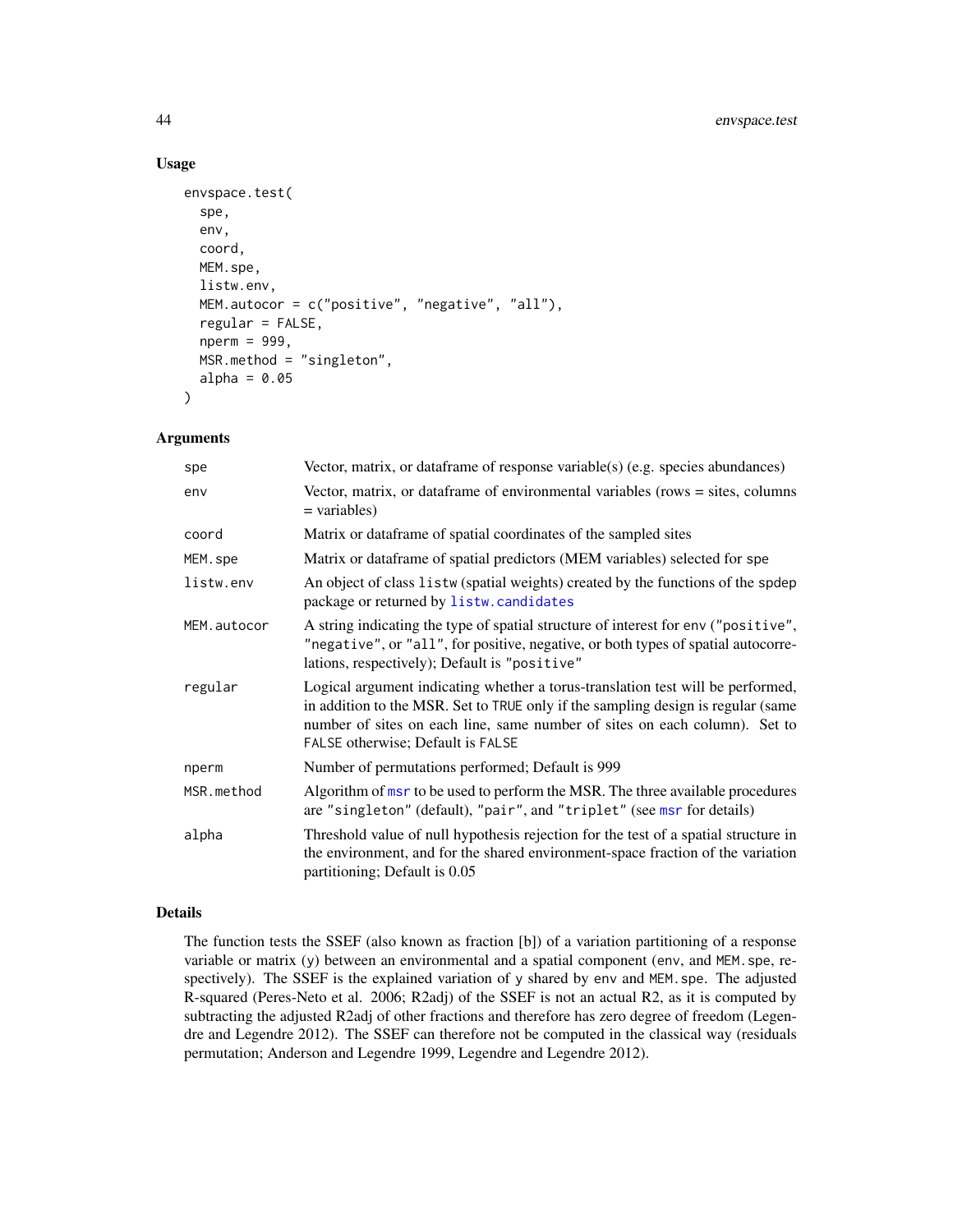#### envspace.test 45

The function envspace. test provides two ways of testing this fraction, that is, spatially-constrained null models based either on a torus-translation test (TT) (for regular sampling designs only), or on Moran spectral randomizations (MSR) (for any type of sampling design). The test of the SSEF should only be performed if both the global models of y against all the environmental variables and against all spatial variables are significant (see Bauman et al. 2018c). The function first checks whether the environment displays significant spatial structures, and then proceeds to the test of the SSEF if this condition is fulfilled (details in Bauman et al. 2018c).

spe can be a vector or a multicolumn matrix or dataframe (multivariate response data). If multivariate, it is greatly advised to transform spe prior to performing the variation partitioning and testing the SSEF (e.g., Hellinger transformation; see Legendre and Gallagher 2001).

MEM.spe is a set of spatial predictors (MEM variables). It is recommended to be a well-defined subset of MEM variables selected among the complete set generated from the spatial weighting matrix (SWM) (see review about spatial eigenvector selection in Bauman et al. 2018a). Optimising the selection of a subset of forward-selected MEM variables among a set of candidate SWMs has been shown to increase statistical power as well as R2-estimation accuracy (Bauman et al. 2018b). To do so, MEM.spe can be generated using [listw.candidates](#page-55-0) followed by [listw.select](#page-59-0). If a SWM has already been selected in another way, then [mem.select](#page-63-0) can be used to generate the MEM variables and to select an optimal subset among them, which can then be used as MEM, spe in envspace.test (see Details of function mem.select). listw.env corresponds to the SWM that will be used to test for a spatial structure in env, and to build the MEM variables for the MSR test. The choice of the SWM for env can also be optimised with [listw.select](#page-59-0). The SWMs selected for spe and env should be optimised separately to best model the spatial structure of both spe and env (see example).

To verify that env displays a significant spatial pattern, prior to performing the test of the SSEF, a residuals permutation test is performed on the global set of MEM variables (generated internally from listw.env) associated to the type of spatial structure of interest (see argument MEM.autocor). This test is performed with mem. select. The choice of MEM. autocor should be made according to the MEM.autocor argument used to build MEM.spe.

env is a dataset of environmental variables chosen by the user. We recommend dealing with collinearity issues prior to performing the variation partitioning and the test of the SSEF (see Dormann et al. 2013 for a review of methods to cope with collinearity).

regular is a logical argument indicating whether a TT test should be performed instead of the MSR to test the SSEF. Since the TT can only be performed on regular sampling designs, regular should only be set to TRUE if the sampling design is either a transect, or a grid displaying the same number of sites for all lines and columns (although the number of sites per column can differ from the number of sites per line).

listw.env is the SWM used by the MSR to generate spatially-constrained null environmental variables. It should ideally be a SWM optimised on the basis of env using the function listw.select, with the argument method = "global" (see Details of function mem. select for an explanation). This will allow detecting the spatial structures of env as accurately as possible, hence allowing MSR to generate null environmental variables as spatially faithful to the original ones. It is also on the basis of listw.env that MEM variables will be generated to test whether env is spatially structured (i.e. global test) prior to perform the test of the SSEF.

It is worth mentioning that, although a significant SSEF may provide evidence of an induced spatial dependence (Bauman et al. 2018c), a non-significant SSEF only indicates that no induced spatial dependence could be detected in relation with the chosen environmental variables. This does not exclude that this effect may exist with respect to some unmeasured variables.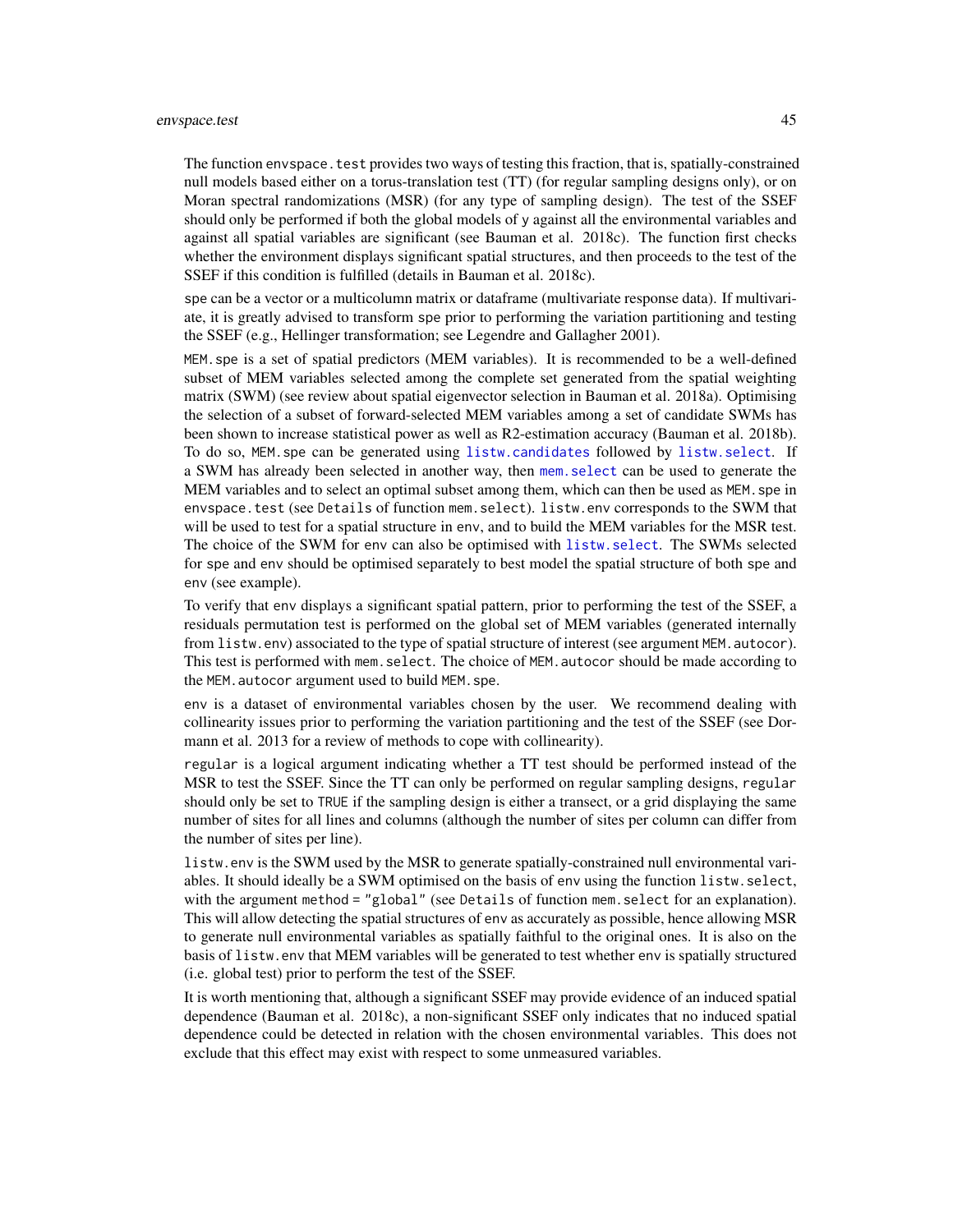## Value

If the condition of env being spatially structured is fulfilled, the test is performed and the function returns an object of class randtest containing the results of the test.

# Author(s)

David Bauman and Jason Vleminckx, <davbauman@gmail.com>, <jasvlx86@gmail.com>

# References

Anderson M. and Legendre P. (1999) An empirical comparison of permutation methods for tests of partial regression coefficients in a linear model. Journal of Statistical Computation and Simulation, 62(3), 271–303

Bauman D., Drouet T., Dray S. and Vleminckx J. (2018a) Disentangling good from bad practices in the selection of spatial or phylogenetic eigenvectors. Ecography, 41, 1–12

Bauman D., Fortin M-J, Drouet T. and Dray S. (2018b) Optimizing the choice of a spatial weighting matrix in eigenvector-based methods. Ecology

Bauman D., Vleminckx J., Hardy O., Drouet T. (2018c) Testing and interpreting the shared spaceenvironment fraction in variation partitioning analyses of ecological data. Oikos

Blanchet G., Legendre P. and Borcard D. (2008) Forward selection of explanatory variables. Ecology, 89(9), 2623–2632

Legendre P., Gallagher E.D. (2001) Ecologically meaningful transformations for ordination of species data. Oecologia, 129(2), 271–280

Legendre P. and Legendre L. (2012) Numerical Ecology, Elsevier, Amsterdam

Peres-Neto P., Legendre P., Dray S., Borcard D. (2006) Variation partitioning of species data matrices: estimation and comparison of fractions. Ecology, 87(10), 2614–2625

Peres-Neto P. and Legendre P. (2010) Estimating and controlling for spatial structure in the study of ecological communities. Global Ecology and Biogeography, 19, 174–184

# See Also

[varpart](#page-0-0), [listw.select](#page-59-0), [listw.candidates](#page-55-0), [mem.select](#page-63-0)

```
## Not run:
if(require(vegan)) {
# Illustration of the test of the SSEF on the oribatid mite data
# (Borcard et al. 1992, 1994 for details on the dataset):
# Community data (response matrix):
data(mite)
# Hellinger-transformation of the community data (Legendre and Gallagher 2001):
Y <- decostand(mite, method = "hellinger")
# Environmental explanatory dataset:
data(mite.env)
# We only use two numerical explanatory variables:
env <- mite.env[, 1:2]
```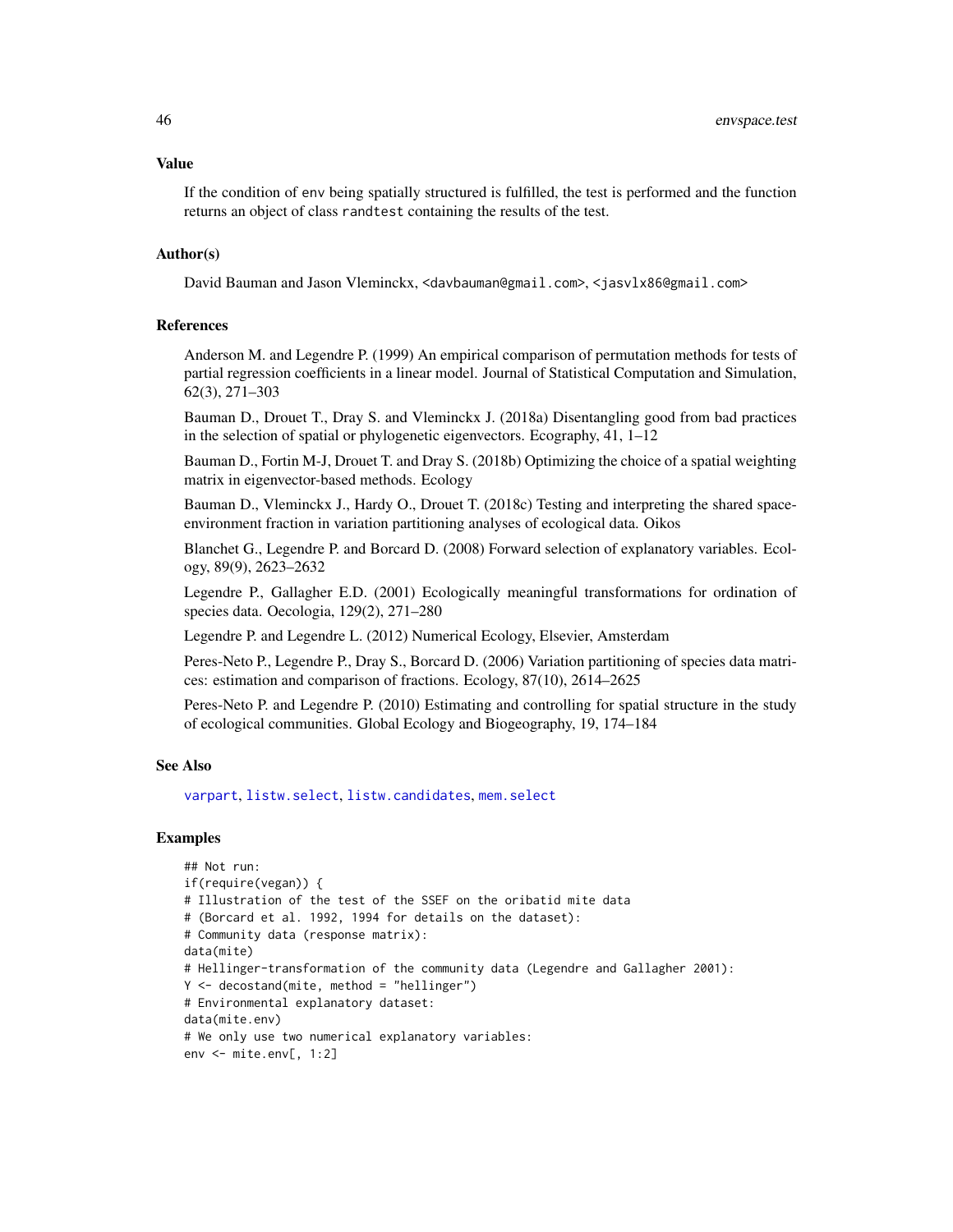```
dim(Y)
dim(env)
# Coordinates of the 70 sites:
data(mite.xy)
coord <- mite.xy
### Building a list of candidate spatial weighting matrices (SWMs) for the
### optimisation of the SWM selection, separately for 'Y' and 'env':
# We create five candidate SWMs: a connectivity matrix based on a Gabriel graphs, on
# a minimum spanning tree (i.e., two contrasted graph-based SWMs), either
# not weighted, or weighted by a linear function decreasing with the distance),
# and a distance-based SWM corresponding to the connectivity and weighting
# criteria of the original PCNM method:
candidates <- listw.candidates(coord, nb = c("gab", "mst", "pcnm"), weights = c("binary",
                                                                               "flin"))
### Optimisation of the selection of a SWM:
# SWM for 'Y' (based on the best forward-selected subset of MEM variables):
modsel.Y <- listw.select(Y, candidates, method = "FWD", MEM.autocor = "positive",
                        p.addjust = TRUE)names(candidates)[modsel.Y$best.id] # Best SWM selected
modsel.Y$candidates$Pvalue[modsel.Y$best.id] # Adjusted p-value of the global model
modsel.Y$candidates$N.var[modsel.Y$best.id] # Nb of forward-selected MEM variables
modsel.Y$candidates$R2Adj.select[modsel.Y$best.id] # Adjusted R2 of the selected MEM var.
# SWM for 'env' (method = "global" for the optimisation, as all MEM variables are required
# to use MSR):
modsel.env <- listw.select(env, candidates, method = "global", MEM.autocor = "positive",
                          p.adjust = TRUE)
names(candidates)[modsel.env$best.id] # Best SWM selected
modsel.env$candidates$Pvalue[modsel.env$best.id] # Adjusted p-value of the global model
modsel.env$candidates$N.var[modsel.env$best.id] # Nb of forward-selected MEM variables
modsel.env$candidates$R2Adj.select[modsel.env$best.id] # Adjusted R2 of the selected MEM var.
### We perform the variation partitioning:
# Subset of selected MEM variables within the best SWM:
MEM.spe <- modsel.Y$best$MEM.select
VP <- varpart(Y, env, MEM.spe)
plot(VP)
# Test of the shared space-environment fraction (fraction [b]):
SSEF.test <- envspace.test(Y, env, coord, MEM.spe,
                          listw.env = candidates[[modsel.env$best.id]],
                          regular = FALSE, nperm = 999)
SSEF.test
# The SSEF is highly significant, indicating a potential induced spatial dependence.
}
## End(Not run)
```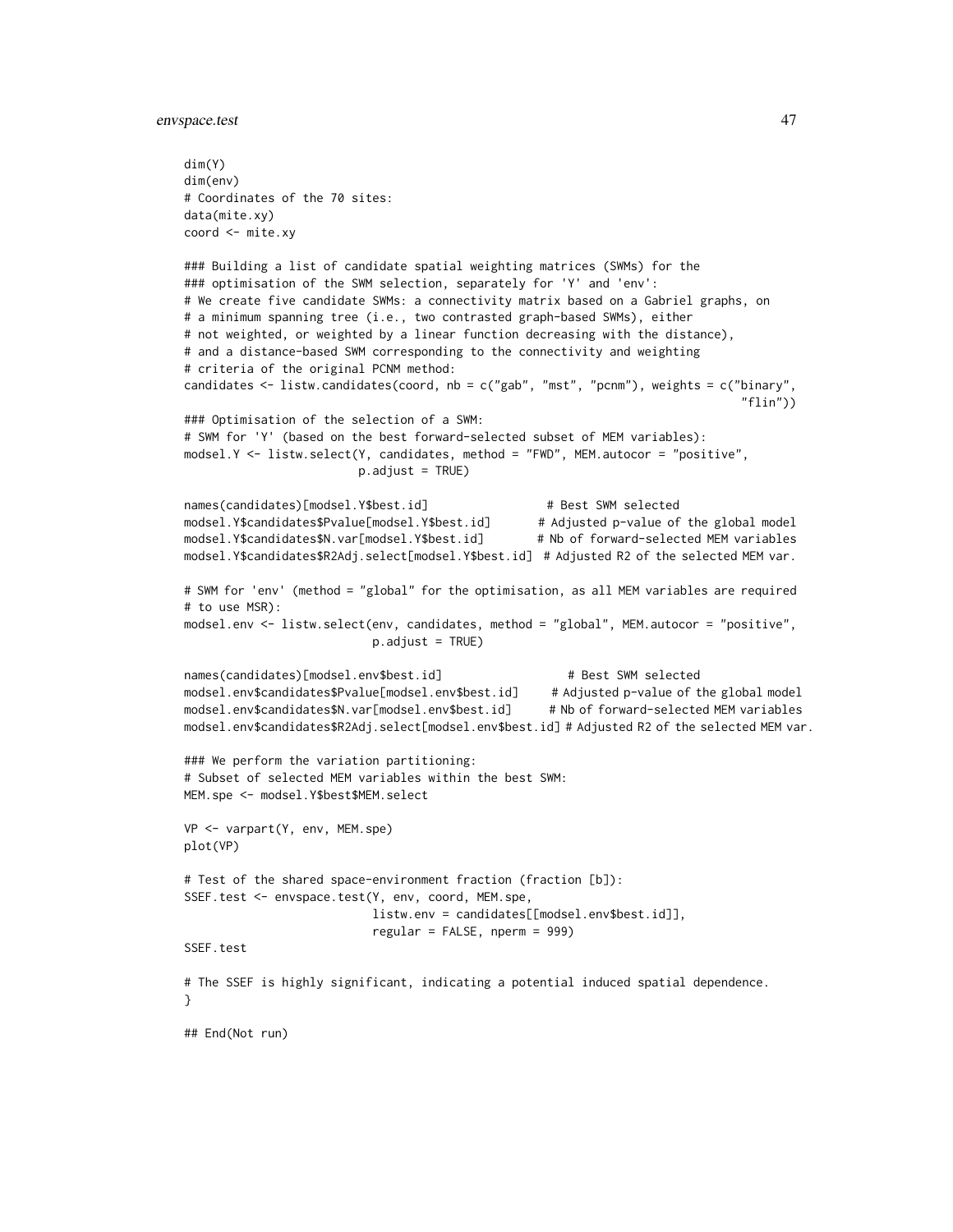# Description

Performs a forward selection by permutation of residuals under reduced model. Y can be multivariate.

# Usage

```
forward.sel(
 Y,
 X,
 K = nrow(X) - 1,
 R2thresh = 0.99,
 adjR2thresh = 0.99,
 nperm = 999,
 R2more = 0.001,alpha = 0.05,
 Xscale = TRUE,
 Ycenter = TRUE,
 Yscale = FALSE,
  verbose = TRUE
)
```

| Y           | Response data matrix with n rows and m columns containing quantitative vari-<br>ables                                                                                                |
|-------------|--------------------------------------------------------------------------------------------------------------------------------------------------------------------------------------|
| X           | Explanatory data matrix with n rows and p columns containing quantitative vari-<br>ables                                                                                             |
| К           | Maximum number of variables to be selected. The default is one minus the<br>number of rows                                                                                           |
| R2thresh    | Stop the forward selection procedure if the R-square of the model exceeds the<br>stated value. This parameter can vary from 0.001 to 1                                               |
| adjR2thresh | Stop the forward selection procedure if the adjusted R-square of the model ex-<br>ceeds the stated value. This parameter can take any value (positive or negative)<br>smaller than 1 |
| nperm       | The number of permutation to be used. The default setting is 999 permutation.                                                                                                        |
| R2more      | Stop the forward selection procedure if the difference in model R-square with<br>the previous step is lower than R2more. The default setting is 0.001                                |
| alpha       | Significance level. Stop the forward selection procedure if the p-value of a vari-<br>able is higher than alpha. The default is 0.05 is TRUE                                         |
| Xscale      | Standardize the variables in table X to variance 1. The default setting is TRUE                                                                                                      |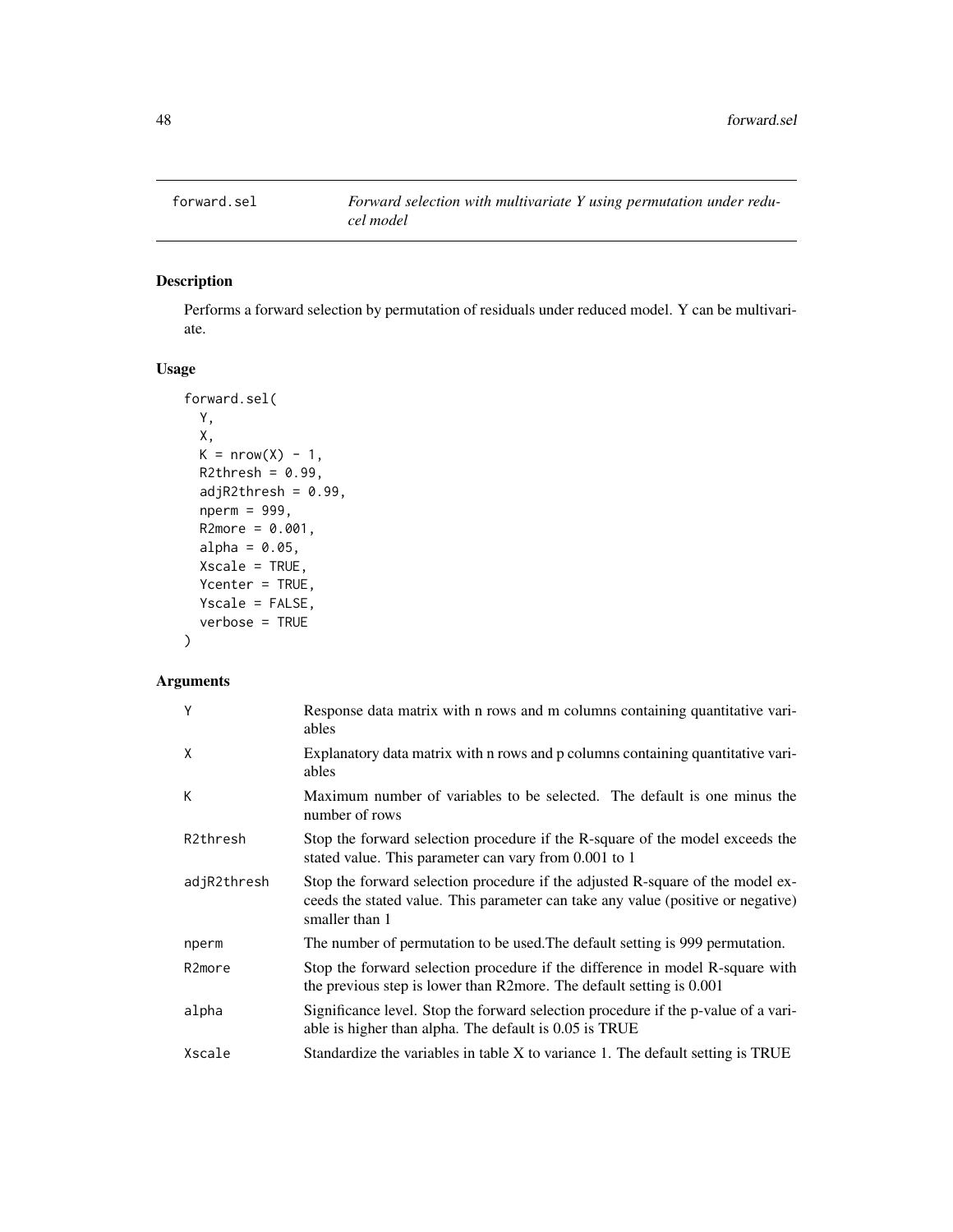## forward.sel 49

| Ycenter | Center the variables in table Y. The default setting is TRUE                      |
|---------|-----------------------------------------------------------------------------------|
| Yscale  | Standardize the variables in table Y to variance 1. The default setting is FALSE. |
| verbose | If 'TRUE' more diagnostics are printed. The default setting is TRUE               |

# Details

The forward selection will stop when either K, R2tresh, adjR2tresh, alpha and R2more has its parameter reached.

# Value

A dataframe with:

| variables          | The names of the variables                           |
|--------------------|------------------------------------------------------|
| order              | The order of the selection of the variables          |
| R <sub>2</sub>     | The R2 of the variable selected                      |
| R <sub>2</sub> Cum | The cumulative R2 of the variables selected          |
| AdjR2Cum           | The cumulative adjusted R2 of the variables selected |
| F                  | The F statistic                                      |
| pval               | The P-value statistic                                |

# Note

Not yet implemented for CCA (weighted regression) and with covariables.

# Author(s)

Stephane Dray <stephane.dray@univ-lyon1.fr>

# References

Canoco manual p.49

```
x \leftarrow \text{matrix}(rnorm(30), 10, 3)y <- matrix(rnorm(50),10,5)
```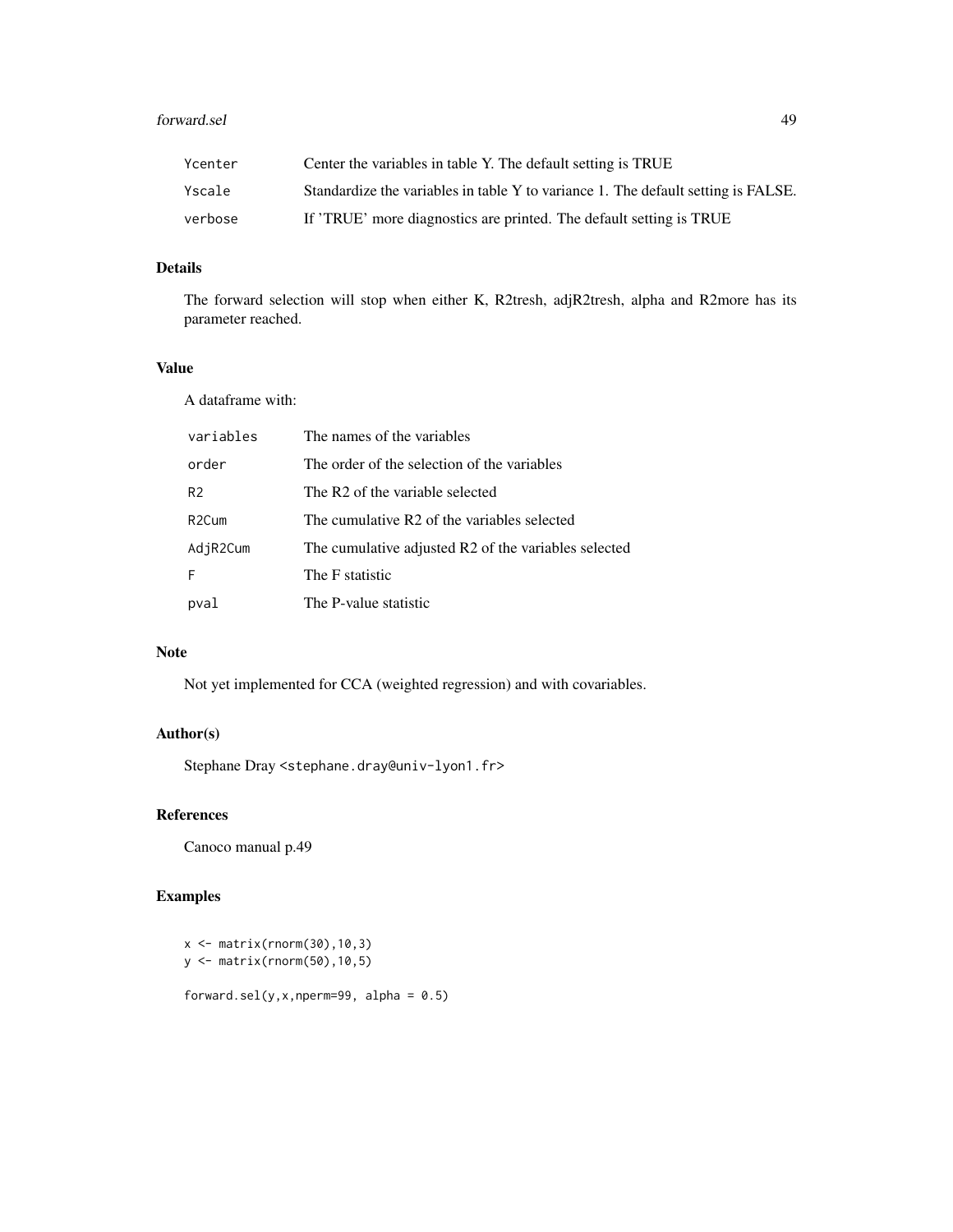# Description

If Y is univariate, this function implements FS in regression. If Y is multivariate, this function implements FS using the F-test described by Miller and Farr (1971). This test requires that (i) the Y variables be standardized, and (ii) the error in the response variables be normally distributed (to be verified by the user).

# Usage

```
forward.sel.par(
 Y,
 X,
 alpha = 0.05,
 K = nrow(X) - 1,
 R2thresh = 0.99,
 R2more = 0.001,adjR2thresh = 0.99,Yscale = FALSE,
  verbose = TRUE
\mathcal{E}
```

| Y           | Response data matrix with n rows and m columns containing quantitative vari-<br>ables                                                                                                                                                                                          |
|-------------|--------------------------------------------------------------------------------------------------------------------------------------------------------------------------------------------------------------------------------------------------------------------------------|
| X           | Explanatory data matrix with n rows and p columns containing quantitative vari-<br>ables                                                                                                                                                                                       |
| alpha       | Significance level. Stop the forward selection procedure if the p-value of a vari-<br>able is higher than alpha. The default is 0.05                                                                                                                                           |
| K           | Maximum number of variables to be selected. The default is one minus the<br>number of rows                                                                                                                                                                                     |
| R2thresh    | Stop the forward selection procedure if the R-square of the model exceeds the<br>stated value. This parameter can vary from 0.001 to 1                                                                                                                                         |
| R2more      | Stop the forward selection procedure if the difference in model R-square with<br>the previous step is lower than R2more. The default setting is 0.001                                                                                                                          |
| adjR2thresh | Stop the forward selection procedure if the adjusted R-square of the model ex-<br>ceeds the stated value. This parameter can take any value (positive or negative)<br>smaller than 1                                                                                           |
| Yscale      | Standardize the variables in table Y to variance 1. The default setting is FALSE.<br>The setting is automatically changed to TRUE if Y contains more than one vari-<br>able. This is a validity condition for the parametric test of significance (Miller<br>and Farr $1971$ ) |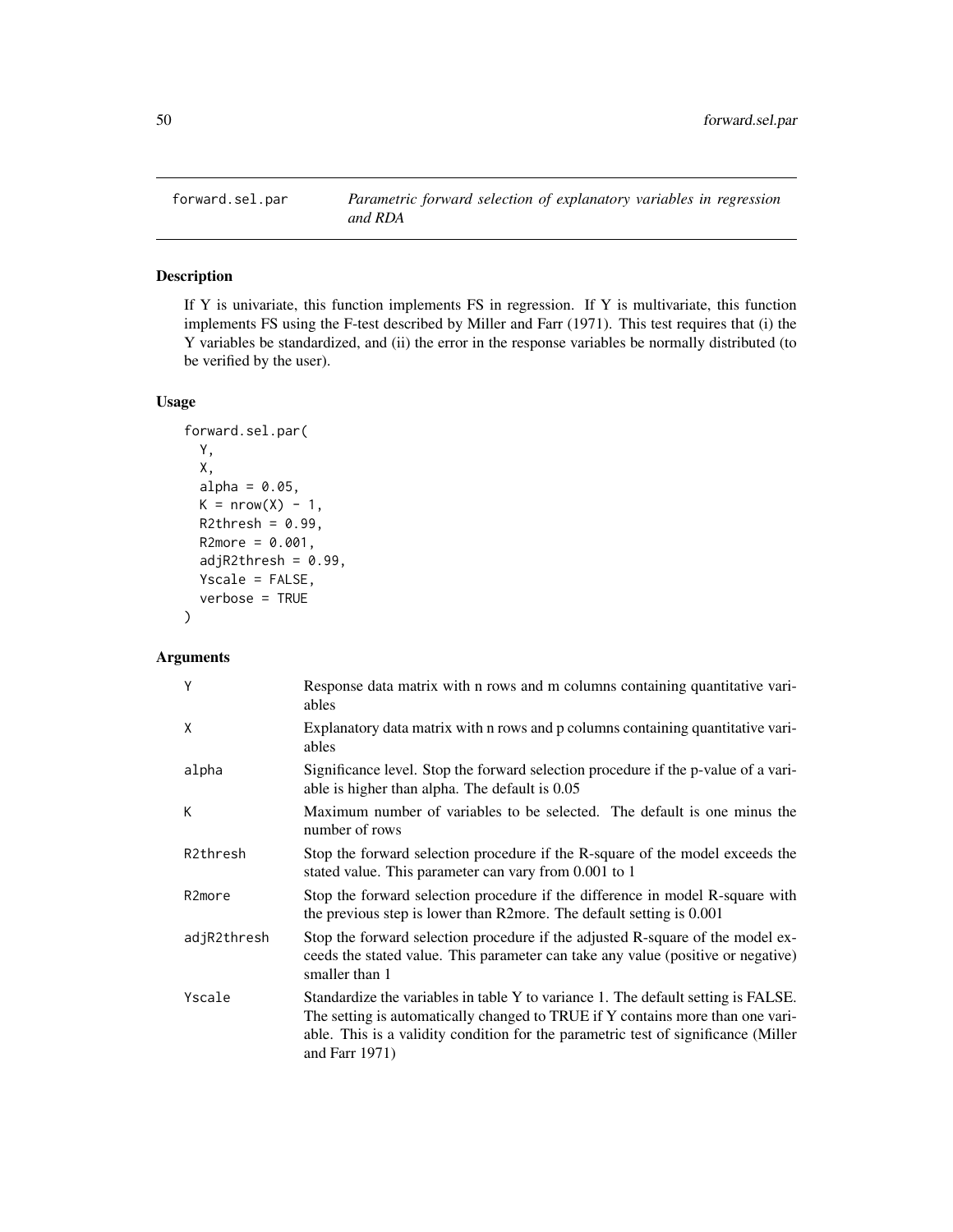# give.thresh 51

verbose If 'TRUE' more diagnostics are printed. The default setting is TRUE

## Details

The forward selection will stop when either K, R2tresh, adjR2tresh, alpha and R2more has its parameter reached.

## Value

A dataframe with:

| variables      | The names of the variables                           |
|----------------|------------------------------------------------------|
| order          | The order of the selection of the variables          |
| R <sub>2</sub> | The R2 of the variable selected                      |
| R2Cum          | The cumulative R2 of the variables selected          |
| AdjR2Cum       | The cumulative adjusted R2 of the variables selected |
| F.             | The F statistic                                      |
| pval           | The P-value statistic                                |

# Author(s)

Pierre Legendre <pierre.legendre@umontreal.ca> and Guillaume Blanchet

# References

Miller, J. K. & S. D. Farr. 1971. Bimultivariate redundancy: a comprehensive measure of interbattery relationship. *Multivariate Behavioral Research*, 6, 313–324.

# Examples

```
x <- matrix(rnorm(30),10,3)
y <- matrix(rnorm(50),10,5)
forward.sel.par(y, x, alpha = 0.5)
```
<span id="page-50-0"></span>give.thresh *Compute the maximum distance of the minimum spanning tree based on a distance matrix*

## Description

It is used to select a truncation value for the dbMEM approach. It returns the minimum value that keep all samples connected.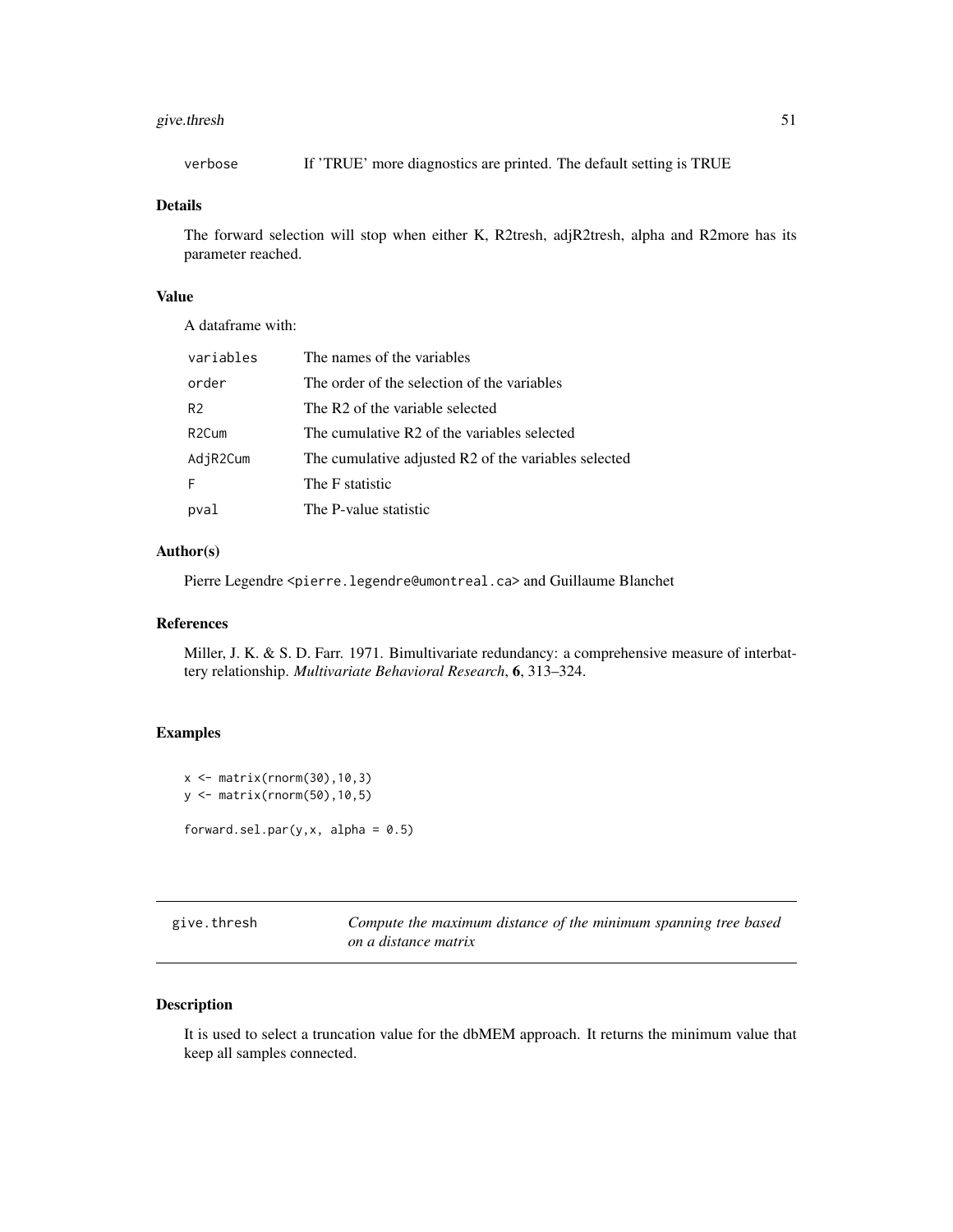# Usage

give.thresh(matdist)

# Arguments

matdist A distance matrix (class dist or matrix)

# Value

The maximum distance in the minimum spanning tree.

# Author(s)

Stéphane Dray <stephane.dray@univ-lyon1.fr>

# Examples

```
xy <- matrix(rnorm(60),30,2)
dxy <- dist(xy)
th <- give.thresh(dxy)
```
global.rtest *Global and local tests*

# Description

These two Monte Carlo tests are used to assess the existence of 'global' and 'local' spatial structures, corresponding respectively to positive and negative Moran's I .

# Usage

```
global.rtest(X, listw, k = 1, nperm = 499)
```

| X.    | a data matrix, with variables in columns                                                 |
|-------|------------------------------------------------------------------------------------------|
| listw | a list of weights of class listw. Can be obtained easily using the function<br>chooseCN. |
| k     | integer: the number of highest $R^2$ summed to form the test statistics                  |
| nperm | integer: the number of randomisations to be performed.                                   |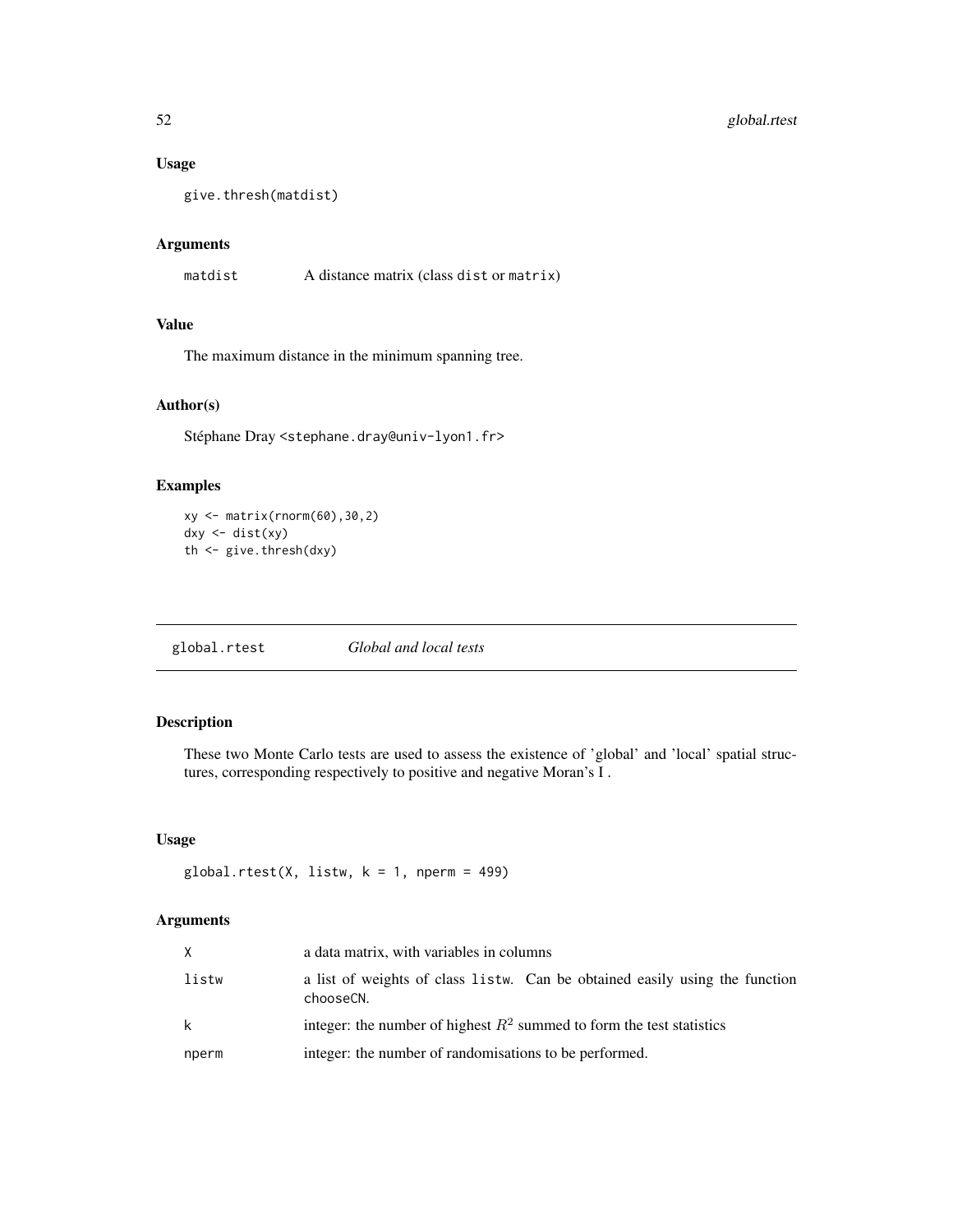# LCBD.comp 53

# Details

They rely on the decomposition of a data matrix X into global and local components using multiple regression on Moran's Eigenvector Maps (MEMs). They require a data matrix (X) and a list of weights derived from a connection network. X is regressed onto global MEMs (U+) in the global test and on local ones (U-) in the local test. One mean  $R^2$  is obtained for each MEM, the k highest being summed to form the test statistic.

The reference distribution of these statistics are obtained by randomly permuting the rows of X.

These tests were originally part of the adegenet package for R.

## Value

An object of class randtest.

# Author(s)

Thibaut Jombart <t.jombart@imperial.ac.uk>

# References

Jombart, T., Devillard, S., Dufour, A.-B. and Pontier, D. 2008. Revealing cryptic spatial patterns in genetic variability by a new multivariate method. *Heredity*, 101, 92–103. doi: 10.1038/hdy.2008.34.

# Examples

# wait for a generic dataset

LCBD.comp *Compute LCBD from any D matrix*

## Description

Compute LCBD indices (Legendre & De Cáceres 2013) from a symmetric dissimilarity matrix (D) or from a beta component matrix (Repl, RichDiff or AbDiff, or Nes) (Legendre 2014).

#### Usage

 $LCBD.comp(D, sqrt.D = TRUE, save.D = FALSE)$ 

| D.     | A dissimilarity or beta diversity component matrix, class dist or matrix.                     |
|--------|-----------------------------------------------------------------------------------------------|
| sqrt.D | Take the square root of the dissimilarities in matrix D before computing the<br>LCBD indices. |
| save.D | If save D is TRUE, the dissimilarity matrix will appear in the output list.                   |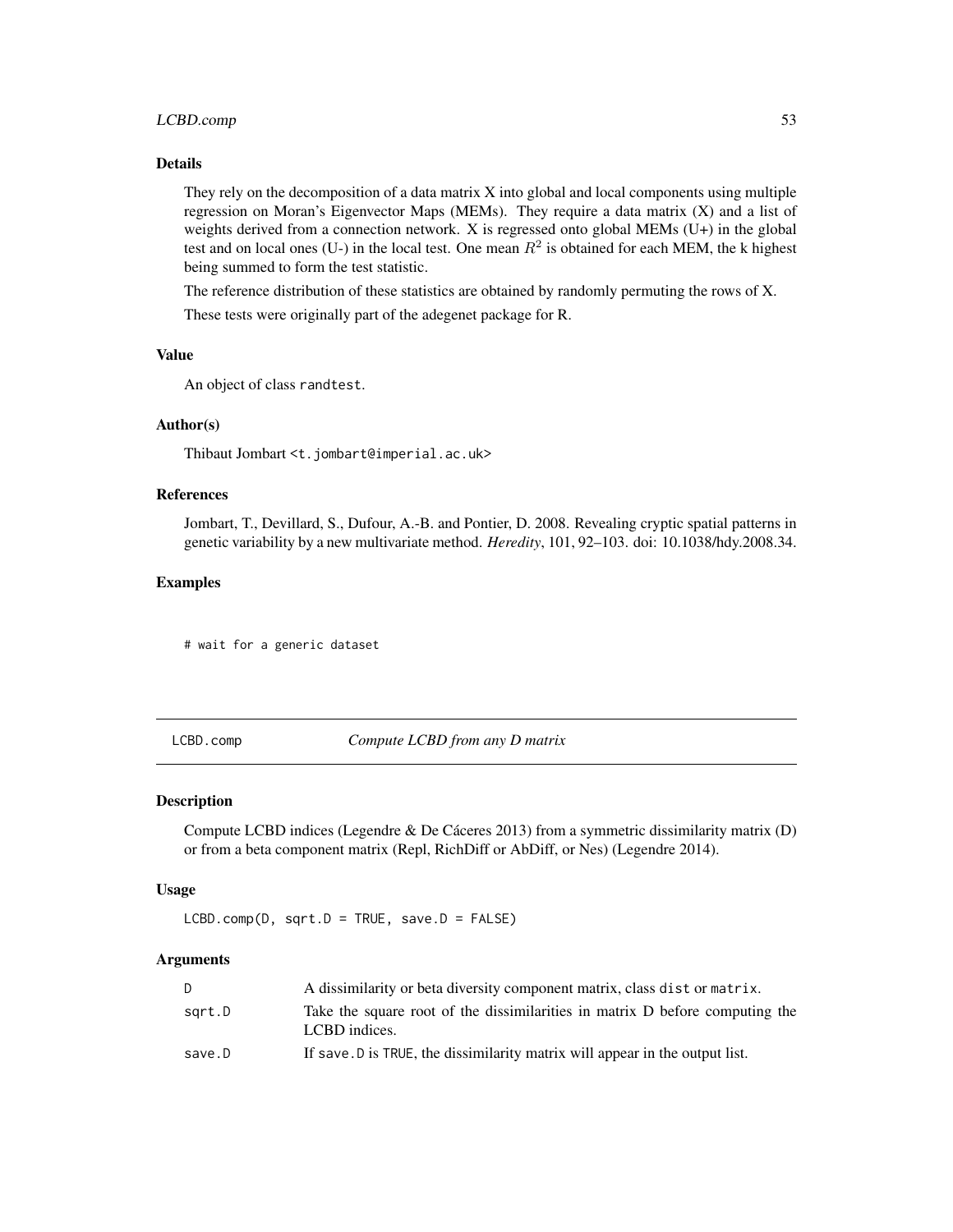## Details

Use sqrt.D = TRUE when computing LCBD indices for most of the replacement and richness/abundance difference indices computed by function beta.div.comp, as well as for the corresponding D matrices. See Table S1.4 in Appendix S1 of Legendre (2014) to identify the matrices that are Euclidean without taking the square root of the individual values. Only the RichDiffS (for presence-absence data) and AbDiff abundance data) of the Sørensen group in the Podani family have that property. In all other cases, use sqrt.D = TRUE.

When computing LCBD from a D matrix, use sqrt = TRUE if the D matrix is not Euclidean. The Euclidean property can be checked with function is.euclid of ade4.

BDtotal statistics are comparable among data sets having the same or different numbers of sampling units (n), provided that the sampling units are of the same size or represent the same sampling effort and that BDtotal is computed with the same D index.

Function LCBD.comp produces the same (SStotal, BDtotal, LCBD) results as function beta.div. Note, however, that the latter produces other interesting results (p.LCBD, SCBD). Function LCBD.comp should then only be used to compute LCBD indices from dissimilarity matrices that cannot be computed by function beta.div, e.g. genetic D matrices, or from replacement and richness difference matrices produced by function beta.div.comp. Significance of the LCBD indices cannot be tested when their calculation starts from a D matrix because the testing procedure involves permutation of the columns of raw data.

## Value

A list containing the following results:

- beta: Total sum of squares and total beta diversity  $[= Var(Y)]$  of the data matrix.
- LCBD: Vector of Local contributions to beta diversity (LCBD) for the sites.
- D: The input dissimilarity matrix, class dist; only if save.D=TRUE

#### Author(s)

.

Pierre Legendre <pierre.legendre@umontreal.ca>

#### References

Legendre, P. 2014. Interpreting the replacement and richness difference components of beta diversity. Global Ecology and Biogeography 23: 1324-1334.

Legendre, P. & M. De Cáceres. 2013. Beta diversity as the variance of community data: dissimilarity coefficients and partitioning. Ecology Letters 16: 951-963.

```
### Example 1
### Compute the Hellinger distance, then the LCBD indices.
if(require("vegan", quietly = TRUE)){
data(mite)
```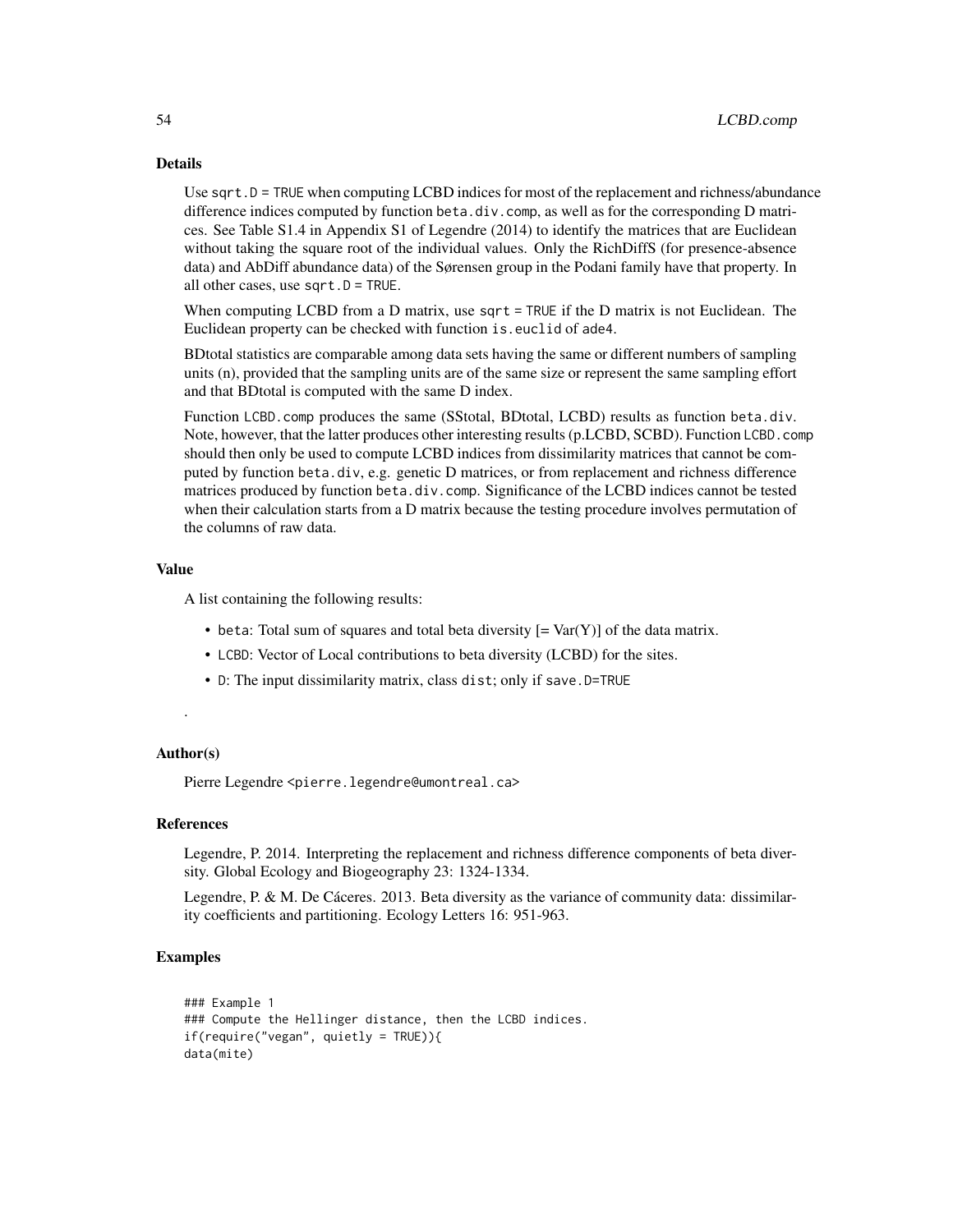## LCBD.comp 55

```
mite.hel = decostand(mite, "hellinger")
mite.D = dist(mite.hel)
out.mite.D = LCBD.comp(mite.D, sqrt.D=FALSE)
}
### Example 2
if(require("ade4", quietly = TRUE) & require("adegraphics", quietly = TRUE)){
data(doubs)
fish.sp = doubs$fish[-8,] # Fish data; site 8 is removed because no fish were caught
out.comp = beta.div.comp(fish.sp, coef="S", quant=TRUE)
out.fish.D = LCBD.comp(out.comp$D, sqrt.D=TRUE) # out.comp.D is not Euclidean
out.fish.D$beta
out.fish.Repl = LCBD.comp(out.comp$repl, sqrt.D=TRUE) # out.comp$repl is not Euclidean
out.fish.Repl$beta
out.fish.AbDiff = LCBD.comp(out.comp$rich, sqrt.D=FALSE) # out.comp$rich is Euclidean
out.fish.AbDiff$beta
### Plot maps of the LCBD indices
fish.xy = doubs$xy[-8,] # Geographic coordinates; site 8 removed because no fish were caught
# Map of LCBD indices for %difference dissimilarity
s.value(fish.xy, out.fish.D$LCBD, method="size", symbol = "circle",
col = c("white", "brown"), main = "Doubs fish LCBD, %difference D")
# Map of LCBD indices for replacement component of %difference dissimilarity
s.value(fish.xy, out.fish.Repl$LCBD, method="size", symbol = "circle",
col = c("white", "brown"), main = "Doubs fish replacement LCBD")
# Map of LCBD indices for abundance difference component of %difference dissimilarity
s.value(fish.xy, out.fish.AbDiff$LCBD, method="size", symbol = "circle",
col = c("white", "brown"), main = "Double fish abundance diff. LCBD")}
## Not run:
### Example 3
### This example requires packages \code{"betapart"} and \code{"ade4"} for data.
### For the Baselga-family indices, the same partitioning results are obtained using
### (1) beta.div.comp or (2) beta.pair.abund() of \code{"betapart"} and LCBD.comp()
data(doubs) # Data available in \code{"ade4"}
fish(sp = doubles$fish[-8, ]# Fish data; site 8 is removed because no fish were caught
# We use abundance data in this example, not presence-absence data
# Partition into Baselga-family replacement and nestedness components
# using \code{"beta.div.comp"} with the percentage difference index (aka Bray-Curtis)
out.comp = beta.div.comp(fish.sp, coef="BS", quant=TRUE)
out.comp$part
# Compute the D and component matrices using \code{"beta.pair.abund"}
out3 = beta.pair.abund(fish.sp, index.family = "bray")
```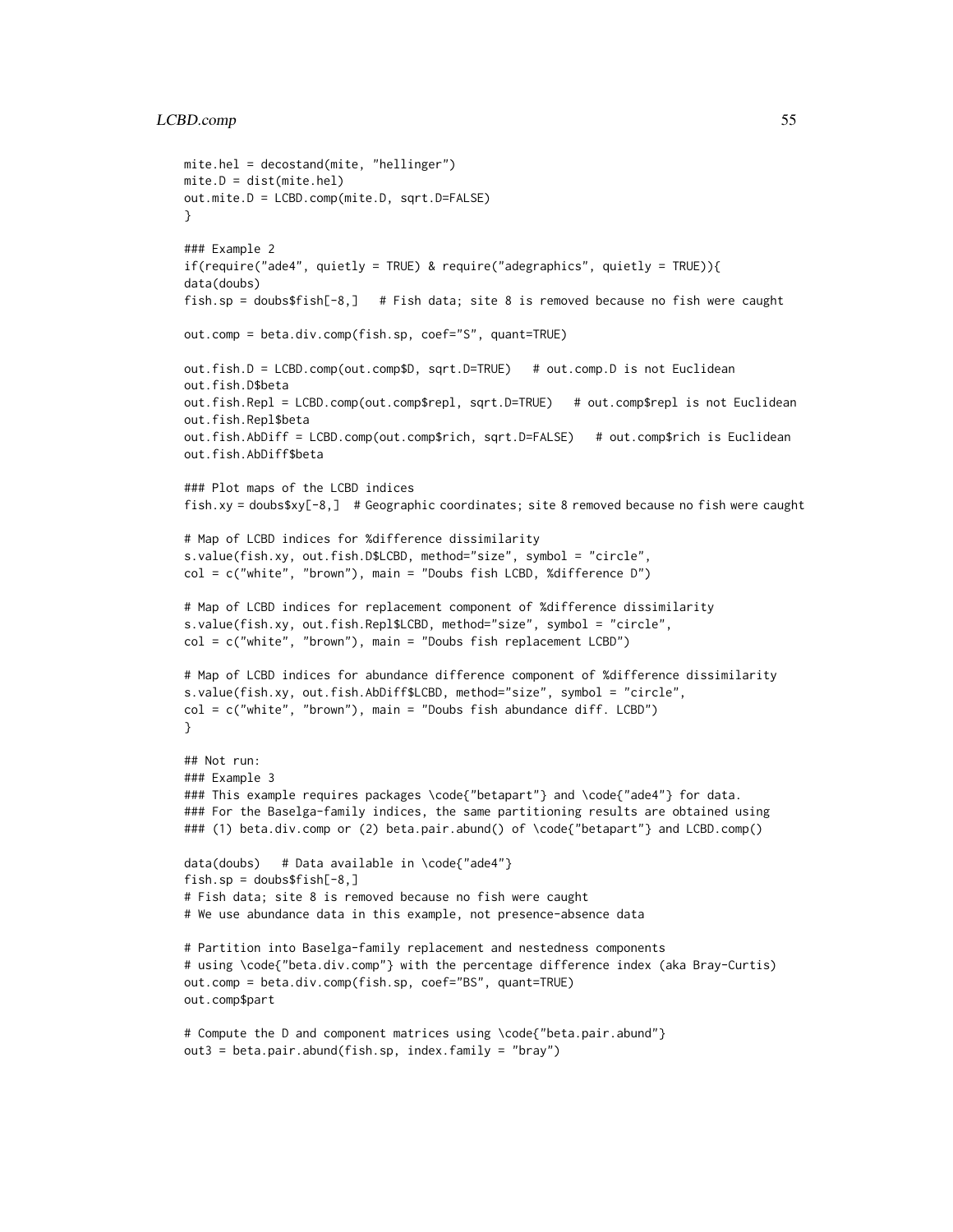```
summary(out3)
```

```
is.euclid(out3$beta.bray) # D matrix out3$beta.bray is not Euclidean
out3.D = LCBD.comp(out3$beta.bray, sqrt.D=TRUE)
out3.D$beta
# Compare BDtotal here to BDtotal in out.comp$part (above)
out3.Repl = LCBD.comp(out3$beta.bray.bal, sqrt.D=TRUE)
out3.Repl$beta
# Compare BDtotal here to RichDiff in out.comp$part (above)
out3.AbDiff = LCBD.comp(out3$beta.bray.gra, sqrt.D=TRUE)
out3.AbDiff$beta
# Compare BDtotal here to RichDiff/Nes in out.comp$part (above)
## End(Not run)
```
<span id="page-55-0"></span>listw.candidates *Function to create a list of spatial weighting matrices*

# Description

This function is a user-friendly way to create a list of one or several spatial weighting matrices (SWM) by selecting a set of predefined connectivity and weighting matrices (B and A matrices, respectively).

# Usage

```
listw.candidates(
  coord,
  style = "B",
  nb = c("del", "gab", "rel", "mst", "pcnm", "dnear"),
 d1 = 0,
  d2,
  weights = c("binary", "flin", "fup", "fdown"),
 y_f fdown = 5,
 y_{-}fup = 0.5)
```

| coord | Vector, matrix, or dataframe of point coordinates                                                                                    |
|-------|--------------------------------------------------------------------------------------------------------------------------------------|
| stvle | Coding scheme style (see nb21 is two of the spdep package). Can take values<br>'W', 'B', 'C', 'U', 'minmax', and 'S'; default is 'B' |
| nh    | Defines how the B matrix (connectivity) is build:                                                                                    |
|       | • del Delaunay triangulation                                                                                                         |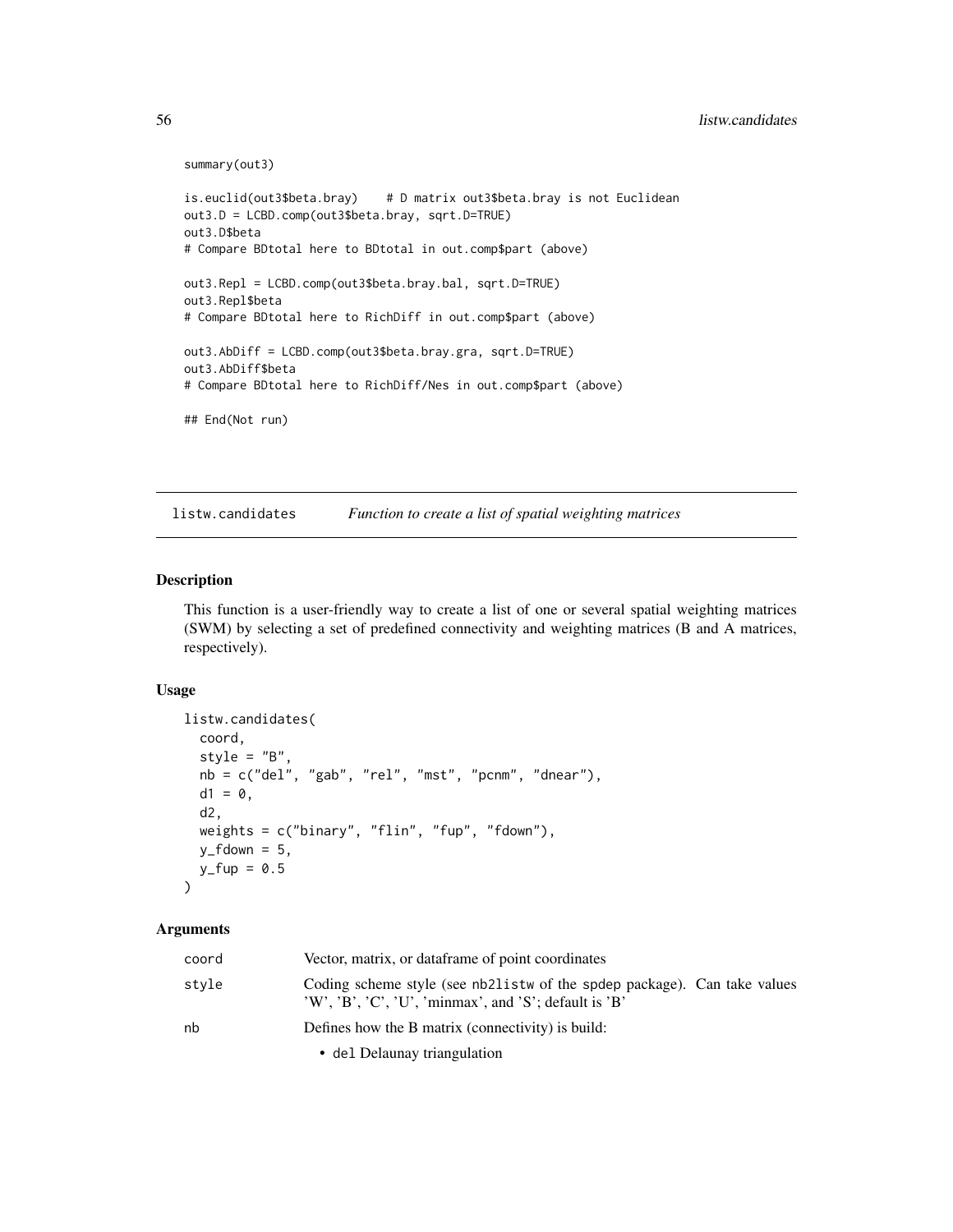|         | • gab Gabriel's graph                                                                                                                                                                                                                                                                                                                                                                                                                             |
|---------|---------------------------------------------------------------------------------------------------------------------------------------------------------------------------------------------------------------------------------------------------------------------------------------------------------------------------------------------------------------------------------------------------------------------------------------------------|
|         | • rel Relative neighbourhood graph                                                                                                                                                                                                                                                                                                                                                                                                                |
|         | • mst Minimum spanning tree                                                                                                                                                                                                                                                                                                                                                                                                                       |
|         | • pcnm Distance-based SWM based on the principal coordinates of neighbour<br>matrices (PCNM) criteria (see 'Details')                                                                                                                                                                                                                                                                                                                             |
|         | • dnear Distance-based                                                                                                                                                                                                                                                                                                                                                                                                                            |
| d1      | Only considered if $nb = "dhear".$ A single value defining the distance beyond<br>which two sites are connected (i.e., minimum distance between two neighbor<br>sites). The default value is $0$ (no constraint on the min distance). d1 must be<br>smaller than d2                                                                                                                                                                               |
| d2      | Only considered if nb = "dnear". It defines the connectivity distance thresh-<br>old below which two sites are connected (i.e., maximum distance between two<br>neighbors. It can either be a single value or a vector of values, in which case a<br>different SWM will be generated for each threshold value. The default value is<br>the minimum distance keeping all points connected (i.e., the largest edge of the<br>minimum spanning tree) |
| weights | Defines how the A matrix (weighths) is build:                                                                                                                                                                                                                                                                                                                                                                                                     |
|         | • binary without weights                                                                                                                                                                                                                                                                                                                                                                                                                          |
|         | • flin Linear weighting function                                                                                                                                                                                                                                                                                                                                                                                                                  |
|         | • fdown Concave-down weighting function(see Details below)                                                                                                                                                                                                                                                                                                                                                                                        |
|         | • fup Concave-up weighting function (see Details below)                                                                                                                                                                                                                                                                                                                                                                                           |
| y_fdown | Single value or vector of values of the y parameter in the concave-down weight-<br>ing function; default is 5                                                                                                                                                                                                                                                                                                                                     |
| y_fup   | Single value or vector of values of the y parameter in the concave-up weighting<br>function; default is 0.5                                                                                                                                                                                                                                                                                                                                       |

## Details

The function allows constructing SWMs based on any combination of B and A matrices. The B matrices are either graph-based or distance-based. The function proposes the Delaunay triangulation, Gabriel graph, relative neighbourhood graph, and the minimum spanning tree criteria to build a graph-based B matrix. Distance-based SWMs can be built with the principal coordinates of neighbour matrices (PCNM; Borcard and Legendre 2002) criteria (see details below), or using another threshold distance to define the connected site pairs. The A matrix can be based on a binary, linear, concave-down, or concave-up function. The linear, concave-down, and concave-up weighting functions are defined by  $1 - (D/dmax)$ ,  $1 - (D/dmax)^y$ , and  $1/D^y$ , respectively, where D is the euclidean distance between the two sites considered, dmax is the maximum euclidean distance between two sites, and y is a user-defined parametre that can either be a single value or a vector of values. The choice nb = "pcnm" consists in constructing a distance-based SWM based on the largest edge of the minimum spanning tree as a connectivity distance threshold, and then by weighting the links by the function  $1 - (D/(4*t))^2$ , where D is the euclidean distance between the sites, and t is the distance threshold below which two sites are considered connected (Dray et al. 2006). As optimizing the choice of a SWM has to be done with a p-value correction depending on the number of candidate SWMs tested (see function listw.select), Bauman et al. (2018) strongly encouraged plotting the concave-down and concave-up weighting functions with several parametre values in order to only choose the realistic ones to build the candidate W matrices (e.g., ranging between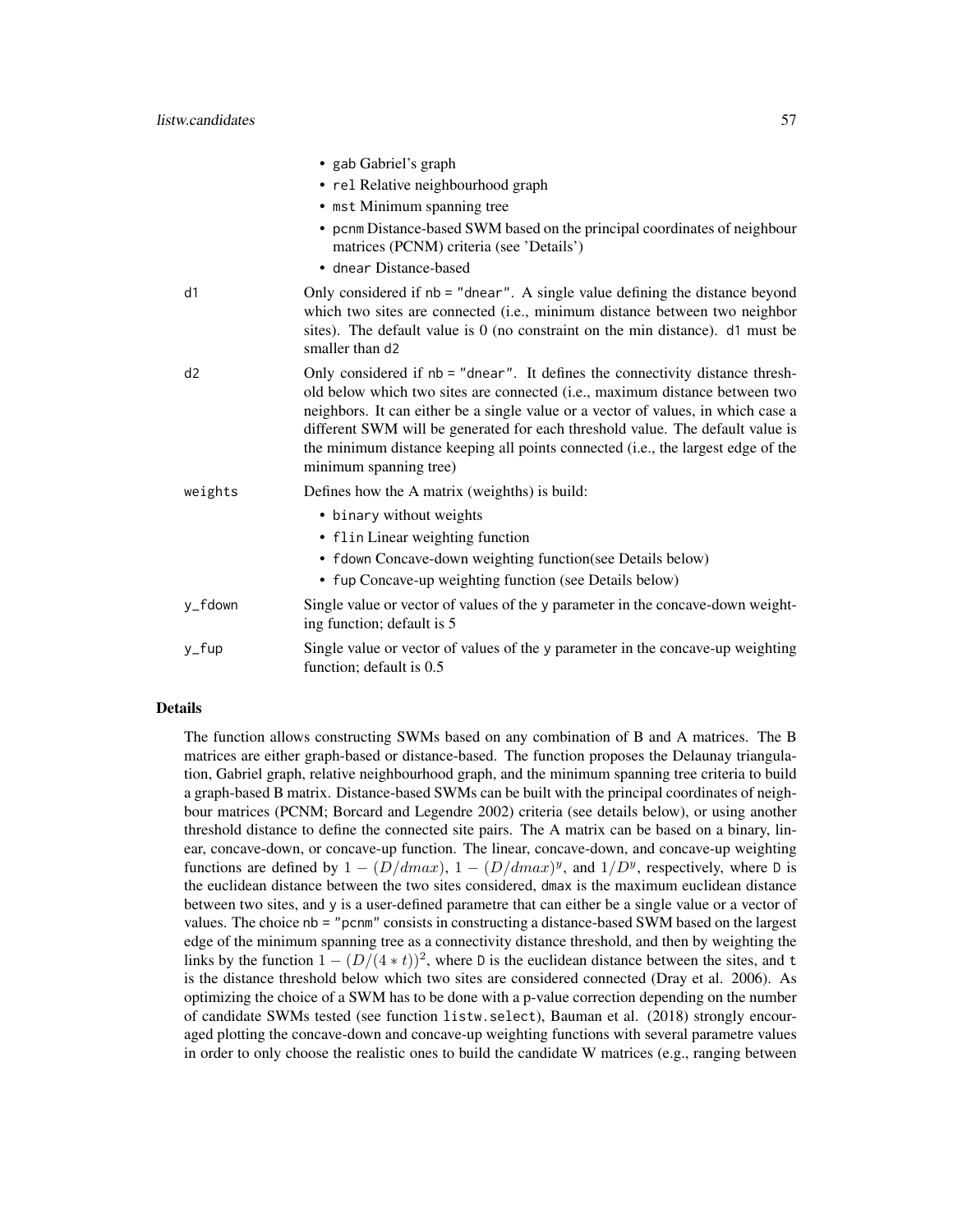0.1 and 1 for the concave-up function, as values over 1 would make no ecological sense). First visualizing the connectivity schemes with the listw.explore function may also help choosing the B matrices to select for the listw.candidates function.

Spatial eigenvectors can be generated from any candidate SWM obtained by listw.candidates using [scores.listw](#page-103-1), or can be generated and tested (recommended option for real data analysis) using [mem.select](#page-63-0). If several SWMs were created, the selection of an optimized SWM can be made using [listw.select](#page-59-0).

#### Value

A list of SWMs. Each element of the list was built by nb2listw (package spdep) and therefore is of class listw and nb. The name of each element of the list (SWM) is composed of the corresponding B and A matrices, followed (if any) by the y parameter value of the weighting function.

#### Author(s)

David Bauman (<dbauman@ulb.ac.be> or <davbauman@gmail.com>) and Stéphane Dray

## References

Bauman D., Fortin M-J., Drouet T. and Dray S. (2018) Optimizing the choice of a spatial weighting matrix in eigenvector-based methods. Ecology

Borcard D. and Legendre P. (2002) All-scale spatial analysis of ecological data by means of principal coordinates of neighbour matrices. Ecological Modelling, 153, 51–68

Dray S., Legendre P. and Peres-Neto P. R. (2006) Spatial modeling: a comprehensive framework for principal coordinate analysis of neighbor matrices (PCNM). Ecological Modelling, 196, 483–493

#### See Also

[listw.explore](#page-58-0), [scores.listw](#page-103-1), [mem.select](#page-63-0), [listw.select](#page-59-0)

```
### Create 100 random sampling locations in a squared grid of 120 x 120:
xy \le - matrix(nrow = 100, ncol = 2)
xy[, 1] <- sample(c(1:120), 100, replace = FALSE)
xy[, 2] \le sample(c(1:120), 100, replace = FALSE)
### The function listw.candidates is used to build the spatial weighting matrices that
### we want to test and compare (with the listw.select function). We test a Gabriel's graph,
### a minimum spanning tree, and a distance-based connectivity defined by a threshold
### distance corresponding to the smallest distance keeping all sites connected (i.e.,
### the defaut value of d2). These connectivity matrices are then either not weighted
### (binary weighting), or weighted by the linearly decreasing function:
candidates \leq 1istw.candidates(coord = xy, nb = c("gab", "mst", "dnear"),
                               weights = c("binary", "flin"))
names(candidates)
plot(candidates[[1]], xy)
plot(candidates[[3]], xy)
### Construction of a different list of spatial weighting matrices. This time, the
### connexions are defined by a distance-based criterion based on the same threshold
```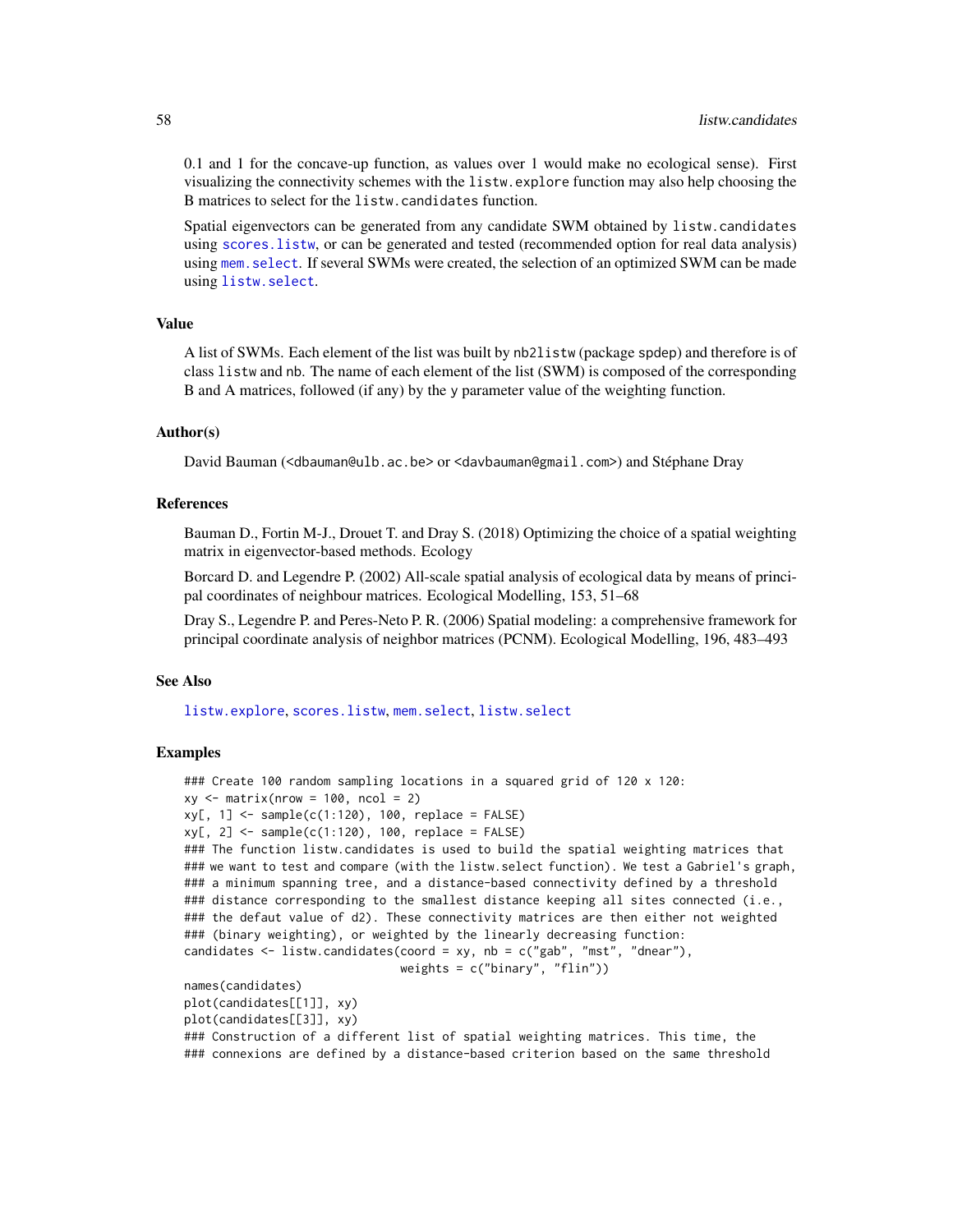# listw.explore 59

```
### value, but the connections are weighted by the concave-down function with a y parameter
### varying between 2 and 5, and a concave-up function with a y parametre of 0.2.
candidates2 \le listw.candidates(coord = xy, nb = "dnear", weights = c("fdown", "fup"),
                                y_f fdown = 1:5, y_f fup = 0.2)
### Number of spatial weighting matrices generated:
length(candidates2)
### A single SWM can also easily be generated with listw.candidates:
lw <- listw.candidates(xy, nb = "gab", weights = "bin")
plot(lw[[1]], xy)
### Generating MEM variables from an object of listw.candidates with scores.listw:
MEM <- scores.listw(lw[[1]])
### See functions mem.select and listw.select for examples of how to use an object
### created by listw.candidates with these functions.
```
<span id="page-58-0"></span>

| listw.explore | Interactive tool to generate R code that creates a spatial weighting |  |
|---------------|----------------------------------------------------------------------|--|
|               | matrix                                                               |  |

## Description

Interactive tool to generate R code that creates a spatial weighting matrix

# Usage

```
listw.explore()
```
## Author(s)

Stéphane Dray <stephane.dray@univ-lyon1.fr>

#### See Also

[chooseCN](#page-20-0)

#### Examples

```
## Not run:
## a matrix or an object of class 'Spatial*' should be in the global environment
xy <- matrix(rnorm(50), 25)
listw.explore()
```
## End(Not run)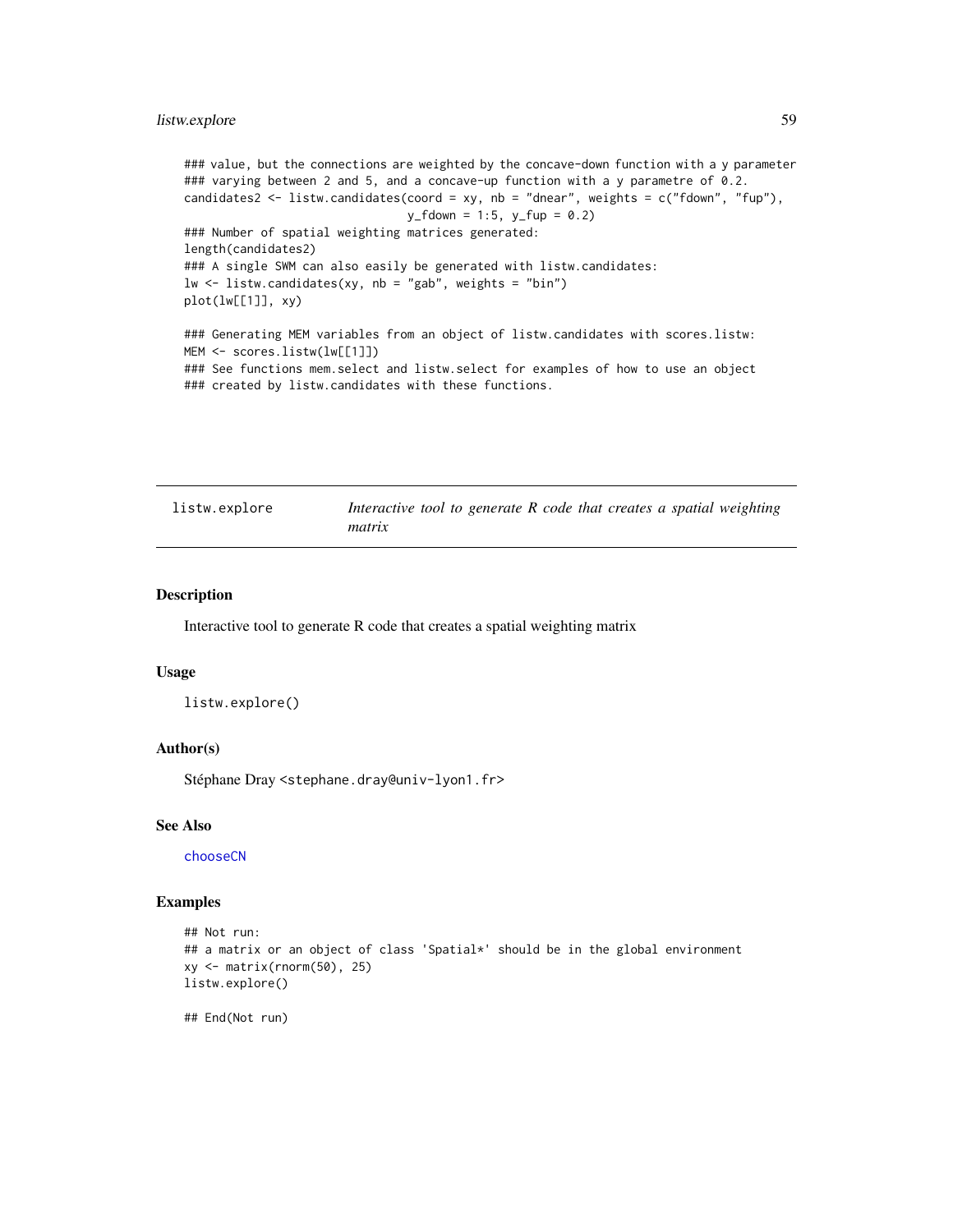<span id="page-59-0"></span>

# Description

listw.select computes MEM variables (i.e., eigenvectors of a doubly centered spatial weighting matrix) for various definitions of spatial weighting matrices (SWM) and optimizes the selection of the SWM and of a subset of MEM variables. The optimization is done by maximizing the adjusted R-squared (R2) or by minimizing the residual spatial autocorrelation. The function controls the type I error rate by accounting for the number of tests performed. This function combine calls to the functions scores.listw and mem.select. The list of candidate SWMs can easily be generated using [listw.candidates](#page-55-0).

# Usage

```
listw.select(
  x,
  candidates,
 MEM.autocor = c("positive", "negative", "all"),
 method = c("FWD", "MIR", "global"),
 MEM.all = FALSE,
  nperm = 999,
  nperm.global = 9999,
  alpha = 0.05,
  p.addjust = TRUE,verbose = FALSE
)
```

| $\mathsf{x}$ | Vector, matrix, or data frame of the response variable $(s)$                                                                                                                                 |
|--------------|----------------------------------------------------------------------------------------------------------------------------------------------------------------------------------------------|
| candidates   | A list of SWMs of the class listw; candidates can be created by listw.candidates                                                                                                             |
| MEM.autocor  | Sign of the spatial eigenvectors to generate; "positive", "negative", or "all",<br>for positively, negatively autocorrelated eigenvectors, or both, respectively; de-<br>fault is "positive" |
| method       | Criterion to select the best subset of MEM variables. Either forward (default<br>option), "MIR" (for univariate x only), or "global" (see Details)                                           |
| MEM.all      | A logical indicating if the complete set of MEM variables for the best model<br>should be returned                                                                                           |
| nperm        | Number of permutations to perform the tests in the selection procedure; Default<br>is 999                                                                                                    |
| nperm.global | Number of permutations to perform the tests in the global test; Default is 9999                                                                                                              |
| alpha        | Significance threshold value for the tests; Default is 0.05                                                                                                                                  |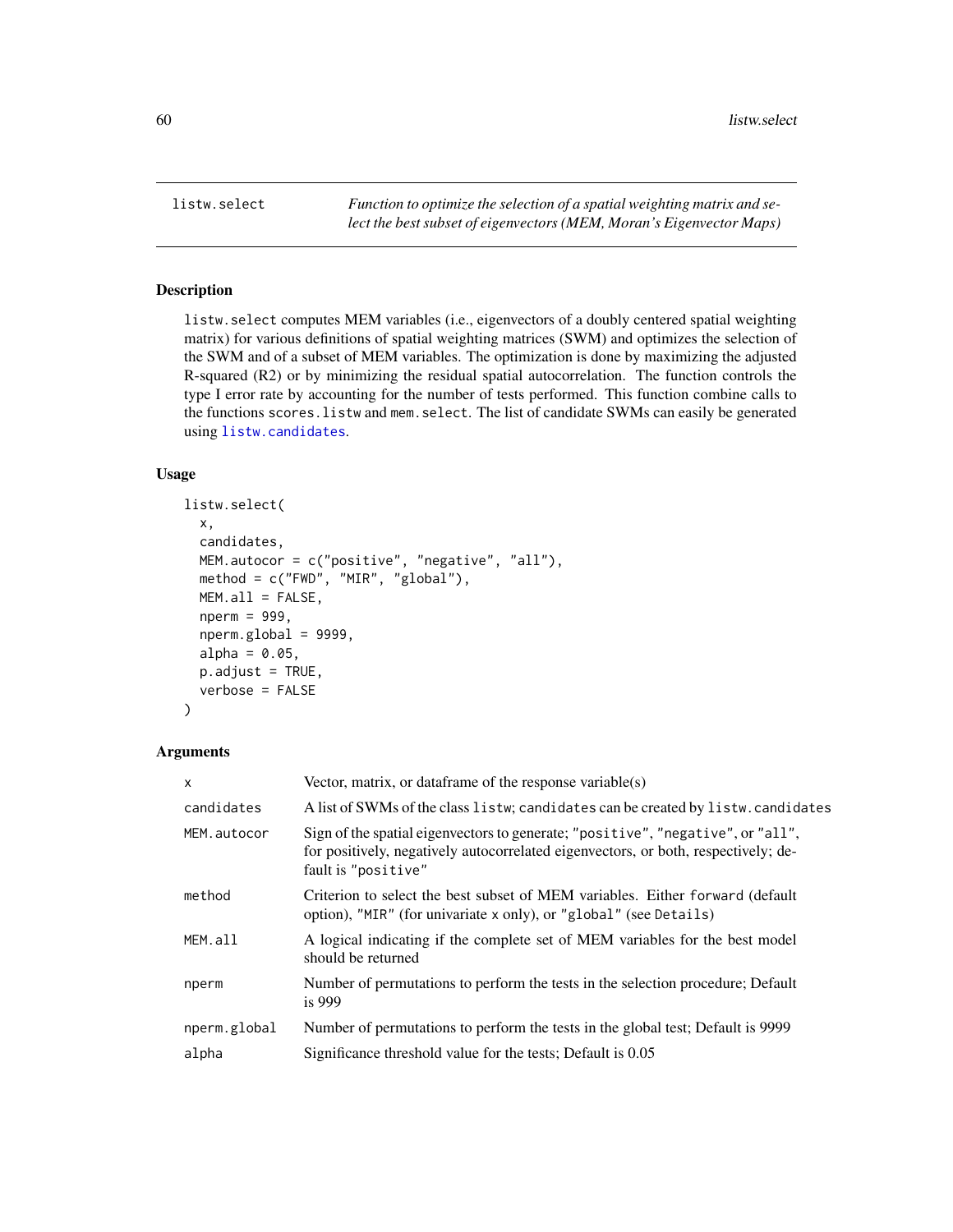## listw.select 61

| p.adjust | A logical indicating wheter the p-value of the global test performed on each<br>SWM should be corrected for multiple tests (TRUE) or not (FALSE); default is<br>TRUF |
|----------|----------------------------------------------------------------------------------------------------------------------------------------------------------------------|
| verbose  | If 'TRUE' more diagnostics are printed. The default setting is FALSE                                                                                                 |

## Details

While the selection of the SWM is the most critical step of the spatial eigenvector-based methods (Dray et al. 2006), Bauman et al. (2018) showed that optimizing the choice of the SWM led to inflated type I error rates if an explicit control of the number of SWMs tested was not applied. The function listw.select therefore applies a Sidak correction (Sidak 1967) for multiple tests to the p-value of the global test of each SWM (i.e., the model integrating the whole set of spatial predictors). The Sidak correction is computed as:  $P_{corrected} = 1 - (1 - P)^n$ , where *n* is the number of tests performed,  $P$  is the observed p-value, and  $P_{corrected}$  is the new p-value after the correction. The p-value is first computed using nperm permutations and then corrected according to the total number of SWMs tested (if  $p$ , adjust = TRUE). Although the function can be run without this correction, using the default value is strongly recommended to avoid inflated type I error rates (Bauman et al. 2018).

As a consequence of the p-value correction, the significance threshold decreases as the number of SWMs increases, hence leading to a trade-off between the gain of accuracy and the power loss.

The optimization criterion of the SWM performed by listw.select is either based on the maximization of the significant adjusted R2 of all the generated spatial eigenvectors (also referred to as spatial predictors or MEM variables) (method = "global"), or is based on an optimized subset of eigenvectors (method = "FWD" and "MIR").

If the objective is only to optimize the selection of the SWM, without the intervention of the selection of a subset of predictors within each SWM (method = "global"), then the best SWM is the one maximizing the significant adjusted global R2, that is, the R2 of the model of x against the whole set of generated MEM variables which must be significant for the global test (method = "global").

The optimization of the SWM depends on the choosen method. See mem. select for a description of the situations in which method = "FWD", "MIR", and "global" should be preferred.

If a subset of MEM variables is needed, then the optimization of the subset of spatial predictors guides the optimization of the selection of SWM (method = "FWD" or "MIR"). If method = "FWD", listw.select performs the forward selection on the significant SWMs and selects among these the SWM for which the forward-selected subset of spatial eigenvectors yields the highest adjusted R2. If method = "MIR", listw.select performs the MIR selection on all the significant candidate SWMs, and selects the best SWM as the one with the smallest number of MIR-selected spatial eigenvectors. If two or more SWMs present the same smallest number of predictors, then the selection is made among them on the basis of the residual Moran's I. If MEM.autocor = "all", the optimization criteria described above are applied on the sum of the adjusted R2 or number of selected spatial eigenvectors, for method = "FWD" and "MIR", respectively. If no subset of MEM variable is required, then the optimization of the SWM is based on the maximization of the adjusted R2 of all the generated MEM variables (method = "global").

If MEM.autocor = "all", n-1 MEM variables are generated. In this case, if method = "global" or method = "FWD", the adjusted R2 is computed separately on the MEM associated to positive and negative eigenvalues (hereafter positive and negative MEM variables, respectively), and the SWM yielding the highest sum of the the two significant R2 values is selected. If method = "MIR", the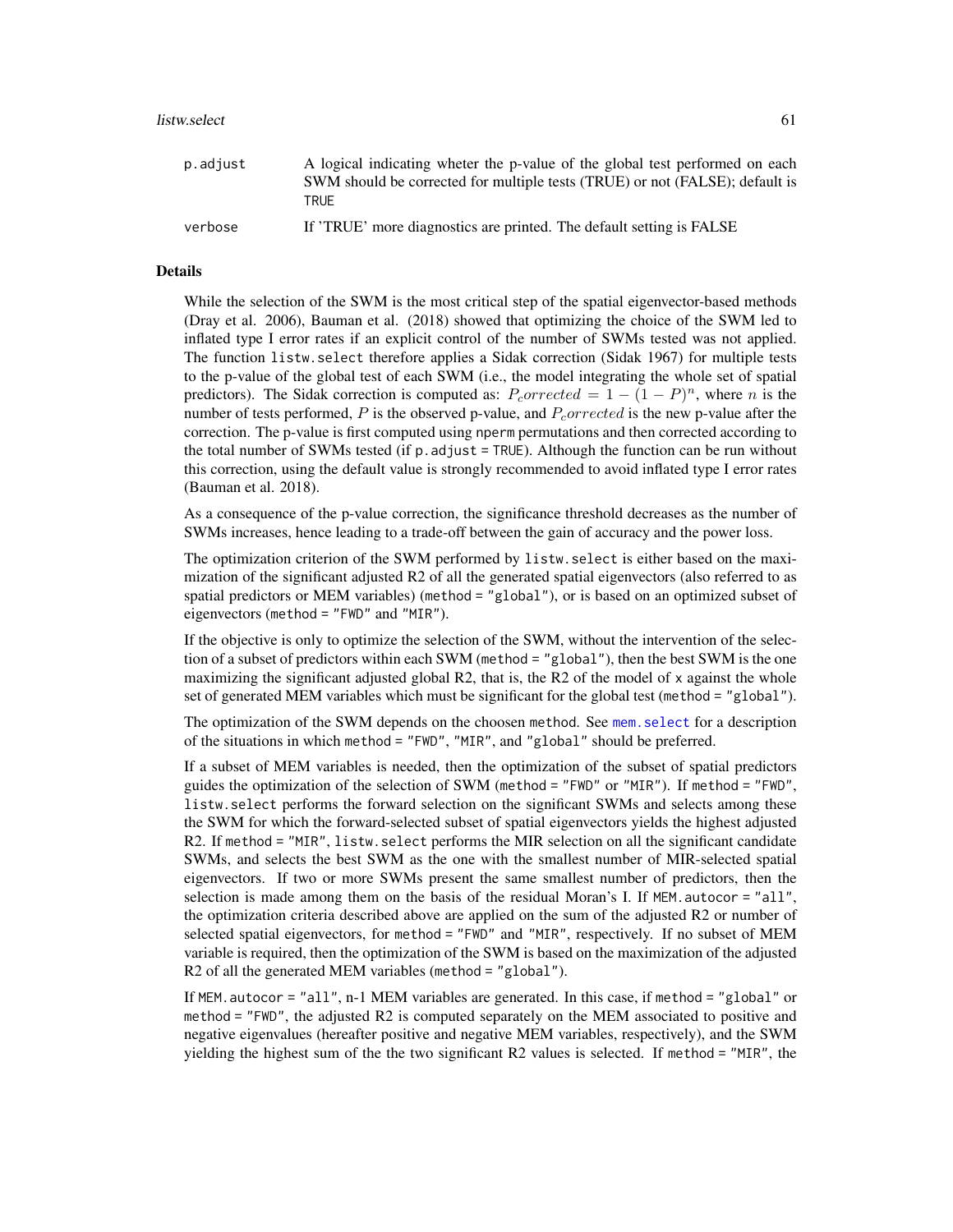MIR selection is performed separately on the positive and negative MEM variables, and the SWM is selected based on the sum of the number of positive and negative spatial predictors.

# Value

listw.select returns a list that contains:

candidates A data.frame that summarizes the results on all SWMs

best.id The index and name of the best SWM

best The results for the best SWM as returned by mem. select

# Author(s)

Bauman David (<dbauman@ulb.ac.be> or <davbauman@gmail.com>) and Stéphane Dray

# References

Bauman D., Fortin M-J, Drouet T. and Dray S. (2018) Optimizing the choice of a spatial weighting matrix in eigenvector-based methods. Ecology

Blanchet G., Legendre P. and Borcard D. (2008) Forward selection of explanatory variables. Ecology, 89(9), 2623–2632

Dray S., Legendre P. and Peres-Neto P. R. (2006) Spatial modeling: a comprehensive framework for principal coordinate analysis of neighbor matrices (PCNM). Ecological Modelling, 196, 483–493

Sidak Z. (1967) Rectangular confidence regions for the means of multivariate normal distributions. Journal of the American Statistical Association, 62(318), 626–633

# See Also

[listw.candidates](#page-55-0), [mem.select](#page-63-0), [scores.listw](#page-103-1)

```
## Not run:
if(require(spdep)) {
### Create a grid of 15 x 15:
grid \leq expand.grid(x = seq(1, 15, 1), y = seq(1, 15, 1))
### Generate a response variable Y structured at broad scale by linear combination of
### the first three MEM variables to which a normal noise is added:
nb \le cell2nb(nrow = 15, ncol = 15, "queen")
lw \leftarrow nb2listw(nb, style = "B")MEM <- scores.listw(lw, MEM.autocor = "positive")
# Degree of spatial autocorrelation:
intensity <-0.8Y_space <- scale(MEM[, 1] + MEM[, 2] + MEM[, 3]) * intensity
Y_noise \le scale(rnorm(n = nrow(MEM), mean = 0, sd = 1)) \star (1 - intensity)
Y <- Y_space + Y_noise
### Y is sampled in 100 randomly-chosen sites of the grid:
idx.sample <- sample(c(1:nrow(grid)), 100, replace = FALSE)
xy <- grid[idx.sample, ]
Y_sampled <- Y[idx.sample]
```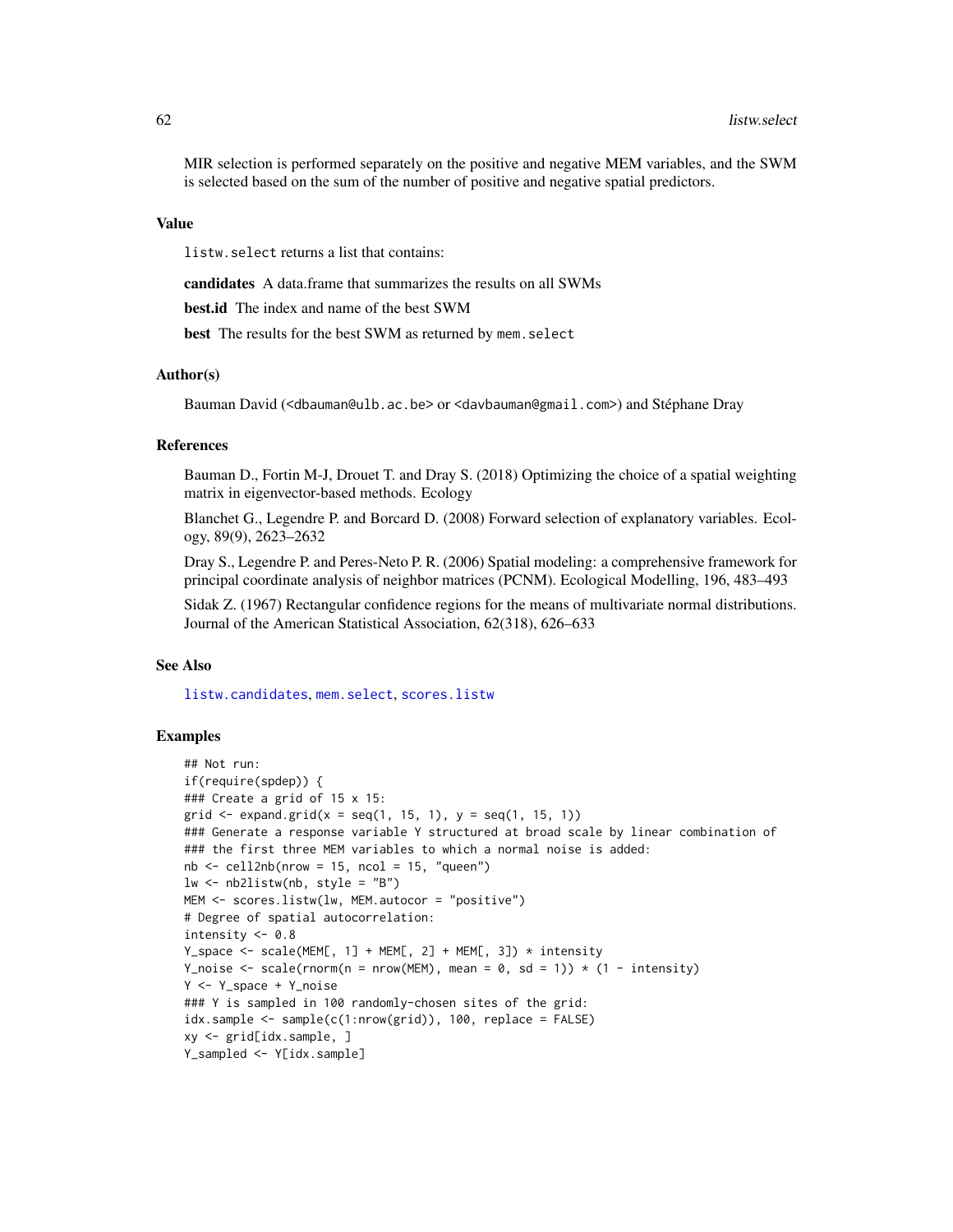#### mastigouche 63

```
### The function listw.candidates is used to build the spatial weighting matrices that
### we want to test and compare (with the listw.select function). We test a Gabriel's graph,
### a minimum spanning tree, and a distance-based connectivity defined by a threshold
### distance corresponding to the smallest distance keeping all sites connected (i.e.,
### the defaut value of d2; see help of function listw.candidates).
### These connectivity matrices are then either not weighted (binary weighting), or
### weighted by the linearly decreasing function (see help of the function listw.candidates):
candidates <- listw.candidates(coord = xy, nb = c("gab", "mst"), weights = c("binary", "flin"))
### Number of candidate W matrices generated:
nbw <- length(candidates)
### Significance threshold value after p-value correction (Sidak correction):
1 - (1 - 0.05)^{\wedge}(1/\text{nbw})### Optimization of the selection of the SWM among the candidates generated above,
### using the corrected significance threshold calculated above for the global tests:
W_sel <- listw.select(Y_sampled, candidates, MEM.autocor = "positive", method = "FWD",
                    p.adjust = TRUE, nperm = 299)
### Some characteristics of the best spatial model:
# Best SWM:
W_sel$best.id
# Selected subset of spatial predictor within the best SWM:
W_sel$best$MEM.select
nrow(W_sel$best$summary)
# Corrected p-value of the global test of the best SWM:
W_sel$best$global.test$Pvalue
# Adjusted R2 of the subset of spatial predictors selected within the chosen SWM:
max(W_sel$best$summary$R2Adj)
# p-values of all the tested W matrices:
W_sel$candidates$Pvalue
# Adjusted R2 of the subset of spatial predictors selected for all the significant
# W matrices:
W_sel$candidates$R2Adj.select
# See Appendix S3 of Bauman et al. 2018 for more extensive examples and illustrations.
}
## End(Not run)
```
mastigouche *Mastigouche Lake network data set*

## Description

A list containing the XY coordinates of the lakes and a site-by-edge matrix describing how 42 lakes influence each other. The influence is defined by 66 edges.

## Usage

data(mastigouche)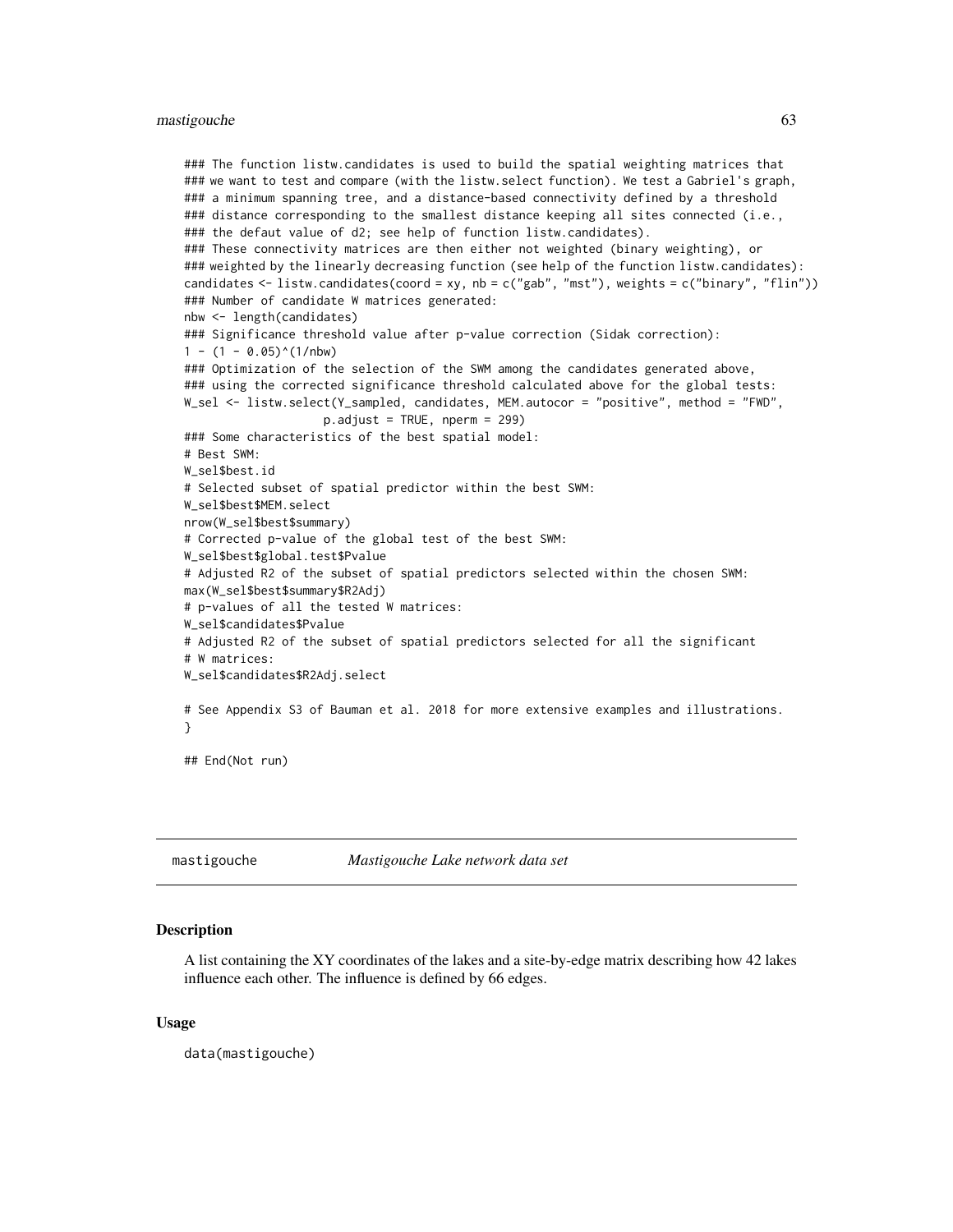## Format

A list that includes the centred coordinates of 42 lakes in the Mastigouche reserve and a site-byedge matrix describing how the 42 lakes are influenced among each other. The influence is defined by 66 edges.

# References

Magnan, P., Rodriguez, M.A., Legendre, P., Lacasse, S. (1994) Dietary variation in a freshwater fish species: relative contribution of biotic interactions, abiotic factors, and spatial structure. *Canadian Journal of Fisheries and Aquatic Sciences* 51, 2856-2865. Blanchet F.G., P. Legendre, and Borcard D. (2008) Modelling directional spatial processes in ecological data. *Ecological Modelling*, 215, 325-336.

<span id="page-63-0"></span>mem.select *Selection of the best subset of spatial eigenvectors (MEM, Moran's Eigenvector Maps)*

# **Description**

mem.select computes the spatial eigenvectors (MEM) of the spatial weighting matrix (SWM) provided (listw) and optimizes the selection of a subset of MEM variables relative to response variable(s) stored in x. The optimization is done either by maximizing the adjusted R-squared (R2) of all (method = "global") or a subset (method = "FWD") of MEM variables or by minimizing the residual spatial autocorrelation (method = "MIR") (see details in Bauman et al. 2018a).

# Usage

```
mem.select(
  x,
  listw,
 MEM.autocor = c("positive", "negative", "all"),
 method = c("FWD", "MIR", "global"),
 MEM.all = FALSE,nperm = 999,
  nperm.global = 9999,alpha = 0.05,
  verbose = FALSE,
  ...
)
```
## Arguments

 $x \neq 0$  A vector, matrix, or dataframe of response variable(s). The method = "MIR" is only implemented for a vector response. Note that x can also contain the residuals of a model when other (e.g., environmental) variables should be considered in the model.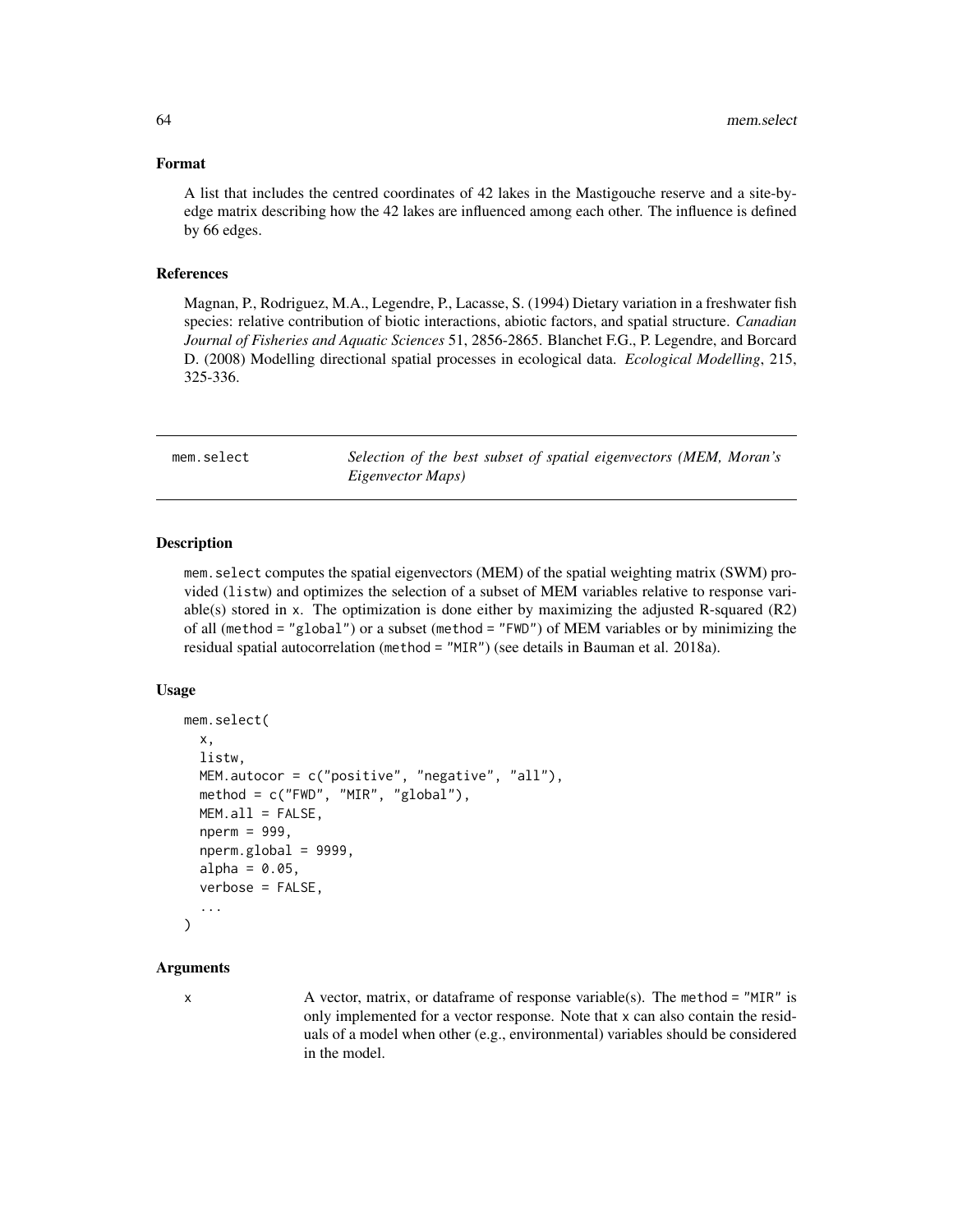| listw        | A spatial weighting matrix of class listw; can be created with functions of the<br>package spdep, or with the user-friendly function listw.candidates. Note<br>that, the function listw.candidates returns a list of listw and subselection<br>by [[]] should be performed in this case (see Example) |
|--------------|-------------------------------------------------------------------------------------------------------------------------------------------------------------------------------------------------------------------------------------------------------------------------------------------------------|
| MEM.autocor  | Sign of the spatial eigenvectors to generate; "positive", "negative", or "all", for<br>positively, negatively autocorrelated eigenvectors, or both, respectively; default<br>is "positive"                                                                                                            |
| method       | Criterion to select the best subset of MEM variables. Either "FWD" (default<br>option), "MIR" (for univariate x only), or "global" (see Details)                                                                                                                                                      |
| MEM.all      | A logical indicating if the complete set of MEM variables should be returned                                                                                                                                                                                                                          |
| nperm        | Number of permutations to perform the tests in the selection procedure; Default<br>is $999$                                                                                                                                                                                                           |
| nperm.global | Number of permutations to perform the tests in the global test; Default is 9999                                                                                                                                                                                                                       |
| alpha        | Significance threshold value for the tests; Default is 0.05                                                                                                                                                                                                                                           |
| verbose      | If 'TRUE' more diagnostics are printed. The default setting is FALSE                                                                                                                                                                                                                                  |
| $\ddots$     | Other parameters (for internal use with listw. select)                                                                                                                                                                                                                                                |

## Details

The function provides three different methods to select a subset of MEM variables. For all methods, a global test is firstly performed. If MEM.autocor = "all", two global tests are performed and pvalues are corrected for multiple comparison (Sidak correction).

If the MEM variables are to be further used in a model including actual predictors (e.g. environmental), then a subset of spatial eigenvectors needs to be selected before proceeding to further analyses to avoid model overfitting and/or a loss of statistical power to detect the contribution of the environment to the variability of the response data (Griffith 2003, Dray et al. 2006, Blanchet et al. 2008, Peres-Neto and Legendre 2010, Diniz-Filho et al. 2012). Although several eigenvector selection approaches have been proposed to select a best subset of eigenvectors, Bauman et al. (2018b) showed that two main procedures should be preferred, depending on the underlying objective: the forward selection with double stopping criterion (Blanchet et al. 2008; method = "FWD") or the minimization of the residual spatial autocorrelation (Griffith and Peres-Neto 2006; MIR selection in Bauman et al. 2018a,b, method = "MIR"). The most powerful and accurate selection method, in terms of R2 estimation, is the forward selection. This method should be preferred when the objective is to capture as accurately as possible the spatial patterns of x. If the objective is to optimize the detection of the spatial patterns in the residuals of a model of the response variable(s) against a set of environmental predictors, for instance, then x should be the model residuals, and method = "FWD". This allows optimizing the detection of residual spatial patterns once the effect of the environmental predictors has been removed. If however the objective is only to remove the spatial autocorrelation from the residuals of a model of x against a set of actual predictors (e.g. environmental) with a small number of spatial predictors, then accuracy is not as important and one should focus mainly on the number of spatial predictors (Bauman et al. 2018b). In this case, method = "MIR" is more adapted, as it has the advantage to maintain the standard errors of the actual predictor coefficients as low as possible. Note that method = "MIR" can only be used for a univariate x, as the Moran's I is a univariate index. If x is multivariate, then the best criterion is the forward selection (see Bauman et al. 2018b). A third option is to not perform any selection of MEM variables (method = "global"). This option may be interesting when the complete set of MEM variables will be used, like in Moran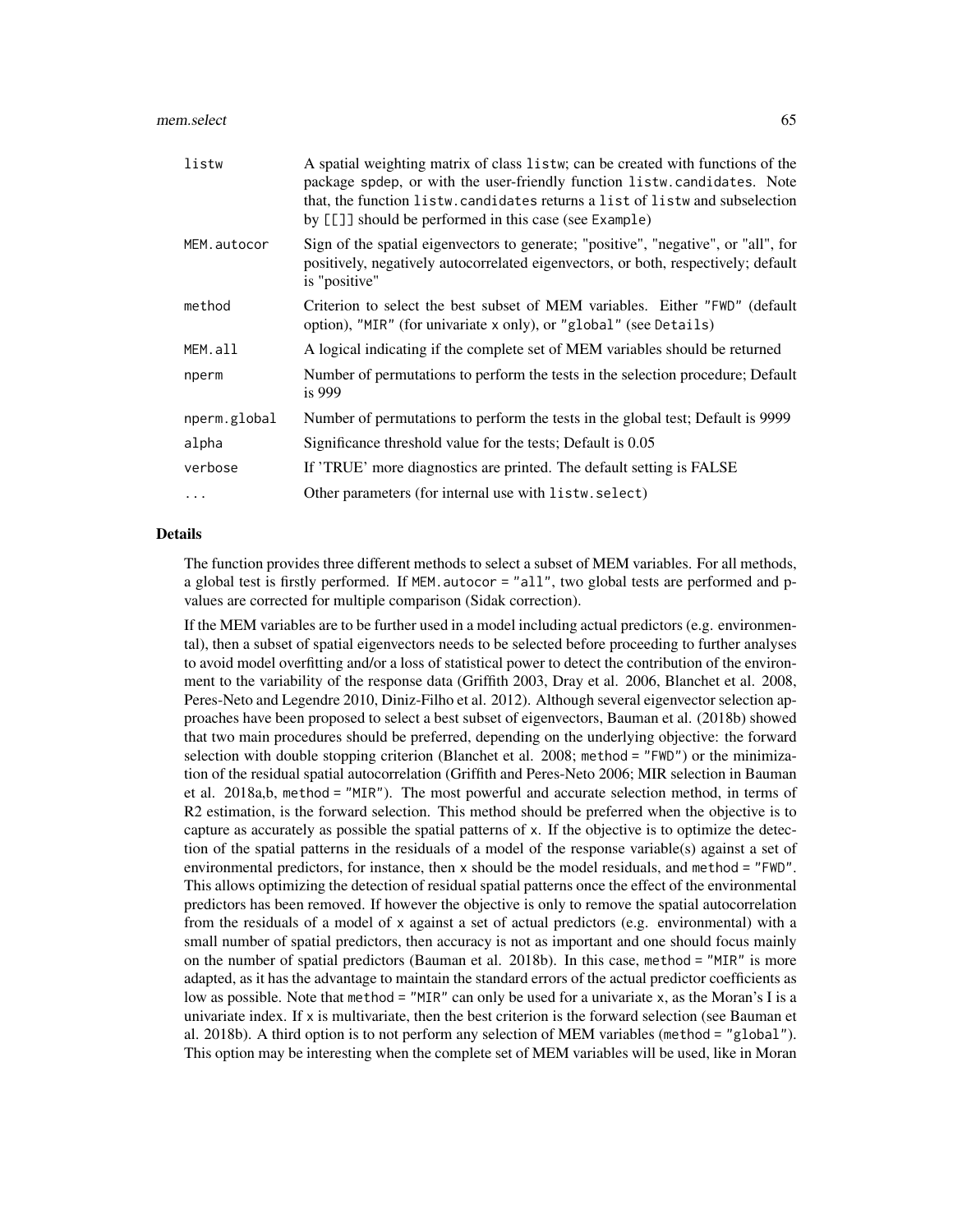spectral randomizations (Wagner and Dray 2015, Bauman et al. 2018c) or when using smoothed MEM (Munoz 2009).

For method = "MIR", the global test consists in computing the Moran's I of  $x$  (e.g. residuals of the model of the response variable against environmental variables) and tests it by permutation (results stored in global.test). If the Moran's I is significant, the function performs a selection procedure that searches among the set of generated spatial predictors the one that best minimizes the value of the Moran's I. A model of x against the selected eigenvector is built, and the significance of the Moran's I of the model residuals is tested again. The procedure goes on until the Moran's I of the model residuals is not significant anymore, hence the name of Minimization of moran's I in the Residuals (MIR).

For method = "global" and method = "FWD", the global test consists in computing the adjusted global R2, that is, the R2 of the model of x against the whole set of generated MEM variables and tests it by permutation (results stored in global.test).

For method = "global", if the adjusted global R2 is significant, the functions returns the whole set of generated MEM variables in MEM.select.

For method = "FWD", if the adjusted global R2 is significant, the function performs a forward selection with double stopping criterion that searches among the set of generated spatial predictors the one that best maximizes the R2 of the model. The procedure is repeated untill one of the two stopping criterion is reached (see Blanchet et al. 2008). Note that in a few cases, the forward selection does not select any variable even though the global model is significant. This can happen for example when a single variable has a strong relation with the response variable(s), because the integration of the variable alone yields an adjusted R2 slightly higher than the global adjusted R2. In this case, we recommend checking that this is indeed the reason why the first selected variable was rejected, and rerun the analysis with a second stopping criterion equal to the global adjusted R2 plus a small amount allowing avoiding this issue (e.g. 5 done through the argument adjR2thresh of function forward.sel, until the solution is implemented in mem.select.

For the method = "FWD" and method = "MIR", the MEM selected by the procedure are returned in MEM.select and a summary of the results is provided in summary. If no MEM are selected, then MEM.select and summary are not returned.

## Value

The function returns a list with:

- global.test An object of class randtest containing the result of the global test associated to all MEM (adjusted R2 and p-value). If MEM. autocor  $=$  "all", a list with two elements (positive and negative) corresponding to the results of the global tests performed on positive and negative MEM respectively.
- MEM.all An object of class orthobasisSp containing the complete set of generated MEM variables (generated by scores. listw). Only returned if MEM. all = TRUE.

summary A dataframe summarizing the results of the selection procedure

MEM.select An object of class orthobasisSp containing the subset of significant MEM variables.

# Author(s)

David Bauman (<dbauman@ulb.ac.be> or <davbauman@gmail.com>) and Stéphane Dray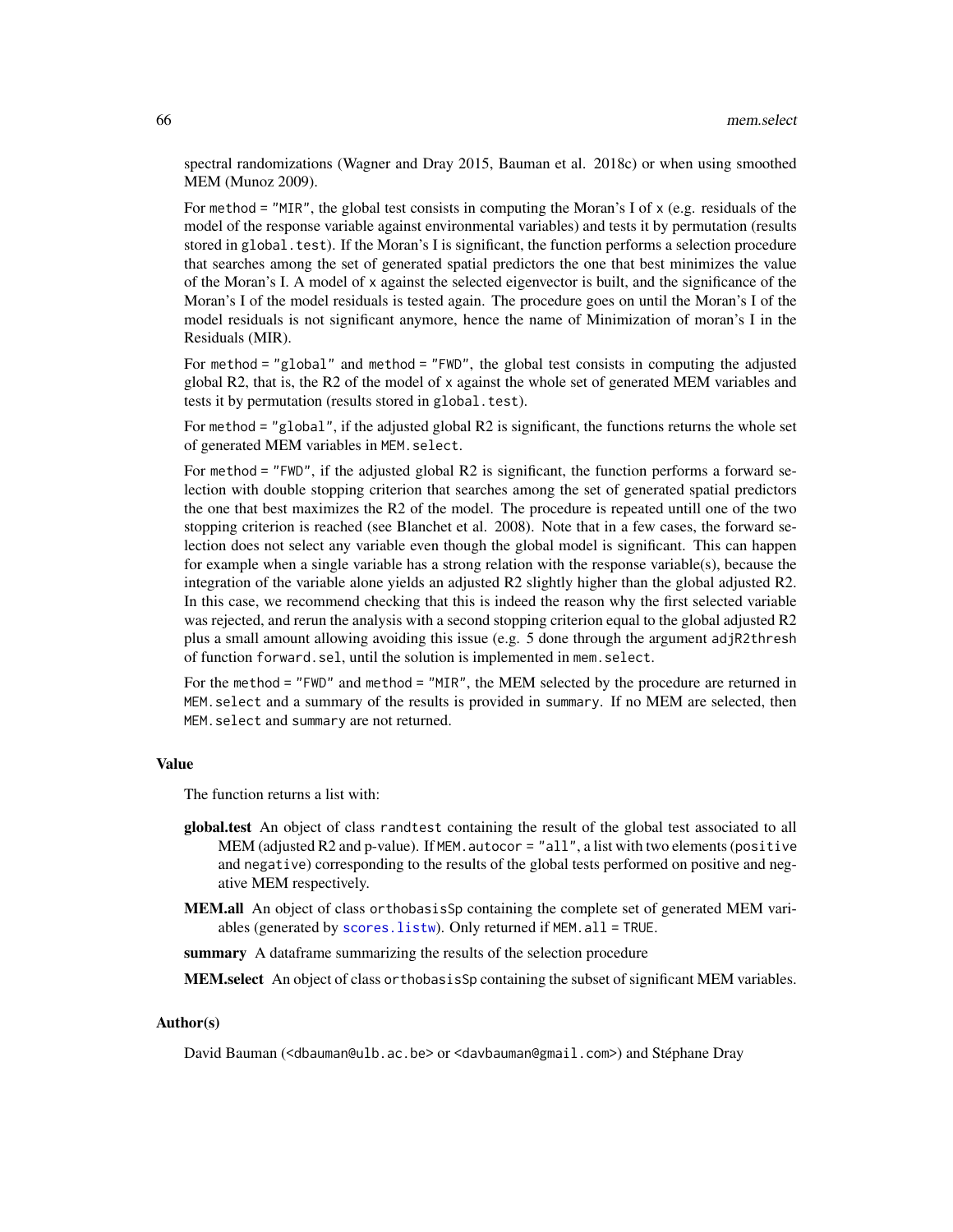### mem.select 67

## References

Bauman D., Fortin M-J, Drouet T. and Dray S. (2018a) Optimizing the choice of a spatial weighting matrix in eigenvector-based methods. Ecology, 99, 2159-2166

Bauman D., Drouet T., Dray S. and Vleminckx J. (2018b) Disentangling good from bad practices in the selection of spatial or phylogenetic eigenvectors. Ecography, 41, 1–12

Bauman D., Vleminckx J., Hardy O., Drouet T. (2018c) Testing and interpreting the shared spaceenvironment fraction in variation partitioning analyses of ecological data. Oikos

Blanchet G., Legendre P. and Borcard D. (2008) Forward selection of explanatory variables. Ecology, 89(9), 2623–2632

Diniz-Filho J.A.F., Bini L.M., Rangel T.F., Morales-Castilla I. et al. (2012) On the selection of phylogenetic eigenvectors for ecological analyses. Ecography, 35, 239–249

Dray S., Legendre P. and Peres-Neto P. R. (2006) Spatial modeling: a comprehensive framework for principal coordinate analysis of neighbor matrices (PCNM). Ecological Modelling, 196, 483–493

Griffith D. (2003) Spatial autocorrelation and spatial filtering: gaining understanding through theory and scientific visualization. Springer, Berlin

Griffith D. and Peres-Neto P. (2006) Spatial modeling in Ecology: the flexibility of eigenfunction spatial analyses. Ecology, 87, 2603–2613

Munoz, F. 2009. Distance-based eigenvector maps (DBEM) to analyse metapopulation structure with irregular sampling. Ecological Modelling, 220, 2683–2689

Peres-Neto P. and Legendre P. (2010) Estimating and controlling for spatial structure in the study of ecological communities. Global Ecology and Biogeography, 19, 174–184

Wagner H., Dray S. (2015). Generating spatially constrained null models for irregularly spaced data using Moran spectral randomization methods. Methods in Ecology and Evolution, 6, 1169–1178

# See Also

[listw.candidates](#page-55-0), [listw.select](#page-59-0), [scores.listw](#page-103-1)

```
if(require(vegan)){
# Illustration of the MIR selection on the oribatid mite data
# (Borcard et al. 1992, 1994 for details on the dataset):
# *******************************************************
# Community data (response matrix):
data(mite)
# We will compute the example on a single species:
spe \leq mite[, 2]
# Environmental explanatory dataset:
data(mite.env)
# We only use two numerical explanatory variables:
env <- mite.env[, 1:2]
dim(env)
# Coordinates of the 70 sites:
data(mite.xy)
coord <- mite.xy
# We build the model we are interested in:
```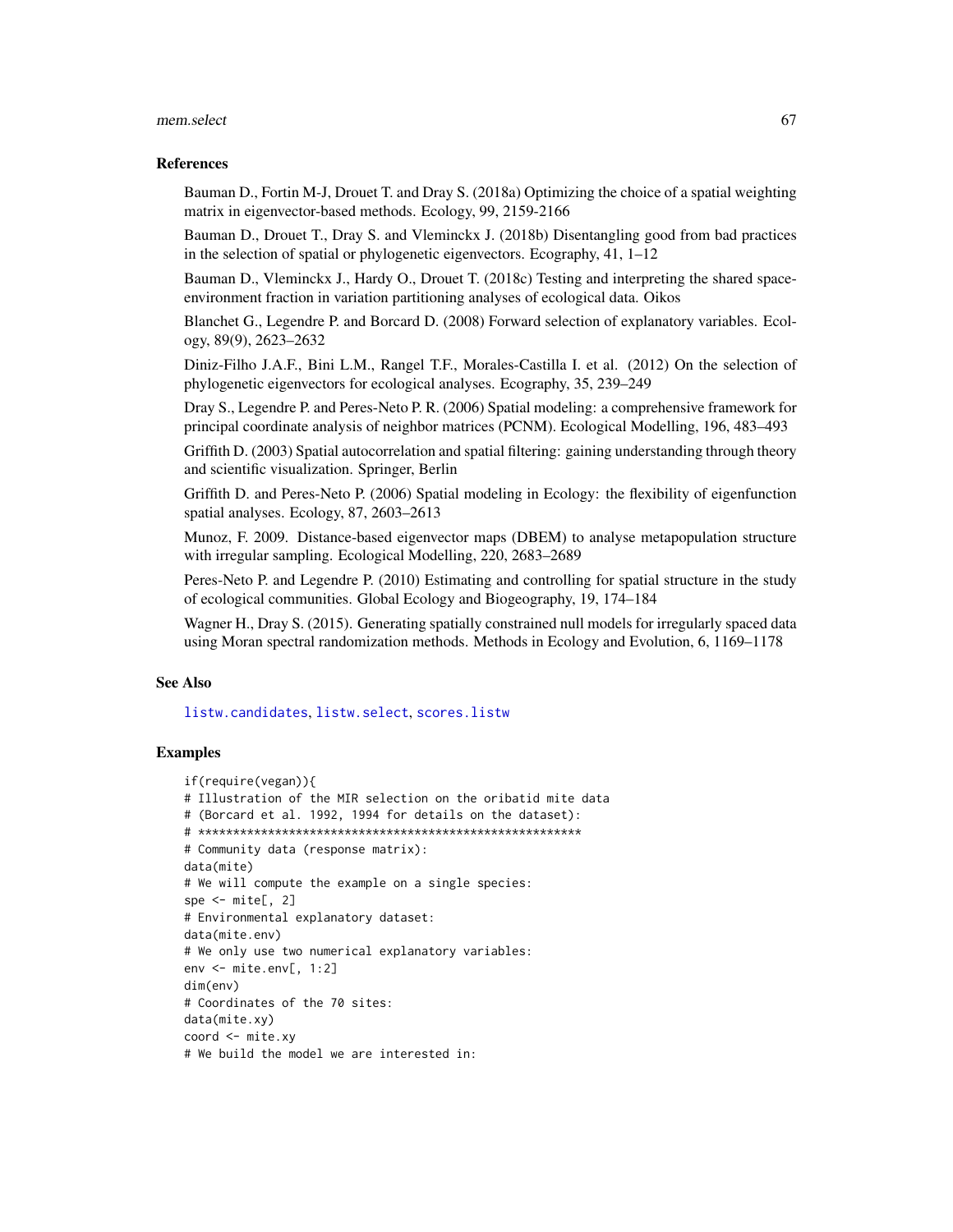```
mod \leq -\ln(\text{spe} \sim ., \text{ data} = \text{env})# In order to avoid possible type I error rate inflation issues, we check
# whether the model residuals are independent, and if they are spatially
# autocorrelated, we select a small subset of MEM variables to add to the
# model as covariables with the MIR selection:
# 1) We build a spatial weighting matrix based on Gabriel graph with a
# weighting function decreasing linearly with the distance:
w <- listw.candidates(coord, nb = "gab", weights = "flin")
# 2) We test the spatial autocorrelation of the model residuals and, if
# necessary, select a subset of spatial predictors:
y <- residuals(mod)
MEM \le mem.select(x = y, listw = w[[1]], method = "MIR", MEM.autocor = "positive",
         nperm = 999, alpha = 0.05)dim(MEM$MEM.select)
# The residuals of the model presented spatial autocorrelation. The selection
# of MEM variables is thus performed to remove residual autocorrelation.
# 3) We can reconstruct our model adding the selected MEM variable as covariables:
env2 <- cbind(env, MEM$MEM.select)
mod\_complete \le -lm(spe \sim ., data = env2)summary(mod_complete)$coefficient[, 1] # Coefficient estimates
summary(mod_complete)$coefficient[, 2] # Standard errors
}
```
mfpa *Multi-frequential periodogram analysis*

# Description

This function performs multi-frequential periodogram analysis for univariate temporal or spatial data series collected with equal intervals. Compared with the traditional periodogram used in spectral analysis, this method can detect overlapping signals with fractional frequencies. Fitting a joint polynomial-trigonometric model is achieved by Ordinary Least Squares (OLS) regression. The function also performs autocorrelation analysis of OLS residuals up to a number of lags determined by the user.

## Usage

```
mfpa(
  y,
 MaxNFreq = 2,
 MinFreq = 3,
```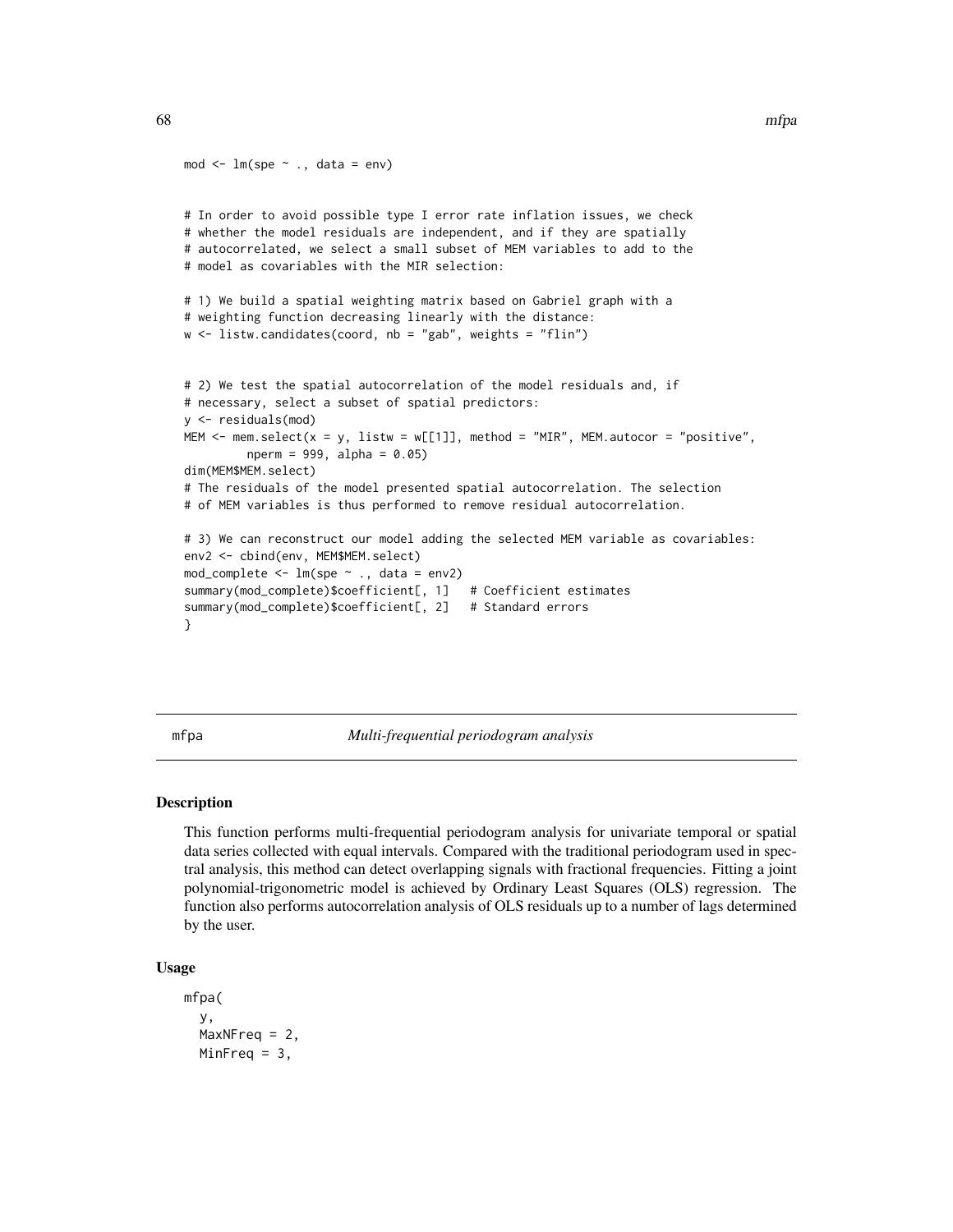```
MaxFreq = NA,
 ntrend = \theta,
 nlags = 0,alpha = 0.05)
## S3 method for class 'mfpa'
plot(x, xlab = "", ylab = "Values", ...)## S3 method for class 'mfpa'
print(x, \ldots)
```
# Arguments

| У          | Vector of $n$ observations (vector of integer or real numbers, or one-column ma-<br>$trix)$ .                                                                                                                                           |
|------------|-----------------------------------------------------------------------------------------------------------------------------------------------------------------------------------------------------------------------------------------|
| MaxNFreg   | Maximum number of frequencies to be estimated in the stepwise procedure (e.g.<br>(2).                                                                                                                                                   |
| MinFreq    | Minimum value for frequency estimates (e.g. 3.0).                                                                                                                                                                                       |
| MaxFreq    | Maximum value for frequency estimates (e.g. 10). Must be larger than MinFreq<br>and smaller than half of the number of observations in the series. If unspecified<br>by the user (MaxFreq=NA), MaxFreq is set to $n/4$ by the function. |
| ntrend     | Number (0 to 3) of orthogonal polynomial components estimating the broad-<br>scale trend, to be included in the joint polynomial-trigonometric model. Use 0<br>to estimate no trend component, only an intercept.                       |
| nlags      | Number of lags to be used for autocorrelation analysis of OLS residuals. Use 0<br>to bypass this analysis.                                                                                                                              |
| alpha      | Significance threshold for including frequencies.                                                                                                                                                                                       |
| $\times$   | An object of class mfpa                                                                                                                                                                                                                 |
| xlab, ylab | Labels for x and y axes                                                                                                                                                                                                                 |
| $\cdots$   | Further arguments passed to or from other methods                                                                                                                                                                                       |

# Details

The fitting of a joint polynomial-trigonometric model is limited to ordinary least squares (OLS), with autocorrelation analysis of OLS residuals up to a certain lag. Orthogonal polynomials are used to model broad-scale trends, whereas cosines and sines model the periodic structures at intermediate scales. See Dutilleul (2011, section 6.5) and Legendre & Legendre (2012, section 12.4.4) for details. OLS regression could be replaced by an *estimated generalized least squares* (EGLS) procedure, as described in Dutilleul (2011).

In spectral analysis in general and in mfpa in particular, the cosines and sines are considered jointly in the search for the dominant frequency components since they are both required to fully account for a frequency component in a linear model. So, when either the cosine or the sine is significant, this is sufficient indication that a significant frequency component has been found. But see the first paragraph of the 'Recommendations to users' below.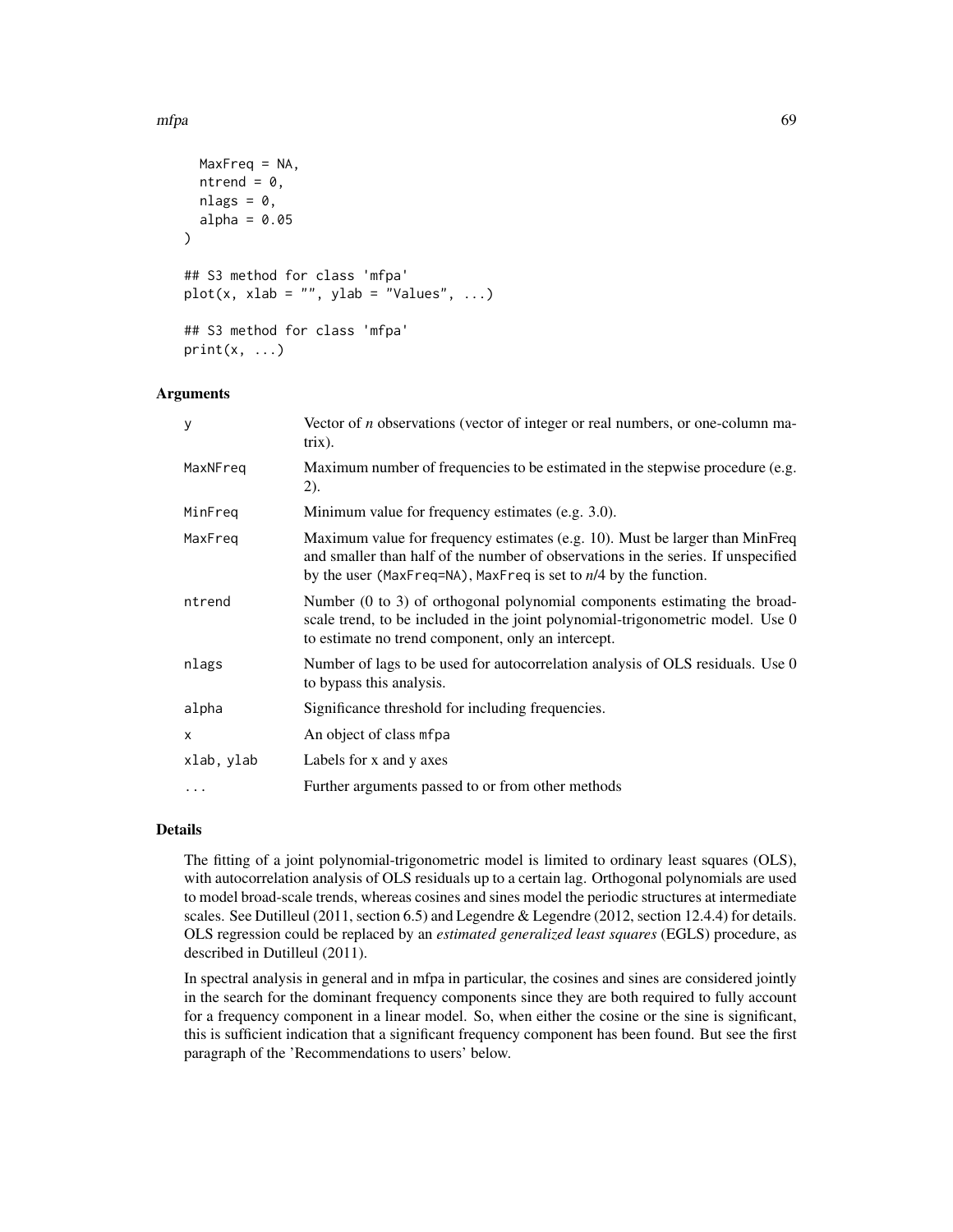The periodic phenomenon corresponding to each identified frequency is modelled by a cosine and a sine. The first pair ('cos 1', 'sin 1') corresponds to the first frequency, the second pair to the second frequency, and so on. An intercept is also computed, as well as a polynomial broad-scale trend if argument ntrend  $> 0$ . The coefficients shown for each periodic component ( $\cos$  and  $\sin$ ) are the OLS regression coefficients. The tests of significance producing the p-values (called 'prob' in the output file) are 2-tailed parametric t-tests, as in standard OLS regression.

A global R-square statistic for the periodogram is computed as the variance of the fitted values divided by the variance of the data series. An R-squared corresponding to each frequency is also returned.

In the Dutilleul periodogram, the time unit is the length of the data series (in time units: seconds, hours, days, etc.). Hence, the *frequency* identified by a Dutilleul periodogram is the number of cycles of the periodic signal (how many full or partial cycles) along the time series. That number is an integer when the series contains an integer number of cycles; it may also be a real number when the number of cycles is fractional. The periodogram can identify several periodic phenomena with different frequencies. The estimated frequencies could be divided by an appropriate constant to produce numbers of cycles per second or day, or per meter or km, depending on the study.

To find the *period* (number of days, hours, etc.) of the process generating a periodic signal in the data, divide the length of the series (in days, hours, etc.) by the frequency identified by Dutilleul's periodogram.

Recommendations to users The mfpa code estimates the periodic frequencies to be included in the model through a combination of a stepwise procedure and non-linear optimisation. Following that, the contributions of the 'cos' and 'sin' components of all frequencies in the model are estimated by multiple linear regression in the presence of the intercept and trends (if any). Because the mfpa method estimates fractional frequencies, the cos-sin combinations are not orthogonal among the identified frequencies, and unnecessary frequencies may be selected as 'significant'.

1. It is important that users of this periodogram have hypotheses in mind about the frequencies of the processes that may be operating on the system under study and the number of periodic components they are expecting to find. If one asks for more components than the number of periodic phenomena at work on the system, the 'real' frequency usually has a strong or fairly strong R-squared and it is followed by other components with very small R-squared. Selection of frequencies of interest should thus be based more upon examination of the R-squares of the components rather than on the p-values. For short series in particular, the adjusted R-squared is an unbiased estimate of the variance of the data explained by the model. Even series of random numbers can produce 'significant' frequencies for periodic components; the associated (adjusted) R-squares will, however, be very small.

2. Function mfpa cannot detect frequencies < 1 (smaller than one cycle in the series) or larger than  $(n-1)$  where *n* is the number of observations in the series, the latter case corresponding to periods smaller than the interval between successive observations. When a periodic component with such a period is present in the data, Dutilleul's periodogram can detect harmonics of that frequency. Recommendation: when a frequency is detected that does not seem to correspond to a hypothesized process, one could check, using simulated data, if it could be produced by a process operating at a temporal scale (period) smaller than the interval between successive observations. An example is shown in Example 2.

3. When analysing a time series with unknown periodic structure, it is recommended to try first with more than one frequency, say 2 or 3, and also with a trend. Eliminate the non-significant components, step by step, in successive runs, starting with the trend(s), then eliminate the weakly significant periodic components, until there are only highly significant components left in the model.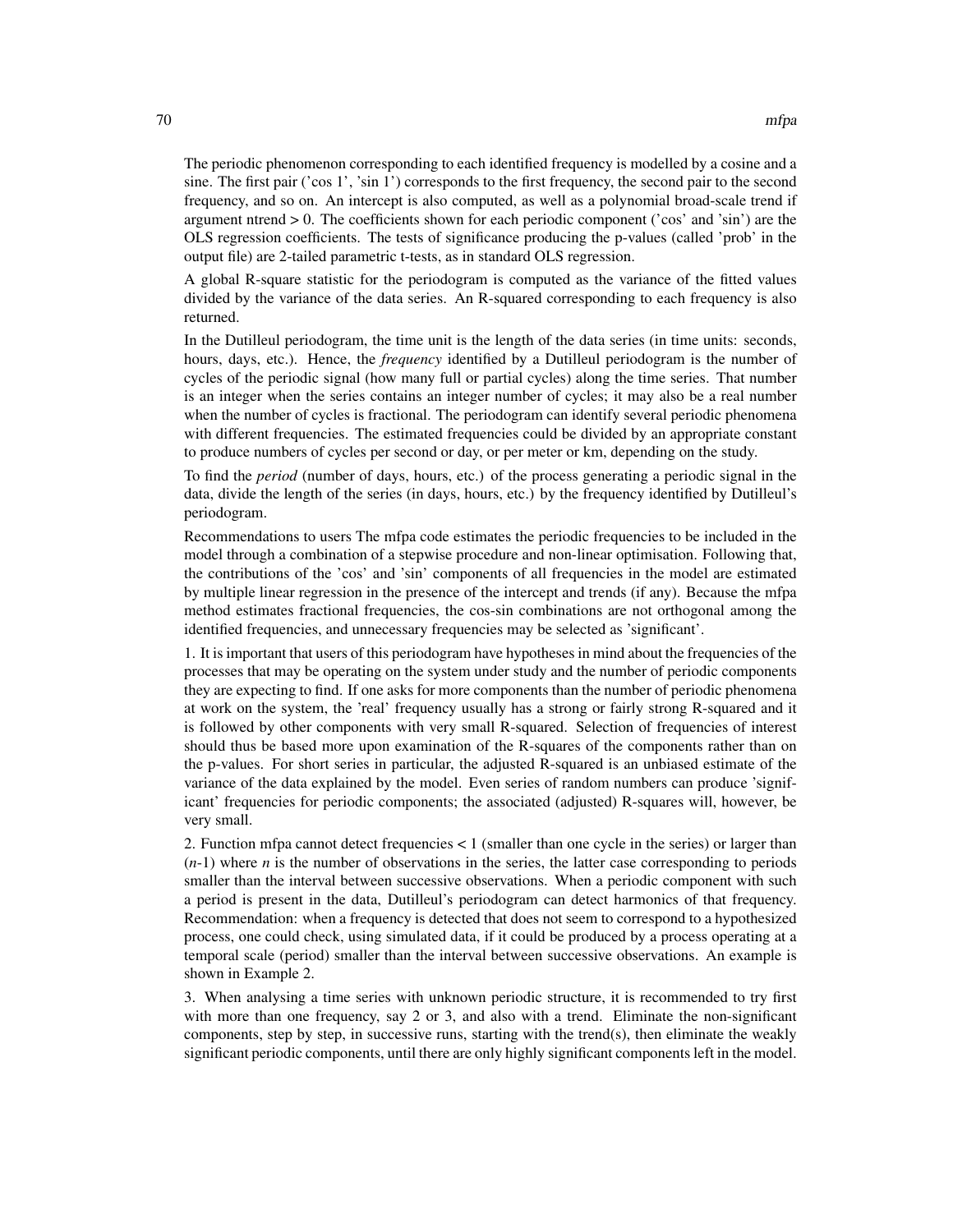mfpa and the contract of the contract of the contract of the contract of the contract of the contract of the contract of the contract of the contract of the contract of the contract of the contract of the contract of the c

# Value

A list containing the following elements:

- frequencies: Vector of estimated frequencies of the model periodic components and associated R-squared. The frequencies are numbers of cycles in the whole (temporal or spatial) series under study.
- coefficients: Data frame containing OLS slope estimates, starting with the intercept, then the orthogonal polynomials modelling trend in increasing order, followed by the cosine and sine coefficients (alternating) in the order of the estimated frequencies. Columns: (1) coefficient: the OLS intercept or slope estimates; (2) prob: the associated probabilities.
- predicted: A vector (length *n*) of predicted response values (fitted values), including the trend if any. The data and predicted values can be plotted together using function plot.mfpa; type plot(name.of.output.object). The data values are represented by red circles and the fitted values by a black line.
- auto\_coeff: If nlags > 0: data frame containing the following columns. (1) lag: lags at which autocorrelation analysis of the OLS residuals is performed; (2) auto\_r: vector of sample autocorrelation coefficients calculated from OLS residuals for each lag; (3) prob: vector of probabilities associated with the tests of significance of the sample autocorrelation coefficients.
- y: the original data series (one-column matrix).
- X: the matrix of explanatory variables; it contains a column of "1" to estimate the intercept, a column for each of the trend components (if any), and two columns for each frequency component, each frequency being represented by a cosine and a sine.
- r.squared.global: The global R-squared of the model and the adjusted R-squared.

# Author(s)

Guillaume Larocque <glaroc@gmail.com> and Pierre Legendre.

# References

Dutilleul, P. 1990. Apport en analyse spectrale d'un périodogramme modifié et modélisation des séries chronologiques avec répétitions en vue de leur comparaison en fréquence. Doctoral Dissertation, Université Catholique de Louvain, Louvain-la-Neuve, Belgium.

Dutilleul, P. 1998. Incorporating scale in ecological experiments: data analysis. Pp. 387-425 in: D. L. Peterson & V. T. Parker [eds.] Ecological scale - Theory and applications. Columbia University Press, New York.

Dutilleul, P. 2001. Multi-frequential periodogram analysis and the detection of periodic components in time series. Commun. Stat. - Theory Methods 30, 1063-1098.

Dutilleul, P. R. L. 2011. Spatio-temporal heterogeneity - Concepts and analyses. Cambridge University Press, Cambridge.

Dutilleul, P. and C. Till. 1992. Evidence of periodicities related to climate and planetary behaviors in ring-width chronologies of Atlas cedar (Cedrus atlantica) in Morocco. Can. J. For. Res. 22: 1469-1482.

Legendre, P. and P. Dutilleul. 1992. Introduction to the analysis of periodic phenomena. 11-25 in: M. A. Ali [ed.] Rhythms in fishes. NATO ASI Series, Vol. A-236. Plenum, New York.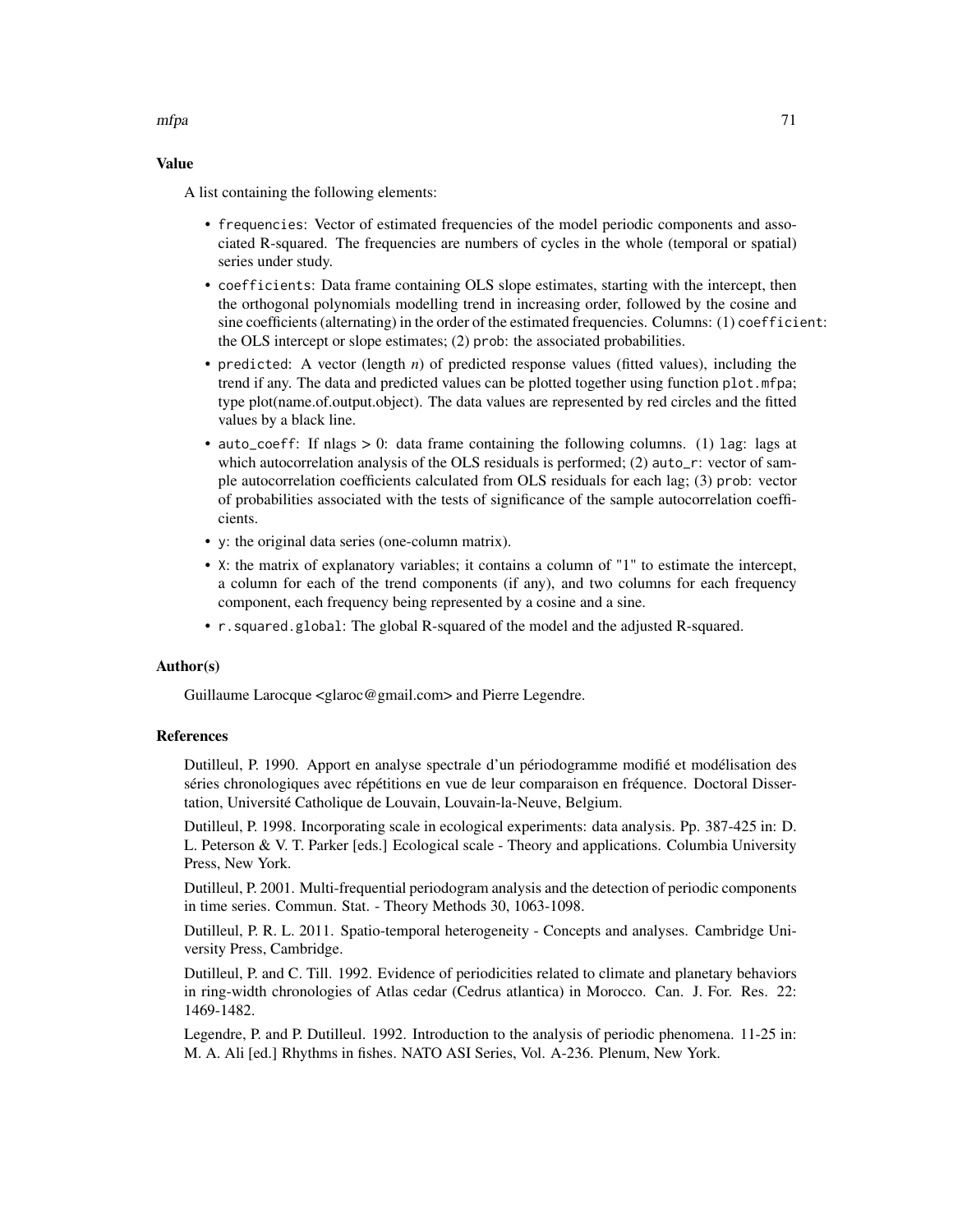Legendre, P. and L. Legendre. 2012. Numerical Ecology. 3rd English edition. Elsevier, Amsterdam.

```
### Example 1
# Simulate data with frequencies 2.3 and 6.1 and a random component, n = 100.
# No trend, no autocorrelated residuals.
y <- as.matrix(0.4*(sin(2.3*2*pi*(1:100)/100)) +
0.4*(sin(6.1*2*pi*(1:100)/100)) + 0.2*rnorm(100))
res \leq mfpa(y, MaxNFreq = 2, MinFreq = 2, ntrend = 0, nlags = 0)
# Compute the periods associated with the two periodic components. Each
# frequency in element $frequencies is a number of cycles in the whole series.
# The periods are expressed in numbers of time intervals of the data series. In
# this example, if the data are measured every min, the periods are in min.
periods <- 100/res$frequencies$frequency
# Draw the data series and the fitted (or predicted) values
plot(res)
### Example 2
# Generate hourly periodic data with tide signal (tide period T = 12.42 h)
# during 1 year, hence 24*365 = 8760 hourly data. See
# https://en.wikipedia.org/wiki/Tide.
# In this simulation, constant (c = 0) puts the maximum value of the cosine at
# midnight on the first day of the series.
periodic.component <- function(x, T, c) cos((2*pi/T)*(x+c))
tide.h <- periodic.component(1:8760, 12.42, 0)
# The number of tides in the series is: 8760/12.42 = 705.314 tidal cycles
# during one year.
# Sample the hourly data series once a day at 12:00 noon every day. The
# periodic signal to be detected has a period smaller then the interval between
# consecutive observations and its frequency is larger than (n-1). The sequence
# of sampling hours for the tide.h data is:
h.noon <- seq(12, 8760, 24)
tide.data <- tide.h[h.noon]
length(tide.data)
# The series contains 365 sampling units
```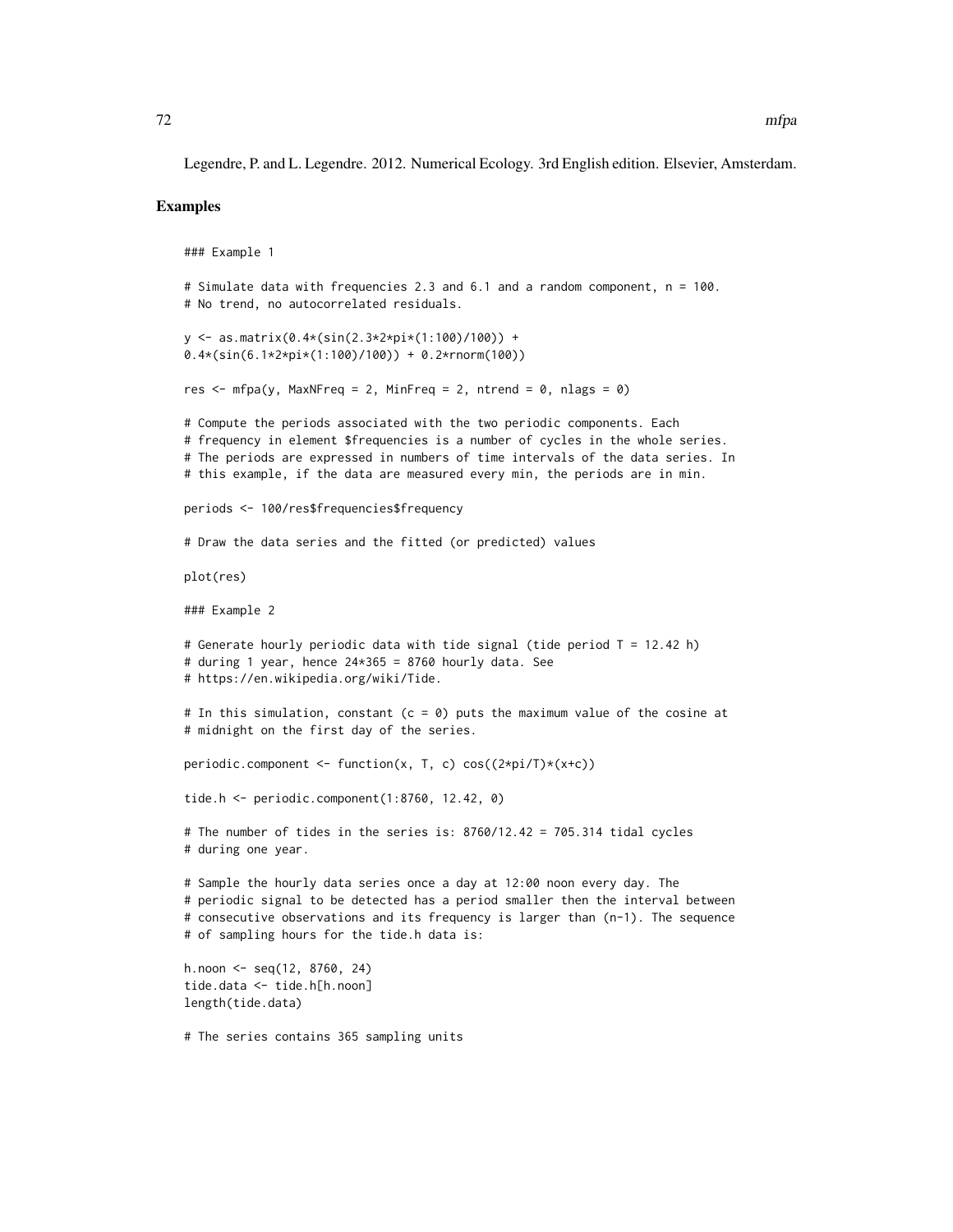## moran.bounds 73

```
# Compute Dutilleul's multi-frequential periodogram
res.noon <- mfpa(tide.data, MaxNFreq = 1, MinFreq = 2, ntrend = 1, nlags = 2)
# Examine the frequency detected by the periodogram, element
# res.noon$frequencies. This is a harmonic of the tide signal in the original
# data series tide.h.
# Compute the period of the signal in the data series sampled hourly:
period <- 365/res.noon$frequencies$frequency
# Draw the data series and the adjusted values
plot(res.noon)
# Repeat this analysis after addition of random noise to the tide data
tide.noise <- tide.data + rnorm(365, 0, 0.25)
res.noise <- mfpa(tide.noise, MaxNFreq = 1, MinFreq = 2, ntrend = 1, nlags = 2)
plot(res.noise)
```
moran.bounds *Function to compute extreme values of Moran's I*

### Description

This function computes the upper and lower bounds of Moran's I for a given spatial weighting matrix (stored in a listw object). These values are obtained by the eigendecomposition of the spatial weighting matrix.

#### Usage

```
moran.bounds(listw)
```
## Arguments

listw an object of class listw

#### Value

A vector containing the maximum and minimum of Moran's I for a given spatial weighting matrix value returned

## Author(s)

Stéphane Dray <stephane.dray@univ-lyon1.fr>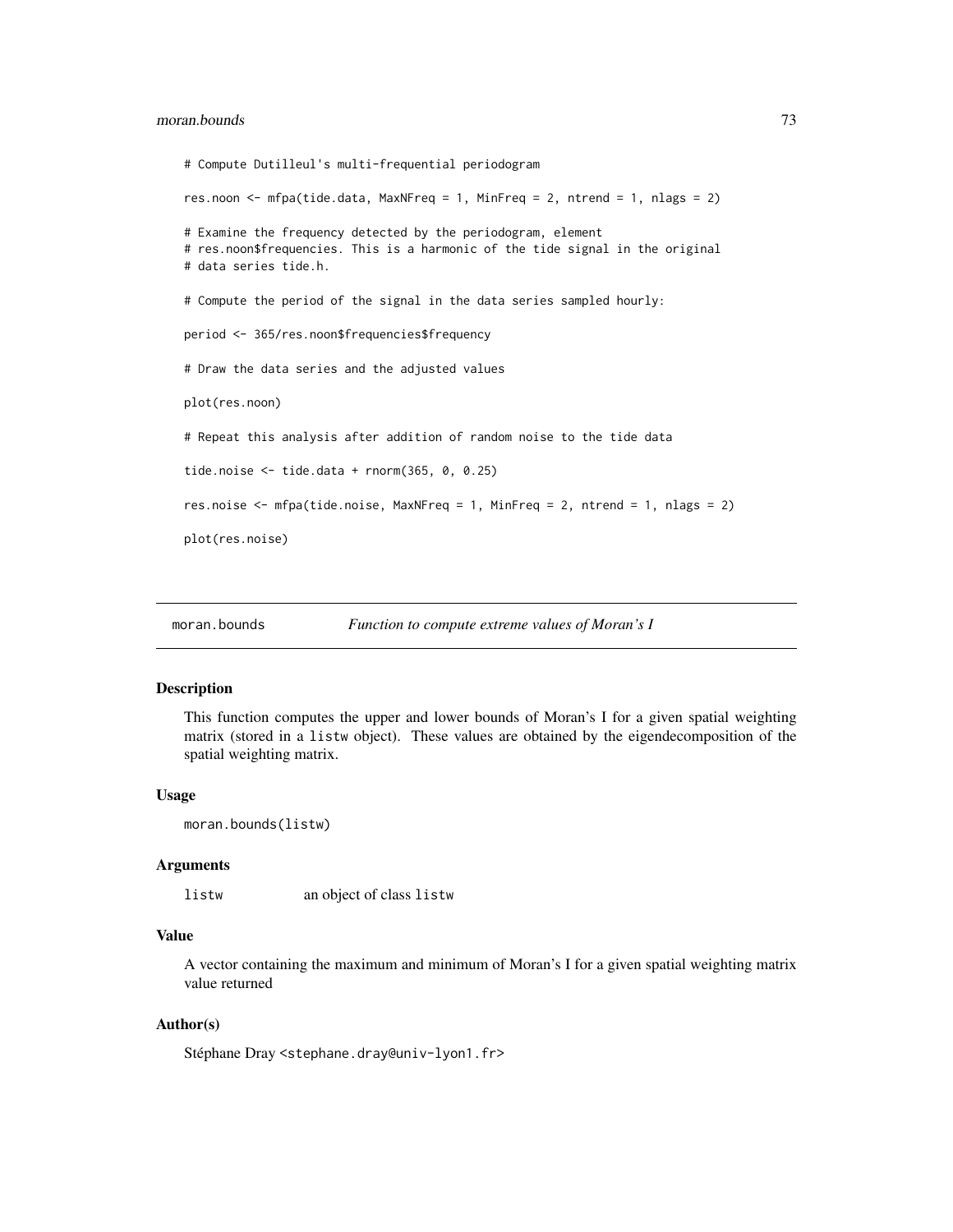## References

de Jong, P., Sprenger, C., & van Veen, F. (1984). On extreme values of Moran's I and Geary's C. Geographical Analysis, 16(1), 17-24.

## See Also

[mem](#page-103-0) [nb2listw](#page-0-0)

# Examples

```
if(require("ade4", quick) = TRUE)if(require("spdep", quietly = TRUE)){
     data(oribatid)
    nbtri <- tri2nb(as.matrix(oribatid$xy))
    lwB <- nb2listw(nbtri, style = "B")
    lwW <- nb2listw(nbtri, style = "W")
     scB < - mem(lwB)scW < - mem(lwW)moran.bounds(lwB)
    moran.mc(scB[,1], lwB, 9)
    moran.mc(scB[,69], lwB, 9)
    moran.bounds(lwW)
    moran.mc(scW[,1], lwW, 9)
    moran.mc(scW[,69], lwW, 9)
}
}
```
<span id="page-73-0"></span>moran.randtest *Function to compute Moran's index of spatial autocorrelation*

## **Description**

This function computes Moran's I statistic and provide a testing procedure using random permutations. It is based on the moran.mc function of the spdep package. The moran.randtest is slightly different as it allows to consider several variables (x can have more than one columns) and its ouputs are objects of class randtest (one variable) or krandtest (several variables).

## Usage

```
moran.randtest(x, listw, nrepet = 999, ...)
```
# Arguments

| <b>X</b> | a vector, matrix or data. frame with numeric data                                         |
|----------|-------------------------------------------------------------------------------------------|
| listw    | an object of class listw created for example by nb2listw                                  |
| nrepet   | an integer indicating the number of permutations used in the randomization pro-<br>cedure |
| $\cdot$  | other arguments to be passed to the as . rand test or codeas. krandtest functions.        |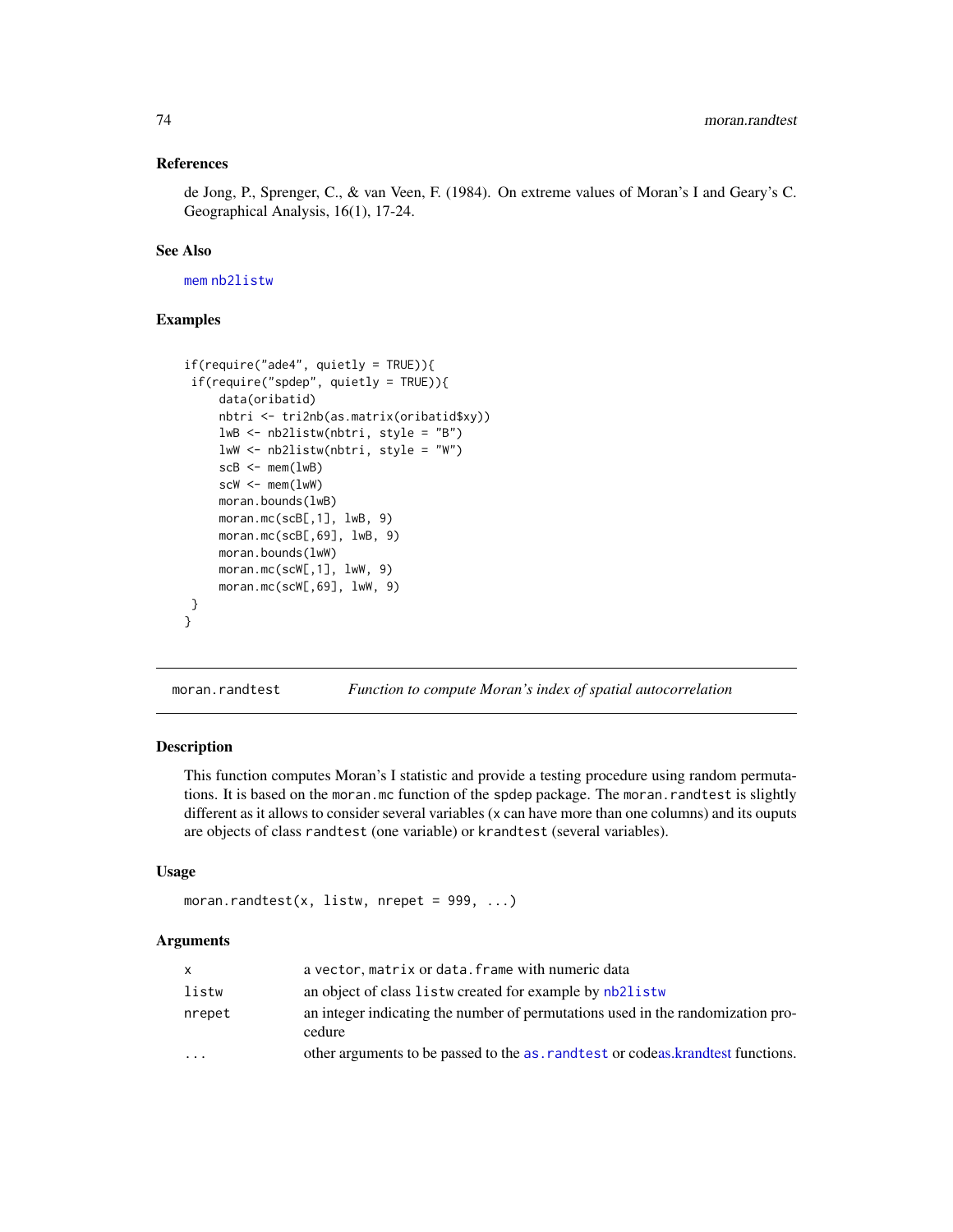# moranNP.randtest 75

# Value

An object of class randtest (one variable) or krandtest (several variables)

#### Author(s)

Stéphane Dray <stephane.dray@univ-lyon1.fr>

## References

Moran, P. A. P. (1950). Notes on continuous stochastic phenomena. Biometrika, 37, 17-23.

## See Also

[moran.mc](#page-0-0)

## Examples

```
if(require("ade4", quietly = TRUE) & require("spdep", quiet = TRUE)){
data(mafragh)
tests <- moran.randtest(mafragh$env, nb2listw(mafragh$nb))
tests
plot(tests)
}
```
moranNP.randtest *Function to compute positive and negative parts of Moran's index of spatial autocorrelation*

# Description

This function computes positive and negative parts of Moran's I statistic and provide a testing procedure using random permutations. The functions compute the Moran's eigenvector maps (MEM) and eigenvalues for the listw object. If alter = "greater", the statistic 'I+' is computed as the sum of the products between positive eigenvalues and squared correlations between x and associated MEMs. If alter = "less", the statistic 'I-' is computed as the sum of the products between negative eigenvalues and squared correlations between x and associated MEMs. If alter = "two-sided", both statistics are computed.

## Usage

```
moranNP.randtest(
  x,
 listw,
 nrepet = 999,
 alter = c("greater", "less", "two-sided"),
  ...
)
```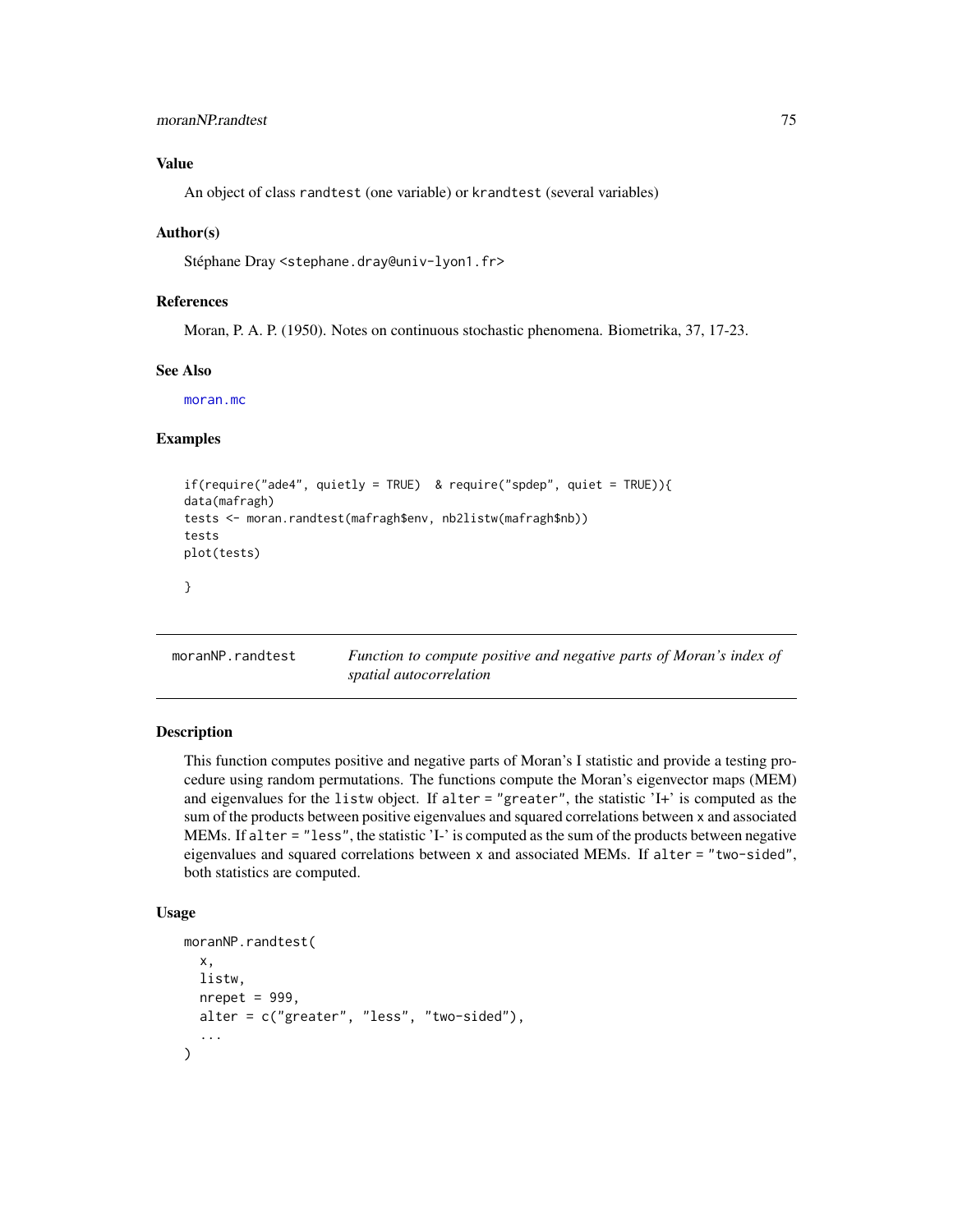# Arguments

| $\mathsf{x}$ | a vector with numeric data                                                                                             |
|--------------|------------------------------------------------------------------------------------------------------------------------|
| listw        | an object of class listw created for example by nb2listw                                                               |
| nrepet       | an integer indicating the number of permutations used in the randomization pro-<br>cedure                              |
| alter        | a character string specifying the alternative hypothesis, must be one of "greater"<br>(default), "less" or "two-sided" |
| $\ddots$     | other arguments (e.g., p. adjust. method) to be passed to the codeas.krandtest<br>function.                            |

## Value

An object of class randtest (for unilateral test) or krandtest (for bilateral test)

# Author(s)

Stéphane Dray <stephane.dray@univ-lyon1.fr>

## References

Dray, S. (2011). A new perspective about Moran's coefficient: spatial autocorrelation as a linear regression problem. Geographical Analysis, 43, 127-141.

# See Also

[moran.randtest](#page-73-0)

```
if(require("ade4", quietly = TRUE) & require("spdep", quiet = TRUE)){
data(mafragh)
tests <- moranNP.randtest(mafragh$env[,1], nb2listw(mafragh$nb),
alter = "two-sided", p.adjust.method = "holm")
tests
moran.randtest(mafragh$env[,1], nb2listw(mafragh$nb))$obs
sum(tests$obs)
}
```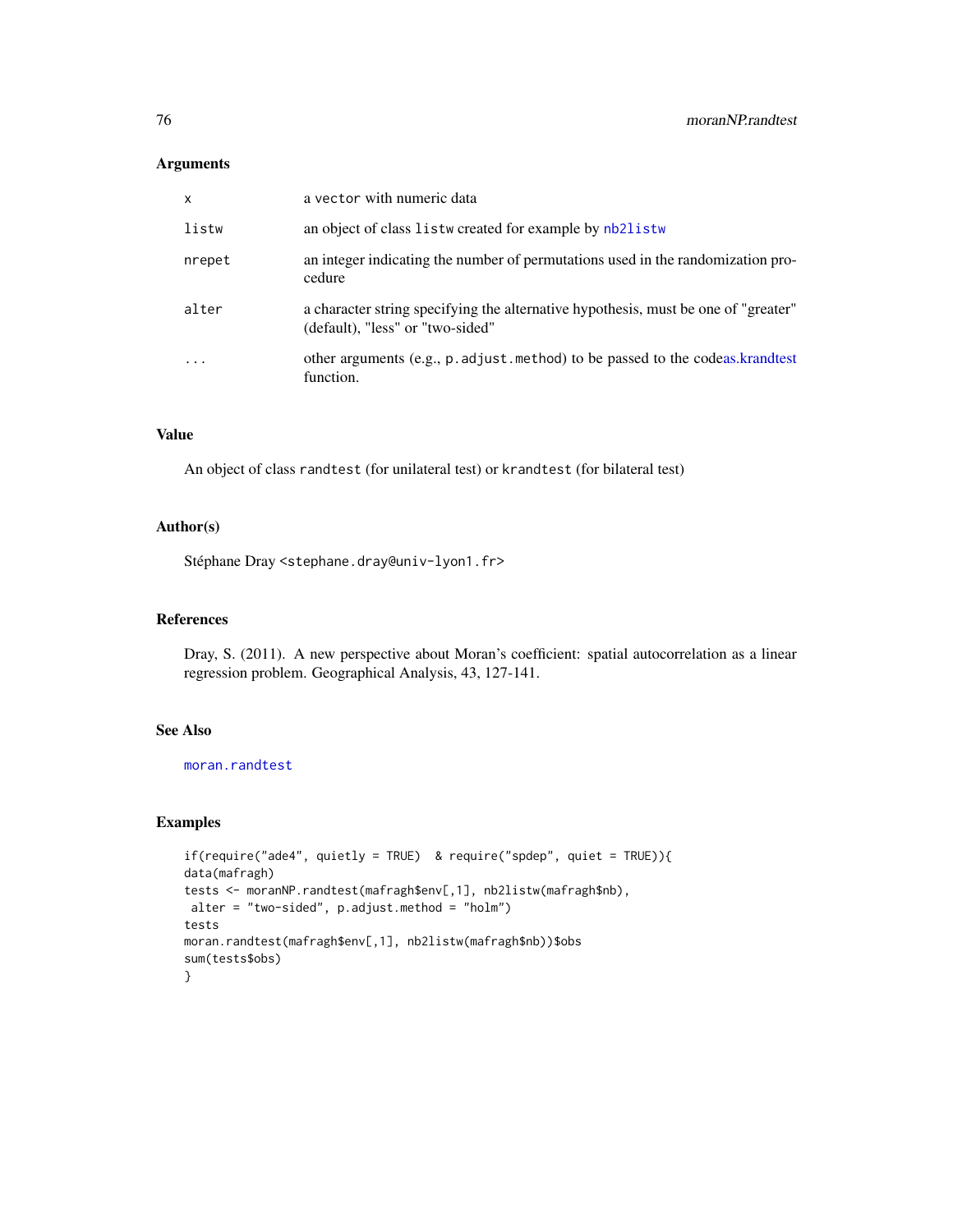## Description

The multi-scale pattern analysis (MSPA, Jombart et al 2009) investigates the main scales of spatial variation in a multivariate dataset. This implementation allows one to perform a MSPA using any multivariate analysis (stored as a [dudi](#page-0-0) object), and a list of spatial weights (class listw) or an object of class orthobasisSp.

## Usage

```
mspa(
  dudi,
  lwORorthobasisSp,
 nblocks,
  scannf = TRUE,nf = 2,
  centring = c("param", "sim"),
  nperm = 999
)
## S3 method for class 'mspa'
scatter(
  x,
  \text{max} = 1,
 yax = 2,
 posieig = "topleft",
 bary = TRUE,plot = TRUE,
  storeData = TRUE,
 pos = -1,
  ...
\mathcal{L}## S3 method for class 'mspa'
```
 $print(x, \ldots)$ 

# Arguments

| dudi             | a duality diagram (i.e. a reduced space ordination) obtained by a dudi function<br>(for instance dudi . pca).                              |
|------------------|--------------------------------------------------------------------------------------------------------------------------------------------|
| lwORorthobasisSp |                                                                                                                                            |
|                  | either a list of weights (class 1 is tw) that san be obtained easily using the func-<br>tion chooseCN or an object of class or thobasis Sp |
| nblocks          | an integer indicating the number of blocks to divide MEMs.                                                                                 |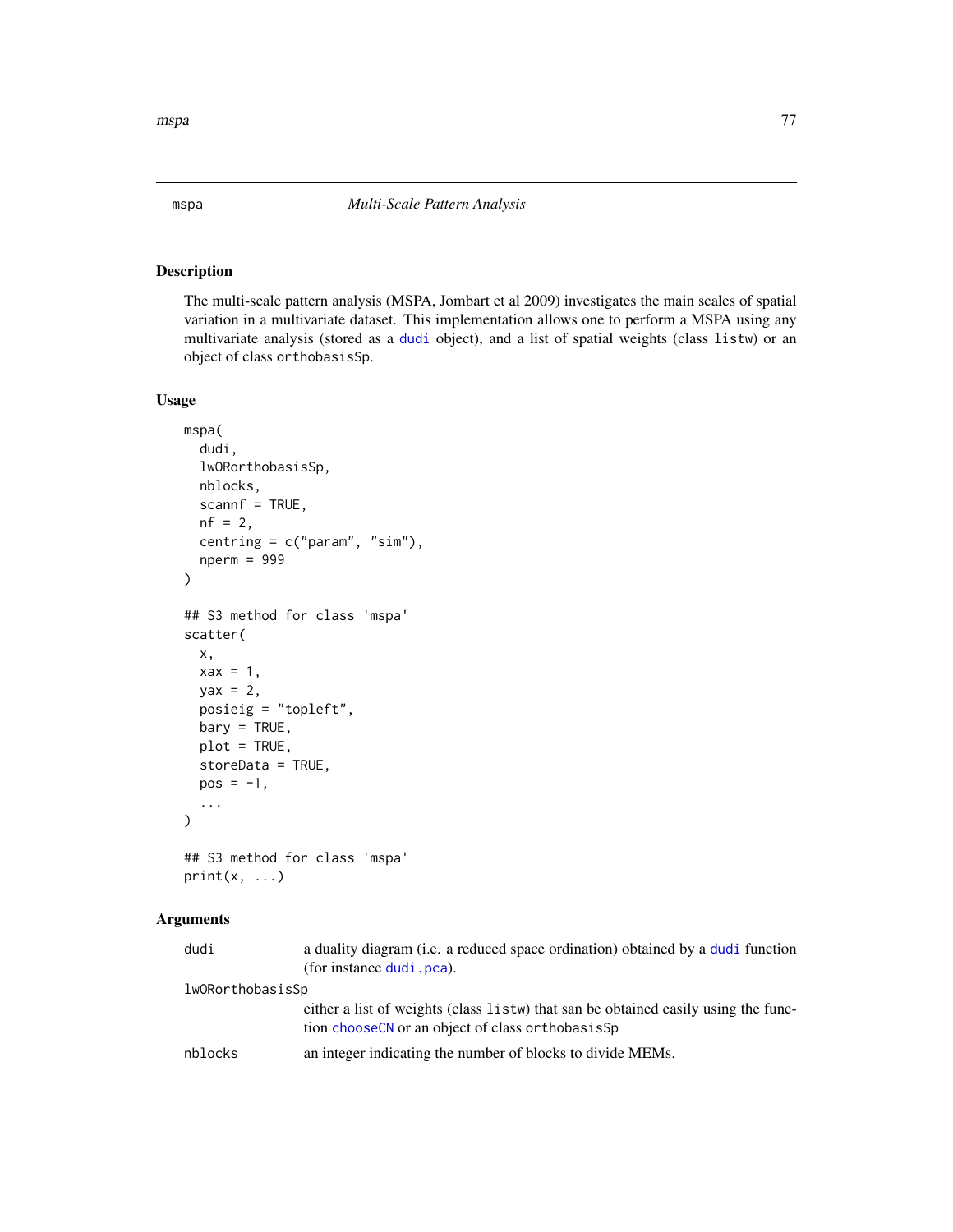| scannf    | logical, indicating whether the screeplot should be displayed to choose the num-<br>ber or retained factors.                                                                       |
|-----------|------------------------------------------------------------------------------------------------------------------------------------------------------------------------------------|
| nf        | the number of retained factors                                                                                                                                                     |
| centring  | a character string indicating if parametric ("param") or non-parametric ("sim")<br>centring should be used                                                                         |
| nperm     | an integer giving the number of permutations used to compute the theoretical<br>coefficients of determination (999 by default); used if centring="sim".                            |
| X         | a mspa object.                                                                                                                                                                     |
| xax       | an integer indicating the x axis to be displayed.                                                                                                                                  |
| yax       | an integer indicating the y axis to be displayed.                                                                                                                                  |
| posieig   | a character indicating the position of the screeplot (any of the four combination<br>between "top", "bottom", "left" and "right").                                                 |
| bary      | a logical indicating whether the barycenter of the variables should be displayed.                                                                                                  |
| plot      | a logical indicating if the graphics is displayed                                                                                                                                  |
| storeData | a logical indicating if the data should be stored in the returned object. If FALSE,<br>only the names of the data arguments are stored                                             |
| pos       | an integer indicating the position of the environment where the data are stored,<br>relative to the environment where the function is called. Useful only if storeData<br>is FALSE |
| .         | additional graphical parameters (see adegpar and trellis.par.get)                                                                                                                  |

# Details

The scatter method is used for plotting the results. Compared to the original version of the method, this new implementation allows to specify a number of blocks (nblocks). In this case, the multiscale decomposition is performed by dividing MEMs into several blocks and summing R2 values. This could facilitate the interpretation of results.

## Value

An object having the classes mspa and [dudi](#page-0-0): mspa objects are [dudi](#page-0-0) objects with the following extra slots:

- ls: principal components of the MSPA. These are the coordinates of variables onto principal axes, to be used for plotting. Correspond to matrix B in Appendix A of Jombart et al (2009).

- R2: matrix of R2 between variables and MEMs. Corresponds to S in Jombart et al (2009).

- meanPoint: coordinates of the 'mean variable' onto principal axes. The 'mean variable' is an hypothetic variable whose scale profile is the average of those of all variables of the analysed dataset. - varweights: the weights of variables. Corresponds to  $d$  in Jombart et al. (2009).

## Author(s)

Thibaut Jombart <t.jombart@imperial.ac.uk>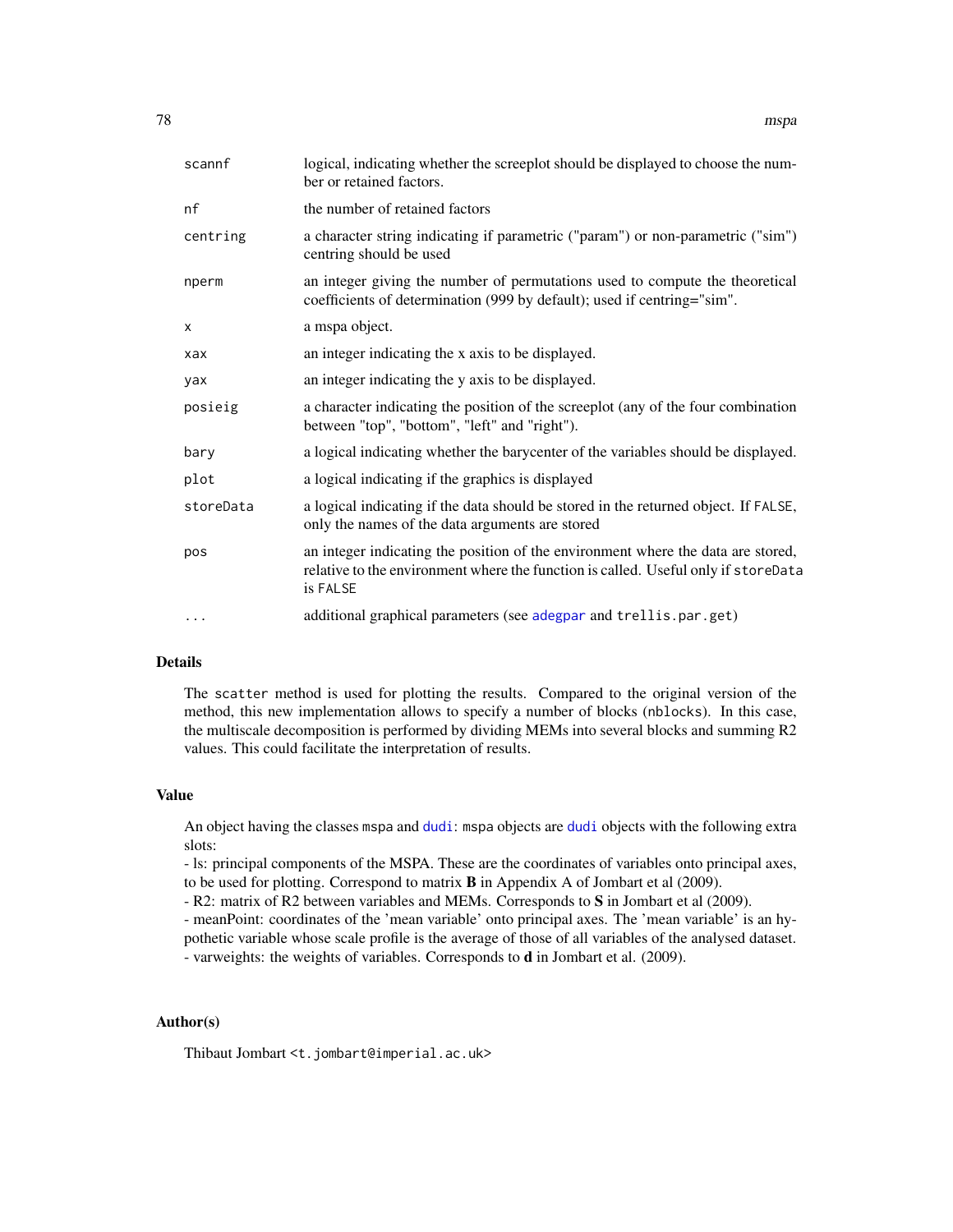#### mspa 79

## References

Jombart T, Dray S, and Dufour, A-B. (2009) Finding essential scales of spatial variation in ecological data: a multivariate approach. *Ecography* 32: 161-168.

## See Also

[chooseCN](#page-20-0) to obtain a list of spatial weights.

## Examples

```
####################################
### using oribatib mites dataset ###
####################################
if(require("ade4", quietly = TRUE)){
## load data
data(oribatid)
## get the list of spatial weights
cn \le - chooseCN(oribatid$xy, res = "listw", ask = FALSE, type = 1)
## Hellinger transformation
hellTrans <- function(X){
  if (!( is.matrix(X) | is.data.frame(X) )) stop("Object is not a matrix.")
  if (any(is.na(X))) stop("na entries in table.")
  sumRow \leq apply(X, 1, sum)
  Y <- X/sumRow
  Y \leftarrow sqrt(Y)return(Y)
}
## ENVIRONMENTAL VARIABLES ##
## Hill and Smith analysis for environmental variables
## (for a mixture of quantitative / qualitative variables)
hsEnv <- dudi.hillsmith(oribatid$envir,scannf=FALSE)
## detrending of the analysis (residuals of regression onto xy coordinates)
hsEnv.detr <- pcaivortho(hsEnv,oribatid$xy,scannf=FALSE)
## MSPA of the detrended analysis
mspaEnv <- mspa(hsEnv.detr,cn,scannf=FALSE,nf=2)
scatter(mspaEnv)
## SPECIES DATA ##
```
## PCA of species abundances, after Hellinger transformation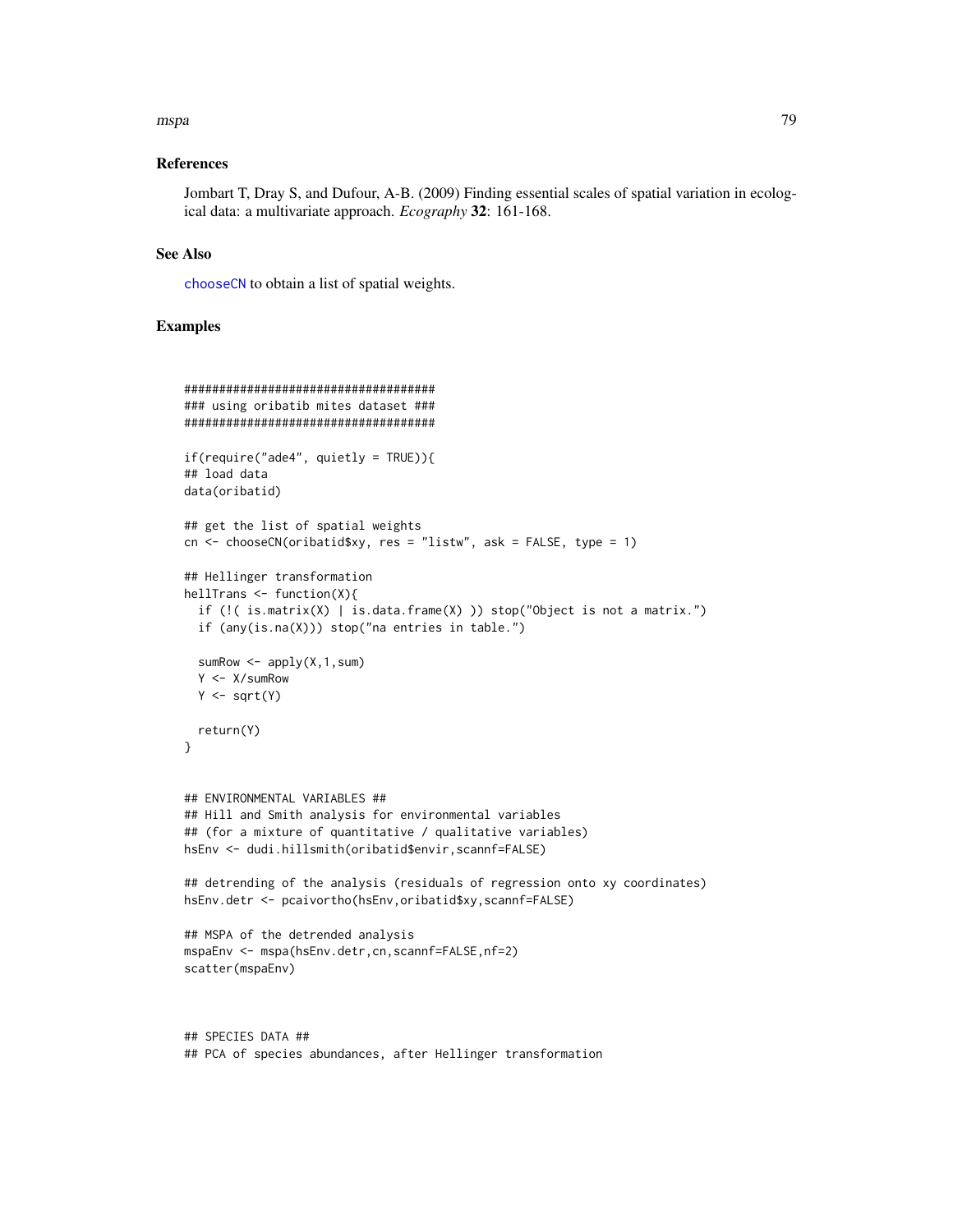```
pcaFau <- dudi.pca(hellTrans(oribatid$fau),scale=FALSE,scannf=FALSE)
## detrending of this PCA
pcaFau.detr <- pcaivortho(pcaFau,oribatid$xy,scannf=FALSE)
# MSPA of the detrended analysis
mspaFau <- mspa(pcaFau.detr,cn,scannf=FALSE,nf=2)
scatter(mspaFau)
## CANONICAL MSPA ##
## RDA species ~ envir
## (species abundances predicted by environment)
## note: RDA = 'PCAIV' (PCA with Instrumental Variables)
rda1 <- pcaiv(dudi=pcaFau.detr, df=oribatid$envir,scannf=FALSE,nf=2)
## canonical MSPA (species predicted by environment)
mspaCan1 <- mspa(dudi=rda1, lw=cn, scannf=FALSE, nf=2)
scatter(mspaCan1)
## same analysis, using a non-parametric centring
mspaCan1NP <- mspa(dudi=rda1, lw=cn, scannf=FALSE, nf=2,cent="sim",nper=999)
scatter(mspaCan1NP) # basically no change
## PARTIAL CANONICAL MSPA ##
## partial RDA species ~ envir
## (species abundances not predicted by environment)
rda2 <- pcaivortho(dudi=pcaFau.detr,df=oribatid$envir,scannf=FALSE,nf=2)
## partial canonical MSPA
mspaCan2 <- mspa(dudi=rda2, lw=cn, scannf=FALSE, nf=2)
scatter(mspaCan2) # nothing left
```

```
}
```
msr *Moran spectral randomization*

## <span id="page-79-0"></span>Description

This function allows to generate spatially-constrained random variables preserving the global autocorrelation (Moran's I) and the spatial structures at multiple scales. Multiscale property is defined by the power spectrum (i.e. decomposition of the variance of the original variables) on a basis of orthonormal eigenvectors (Moran's Eigenvector Maps, MEM). The function provides methods for univariate randomization, joint randomization of a group of variables while keeping within-group correlations fixed and univariate randomization with a fixed correlation between original data and randomized replicates.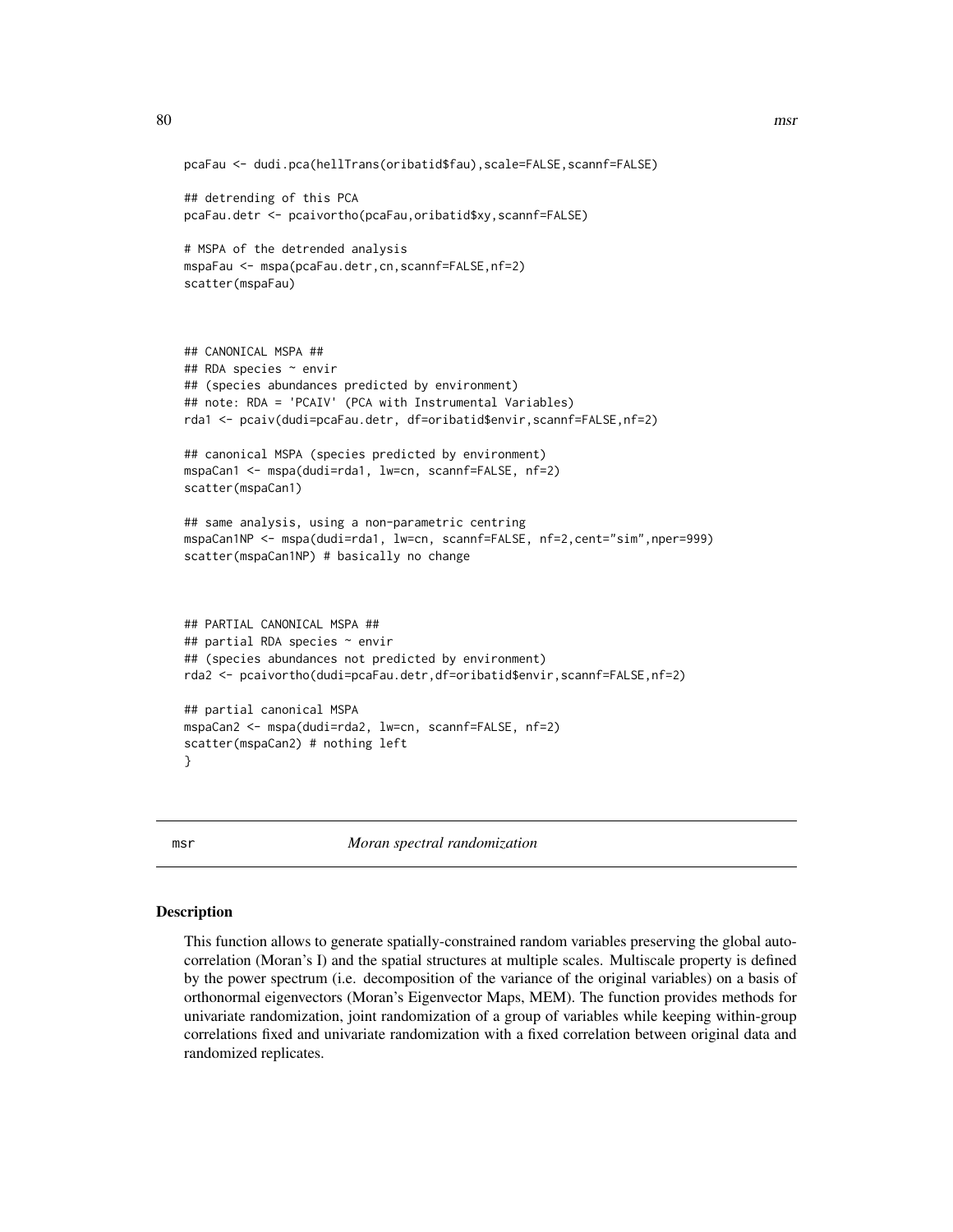## Usage

```
msr(x, \ldots)## Default S3 method:
msr(
  x,
  listwORorthobasis,
  nrepet = 99,
  method = c("pair", "triplet", "singleton"),
  cor.fixed,
  nmax = 100,
  simplify = TRUE,
  ...
\mathcal{L}
```
## Arguments

| x                 | For msr. default, a vector, a matrix or a data. frame with the original vari-<br>ables. If $NCOL(x) > 1$ , then the joint randomization procedure that preserves the<br>correlations among variables is used. |
|-------------------|---------------------------------------------------------------------------------------------------------------------------------------------------------------------------------------------------------------|
| $\cdots$          | further arguments passed to or from other methods                                                                                                                                                             |
| listwORorthobasis |                                                                                                                                                                                                               |
|                   | an object of the class listw (spatial weights) created by the functions of the<br>spident package or an object of class or thobas is                                                                          |
| nrepet            | an integer indicating the number of replicates                                                                                                                                                                |
| method            | an character specifying which algorithm should be used to produce spatial repli-<br>cates (see Details).                                                                                                      |
| cor.fixed         | if not missing, the level of correlation between the original variable and its ran-<br>domized replicates                                                                                                     |
| nmax              | the number of trials used in the "triplet" procedure.                                                                                                                                                         |
| simplify          | A logical value. If TRUE, the outputs for univariate procedures are returned in<br>a matrix where each column corresponds to a replicate. If FALSE a list is<br>returned.                                     |
|                   |                                                                                                                                                                                                               |

# Details

Three procedures are implemented in the function. The "pair" procedure is the more general as it can be applied in the three cases (univariate, univariate with fixed correlation and multivariate). This procedure preserves the power spectrum by pair of MEMs but not strictly the global autocorrelation level (Moran's I). The "singleton" procedure can be used for univariate and multivariate cases. It preserves strictly the global level of autocorrelation and the power spectrum. The "triplet" procedure can only be applied in the univariate case. It preserves the power spectrum by triplet of MEMs and strictly the global autocorrelation level.

# Value

Either a matrix (if simplify is TRUE) or a list with randomized replicates.

 $\frac{m}{81}$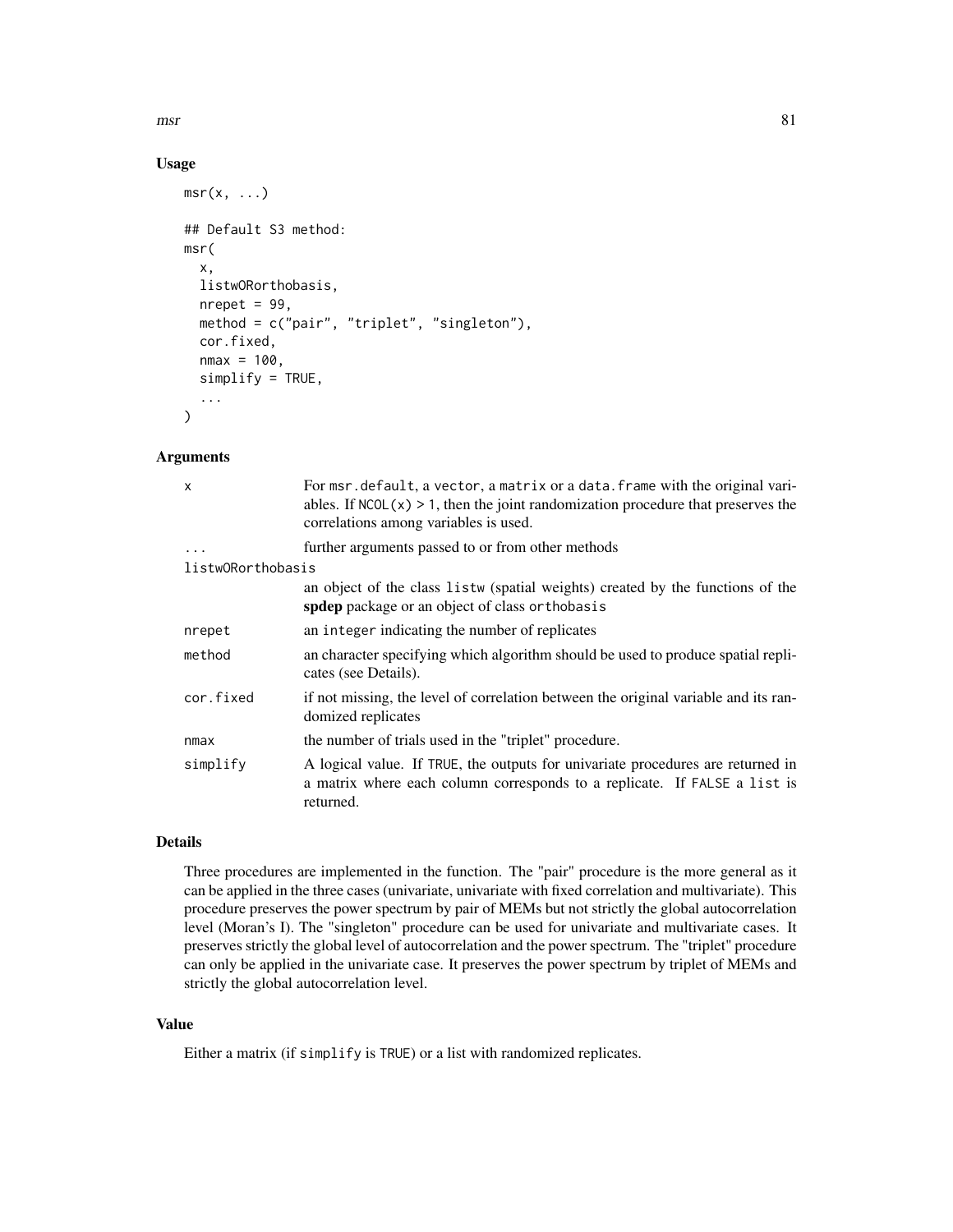## Author(s)

Stephane Dray <stephane.dray@univ-lyon1.fr> and Helene H Wagner <helene.wagner@utoronto.ca>

#### References

Wagner, H.H. and Dray S. (2015) Generating spatially-constrained null models for irregularly spaced data using Moran spectral randomization methods. Methods in Ecology and Evolution, 6: 1169-1178. doi:10.1111/2041-210X.12407

# See Also

[scores.listw](#page-103-1), [nb2listw](#page-0-0)

```
library(spdep)
x1 \leq - matrix(rnorm(81*5), nrow = 81)
lw1 <- nb2listw(cell2nb(9, 9))
moran.mc(x1[,1], lw1, 2)$statistic
## singleton
x1.1 \leftarrow msr(x1[,1], lw1, nrepeat = 9, method = "singleton")apply(x1.1, 2, function(x) moran.mc(x, listw = lw1, nsim = 2)$statistic)
## triplet
x1.2 \leq mx \leq x1[,1], lw1, nrepet = 9, method = "triplet")
apply(x1.2, 2, function(x) moran.mc(x, listw = lwl, nsim = 2)$statistic)
## pair
x1.3 \leq msr(x1[,1], lw1, nrepeat = 9, method = "pair")apply(x1.3, 2, function(x) moran.mc(x, listw = lw1, nsim = 2)$statistic)
## pair with cor.fixed
x1.4 \leq msr(x1[,1], \text{lw1, nrepeat} = 9, cor.fixed = 0.5)apply(x1.4, 2, function(x) moran.mc(x, listw = lwt, nsim = 2)$statistic)
cor(x1[,1], x1.4)
## pair preserving correlations for multivariate data
x1.5 \leq mx(x1, lw1, nrepeat = 9, cor.fixed = 0.5)cor(x1)lapply(x1.5, cor)
apply(x1, 2, function(x) moran.mc(x, listw = lw1, nsim = 2)$statistic)
apply(x1.5[[1]], 2, function(x) moran.mc(x, listw = lwt, nsim = 2)$statistic)
## singleton preserving correlations for multivariate data
x1.6 \leq msr(x1, lw1, nrepeat = 9, method = "singleton")cor(x1)
lapply(x1.6, cor)
```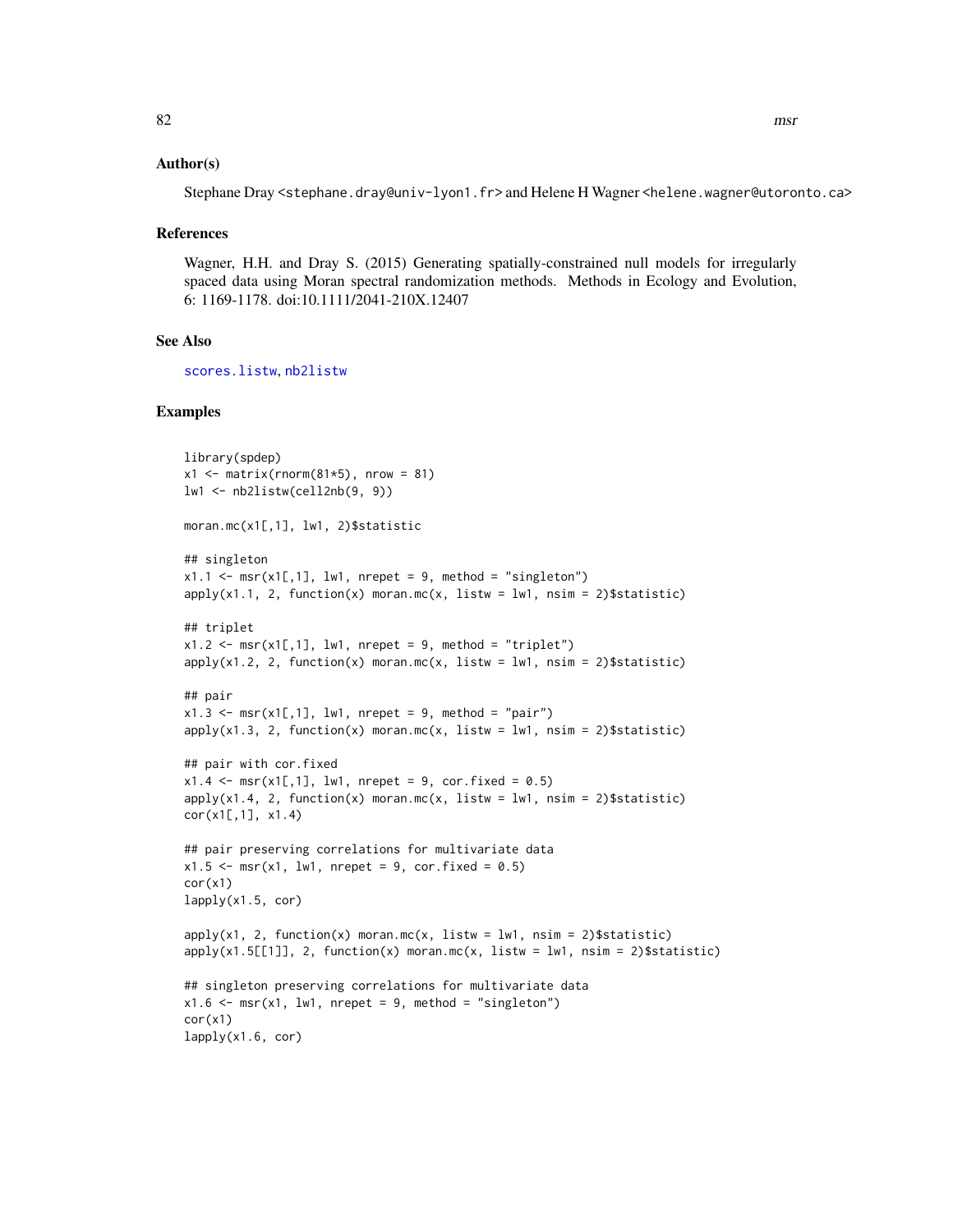```
apply(x1, 2, function(x) moran.mc(x, listw = lw1, nsim = 2)$statistic)
apply(x1.6[[1]], 2, function(x) moran.mc(x, listw = lw1, nsim = 2)$statistic)
```
msr.4thcorner *Moran spectral randomization for fourth-corner analysis*

## **Description**

This function allows to test fourth-corner statistics using constrained null models (for traits and/or environmental variables). If the argument phyloORorthobasis is specified, random traits are phylogenetically-constrained to preserve the global autocorrelation (Moran's I) and the phylogenetic structures at multiple scales. If not, standard permutations are used. If the argument listwORorthobasis is specified, random environmental variables are spatially-constrained to preserve the global autocorrelation (Moran's I) and the spatial structures at multiple scales. If not, standard permutations are used. Multiscale property is defined by the power spectrum (i.e. decomposition of the variance of the original variables) on a basis of orthonormal eigenvectors (Moran's Eigenvector Maps, MEM).

## Usage

```
## S3 method for class '`4thcorner`'
msr(
 x,
  listwORorthobasis,
 phyloORorthobasis,
 nrepet = x$npermut,
 method = c("pair", "triplet", "singleton"),
  ...
)
```
# Arguments

x An object generated by the fourthcorner function.

```
listwORorthobasis
```
an object of the class listw (spatial weights) created by the functions of the spdep package or an object of class orthobasis

phyloORorthobasis

an object of the class phylo (phylogeny) created by the functions of the ape package or an object of class orthobasis generated by functions of adephylo (me.phylo)

- nrepet an integer indicating the number of replicates
- method an character specifying which algorithm should be used to produce spatial replicates (see cod[emsr.default\)](#page-79-0).
- ... **further arguments of the cod[emsr.default](#page-79-0) function.**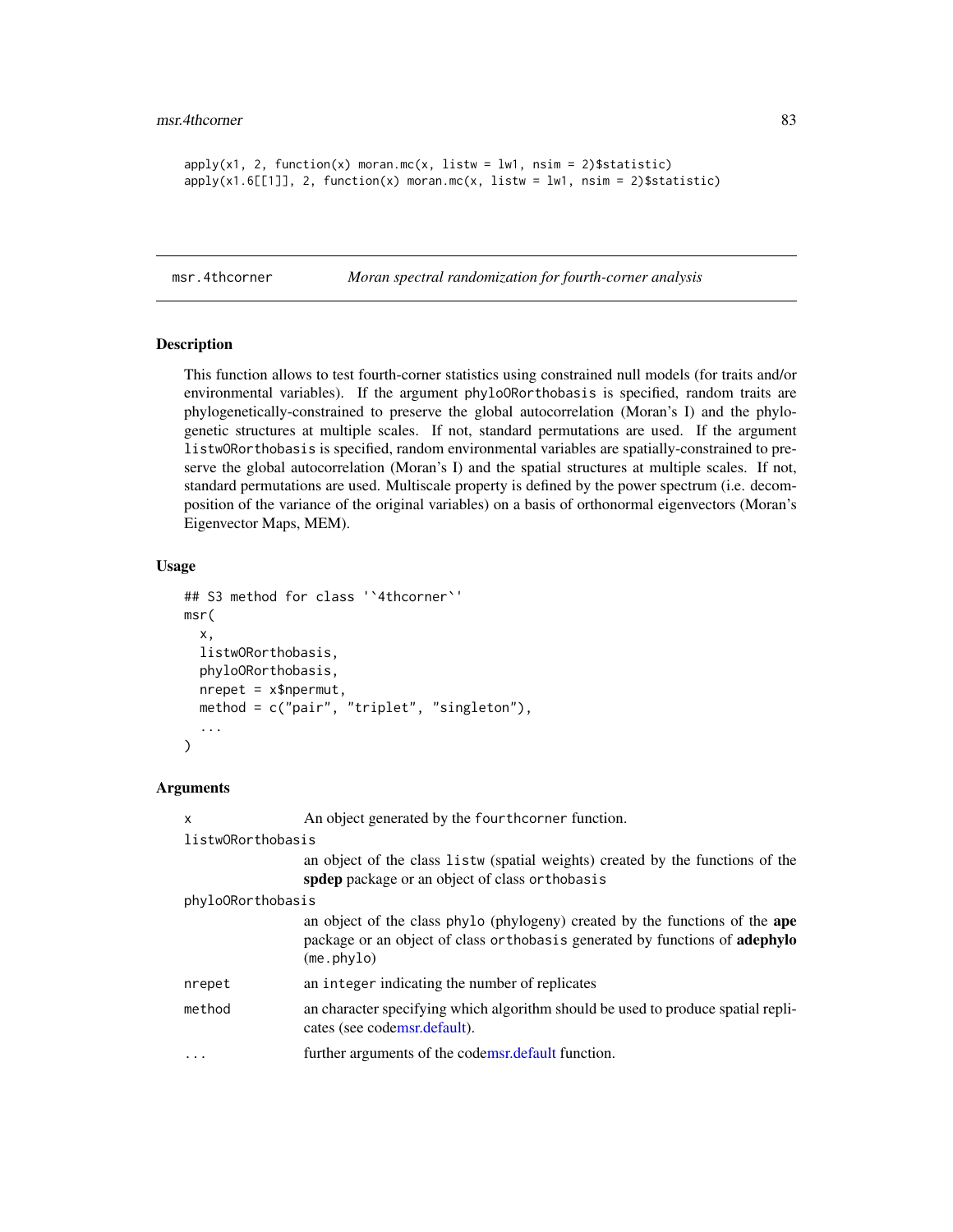# Value

An object of class 4thcorner randomized replicates.

## Author(s)

Stephane Dray <stephane.dray@univ-lyon1.fr>

## References

Braga, J., Thuiller, W., ter Braak, C.J.F. and Dray, S. (2018) Integrating spatial and phylogenetic information in the fourth-corner analysis to test trait-environment relationships. Ecology, 99:2667- 2674.

## See Also

[msr.default](#page-79-0), [me.phylo](#page-0-0)

## Examples

```
if(require("ade4", quietly = TRUE) & require("adephylo", quietly = TRUE)
& require("spdep", quietly = TRUE) & require("ape", quietly = TRUE)){
data(mafragh, package = "ade4")
fr1 <- fourthcorner(mafragh$env, mafragh$flo, mafragh$traits$tabQuantitative, nrepet = 49)
phy < - read-tree(text = mafragh$tre)lw <- nb2listw(mafragh$nb)
fr1.msr \leq msr(fr1, listwORorthobasis = lw, phyloORorthobasis = phy)
fr1
fr1.msr
}
```
msr.mantelrtest *Moran spectral randomization for Mantel test*

#### **Description**

This function allows to test the Mantel statistic using constrained null models in the presence of spatial autocorrelation. Random replicates of the second distance matrix are produced. They are spatially-constrained to preserve the global autocorrelation (Moran's I) and the spatial structures at multiple scales. Multiscale property is defined by the power spectrum (i.e. decomposition of the variance of the original variables) on a basis of orthonormal eigenvectors (Moran's Eigenvector Maps, MEM).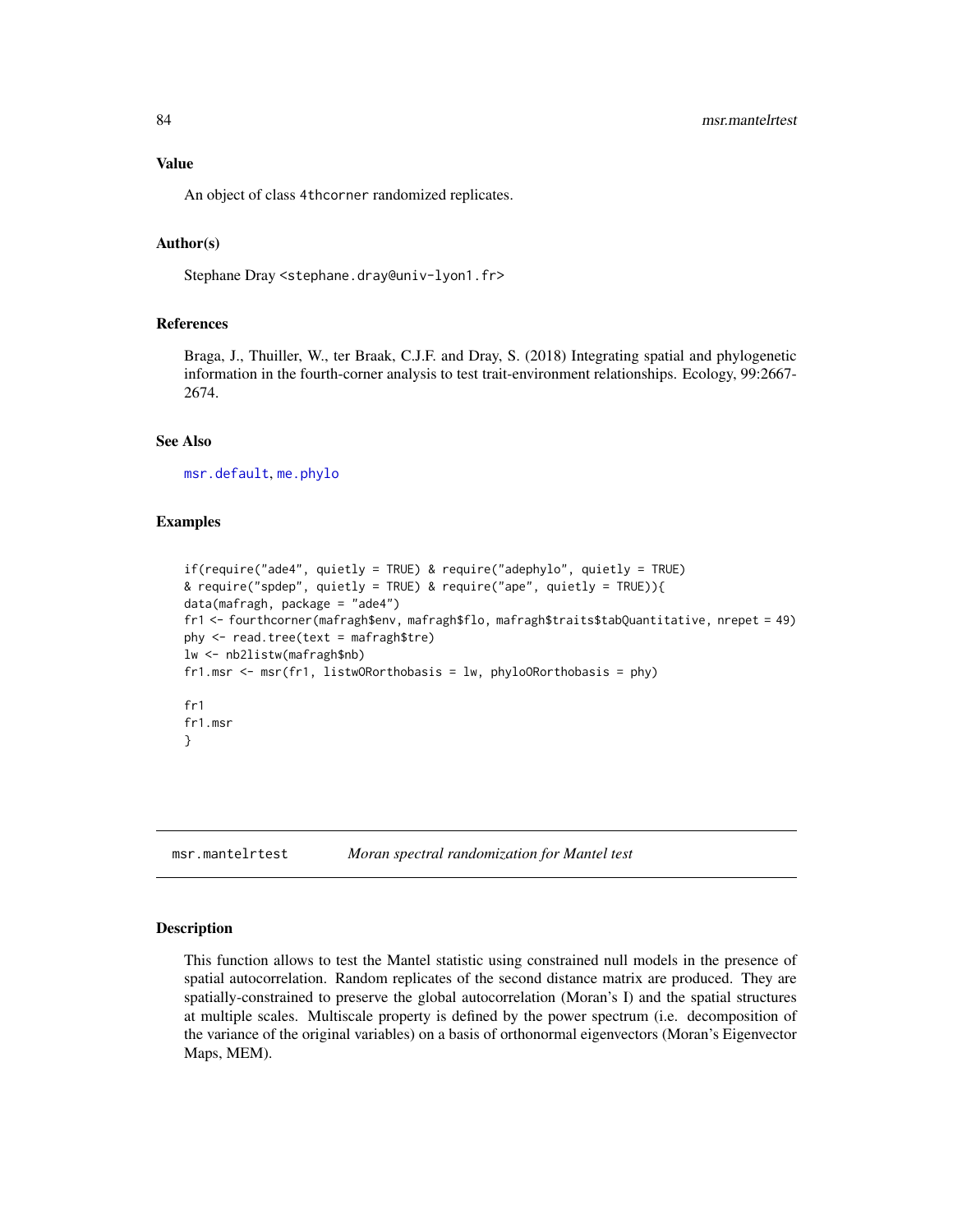# msr.mantelrtest 85

# Usage

```
## S3 method for class 'mantelrtest'
msr(
  x,
  listwORorthobasis,
  nrepet = x$rep,
  method = c("pair", "triplet", "singleton"),
  ...
\mathcal{L}
```
# Arguments

| $\times$          | An object generated by the mantel. rand test function.                                                                               |
|-------------------|--------------------------------------------------------------------------------------------------------------------------------------|
| listwORorthobasis |                                                                                                                                      |
|                   | an object of the class listw (spatial weights) created by the functions of the<br>spident package or an object of class or thobas is |
| nrepet            | an integer indicating the number of replicates                                                                                       |
| method            | an character specifying which algorithm should be used to produce spatial repli-<br>cates (see msr.default).                         |
| $\cdot$           | further arguments of the msr. default function.                                                                                      |

# Value

An object of class randtest.

# Author(s)

Sylvie Clappe, Stephane Dray <stephane.dray@univ-lyon1.fr>

# References

Crabot, J., Clappe, S., Dray, S. and Datry, T. (2019) Testing the Mantel statistic with a spatiallyconstrained permutation procedure. Methods in Ecology and Evolution. in press.

# See Also

[msr.default](#page-79-0), [mantel.randtest](#page-0-0)

```
if(require("ade4", quietly = TRUE)
& require("spdep", quietly = TRUE)){
data(mafragh, package = "ade4")
d1 <- dist(mafragh$env[,1:3])
d2 <- dist(mafragh$env[,7])
t1 <- mantel.randtest(d1,d2)
t1
```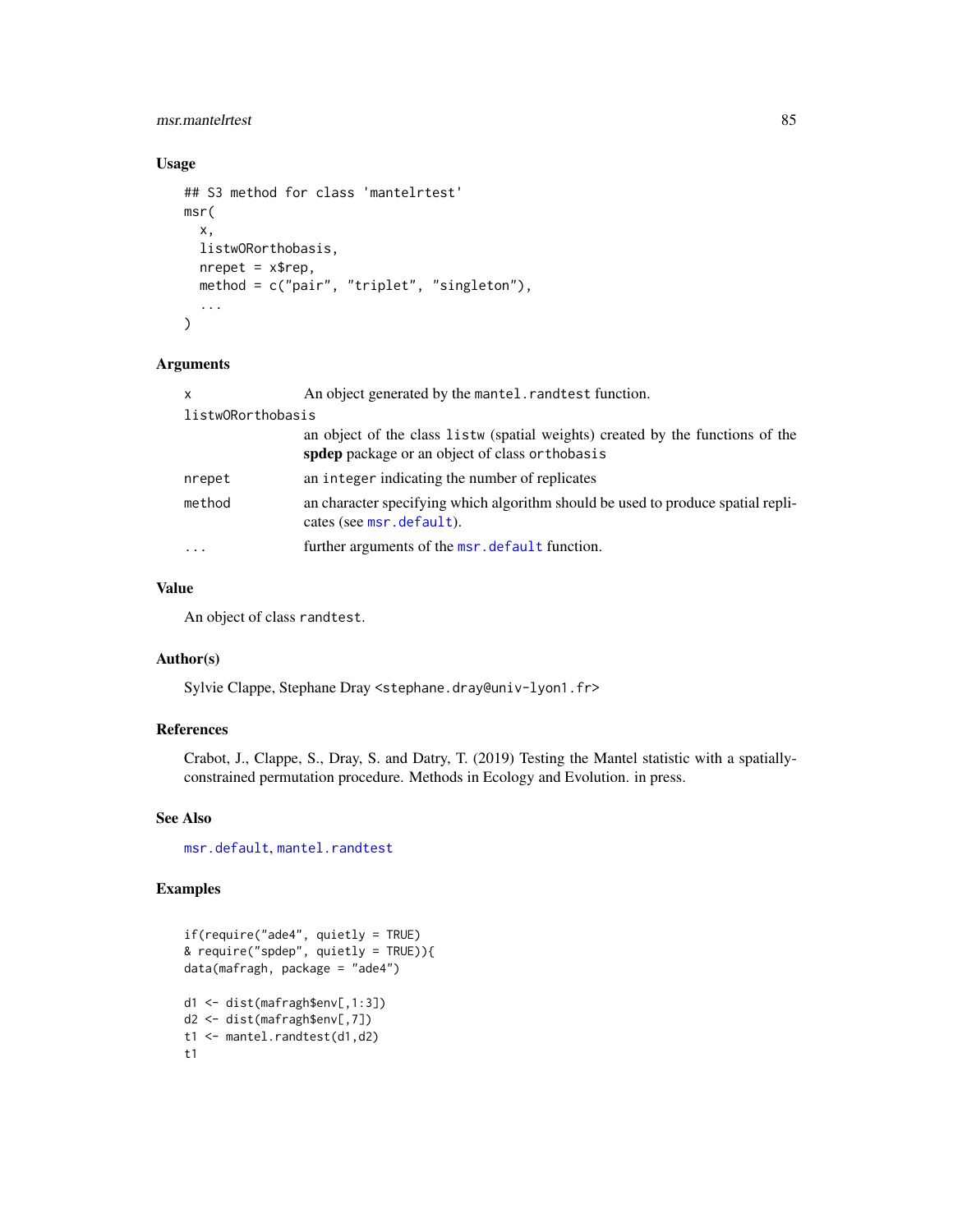```
lw <- nb2listw(mafragh$nb)
t2 <- msr(t1, listwORorthobasis = lw)
t2
}
```
msr.varipart *Moran spectral randomization for variation partitioning*

# **Description**

The functions allows to evaluate the significance and estimate parts in variation partitioning using Moran Spectral Randomization (MSR) as a spatially-constrained null model to account for spatial autocorrelation in table X. Hence, this function provides a variation partioning adujsted for spurious correlation due to spatial autocorrelation in both the response and one explanatory matrix.

## Usage

```
## S3 method for class 'varipart'
msr(
  x,
 listwORorthobasis,
  nrepet = x$test$rep[1],
 method = c("pair", "triplet", "singleton"),
  ...
\mathcal{L}
```
# Arguments

| $\mathsf{x}$      | An object generated by the varipart function.                                                                                        |
|-------------------|--------------------------------------------------------------------------------------------------------------------------------------|
| listwORorthobasis |                                                                                                                                      |
|                   | an object of the class listw (spatial weights) created by the functions of the<br>spident package or an object of class or thobas is |
| nrepet            | an integer indicating the number of replicates                                                                                       |
| method            | an character specifying which algorithm should be used to produce spatial repli-<br>cates (see codemsr.default).                     |
|                   | further arguments of the codemsr. default function.                                                                                  |

# Details

The function corrects the biases due to spatial autocorrelation by using MSR procedure to produce environmental predictors that preserve the spatial autocorrelation and the correlation structures of the original environmental variables while being generated independently of species distribution.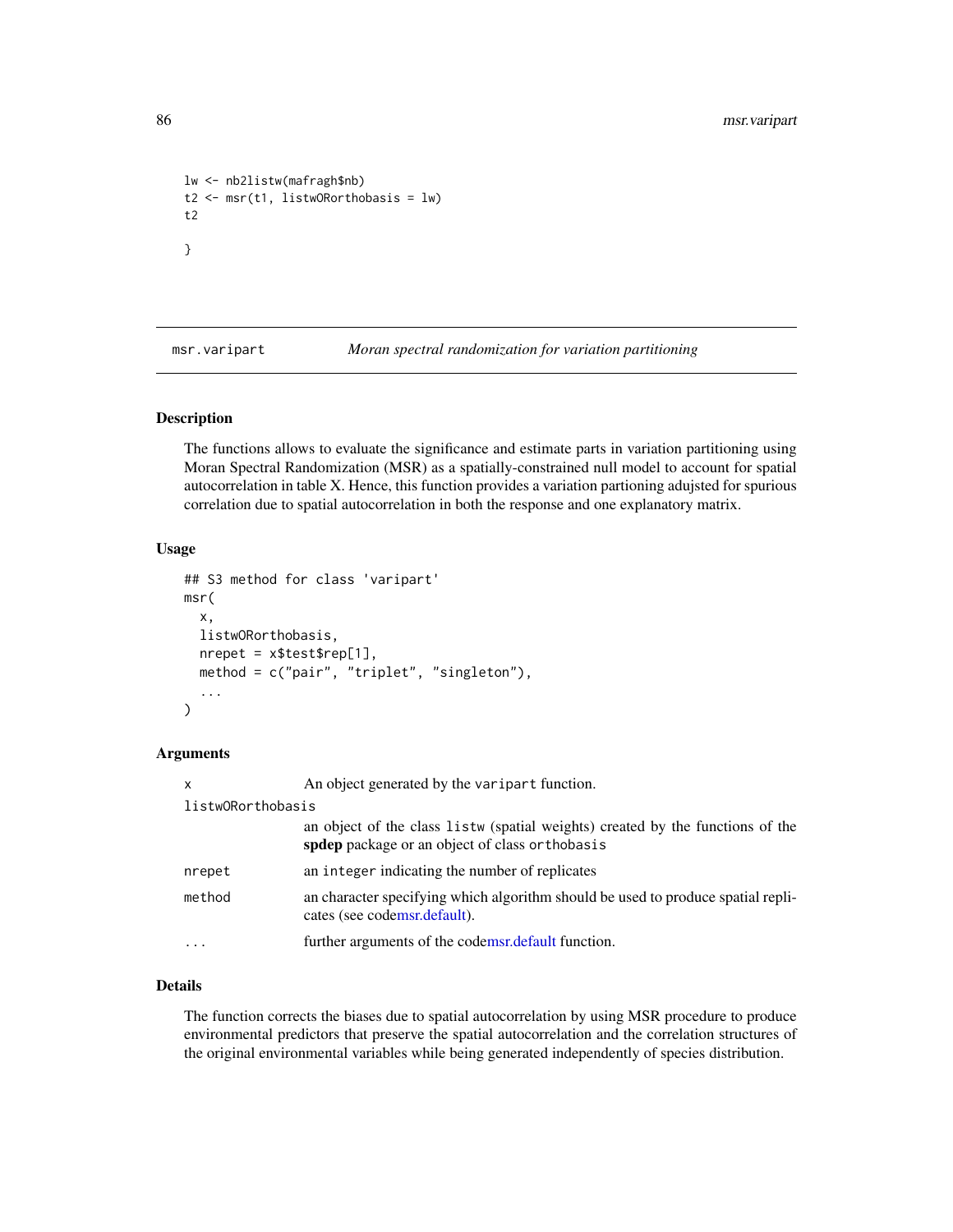#### mst.nb 87

# Value

An object of class varipart randomized replicates.

## Author(s)

(s) Stephane Dray <stephane.dray@univ-lyon1.fr> and Sylvie Clappe <sylvie.clappe@univ-lyon1.fr>

## References

Clappe, S., Dray S. and P.R. Peres-Neto (2018) Beyond neutrality: disentangling the effects of species sorting and spurious correlations in community analysis. Ecology 99:1737-1747.

Wagner, H. H., and S. Dray (2015). Generating spatially constrained null models for irregularly spaced data using Moran spectral randomization methods. Methods in Ecology and Evolution 6:1169-1178.

# See Also

[msr.default](#page-79-0), [varipart](#page-0-0)

#### Examples

```
library(ade4)
library(spdep)
data(mafragh)
## Performing standard variation partitioning
dudiY <- dudi.pca(mafragh$flo, scannf = FALSE, scale = FALSE)
mafragh.lw <- nb2listw(mafragh$nb)
me <- mem(mafragh.lw, MEM.autocor = "positive")
vprda <- varipart(dudiY, mafragh$env, me, type = "parametric")
## Adjust estimation and compute p-value by msr methods
vprda.msr <- msr(vprda, mafragh.lw, nrepet=99)
vprda.msr
```
mst.nb *Function to compute neighborhood based on the minimum spanning tree*

## Description

Compute mst and returns as a nb object

## Usage

mst.nb(dxy)

#### Arguments

dxy A distance matrix based on spatial coordinates of samples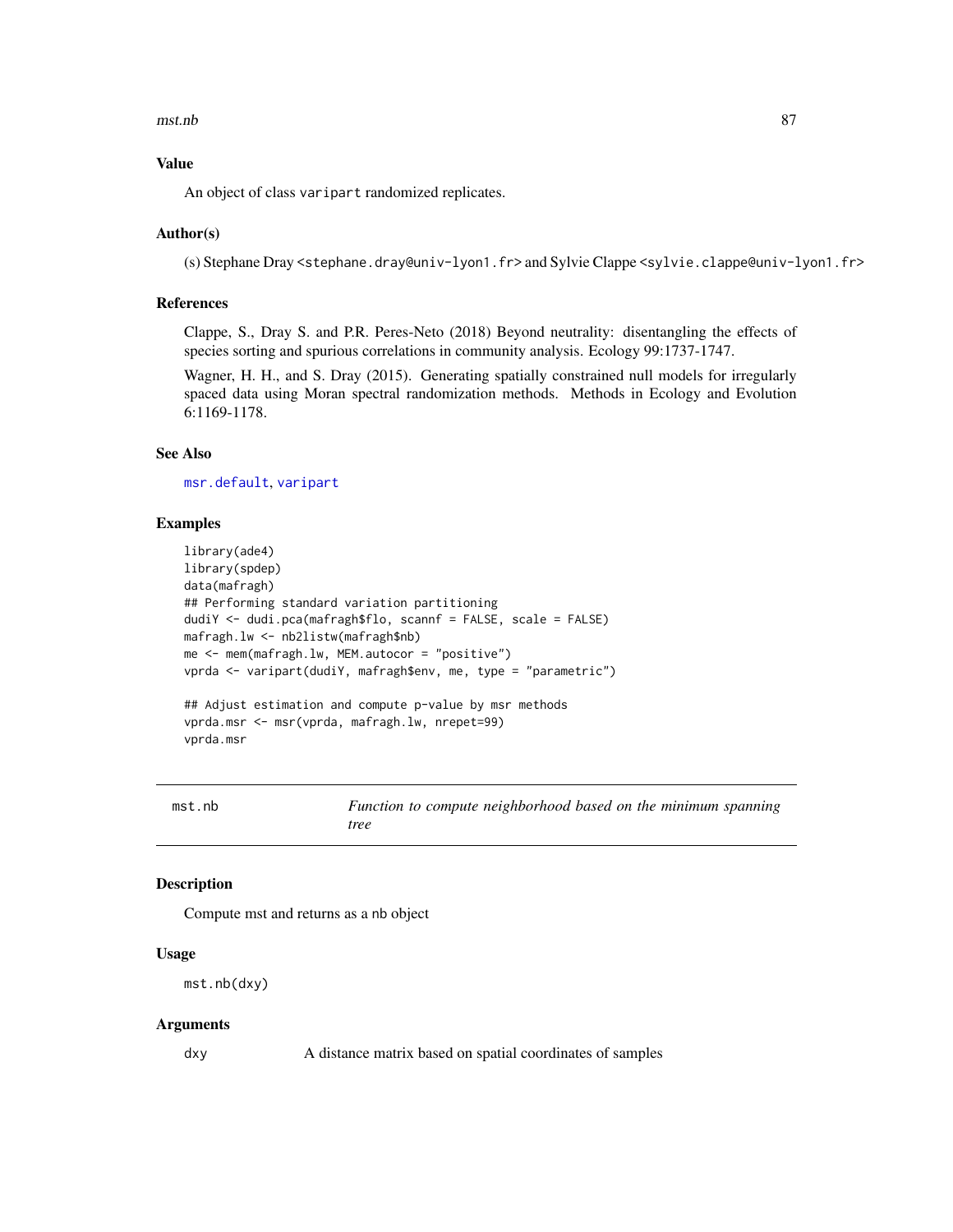## Value

An object of class nb

# Author(s)

Stéphane Dray <stephane.dray@univ-lyon1.fr>

## See Also

[graph2nb](#page-0-0), [give.thresh](#page-50-0)

## Examples

```
xy <- matrix(rnorm(60),30,2)
dxy <- dist(xy)
th <- give.thresh(dxy)
nb1 <- mst.nb(dxy)
nb1
wh1 <- which(as.matrix(dxy)==th,arr.ind=TRUE)
plot(nb1,xy,pch=20,cex=2,lty=3)
lines(xy[wh1[1,],1],xy[wh1[1,],2],lwd=2)
title(main="Maximum distance of the minimum spanning tree in bold")
```

| multispati | <i>Multivariate spatial analysis</i> |  |
|------------|--------------------------------------|--|
|            |                                      |  |

# Description

This function provides a multivariate extension of the univariate method of spatial autocorrelation analysis. It provides a spatial ordination by maximizing the product of variance by spatial autocorrelation.

# Usage

```
multispati(dudi, listw, scannf = TRUE, nfposi = 2, nfnega = 0)
## S3 method for class 'multispati'
summary(object, ...)
## S3 method for class 'multispati'
print(x, \ldots)## S3 method for class 'multispati'
plot(x, xax = 1, yax = 2, pos = -1, storeData = TRUE, plot = TRUE, \dots)
```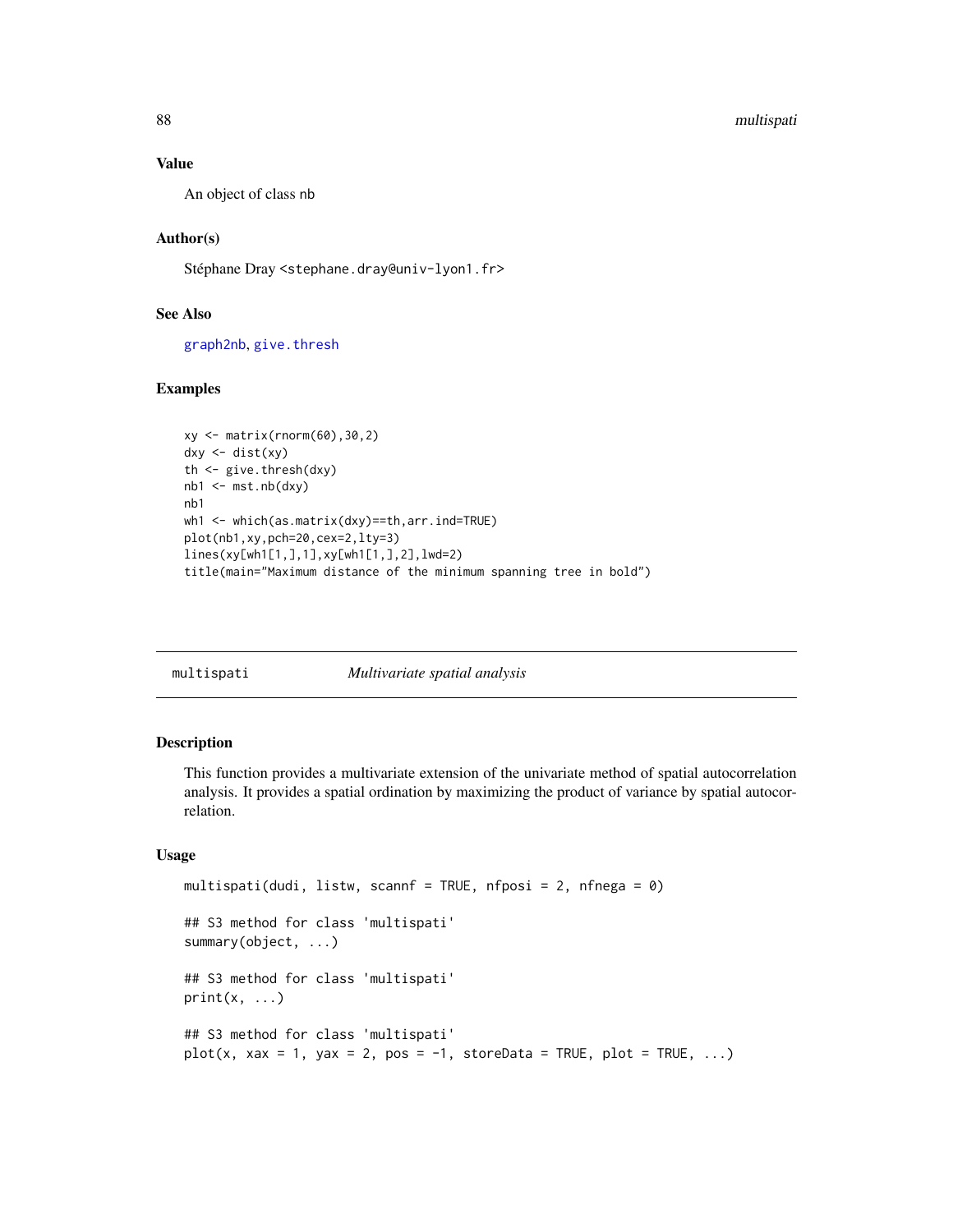#### multispati 89

### Arguments

| dudi      | an object of class dudi obtained by the simple analysis of a data table                                                                                                            |
|-----------|------------------------------------------------------------------------------------------------------------------------------------------------------------------------------------|
| listw     | an object of class listw created for example by nb2listw                                                                                                                           |
| scannf    | a logical value indicating whether the eigenvalues barplot should be displayed                                                                                                     |
| nfposi    | an integer indicating the number of axes with positive autocorrelation                                                                                                             |
| nfnega    | an integer indicating the number of axes with negative autocorrelation                                                                                                             |
| $\cdots$  | further arguments passed to or from other methods                                                                                                                                  |
| x, object | an object of class multispati                                                                                                                                                      |
| xax, yax  | the numbers of the x-axis and the y-axis                                                                                                                                           |
| pos       | an integer indicating the position of the environment where the data are stored,<br>relative to the environment where the function is called. Useful only if storeData<br>is FALSE |
| storeData | a logical indicating if the data should be stored in the returned object. If FALSE,<br>only the names of the data arguments are stored                                             |
| plot      | a logical indicating if the graphics is displayed                                                                                                                                  |

# Details

This analysis generalizes the Wartenberg's multivariate spatial correlation analysis to various duality diagrams created by the functions (dudi.pca, dudi.coa, dudi.acm, dudi.mix...) If *dudi* is a duality diagram created by the function dudi.pca and *listw* gives spatial weights created by a row normalized coding scheme, the analysis is equivalent to Wartenberg's analysis.

We note X the data frame with the variables, Q the column weights matrix and D the row weights matrix associated to the duality diagram *dudi*. We note L the neighbouring weights matrix associated to *listw*. Then, the 'multispati' analysis gives principal axes v that maximize the product of spatial autocorrelation and inertia of row scores :

$$
I(XQv) * ||XQv||^2 = v^t Q^t X^t D L X Qv
$$

#### Value

Returns an object of class multispati, which contains the following elements :

| eig    | a numeric vector containing the eigenvalues                                                                                                            |
|--------|--------------------------------------------------------------------------------------------------------------------------------------------------------|
| nfposi | integer, number of kept axes associated to positive eigenvalues                                                                                        |
| nfnega | integer, number of kept axes associated to negative eigenvalues                                                                                        |
| c1     | principle axes $(v)$ , data frame with p rows and $(nfposi + nfnega)$ columns                                                                          |
| 1i     | principal components $(XQv)$ , data frame with n rows and $(nfposi + nfnega)$<br>columns                                                               |
| 1s     | lag vector onto the principal axes (LXQv), data frame with n rows and (nfposi $+$<br>nfnega) columns                                                   |
| as     | principal axes of the dudi analysis (u) onto principal axes of multispati $(t(u)Qv)$ ,<br>data frame with dudi\\$nf rows and (nfposi + nfnega) columns |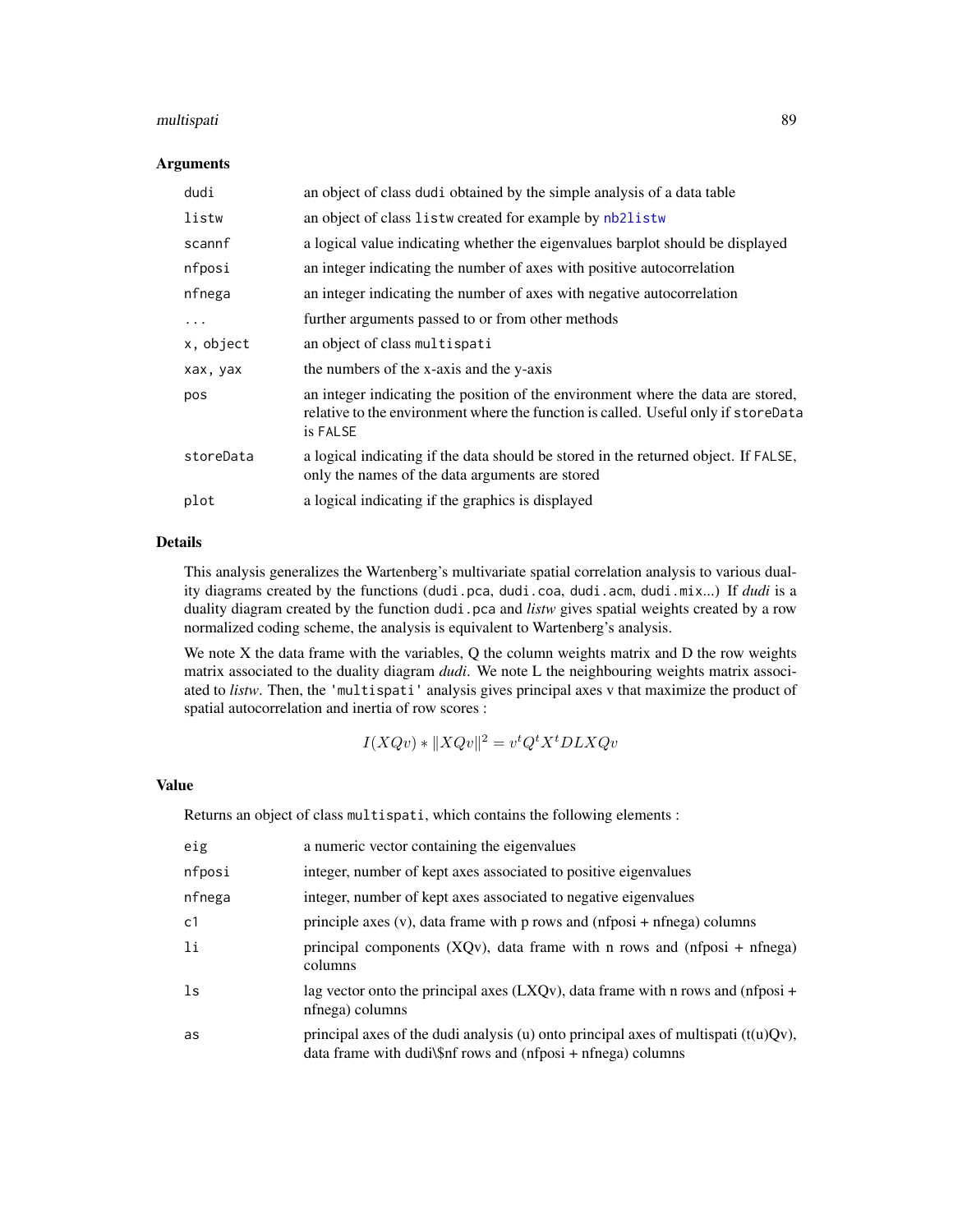#### Author(s)

Stéphane Dray <stephane.dray@univ-lyon1.fr> with contributions by Daniel Chessel, Sebastien Ollier and Thibaut Jombart

## References

Dray, S., Said, S. and Debias, F. (2008) Spatial ordination of vegetation data using a generalization of Wartenberg's multivariate spatial correlation. *Journal of vegetation science*, 19, 45–56.

Grunsky, E. C. and Agterberg, F. P. (1988) Spatial and multivariate analysis of geochemical data from metavolcanic rocks in the Ben Nevis area, Ontario. *Mathematical Geology*, 20, 825–861.

Switzer, P. and Green, A.A. (1984) Min/max autocorrelation factors for multivariate spatial imagery. Tech. rep. 6, Stanford University.

Thioulouse, J., Chessel, D. and Champely, S. (1995) Multivariate analysis of spatial patterns: a unified approach to local and global structures. *Environmental and Ecological Statistics*, 2, 1–14.

Wartenberg, D. E. (1985) Multivariate spatial correlation: a method for exploratory geographical analysis. *Geographical Analysis*, 17, 263–283.

# See Also

[dudi](#page-0-0),[mat2listw](#page-0-0)

```
if (require(spdep, quiet = TRUE) & require(ade4, quiet = TRUE)) {
   data(mafragh)
   maf.xy <- mafragh$xy
   maf.flo <- mafragh$flo
   maf.listw <- nb2listw(mafragh$nb)
   if(adegraphicsLoaded()) {
     g1 \leq -s.label(maf.xy, nb = mafragh$nb, plab.cex = 0.75)} else {
     s.label(maf.xy, neig = mafragh$neig, clab = 0.75)
   }
   maf.coa <- dudi.coa(maf.flo,scannf = FALSE)
   maf.coa.ms <- multispati(maf.coa, maf.listw, scannf = FALSE, nfposi = 2, nfnega = 2)
   maf.coa.ms
   ### detail eigenvalues components
   fgraph <- function(obj){
     # use multispati summary
     sum.obj <- summary(obj)
     # compute Imin and Imax
     Ibounds <- moran.bounds(eval(as.list(obj$call)$listw))
     Imin <- Ibounds[1]
     Imax <- Ibounds[2]
     I0 <- -1/(nrow(obj$li)-1)
     # create labels
     labels <- lapply(1:length(obj$eig),function(i) bquote(lambda[.(i)]))
```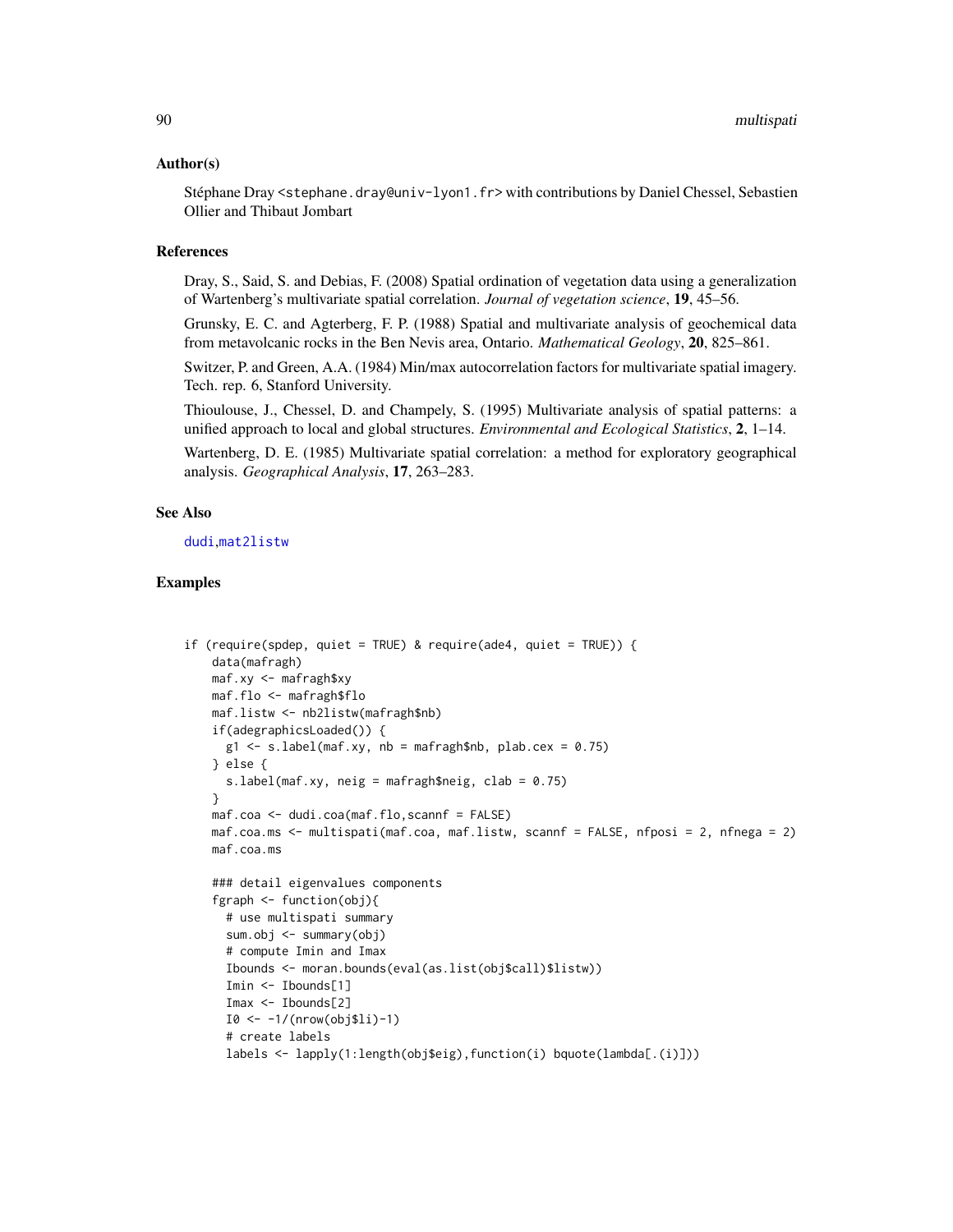#### multispati 91

```
# draw the plot
  xmax <- eval(as.list(obj$call)$dudi)$eig[1]*1.1
  par(las=1)
  var <- sum.obj[,2]
  moran <- sum.obj[,3]
  plot(x=var,y=moran,type='n',xlab='Inertia',ylab="Spatial autocorrelation (I)",
       xlim=c(0,xmax),ylim=c(Imin*1.1,Imax*1.1),yaxt='n')
  text(x=var,y=moran,do.call(expression,labels))
  ytick <- c(I0,round(seq(Imin,Imax,le=5),1))
  ytlab <- as.character(round(seq(Imin,Imax,le=5),1))
  ytlab <- c(as.character(round(I0,1)),as.character(round(Imin,1)),
       ytlab[2:4],as.character(round(Imax,1)))
  axis(side=2,at=ytick,labels=ytlab)
  rect(0,Imin,xmax,Imax,lty=2)
  segments(0,I0,xmax,I0,lty=2)
  abline(v=0)
  title("Spatial and inertia components of the eigenvalues")
}
fgraph(maf.coa.ms)
## end eigenvalues details
if(adegraphicsLoaded()) {
  g2 <- s1d.barchart(maf.coa$eig, p1d.hori = FALSE, plot = FALSE)
  g3 <- s1d.barchart(maf.coa.ms$eig, p1d.hori = FALSE, plot = FALSE)
  g4 <- s.corcircle(maf.coa.ms$as, plot = FALSE)
  G1 <- ADEgS(list(g2, g3, g4), layout = c(1, 3))} else {
  par(mfrow = c(1, 3))barplot(maf.coa$eig)
  barplot(maf.coa.ms$eig)
  s.corcircle(maf.coa.ms$as)
  par(mfrow = c(1, 1))}
if(adegraphicsLoaded()) {
  g5 \leq s.\text{value}(\text{maf}.xy, -\text{maf}.\text{coa$li[, 1], plot = FALSE})g6 <- s.value(maf.xy, -maf.coa$li[, 2], plot = FALSE)
  g7 <- s.value(maf.xy, maf.coa.ms$li[, 1], plot = FALSE)
  g8 <- s.value(maf.xy, maf.coa.ms$li[, 2], plot = FALSE)
  G2 <- ADEgS(list(g5, g6, g7, g8), layout = c(2, 2))
} else {
  par(mfrow = c(2, 2))s.value(maf.xy, -maf.coa$li[, 1])
  s.value(maf.xy, -maf.coa$li[, 2])
  s.value(maf.xy, maf.coa.ms$li[, 1])
  s.value(maf.xy, maf.coa.ms$li[, 2])
  par(mfrow = c(1, 1))}
w1 <- -maf.coa$li[, 1:2]
```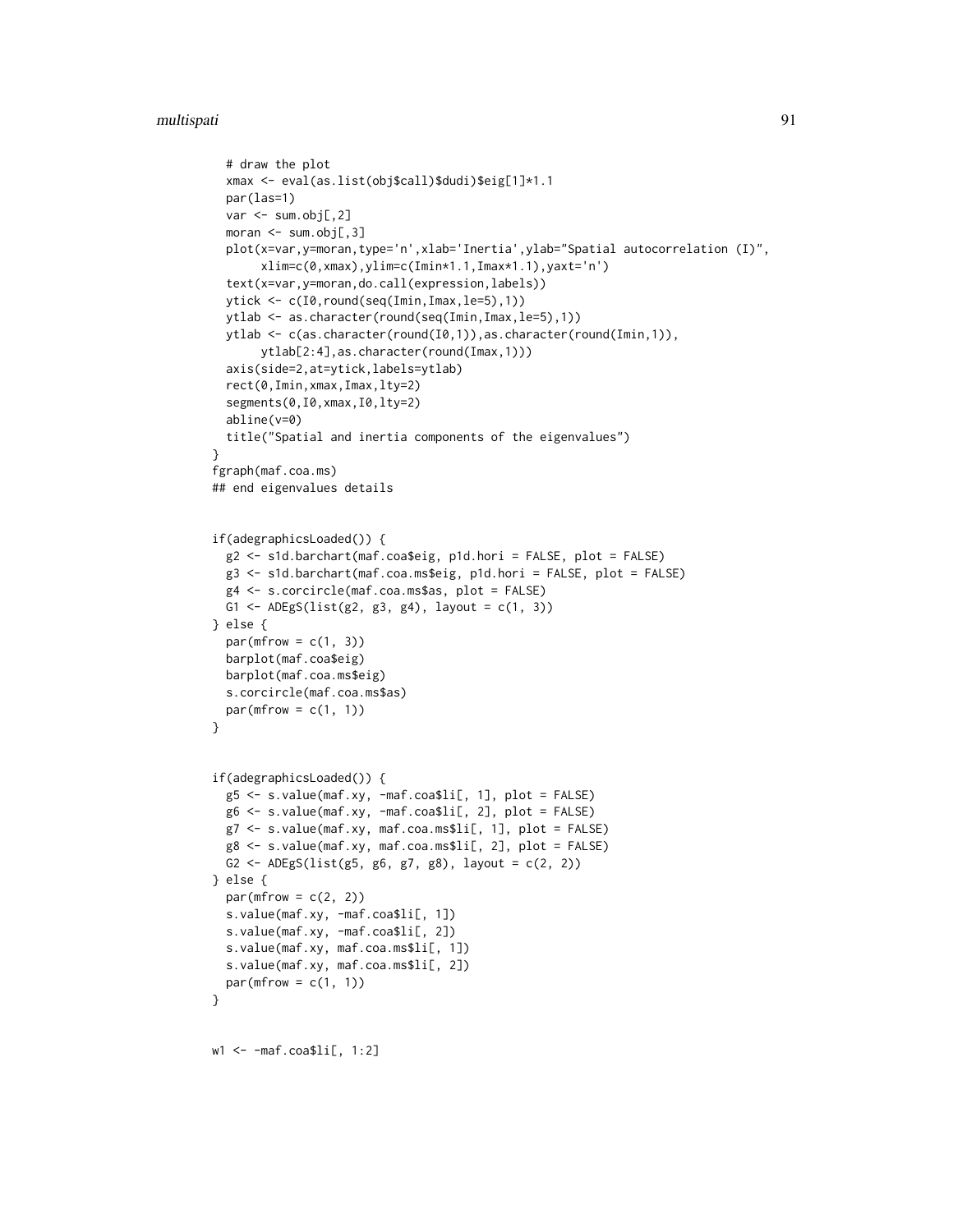```
w1m \leftarrow apply(w1, 2, lag. listw, x = maf. listw)w1.ms \leftarrow maf.coa.ms$li[, 1:2]w1.msm \leftarrow apply(w1.ms, 2, lag.listw, x = maf.listw)if(adegraphicsLoaded()) {
  g9 \leq -s.\text{match}(w1, w1m, plab.cex = 0.75, plot = FALSE)g10 \leq s.match(w1.ms, w1.msm, plab.cex = 0.75, plot = FALSE)
  G3 \leftarrow cbindADEg(g9, g10, plot = TRUE)
} else {
  par(mfrow = c(1,2))s.match(w1, w1m, clab = 0.75)
  s.match(w1.ms, w1.msm, clab = 0.75)
  par(mfrow = c(1, 1))}
maf.pca <- dudi.pca(mafragh$env, scannf = FALSE)
multispati.randtest(maf.pca, maf.listw)
maf.pca.ms <- multispati(maf.pca, maf.listw, scannf=FALSE)
plot(maf.pca.ms)
```
}

ortho.AIC *Compute AIC for models with orthonormal explanatory variables*

#### Description

This function is now deprecated. Please try the new [mem.select](#page-63-0) function.

# Usage

ortho.AIC(Y, X, ord.var = FALSE)

#### Arguments

|         | A matrix with response variables (univariate or multivariate response)                     |
|---------|--------------------------------------------------------------------------------------------|
|         | A set of orthonormal and centered vectors                                                  |
| ord.var | A logical value indicating if the order of variables and cumulative R2 must be<br>returned |

# Details

This function compute corrected AIC for models with orthonormal and centered explanatory variables such as MEM spatial eigenfunctions. Variables are sorted by their contribution to R2.

It ensures that a model with k variables is the best one that can be obtained. By default, response variables are centered (model with intercept).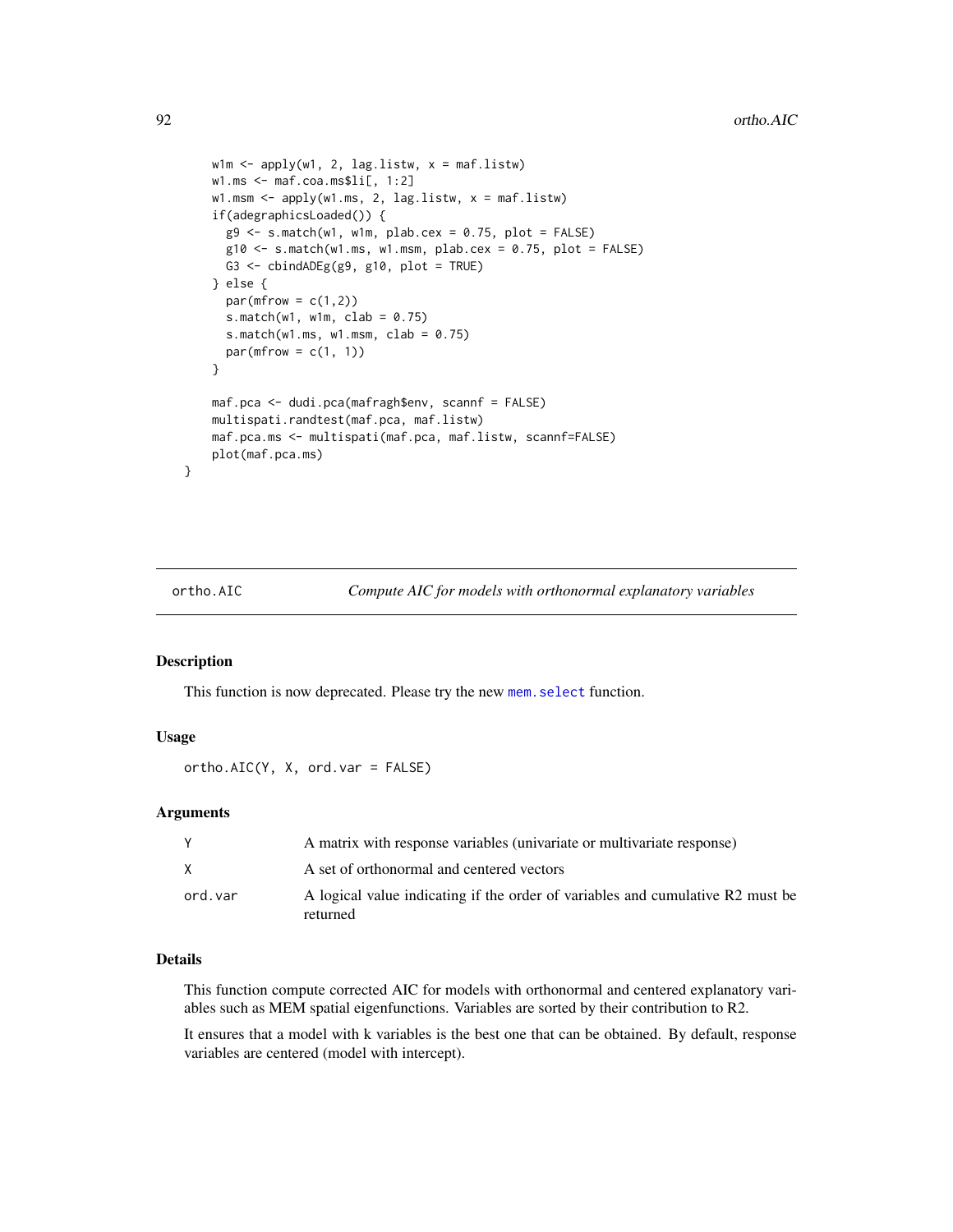# orthobasis.poly 93

# Value

A vector with corrected AIC if ord.var=FALSE. A list if ord.var=TRUE with:

| AICc  | Values of corrected AIC.                                     |
|-------|--------------------------------------------------------------|
| AICc0 | Values of corrected AIC for the null model (only intercept). |
| ord   | Order of variables to be enter in the model                  |
| R2    | Cumulative R2                                                |

# Author(s)

Stéphane Dray <stephane.dray@univ-lyon1.fr>

## References

Godinez-Dominguez E. and Freire J. (2003) Information-theoretic approach for selection of spatial and temporal models of community organization. Marine Ecology - Progress Series. 253, 17–24

## Examples

```
y <- matrix(rnorm(50),50,1)
x \le - svd(scale(y %*% c(0.1,0.5,2,0,0.7)+matrix(rnorm(250),50,5)))$u
res <- ortho.AIC(y,x,ord.var=TRUE)
minAIC <- which.min(res$AICc)
nvar <- length(1:minAIC)+1 # number of orthogonal vectors + 1 for intercept
lm1 <- lm(y~x[,res$ord[1:minAIC]])
summary(lm1)$r.squared # R2
res$R2[minAIC] # the same
min(res$AICc) # corrected AIC
extractAIC(lm1) # classical AIC
min(res$AICc)-2*(nvar*(nvar+1))/(nrow(x)-nvar-1) # the same
lm2 < - lm(y<sup>1</sup>)res$AICc0 # corrected AIC for the null model
extractAIC(lm2) # classical AIC
res$AICc0-2*(1*(1+1))/(nrow(x)-1-1) # the same
```
orthobasis.poly *Function to compute polynomial of geographical coordinates*

# Description

This function computes orthgonal polynomials of geographical coordinates. Polynomials functions are orthogonal and centred for the weights defined in wt (i.e., orthogonal to wt). It is the classical approach to perform trend surface analysis.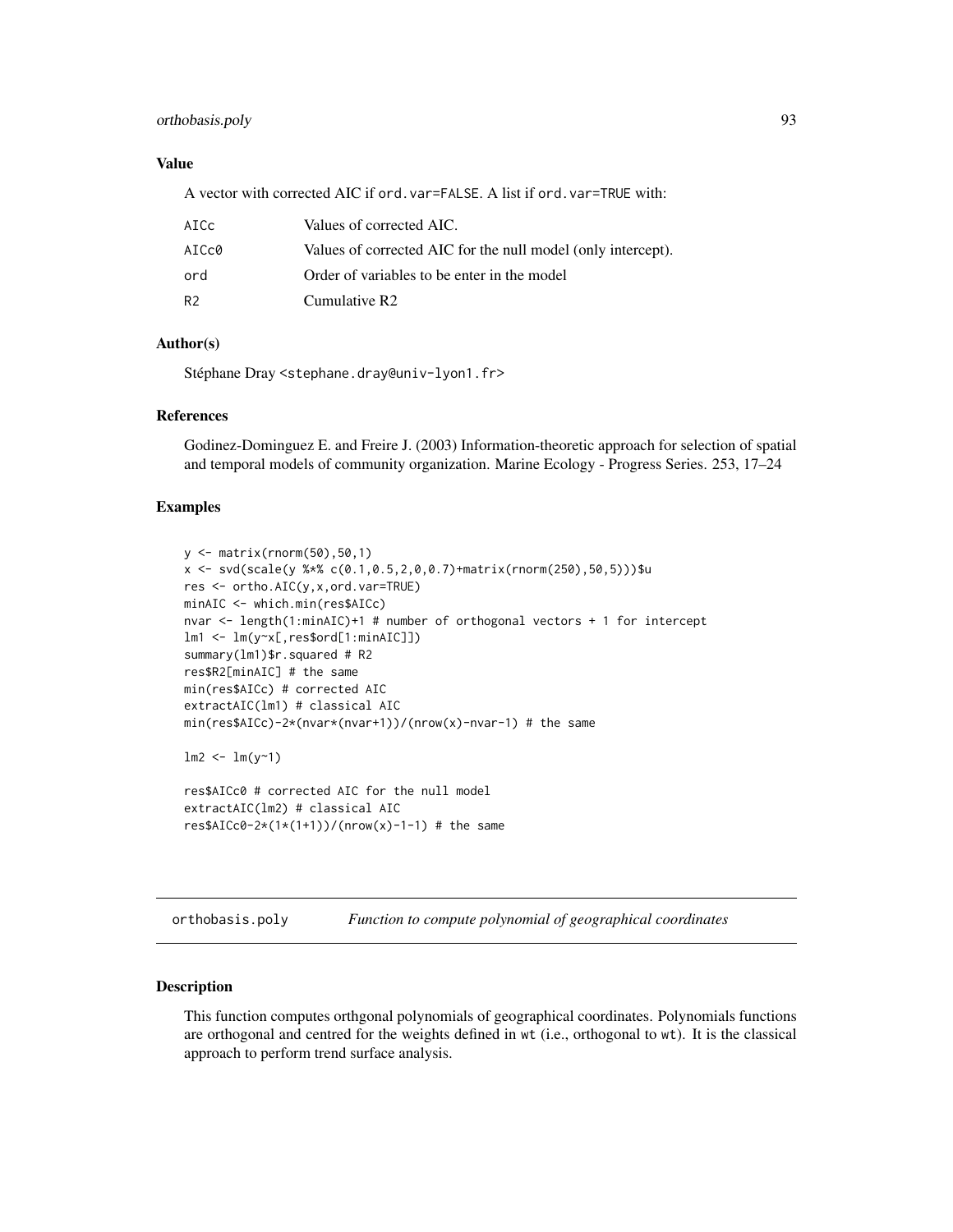#### Usage

```
orthobasis.poly(coords, degree = 2, wt = rep(1/nrow(coords), nrow(coords)))
```
# Arguments

| coords | either a Spatial* object or a matrix with geographic coordinates          |
|--------|---------------------------------------------------------------------------|
| degree | the degree of the polynomial                                              |
| wt     | a vector of weights. It is used to orthogonalize the polynomial functions |

# Value

an object of class orthobasisSp , subclass orthobasis

# Author(s)

Stéphane Dray <stephane.dray@univ-lyon1.fr>

#### References

Dray S., Pélissier R., Couteron P., Fortin M.J., Legendre P., Peres-Neto P.R., Bellier E., Bivand R., Blanchet F.G., De Caceres M., Dufour A.B., Heegaard E., Jombart T., Munoz F., Oksanen J., Thioulouse J., Wagner H.H. (2012). Community ecology in the age of multivariate multiscale spatial analysis. *Ecological Monographs* 82, 257–275.

# See Also

[mem](#page-103-0) [orthobasis](#page-0-0)

```
if(require("ade4", quietly = TRUE)){
data(mafragh, package = "ade4")
pol2 <- orthobasis.poly(mafragh$Spatial)
if(require("adegraphics", quietly = TRUE)){
plot(pol2, mafragh$Spatial)
}
}
```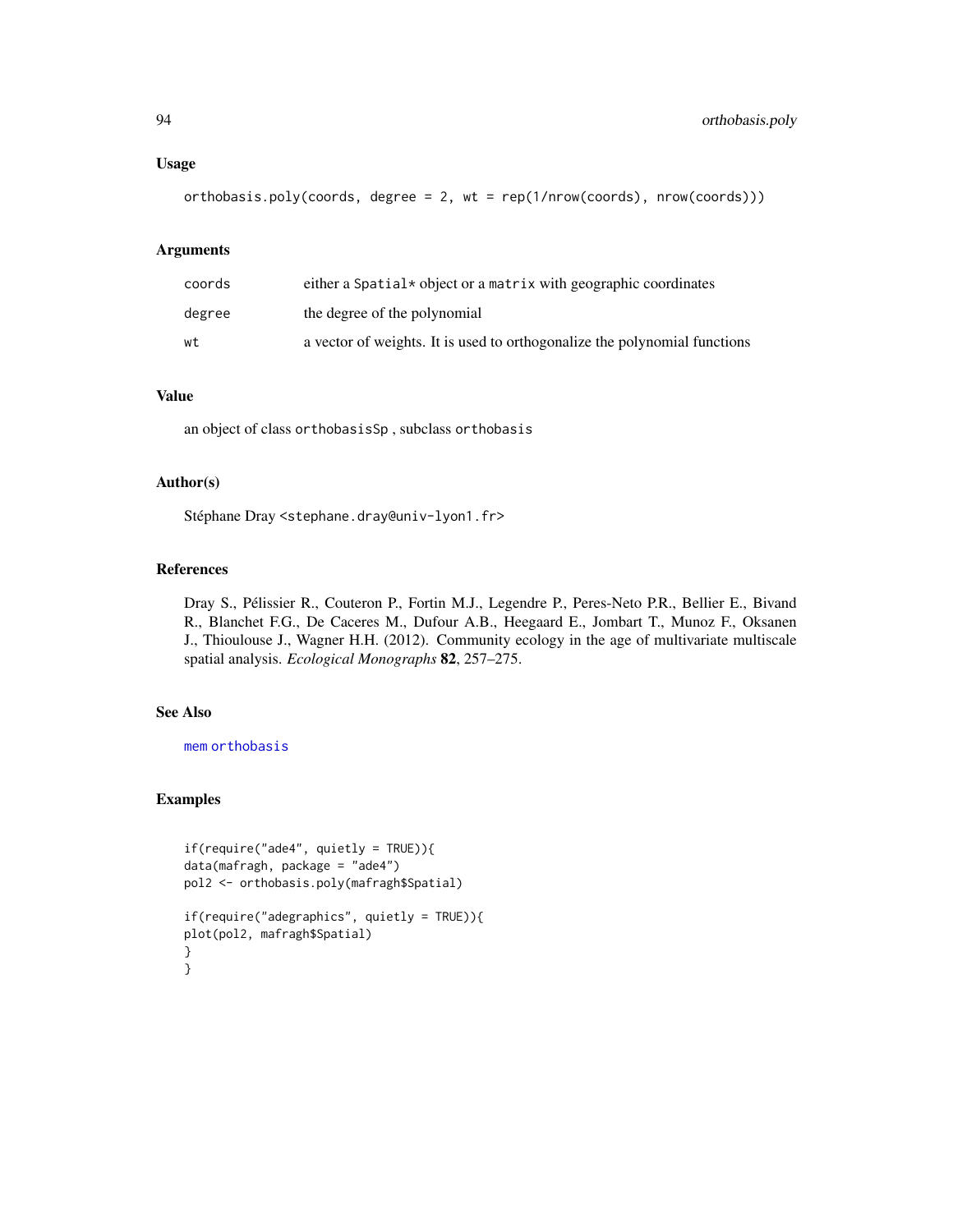plot.constr.hclust *Plotting Method For Space- And Time-Constrained Clustering*

# Description

Method plot.constr.hclust displays the results of space-constrained or time-constrained agglomerative cluster analyses obtained from multivariate dissimilarity matrices.

#### Usage

```
## S3 method for class 'constr.hclust'
plot(x, k, xlim, ylim, xlab, ylab, links,
points=TRUE, pch=21L, hybrids=c("change","single","none"), lty.hyb=1L,
lwd.hyb=1, col.hyb="black", plot=TRUE, col, axes, cex=1, lty, lwd, lwd.pt=1,
invert.axes=FALSE, ...)
```
# Arguments

| X           | A constr.hclust-class object                                                               |
|-------------|--------------------------------------------------------------------------------------------|
| k           | The number of clusters to delineate                                                        |
| xlim        | Limits, in abscissa, of the zone to be plotted                                             |
| ylim        | Limits, in ordinate, of the zone to be plotted                                             |
| xlab        | Labels for x axis annotation                                                               |
| ylab        | Labels for y axis annotation                                                               |
| links       | Should segments be drawn to represent the edges (links) (default: FALSE)                   |
| points      | Should observation points be drawn (default: TRUE)                                         |
| pch         | Point character to display observations (default: 21, a circle with a background<br>color) |
| hybrids     | How should hybrid segments be drawn (default: "change")                                    |
| lty.hyb     | Line type to use for hybrid segments (default: lty)                                        |
| lwd.hyb     | Width of hybrid segments with respect to lwd (default: 1)                                  |
| col.hyb     | Colour of hybrid segments, when applicable (default: "black")                              |
| plot        | Should a new plotting window be opened first (default: TRUE)                               |
| col         | Colours to use for the k different clusters (see details). Default: col=rainbow)           |
| axes        | Should the axes be displayed (default: TRUE)                                               |
| cex         | Text and symbol magnification (see graphical parameters) (default: 1)                      |
| lty         | Reference line type (see graphical parameters for details)                                 |
| lwd         | Reference line width (see graphical parameters for details)                                |
| lwd.pt      | Line width around points with respect to lwd (default: 1)                                  |
| invert.axes | Should axes be inverted on the plot (default: FALSE)                                       |
| $\ddotsc$   | Other graphical parameters                                                                 |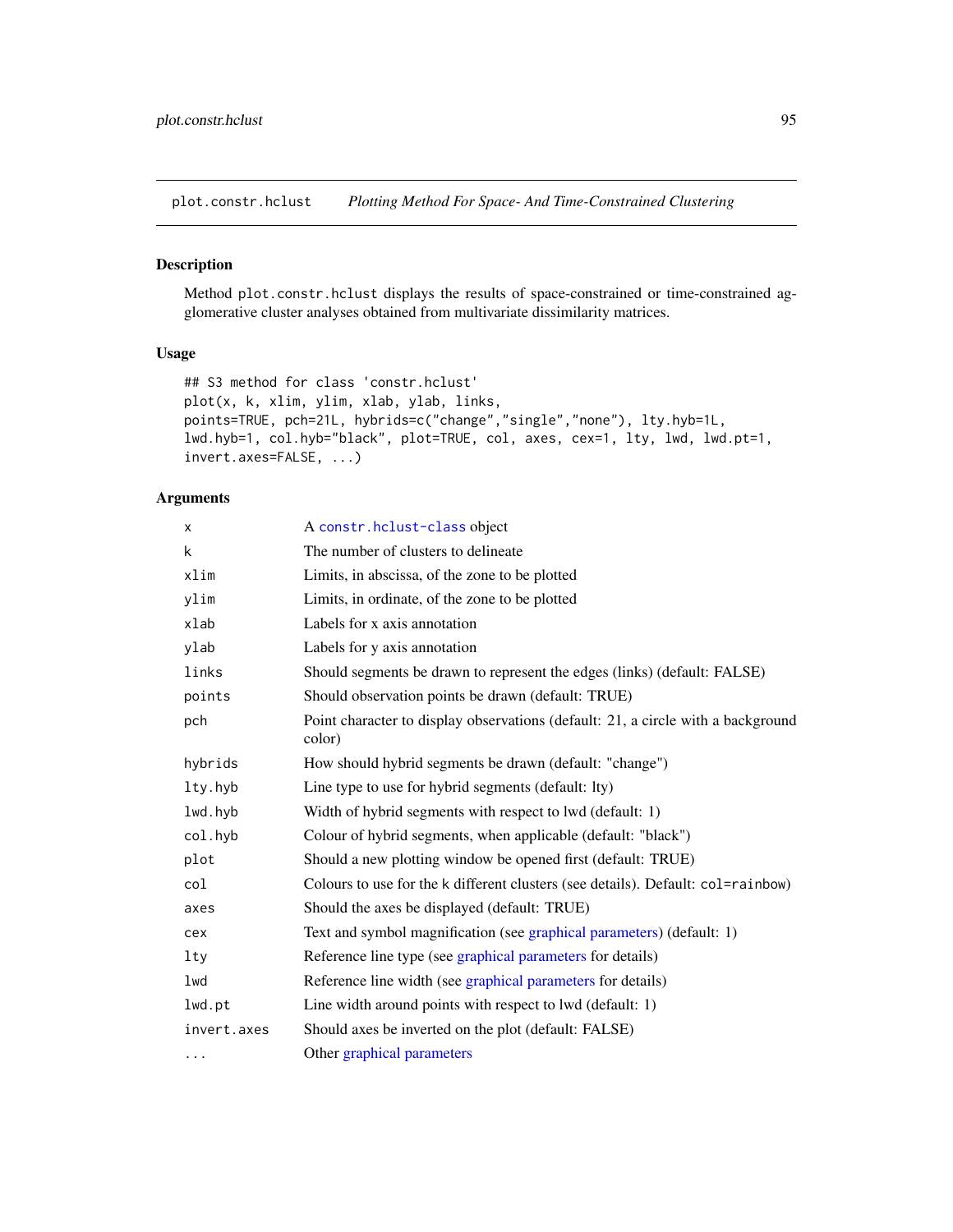## Details

The plotting method uses the coordinates provided by the user of [constr.hclust](#page-22-0) to display the observations. It cuts the tree (see [cutree\)](#page-0-0) into k clusters and uses the colours provided by the user as argument col to display each cluster using the indices returned by [cutree](#page-0-0). When links = TRUE, each edge is displayed as a segments with colours corresponding to the clusters at its two ends. A special treatment is done for hybrids edges: those whose ends lie in different clusters; it is controlled by argument hybrids. When argument hybrids="change" (the default), hybrid links are represented as segments whose colours change halfway. When hybrids="single", hybrid edges are shown as single-color lines, whose color is given as argument col.hyb, whereas hybrids="none" suppresses the drawing of hybrid edges. Whenever hybrid edges are displayed, their width with respect to the lwd value is controlled by argument lwd.hyb.

When argument plot=FALSE, no plot command is issued and the points (and segments when links = TRUE) are drawn over an existing plotting window. This functionality is to allow one to plot the result of a constrained clustering over an existing map. In that case, arguments xlim, ylim, axes, and all other [graphical parameters](#page-0-0) to which the method [plot](#page-0-0) would responds are ignored.

The default colours are generated by function [rainbow;](#page-0-0) see [palette](#page-0-0) for further details on using colour palettes in R. The colour palette can be changed by the user.

When disjoint clusters are present (i.e., when the graph provided to [constr.hclust](#page-22-0) is not entirely connected), the function does not allow one to plot fewer clusters than the number of disjoint subsets; a warning message is issued to notify the user.

#### Author(s)

Guillaume Guénard <guillaume.guenard@umontreal.ca> and Pierre Legendre <pierre.legendre@umontreal.ca>

```
##
### Artificial map data from Legendre & Legendre (2012, Fig. 13.26)
### n = 16
##
dat <- c(41,42,25,38,50,30,41,43,43,41,30,50,38,25,42,41)
coord.dat <- matrix(c(1,3,5,7,2,4,6,8,1,3,5,7,2,4,6,8,
                      4.4,4.4,4.4,4.4,3.3,3.3,3.3,3.3,
                      2.2,2.2,2.2,2.2,1.1,1.1,1.1,1.1),16,2)
##
### Obtaining a list of neighbours:
library(spdep)
listW <- nb2listw(tri2nb(coord.dat), style="B")
links.mat.dat <- listw2mat(listW)
neighbors <- listw2sn(listW)[,1:2]
##
### Calculating the (Euclidean) distance between points:
D.dat <- dist(dat)
##
### Display the points:
plot(coord.dat, type='n',asp=1)
title("Delaunay triangulation")
text(coord.dat, labels=as.character(as.matrix(dat)), pos=3)
```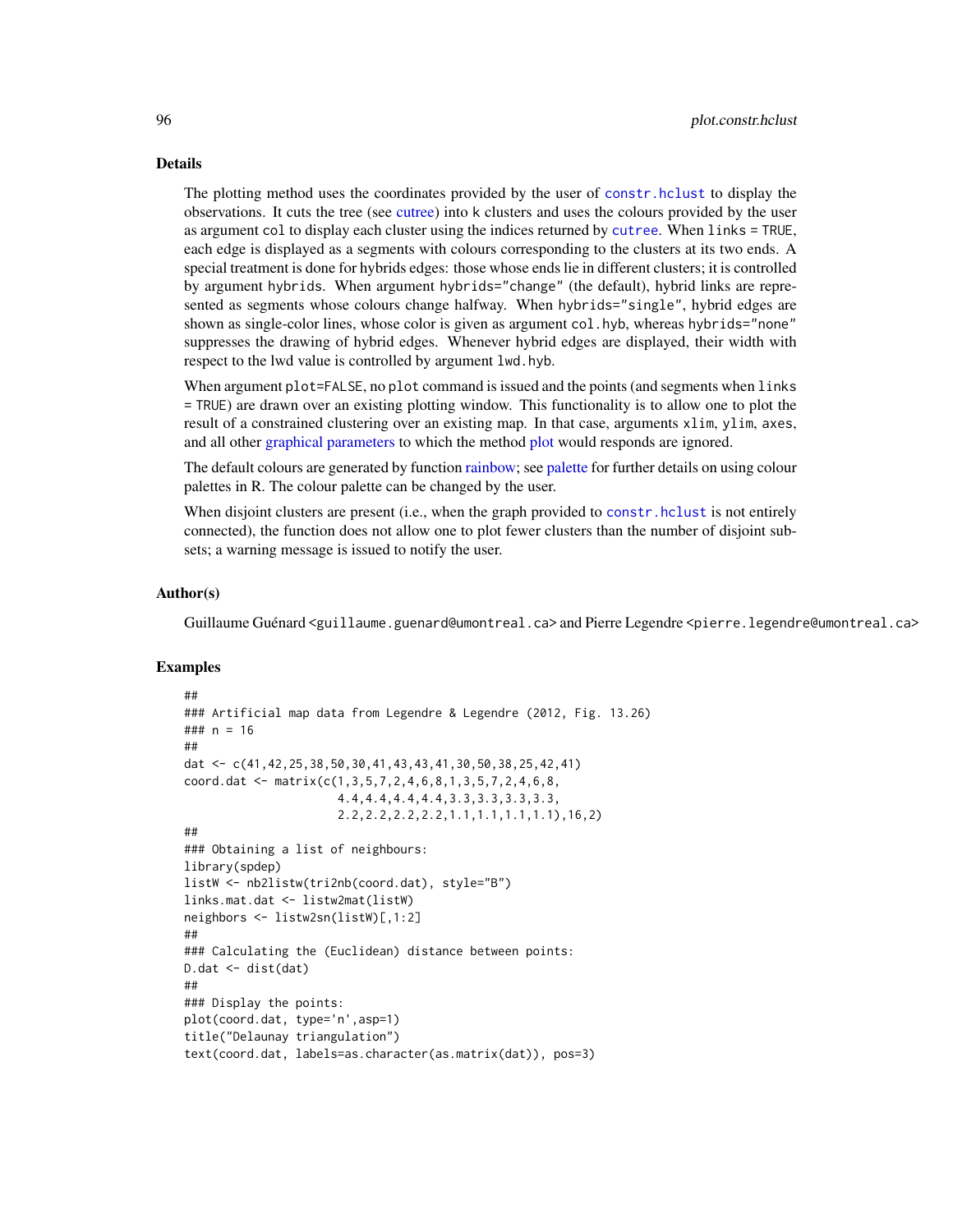# plot.orthobasisSp 97

```
for(i in 1:nrow(neighbors))
   lines(rbind(coord.dat[neighbors[i,1],],
         coord.dat[neighbors[i,2],]))
##
### Clustering with a contiguity constraint described by a list of
### links:
grpWD2cst_constr_hclust <-
   constr.hclust(
       D.dat, method="ward.D2",
       neighbors, coord.dat)
##
### Plot the results with k=5 clusters on a map:
plot(grpWD2cst_constr_hclust, k=5, links=TRUE, las=1,
     xlab="Eastings", ylab="Northings", cex=3, lwd=3)
##
### Repeat the plot with other values of k (number of groups)
```
plot.orthobasisSp *Function to display Moran's Eigenvector Maps (MEM) and other spatial orthogonal bases*

## Description

This function allow to plot or map orthogonal bases

# Usage

```
## S3 method for class 'orthobasisSp'
plot(x, Sp0Rcoords, pos = -1, plot = TRUE, match.ID = FALSE, ...)
```
## Arguments

| $\mathsf{x}$ | an object of class or thobasis Sp                                                                                                                                                  |
|--------------|------------------------------------------------------------------------------------------------------------------------------------------------------------------------------------|
| SpORcoords   | either a Spatial $\star$ object or a matrix with geographic coordinates                                                                                                            |
| pos          | an integer indicating the position of the environment where the data are stored,<br>relative to the environment where the function is called. Useful only if storeData<br>is FALSE |
| plot         | a logical indicating if the graphics is displayed                                                                                                                                  |
| match.ID     | a logical indicating if names of geographic entities match rownames of the<br>orthobasisSp object                                                                                  |
| $\ddotsc$    | additional graphical parameters (see adegpar and trellis.par.get)                                                                                                                  |

# Value

an object of class ADEgS, generated by the s.Spatial function of the adegraphics package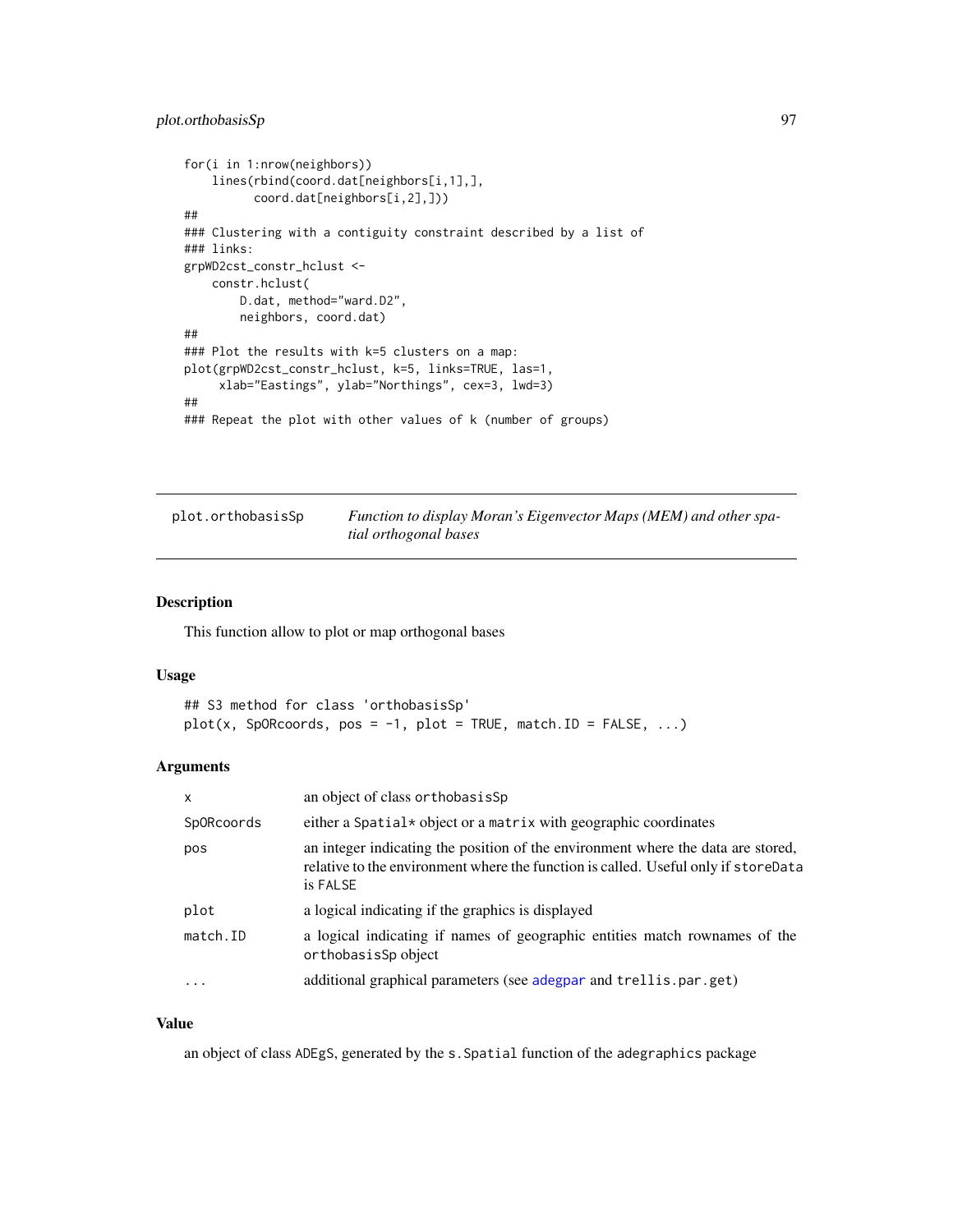## Author(s)

Stéphane Dray <stephane.dray@univ-lyon1.fr>

#### See Also

[s.Spatial](#page-0-0)

# Examples

```
if(require("ade4", quick) = TRUE) & require("spdep", quietly = TRUE)){
data(mafragh)
me <- mem(nb2listw(mafragh$nb))
if(require("adegraphics", quietly = TRUE)){
plot(me[,1:6], mafragh$xy)
plot(me[,1:6], mafragh$Spatial)
}
}
```
plot.TBI *Plots of the outputs of a temporal beta diversity analysis*

## Description

B-C plots are an important step in temporal beta diversity analysis. This function draws B-C plots from the output of function TBI. Different graphic options are available.

## Usage

```
## S3 method for class 'TBI'
plot(
  x,
  type = "BC",
  s.names = NULL,
 pch.loss = 21,
 pch.gain = 22,
  cex.name = 1,
  col.rim = "black",
  col.bg = "gold1",
  cex.symb = 3,diam = TRUE,
  main = "B-C plot",cex.main = 1,
  cex.1ab = 1,
  xlim = NULL,ylim = NULL,
  silent = TRUE,
```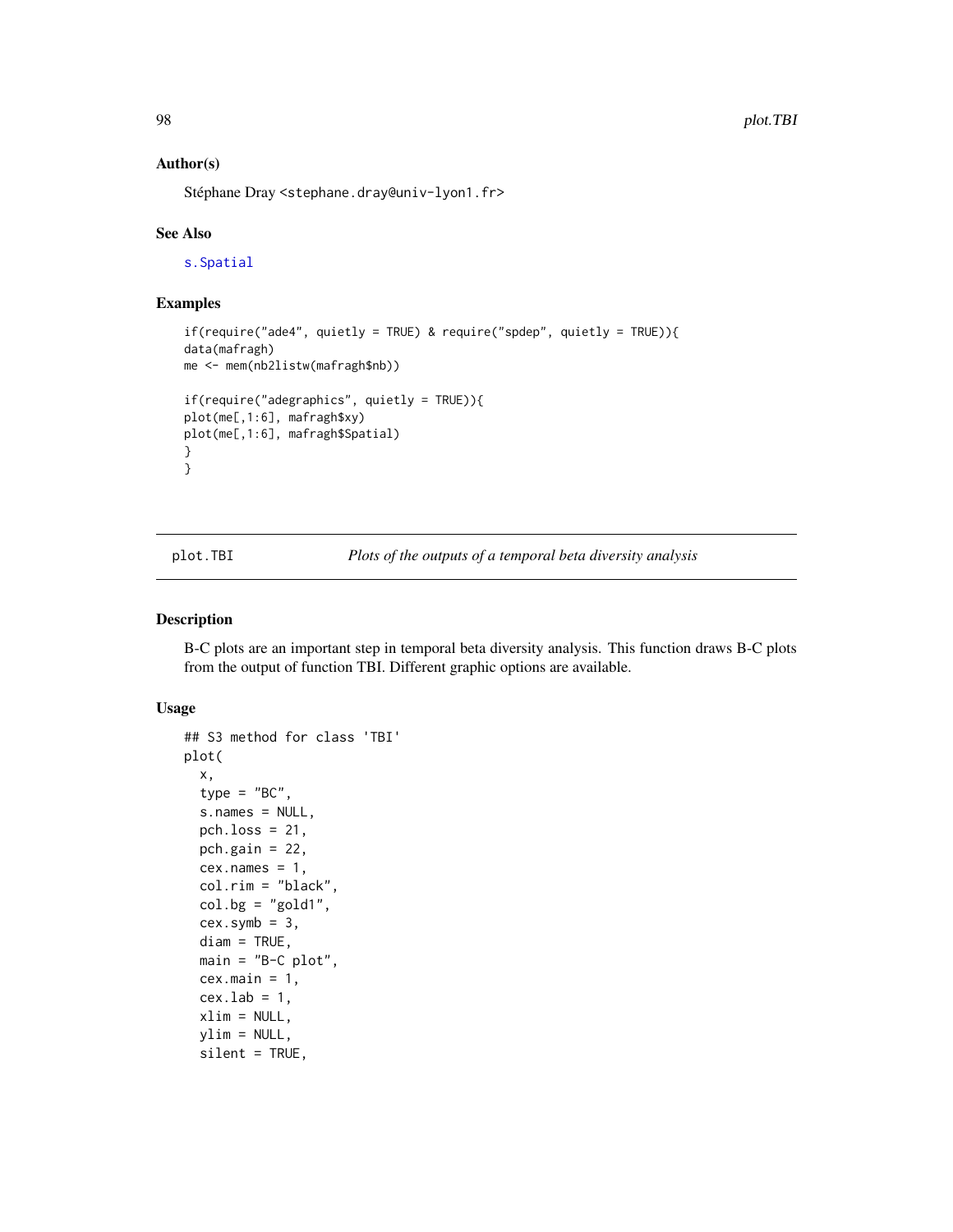... )

# Arguments

| X         | Output of a temporal beta diversity analysis with function TBI. The matrix<br>BCD.mat will be extracted from that object. This matrix contains the B/den<br>statistics in column 1 and the C/den statistics in column 2, where "den" is the<br>denominator used in the TBI analysis. |
|-----------|--------------------------------------------------------------------------------------------------------------------------------------------------------------------------------------------------------------------------------------------------------------------------------------|
| type      | Specify which outputs are plotted. At this time, only BC plots are implemented                                                                                                                                                                                                       |
| s.names   | a vector of names: Site names will be printed on the BC plot. Examples:<br>s.names=1:25; s.names=paste("Site",1:25,sep="."); s.names=rownames(res1\$BCD.mat).<br>Else, s.names=NULL (default): no site names will be printed.                                                        |
| pch.loss  | Symbol used for sites where losses > gains. Default: pch=21, circles. Symbols<br>21 to 25 have a black rim and can be filled with different colours (argument<br>col.bg); see documentation of funciton points. Symbols 0 to 20 only have a rim.                                     |
| pch.gain  | Symbol used for sites where losses $>=$ gains. Default: pch=21, squares.                                                                                                                                                                                                             |
| cex.names | Multiplier for the font size of the site names.                                                                                                                                                                                                                                      |
| col.rim   | Colour of symbol rims in the plot. The following colours have been used in BC<br>plots: "gold","grey70","cadetblue2","red","orange3","coral2","grey100","green".                                                                                                                     |
| col.bg    | Colour filling symbols 21 to 25 in the plot.                                                                                                                                                                                                                                         |
| cex.symb  | Multiplier for size of the symbols representing the TBI values of the sites in the<br>plot. With cex.symb=NULL, symbols have small and uniform sizes.                                                                                                                                |
| diam      | If TRUE, symbol diameter represents the TBI value. If FALSE, symbol surface<br>area represents the TBI value.                                                                                                                                                                        |
| main      | Main title above the plot. Change the title and adapt it to your study.                                                                                                                                                                                                              |
| cex.main  | Multiplier for the font size of the main title.                                                                                                                                                                                                                                      |
| cex.lab   | Multiplier for the font size of the labels.                                                                                                                                                                                                                                          |
| xlim      | The x limits of the plot, e.g. $c(0,1)$ .                                                                                                                                                                                                                                            |
| ylim      | The y limits of the plot, e.g. $c(0,1)$ .                                                                                                                                                                                                                                            |
| silent    | If FALSE print intercept of red line with ordinate.                                                                                                                                                                                                                                  |
| $\cdots$  | Other arguments to be passed to the function                                                                                                                                                                                                                                         |

# Details

B-C plots are an informative output of temporal beta diversity analysis. The species losses (B statistics) form the abscissa and the gains (C statistics) are on the ordinate of the plot. The objective is to illustrate whether the temporal changes at the various sites are dominated by gains or by losses. Distinctive symbols are used for the sites dominated by gains (default: squares) and by losses (default: circles). The symbols are drawn to sizes representing the values of the  $D = (B+C)$ statistics.

# Value

A graph in the R graphic window, with the same scale along the 2 axes (asp=1).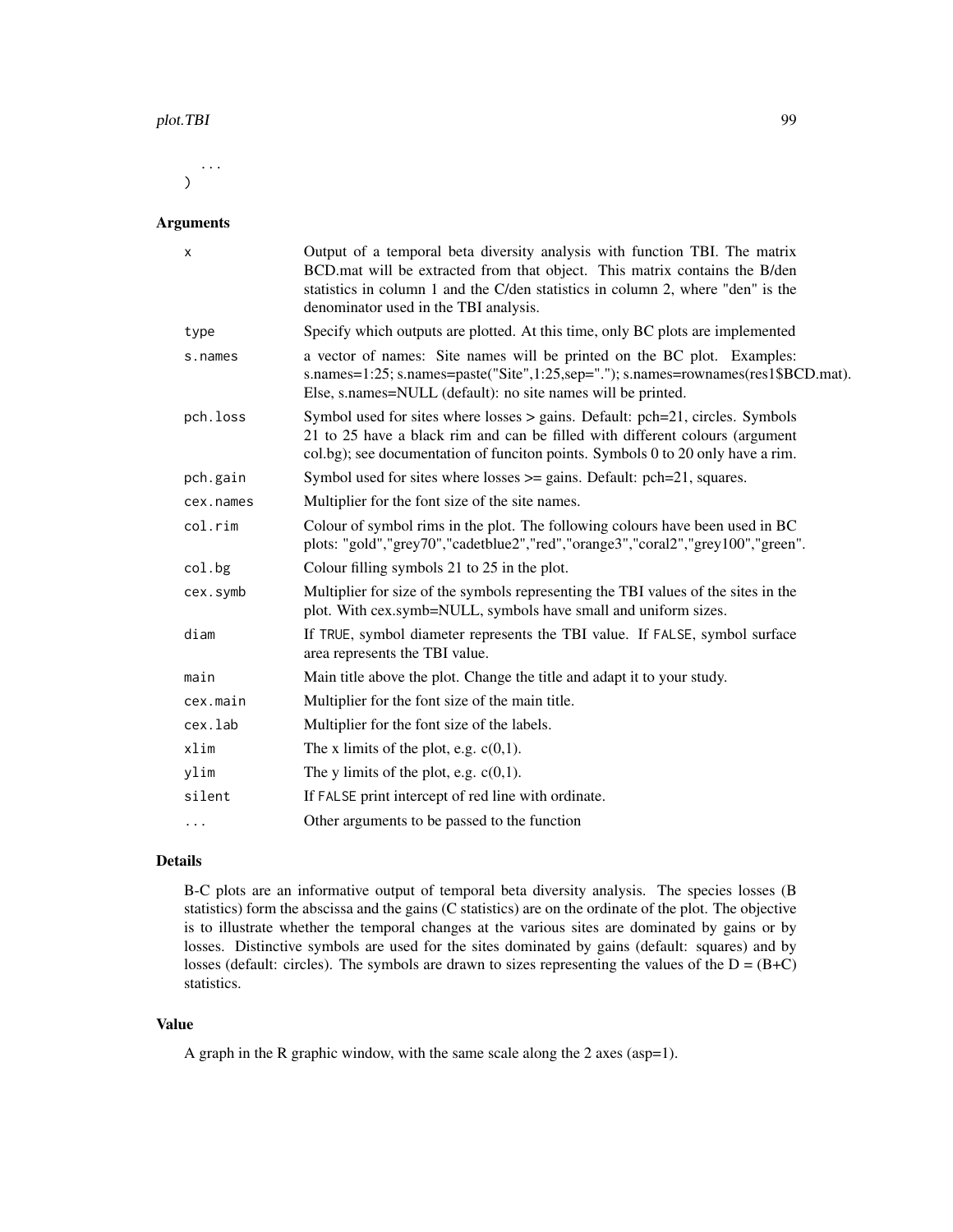#### Author(s)

Pierre Legendre <pierre.legendre@umontreal.ca>

#### References

Legendre, P. 2019. A temporal beta-diversity index to identify sites that have changed in exceptional ways in space-time surveys. *Ecology and Evolution* (in press).

van den Brink, P. J. & C. J. F. ter Braak. 1999. Principal response curves: analysis of time-dependent multivariate responses of biological community to stress. *Environmental Toxicology and Chemistry* 18: 138-148.

#### See Also

[TBI](#page-114-0)

## Examples

```
if(require("vegan", quietly = TRUE)) {
```
## Example 1 -

## Invertebrate communities subjected to insecticide treatment.

## As an example in their paper on Principal Response Curves (PRC method), van den ## Brink & ter Braak (1999) used observations on the abundances of 178 invertebrate ## species (macroinvertebrates and zooplankton) subjected to treatments in 12 mesocosms ## by the insecticide chlorpyrifos. The mesocosms were sampled at 11 occasions. The ## data, available in the {vegan} package, are log-transformed species abundances, ## ytranformed = loge(10\*y+1).

## The data of survey #4 will be compared to those of survey #11 in this example. ## Survey #4 was carried out one week after the insecticide treatment, whereas the ## fauna of the mesocosms was considered by the authors to have fully recovered from ## the insecticide treatment at survey #11.

#### data(pyrifos)

## The mesocosms had originally been attributed at random to the treatments. However, ## to facilitate presentation of the results, they will be listed here in order of ## increased insecticide doses: {0, 0, 0, 0, 0.1, 0.1, 0.9, 0.9, 6, 6, 44, 44} ## micro g/L.

## Select the 12 data rows of surveys 4 and 11 from the data file and reorder them

ord4 <- c(38,39,41,47,37,44,40,46,43,48,42,45) ord11 <- c(122,123,125,131,121,128,124,130,127,132,126,129)

## Run the TBI function

res1 <- TBI(pyrifos[ord4,], pyrifos[ord11,], method = "%diff", nperm = 0, test.t.perm = FALSE)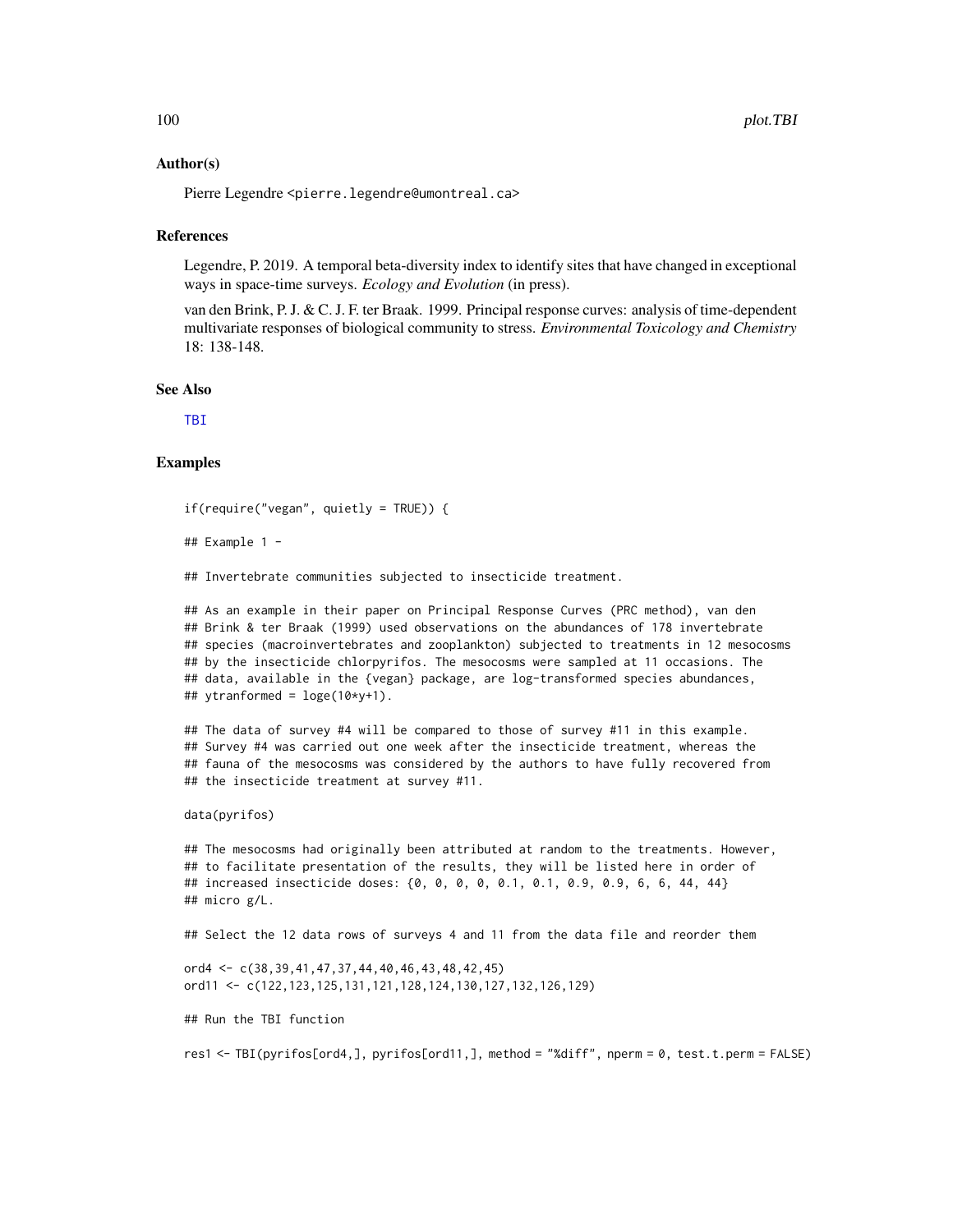res1\$BCD.mat ## Draw BC plots par(mfrow=c(1,2)) s.names <- paste("Surv",1:12,sep=".") ## In the 1st plot, the symbols have diameters proportional to the site TBI statistics plot(res1, s.names=s.names, col.bg="red", pch.loss=21, pch.gain=22, main="B-C plot, Pyrifos, surveys 4 & 11") ## In the 2nd plot, control the axes limit values by specifying xlim and ylim plot(res1, s.names=1:12, col.bg="green", pch.loss=23, pch.gain=24, main="B-C plot, Pyrifos, surveys 4 & 11", xlim=c(0,0.5), ylim=c(0.1,0.6)) ## In the 3rd plot, draw all symbols small and of the same size, using cex.symb=NULL dev.off() plot(res1, s.names=1:12, col.bg="gold", pch.loss=23, pch.gain=24, main="B-C plot, Pyrifos, surveys 4 & 11", cex.symb=NULL) ## Example 2 - ## This example uses the mite data available in vegan. Let us pretend that sites 1-20 ## represent a survey at time 1 (T1) and sites 21-40 a survey at time 2 (T2). data(mite) ## Run the TBI function res2 <- TBI(mite[1:20,],mite[21:40,],method="%diff",nperm=0,test.t.perm=FALSE) res2\$BCD.mat ## Draw BC plots par(mfrow=c(1,2)) s.names=rownames(res2\$BCD.mat) ## In the 1st plot, the symbols have diameters proportional to the site TBI statistics plot(res2, s.names=s.names, col.bg="cadetblue2", pch.loss=21, pch.gain=22, main="B-C plot, Mite data") # In the 2nd plot, control the axes limit values by specifying xlim and ylim plot(res2, s.names=1:20, col.rim="coral2", pch.loss=19, pch.gain=15,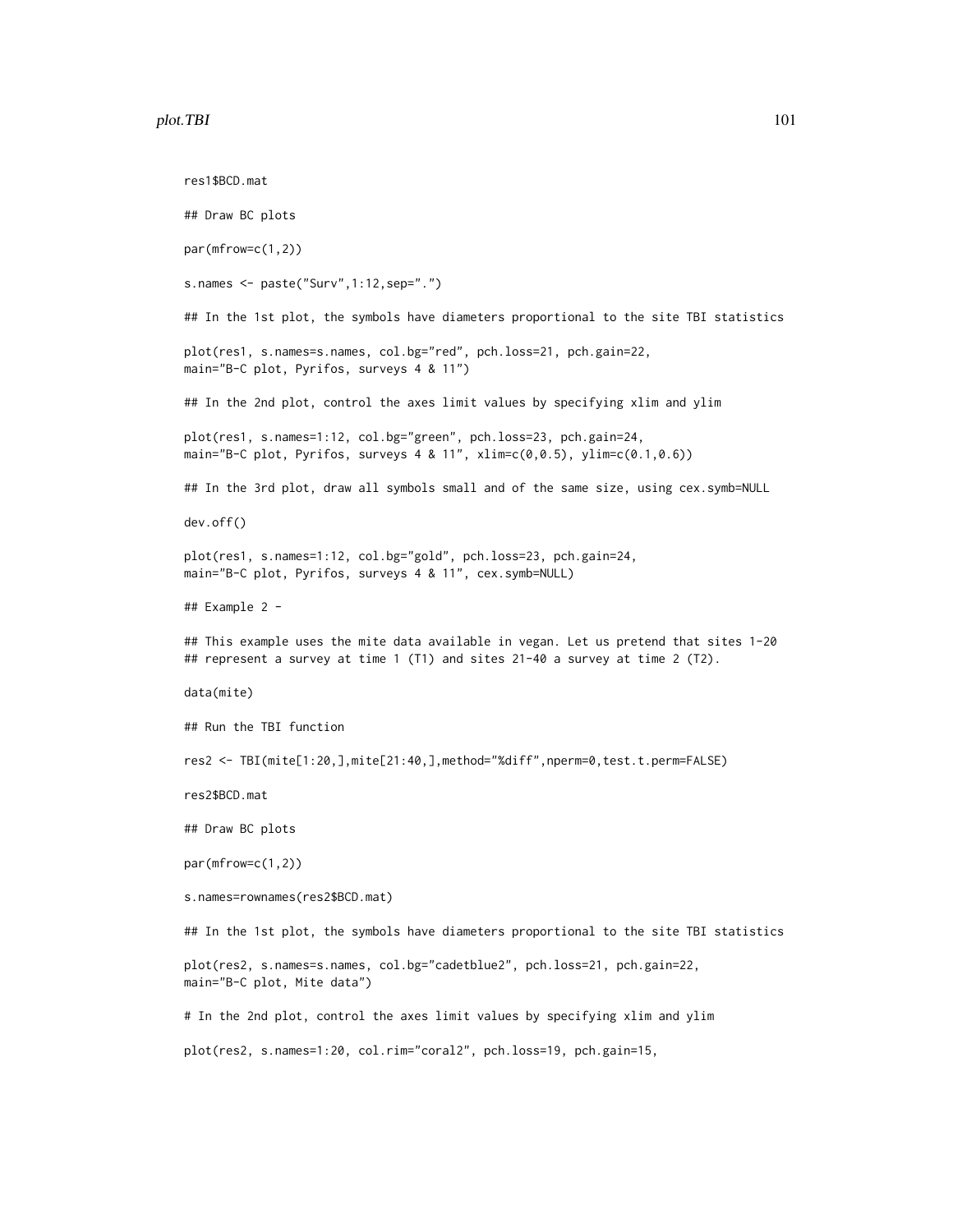102 rotation and the contract of the contract of the contract of the contract of the contract of the contract of the contract of the contract of the contract of the contract of the contract of the contract of the contract

```
main="B-C plot, Mite data", xlim=c(0,0.6), ylim=c(0,0.6))
```
}

rotation *Rotate a set of point by a certain angle*

# Description

Rotate a set of XY coordinates by an angle (in radians)

## Usage

rotation(xy, angle)

#### Arguments

| xy    | A 2-columns matrix or data frame containing a set of X and Y coordinates.     |
|-------|-------------------------------------------------------------------------------|
| angle | Numeric. A scalar giving the angle at which the points should be rotated. The |
|       | angle is in radians.                                                          |

# Value

A 2-columns matrix of the same size as xy giving the rotated coordinates.

# Author(s)

F. Guillaume Blanchet

```
### Create a set of coordinates
coords<-cbind(runif(20),runif(20))
### Create a series of angles
rad<-seq(0,pi,l=20)
for(i in rad){
coords.rot<-rotation(coords,i)
plot(coords.rot)
}
### Rotate the coordinates by an angle of 90 degrees
coords.90<-rotation(coords,90*pi/180)
coords.90
```

```
plot(coords,xlim=range(rbind(coords.90,coords)[,1]),ylim=range(rbind(coords.90,coords)[,2]),asp=1)
points(coords.90,pch=19)
```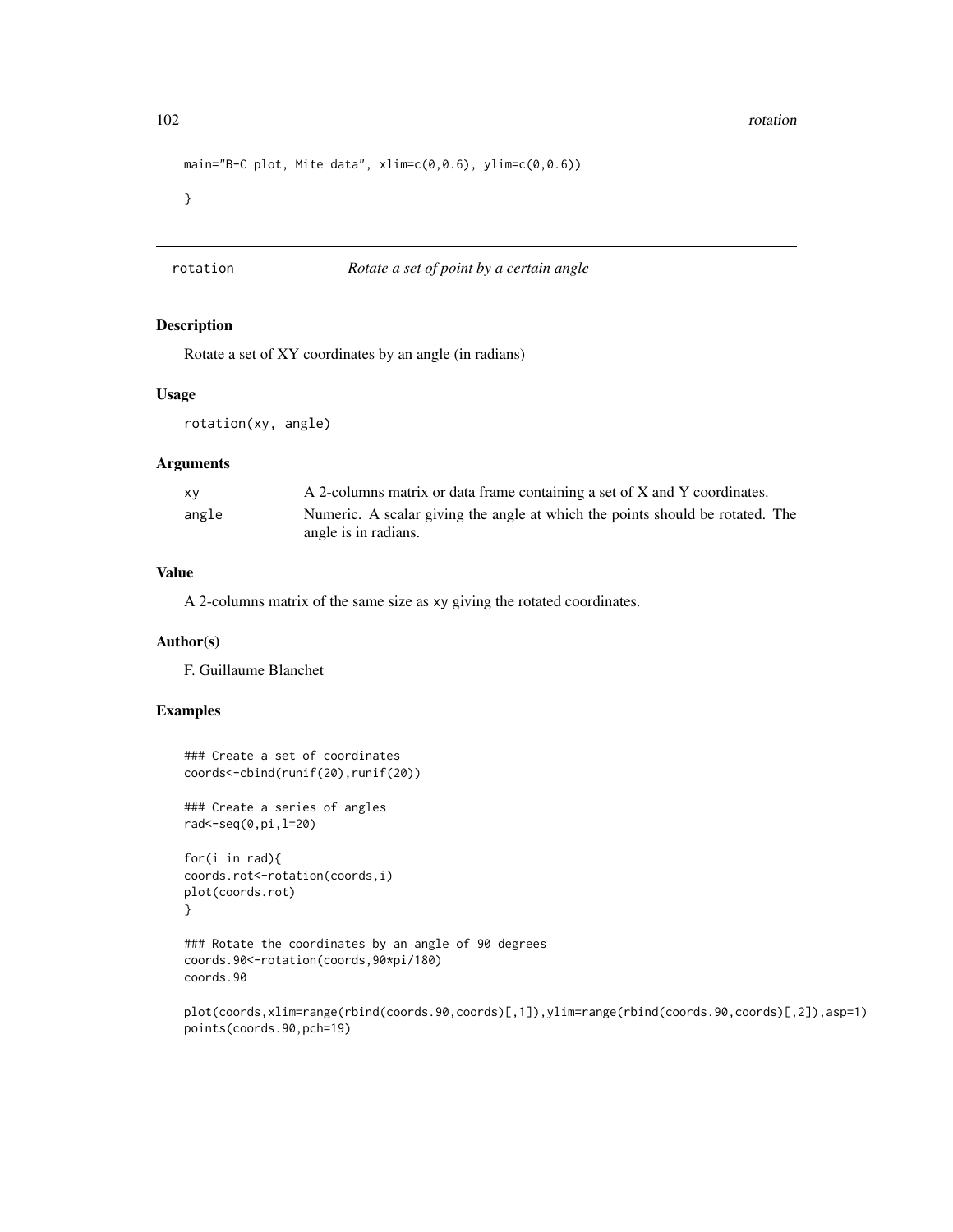# Description

The function decomposes the variance of a variable x on a basis of orthogonal vectors. The significance of the associated R-squared values is tested by a randomization procedure. A smoothed scalogram is obtained by summing the R-squared values into nblocks.

## Usage

```
scalogram(
  x,
  orthobasisSp,
  nblocks = ncol(orthobasisSp),
  nrepet = 999,
  p.adjust.method = "none"
)
## S3 method for class 'scalogram'
plot(x, pos = -1, plot = TRUE, ...)
```
# Arguments

| $\mathsf{x}$    | a numeric vector for univariate data or an object of class dudi for multivariate<br>data (for scalogram) or an object of class scalogram (for plot. scalogram)                     |
|-----------------|------------------------------------------------------------------------------------------------------------------------------------------------------------------------------------|
| orthobasisSp    | an object of class or thobasis Sp                                                                                                                                                  |
| nblocks         | an integer indicating the number of blocks in the smoothed scalogram                                                                                                               |
| nrepet          | an integer indicating the number of permutations used in the randomization pro-<br>cedure                                                                                          |
| p.adjust.method |                                                                                                                                                                                    |
|                 | a string indicating a method for multiple adjustment, see p. adjust. methods<br>for possible choices.                                                                              |
| pos             | an integer indicating the position of the environment where the data are stored,<br>relative to the environment where the function is called. Useful only if storeData<br>is FALSE |
| plot            | a logical indicating if the graphics is displayed                                                                                                                                  |
| .               | additional graphical parameters (see adegpar and trellis.par.get)                                                                                                                  |
|                 |                                                                                                                                                                                    |

# Details

On the plot, oberved R-squared values are represent by bars. A black line indicate the 0.95 quantile of the values obtained by permutations. Significant values are indicated by a '\*'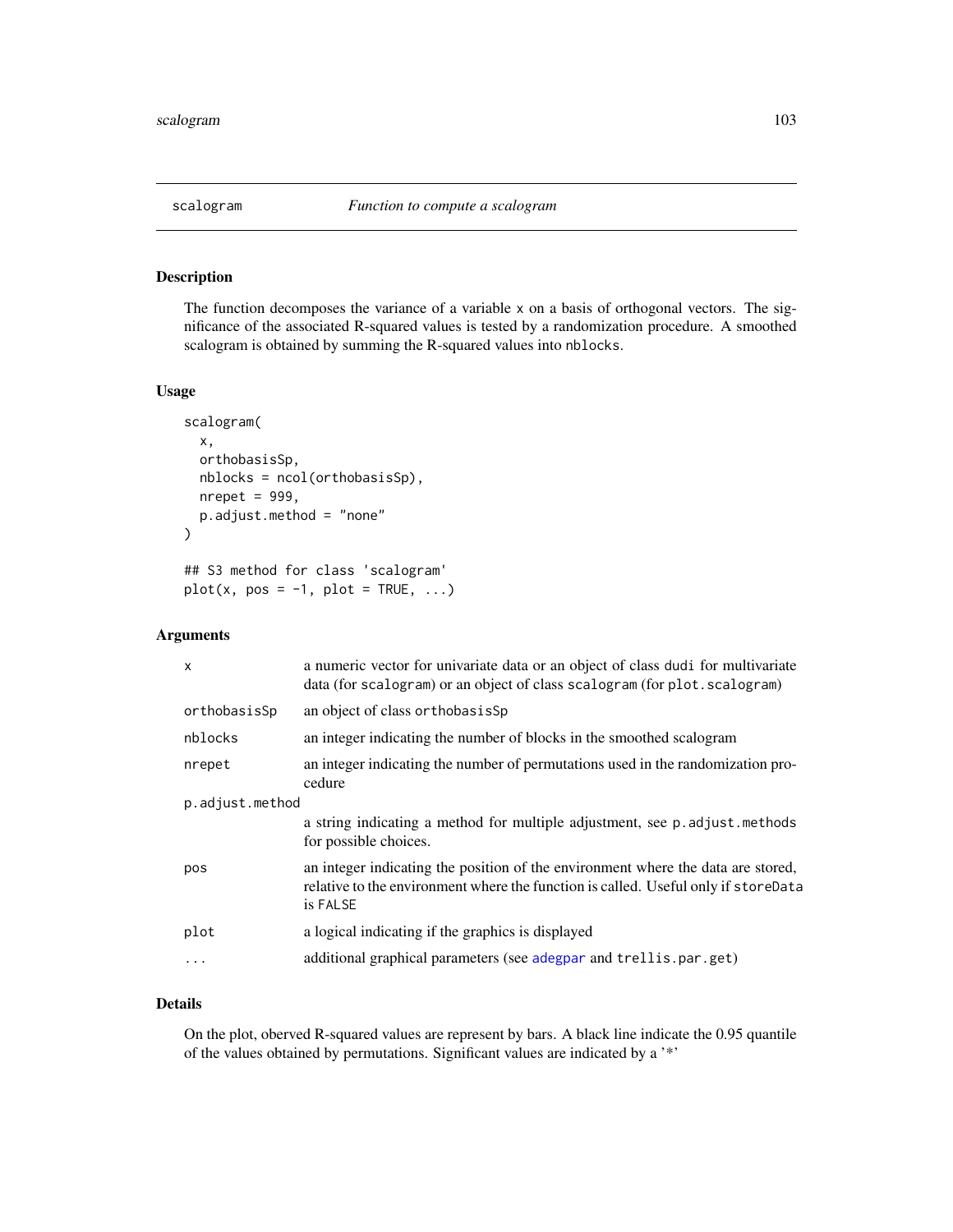#### Value

The function scalogram returns an object of class scalogram, subclass krandtest. The plot function returns an object of class ADEgS, generated by the functions of the adegraphics package

## Author(s)

Stéphane Dray <stephane.dray@univ-lyon1.fr>

## References

Dray S., Pélissier R., Couteron P., Fortin M.J., Legendre P., Peres-Neto P.R., Bellier E., Bivand R., Blanchet F.G., De Caceres M., Dufour A.B., Heegaard E., Jombart T., Munoz F., Oksanen J., Thioulouse J., Wagner H.H. (2012). Community ecology in the age of multivariate multiscale spatial analysis. *Ecological Monographs* 82, 257–275.

## See Also

[mem](#page-103-0) [orthobasis](#page-0-0)

## Examples

```
if(require("ade4", quietly = TRUE) & require("spdep", quietly = TRUE)){
data(mafragh)
me <- mem(nb2listw(mafragh$nb))
if(require("adegraphics", quietly = TRUE)){
sc1 <- scalogram(mafragh$env$Conduc, me, nblocks = 10)
plot(sc1)
}
}
```
<span id="page-103-1"></span>

| scores.listw | Function to compute and manage Moran's Eigenvector Maps (MEM) |
|--------------|---------------------------------------------------------------|
|              | of a listw object                                             |

## <span id="page-103-0"></span>Description

These functions compute MEM (i.e., eigenvectors of a doubly centered spatial weighting matrix). Corresponding eigenvalues are linearly related to Moran's index of spatial autocorrelation.

## Usage

```
scores.listw(
 listw,
 wt = rep(1, length(listw$neighbours)),
 MEM.autocor = c("non-null", "all", "positive", "negative"),
  store.listw = FALSE
```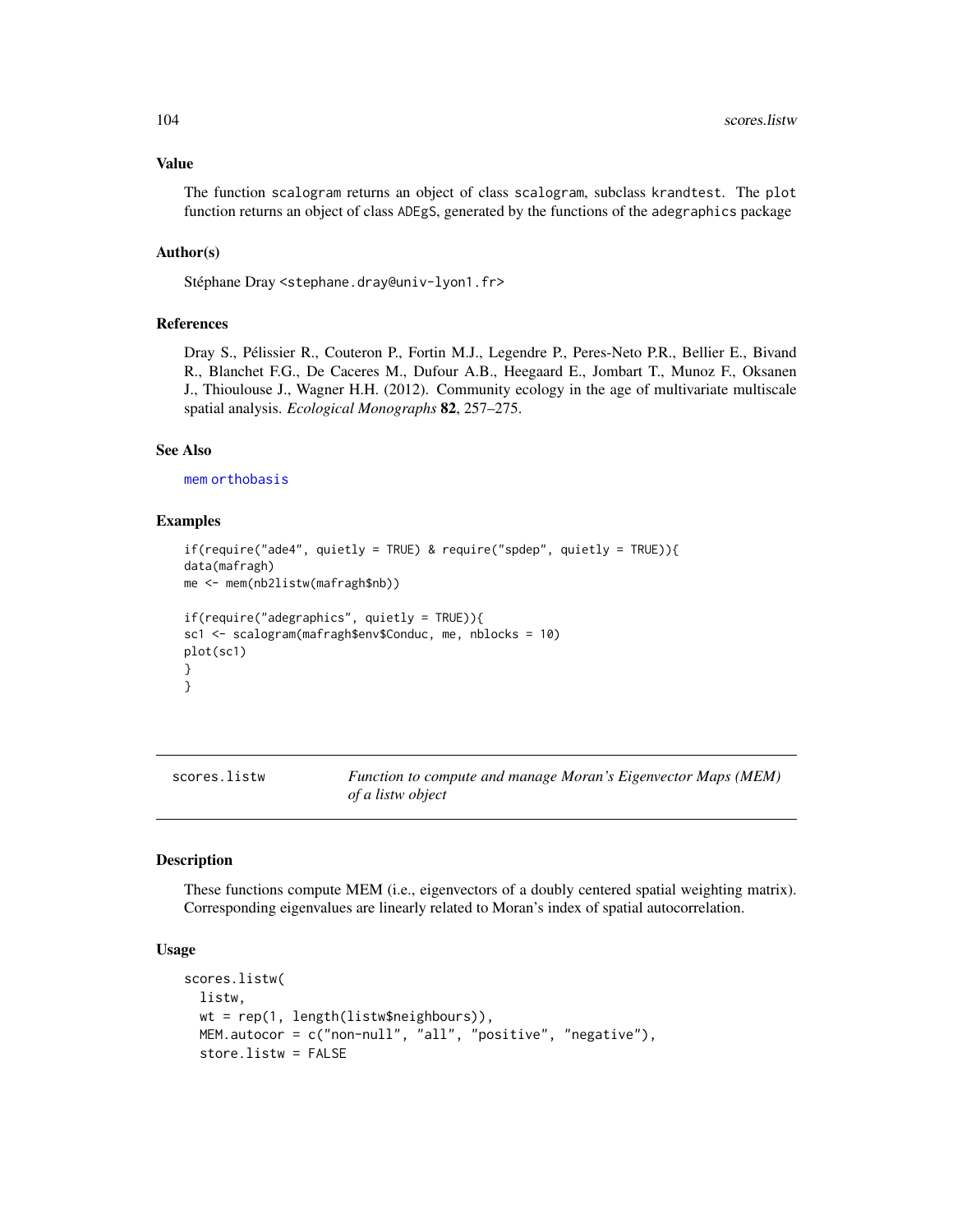scores.listw 105

```
\mathcal{L}mem(
  listw,
 wt = rep(1, length(listw$neighbours)),
 MEM.autocor = c("non-null", "all", "positive", "negative"),
  store.listw = FALSE
)
orthobasis.listw(
  listw,
  wt = rep(1, length(listw$neighbours)),
 MEM.autocor = c("non-null", "all", "positive", "negative"),
  store.listw = FALSE
)
## S3 method for class 'orthobasisSp'
```

```
x[i, j, drop = TRUE]
```
# Arguments

| A vector of weights. It is used to orthogonalize the eigenvectors. It could be<br>useful if MEM are used in weighted regression or canonical correspondence<br>analysis<br>A string indicating if all MEMs must be returned or only those corresponding to<br>non-null, positive or negative autocorrelation. The difference between options<br>all and non-null is the following: when there are several null eigenvalues, op-<br>tion all removes only one of the eigenvectors with null eigenvalues and returns<br>(n-1) eigenvectors, whereas non-null does not return any of the eigenvectors<br>with null eigenvalues.<br>A logical indicating if the spatial weighting matrix should be stored in the at-<br>tribute listw of the returned object<br>An object of class or thobasis Sp.<br>Elements to extract (integer or empty): index of rows (i) and columns (j).<br>A logical. If TRUE, object containing only one colum is converted in vector | listw       | An object of the class listw created by functions of the spdep package |
|-------------------------------------------------------------------------------------------------------------------------------------------------------------------------------------------------------------------------------------------------------------------------------------------------------------------------------------------------------------------------------------------------------------------------------------------------------------------------------------------------------------------------------------------------------------------------------------------------------------------------------------------------------------------------------------------------------------------------------------------------------------------------------------------------------------------------------------------------------------------------------------------------------------------------------------------------------------|-------------|------------------------------------------------------------------------|
|                                                                                                                                                                                                                                                                                                                                                                                                                                                                                                                                                                                                                                                                                                                                                                                                                                                                                                                                                             | wt          |                                                                        |
|                                                                                                                                                                                                                                                                                                                                                                                                                                                                                                                                                                                                                                                                                                                                                                                                                                                                                                                                                             | MEM.autocor |                                                                        |
|                                                                                                                                                                                                                                                                                                                                                                                                                                                                                                                                                                                                                                                                                                                                                                                                                                                                                                                                                             | store.listw |                                                                        |
|                                                                                                                                                                                                                                                                                                                                                                                                                                                                                                                                                                                                                                                                                                                                                                                                                                                                                                                                                             | X           |                                                                        |
|                                                                                                                                                                                                                                                                                                                                                                                                                                                                                                                                                                                                                                                                                                                                                                                                                                                                                                                                                             | i, j        |                                                                        |
|                                                                                                                                                                                                                                                                                                                                                                                                                                                                                                                                                                                                                                                                                                                                                                                                                                                                                                                                                             | drop        |                                                                        |

# Details

Testing the nullity of eigenvalues is based on  $E(i)/E(1)$  where  $E(i)$  is i-th eigenvalue and  $E(1)$  is the maximum absolute value of eigenvalues

# Value

An object of class orthobasisSp, subclass orthobasis. The MEMs are stored as a data.frame. It contains several attributes (see ?attributes) including:

- values: The associated eigenvalues.
- listw: The associated spatial weighting matrix (if store.listw = TRUE).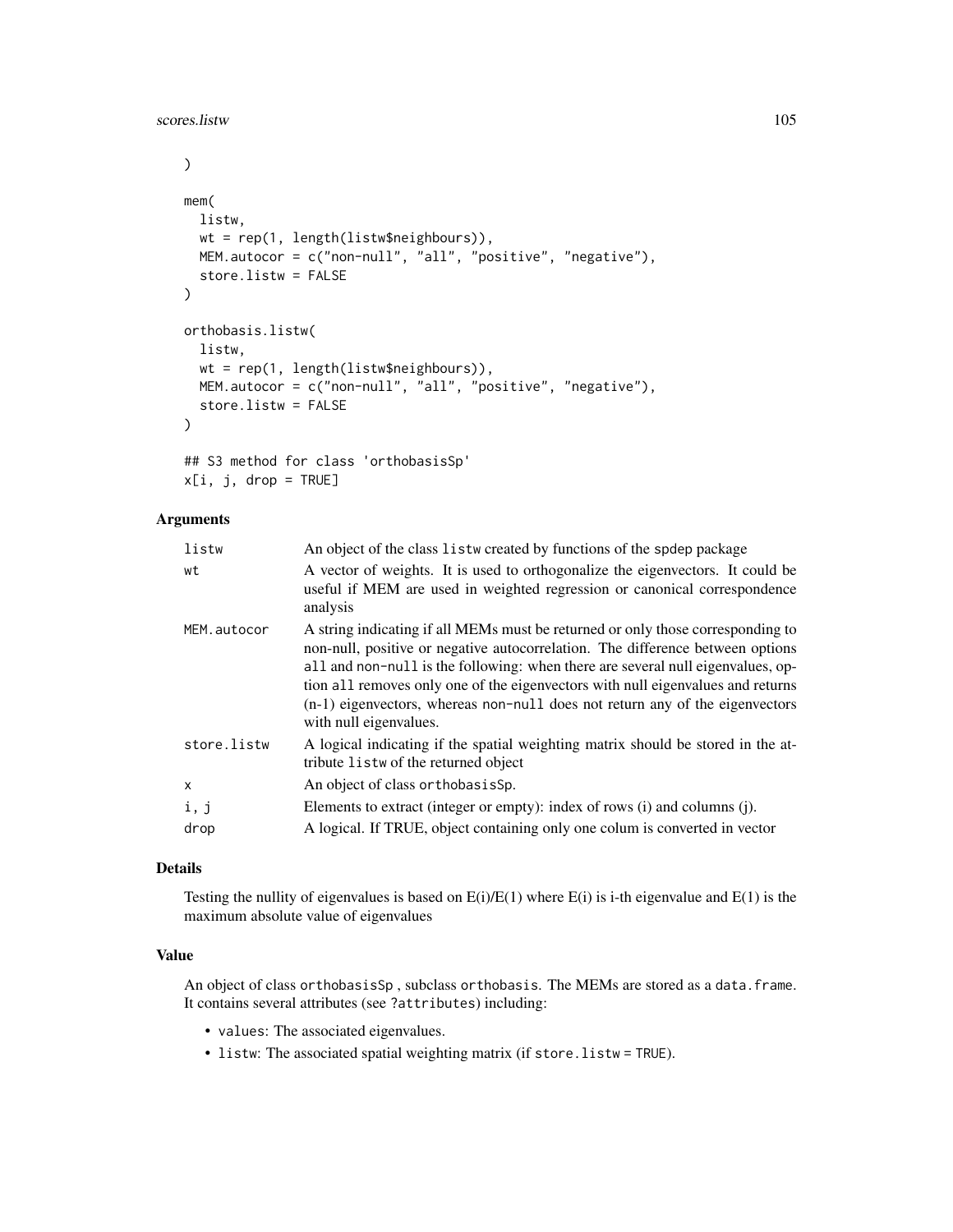## Author(s)

Stéphane Dray <stephane.dray@univ-lyon1.fr>

#### References

Dray, S., Legendre, P., and Peres-Neto, P. R. (2006). Spatial modeling: a comprehensive framework for principal coordinate analysis of neighbor matrices (PCNM). *Ecological Modelling* 196, 483– 493.

Griffith D. A. (1996) Spatial autocorrelation and eigenfunctions of the geographic weights matrix accompanying geo-referenced data. *Canadian Geographer* 40, 351–367.

# See Also

[nb2listw](#page-0-0) [orthobasis](#page-0-0)

## Examples

```
if(require("ade4", quietly = TRUE) & require("spdep", quietly = TRUE)){
data(oribatid)
nbtri <- tri2nb(as.matrix(oribatid$xy))
sc.tri <- scores.listw(nb2listw(nbtri, style = "B"))
summary(sc.tri)
}
if(require("adegraphics", quietly = TRUE)){
s.value(oribatid$xy,sc.tri[,1:9])
plot(sc.tri[,1:6], oribatid$xy, pSp.cex = 5, pSp.alpha = 0.5, pbackground.col = 'lightblue')
}
```
ScotchWhiskey *Scotch Whiskey Data Set*

#### Description

Single Malt Scotch whiskeys from 109 distilleries

## Usage

```
data(ScotchWhiskey)
```
## Format

A list with 12 members:

geo A [SpatialPointsDataFrame-class](#page-0-0) object containing the geographic coordinates and other information about the distilleries.

colour The whiskey colour coded as a 14-level factor.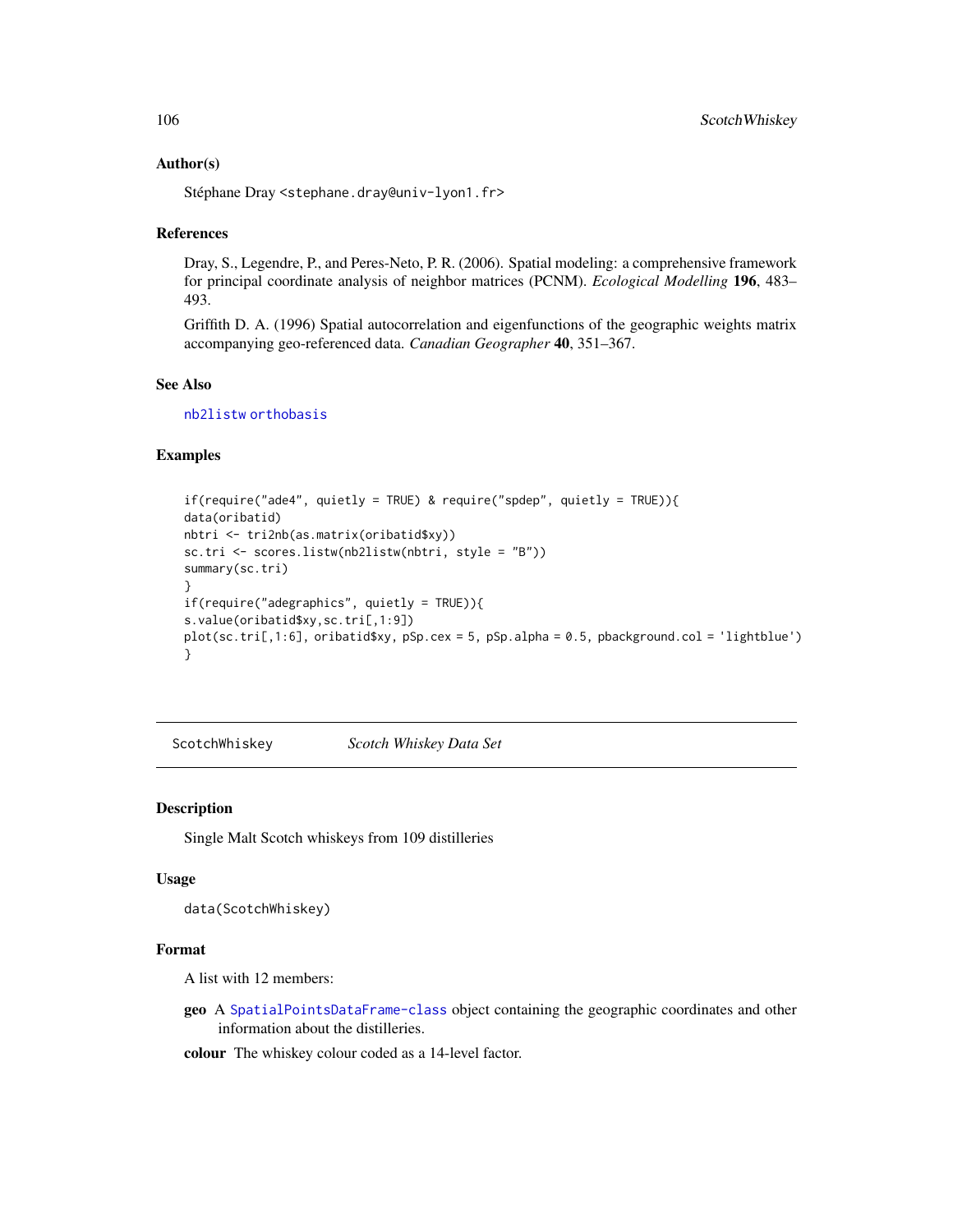- nose A set of 12 nasal notes (boolean).
- body A set of 8 body notes (boolean).
- palate A set of 15 palatine notes (boolean).
- finish A set of 19 finish (or after-taste) notes (boolean).
- **nbChar** Number of characteristics attributed to each distillery for each of the four sets of boolean features: nose, body, palate, finish.
- listW A listw object (see [nb2listw](#page-0-0)) containing information about the spatial edges (neighbour links) between the distilleries.
- links.mat A binary square matrix of the spatial connexions between the distilleries (contiguity matrix).
- neighbors A [SpatialLinesDataFrame-class](#page-0-0) object containing geographic information about the spatial links between the distilleries.
- dist A list of distance matrices obtained for each of the four sets of boolean features.

#### Details

There are 5 data sets: color, nose, body, palate, and finish. The binary  $(0,1)$  descriptors are in the same order as on p. 239 of the whisky paper.

There are two whiskies in the classification from the Springbank distillery. One pertains to the Islay group, the other to the Western group.

Please let us know of the analyses you have performed with the whiskey data, especially if you intend to publish them.

The distance matrices were calculated separately as follows for each tasting data set:

 $D = (1 - S4)^{0.5}$ ,

where S4 is the Simple matching coefficient of Sokal & Michener (1958). This coefficient was called S4 in the Gower & Legendre (1986) paper and S1 in the Legendre & Legendre (2012) book. In package ade4, coefficient  $D = sqrt(1 - S4)$  is computed by function dist. binary using argument "method=2".

#### Source

Pierre Legendre <pierre.legendre@umontreal.ca> and François-Joseph Lapoints <francois-joseph.lapointe@umontreal.ca>, Département de sciences biologiques, Université de Montréal, Montréal, Québec, Canada.

#### References

Lapointe, F.-J. and P. Legendre. 1994. A classification of pure malt Scotch whiskies. Applied Statistics 43: 237-257 <http://www.dcs.ed.ac.uk/home/jhb/whisky/lapointe/text.html>.

Gower, J.C. and Legendre, P. 1986. Metric and Euclidean properties of dissimilarity coefficients. Journal of Classification, 3, 5-48.

Legendre, P. and Legendre, L. 2012. Numerical Ecology. 3rd English edition. Elsevier Science BV, Amsterdam.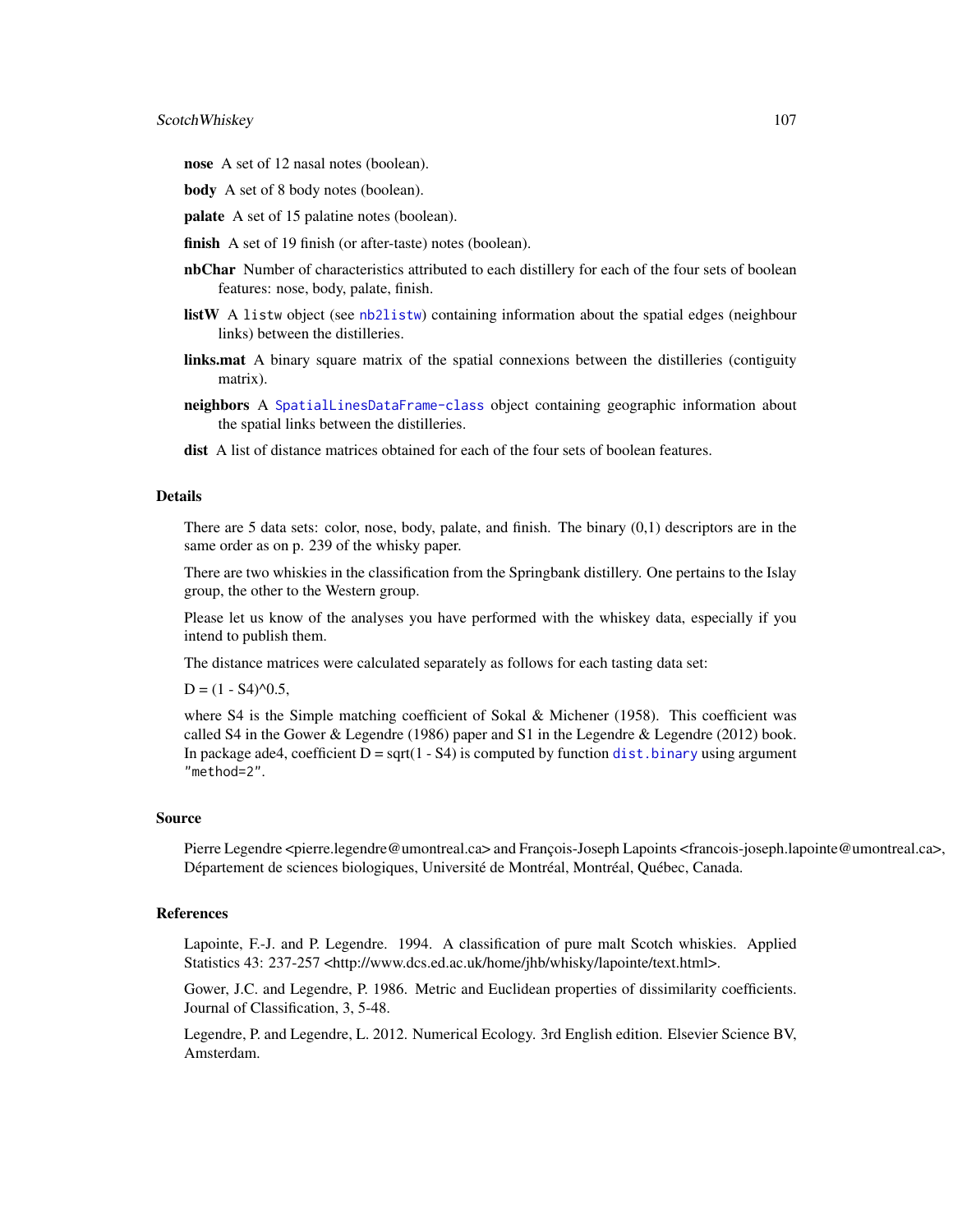```
data(ScotchWhiskey)
lapply(ScotchWhiskey,ncol)
ScotchWhiskey$nbChar
ScotchWhiskey$listW ## attr(ScotchWhiskey$listW,"class")
names(ScotchWhiskey)
names(ScotchWhiskey$dist)
##
plotWhiskey <- function(main) {
    plot(x=ScotchWhiskey$geo@coords[,1L]/1000,
         xlab="Eastings (km)",
         y=ScotchWhiskey$geo@coords[,2L]/1000,
        ylab="Northings (km)",
         main=main,
         type="n",asp=1)
   apply(
        ScotchWhiskey$neighbor@data,1L,
        function(X,coords) {
            segments(
                coords[X[1L],1L]/1000,
                coords[X[1L],2L]/1000,
                coords[X[2L],1L]/1000,
                coords[X[2L],2L]/1000
            )
        },
        coords=ScotchWhiskey$geo@coords
    )
    invisible(NULL)
}
##
plotWhiskey("Scotch whiskey: peat nose")
cols <- c("blue","orange")
points(ScotchWhiskey$geo@coords/1000,pch=21L,
       bg=cols[ScotchWhiskey$nose[,"peat"]+1L])
legend(x=50,y=1000,legend=c("Has a peat nose","Has no peat nose"),
       pch=21L,pt.bg=rev(cols))
##
plotWhiskey("Scotch whiskey: soft body")
cols <- c("red","green")
points(ScotchWhiskey$geo@coords/1000,pch=21L,
       bg=cols[ScotchWhiskey$body[,"soft"]+1L])
legend(x=50,y=1000,legend=c("Has a soft body","Has no soft body"),
       pch=21L,pt.bg=rev(cols))
##
plotWhiskey("Scotch whiskey: spicy palate")
cols <- c("red","green")
points(ScotchWhiskey$geo@coords/1000,pch=21L,
       bg=cols[ScotchWhiskey$palate[,"spice"]+1L])
legend(x=50,y=1000,legend=c("Has a spicy palate","Has no spicy palate"),
       pch=21L,pt.bg=rev(cols))
##
plotWhiskey("Scotch whiskey: sweet finish")
```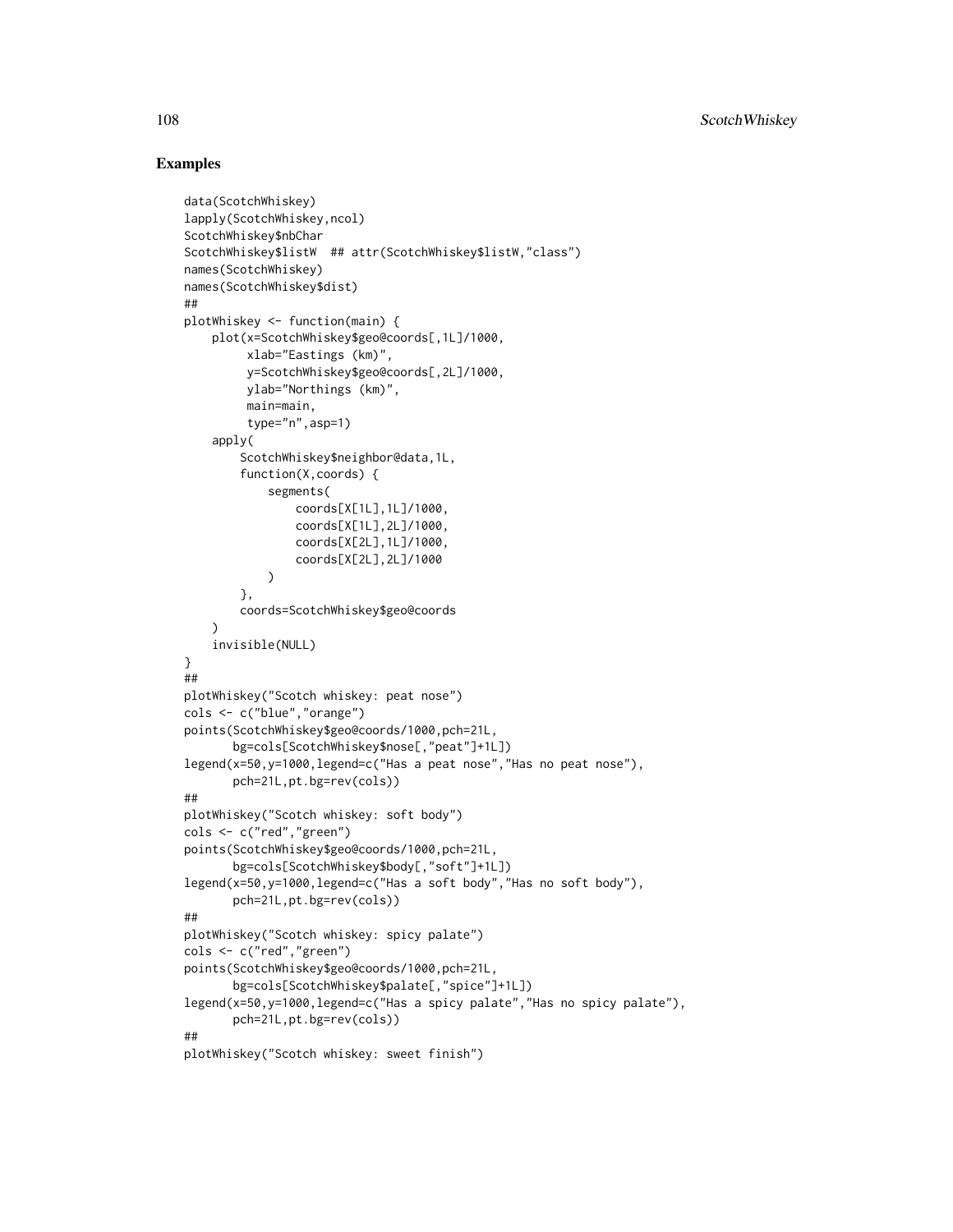#### <span id="page-108-0"></span>stimodels 109

```
cols <- c("red","green")
points(ScotchWhiskey$geo@coords/1000,pch=21L,
      bg=cols[ScotchWhiskey$finish[,"sweet"]+1L])
legend(x=50,y=1000,legend=c("Has a sweet finish","Has no sweet finish"),
      pch=21L,pt.bg=rev(cols))
##
### To visualize (part of) the distance matrices:
as.matrix(ScotchWhiskey$dist$nose)[1:5,1:5]
as.matrix(ScotchWhiskey$dist$body)[1:5,1:5]
as.matrix(ScotchWhiskey$dist$palate)[1:5,1:5]
as.matrix(ScotchWhiskey$dist$finish)[1:5,1:5]
##
### The data tables:
ScotchWhiskey$colour
head(ScotchWhiskey$nose)
head(ScotchWhiskey$body)
head(ScotchWhiskey$palate)
head(ScotchWhiskey$finish)
```
stimodels *Space-time interaction in ANOVA without replication*

# **Description**

Function stimodels performs two-way ANOVA to test space-time interaction (STI) without replicates using one among a set of possible models described in Legendre et al. (2010). Function quicksti allows performing space-time ANOVA in a simplified way. In many models, degrees of freedom are saved by coding space and/or time parsimoniously using distance-based Moran Eigenvector Maps (dbMEM; Borcard & Legendre 2002; Dray et al. 2006).

#### Usage

```
stimodels(
  Y,
  S,
  Ti,
 model = "5",
 nperm = 999,
  nS = -1,
 nT = -1,
  Sfixed = TRUE,
  Tfixed = TRUE,
  COD.S = NULL,COD.T = NULL,save.X = FALSE,
  print.res = TRUE
)
```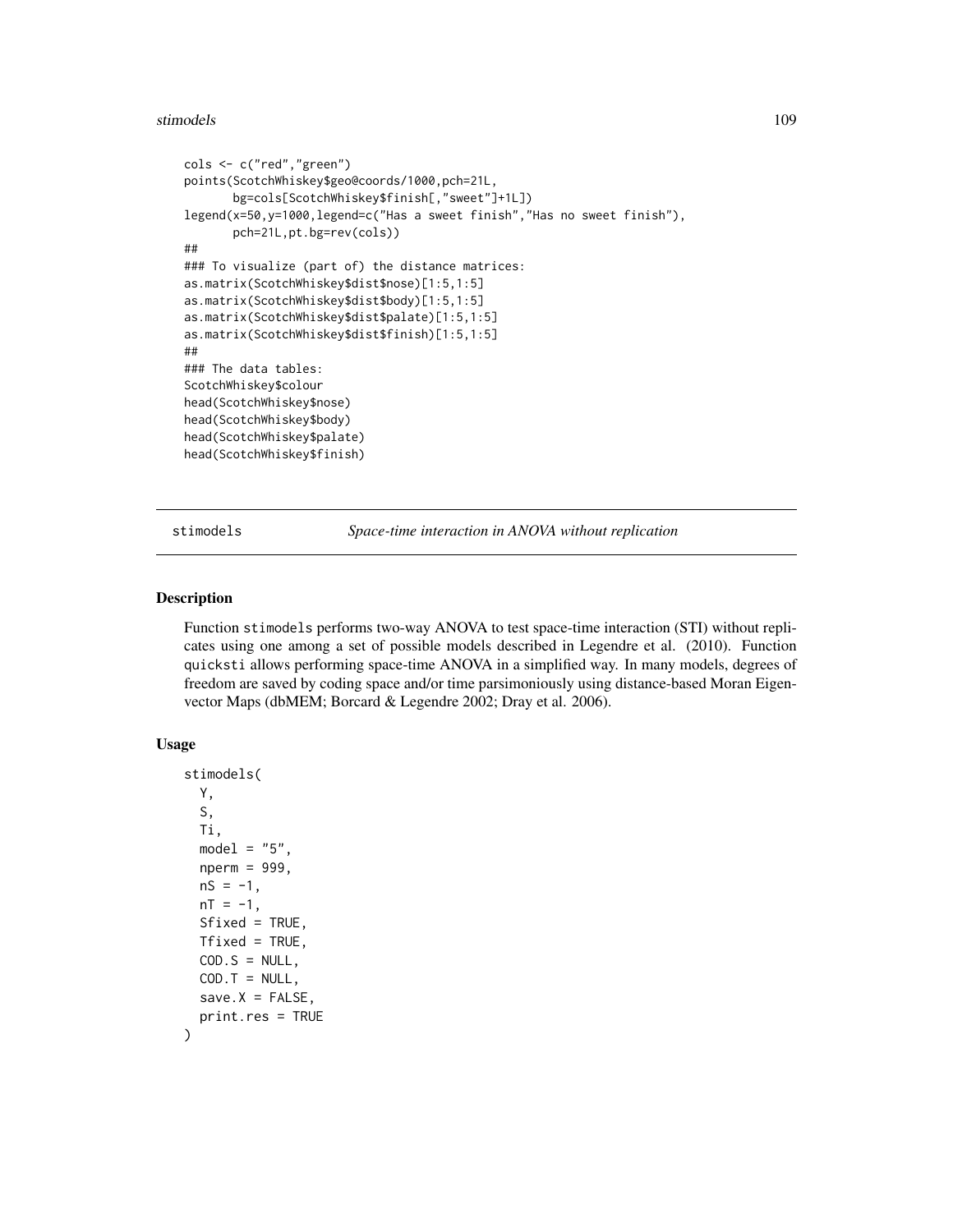#### 110 stimodels and the state of the state of the state of the state of the state of the state of the state of the state of the state of the state of the state of the state of the state of the state of the state of the state

```
quicksti(
 Y,
 S,
 Ti,
 nperm = 999,
 alpha = 0.05,
 COD.S = NULL,COD.T = NULL,save.X = FALSE,print.res = TRUE
\mathcal{L}
```

| Y         | Site-by-species response data table. Assumes row blocks corresponding to times,<br>i.e. within each block all sites are provided, always in the same order.                                                                                                                                                                                                                              |
|-----------|------------------------------------------------------------------------------------------------------------------------------------------------------------------------------------------------------------------------------------------------------------------------------------------------------------------------------------------------------------------------------------------|
| S         | Number of spatial points (when they are aligned on a transect or a time series<br>and equispaced) or a matrix of spatial coordinates (when the sites are on a two-<br>dimensional surface or on a line but very irregularly spaced).                                                                                                                                                     |
| Τi        | Number of time campaigns (when equispaced) or a matrix (a vector) of temporal<br>coordinates (when the time campaigns are very irregularly spaced).                                                                                                                                                                                                                                      |
| model     | Linear space-time model to be used (can be either "2", "3a", "3b", "4", "5", "6a",<br>"6b", or "7").                                                                                                                                                                                                                                                                                     |
| nperm     | Number of permutations in the significance tests.                                                                                                                                                                                                                                                                                                                                        |
| nS        | Number of space dbMEMs to use (by default, -1, all dbMEMs with positive<br>autocorrelation are used).                                                                                                                                                                                                                                                                                    |
| nT        | Number of time dbMEMs to use (by default, -1, all dbMEMs with positive au-<br>tocorrelation are used).                                                                                                                                                                                                                                                                                   |
| Sfixed    | Logical: is factor Space fixed, or not (if FALSE, it is considered a random fac-<br>tor).                                                                                                                                                                                                                                                                                                |
| Tfixed    | Logical: is factor Time fixed, or not (if FALSE, it is considered a random factor).                                                                                                                                                                                                                                                                                                      |
| COD.S     | Spatial coding functions to be used instead of dbMEM. The number of columns<br>must be lower than S and the number of rows must be equal to the number of<br>rows in Y. - Do not use full coding of S (binary variables or Helmert contrasts)<br>in COD.S to code for the factor to be tested, space, in Model 6a: there would be<br>no residual degrees of freedom left for the test.   |
| COD.T     | Temporal coding functions to be used instead of dbMEM. The number of columns<br>must be lower than Ti and the number of rows must be equal to the number of<br>rows in Y. - Do not use full coding of Ti (binary variables or Helmert contrasts)<br>in COD.T to code for the factor to be tested, time, in Model 6b: there would be<br>no residual degrees of freedom left for the test. |
| save.X    | If TRUE, the explanatory bloc-diagonal matrix constructed for model 6a or 6b<br>is saved in the output list with the label X.                                                                                                                                                                                                                                                            |
| print.res | If TRUE, displays the results and additional information onscreen (recommended).<br>If FALSE, only R2, F and P are printed onscreen.                                                                                                                                                                                                                                                     |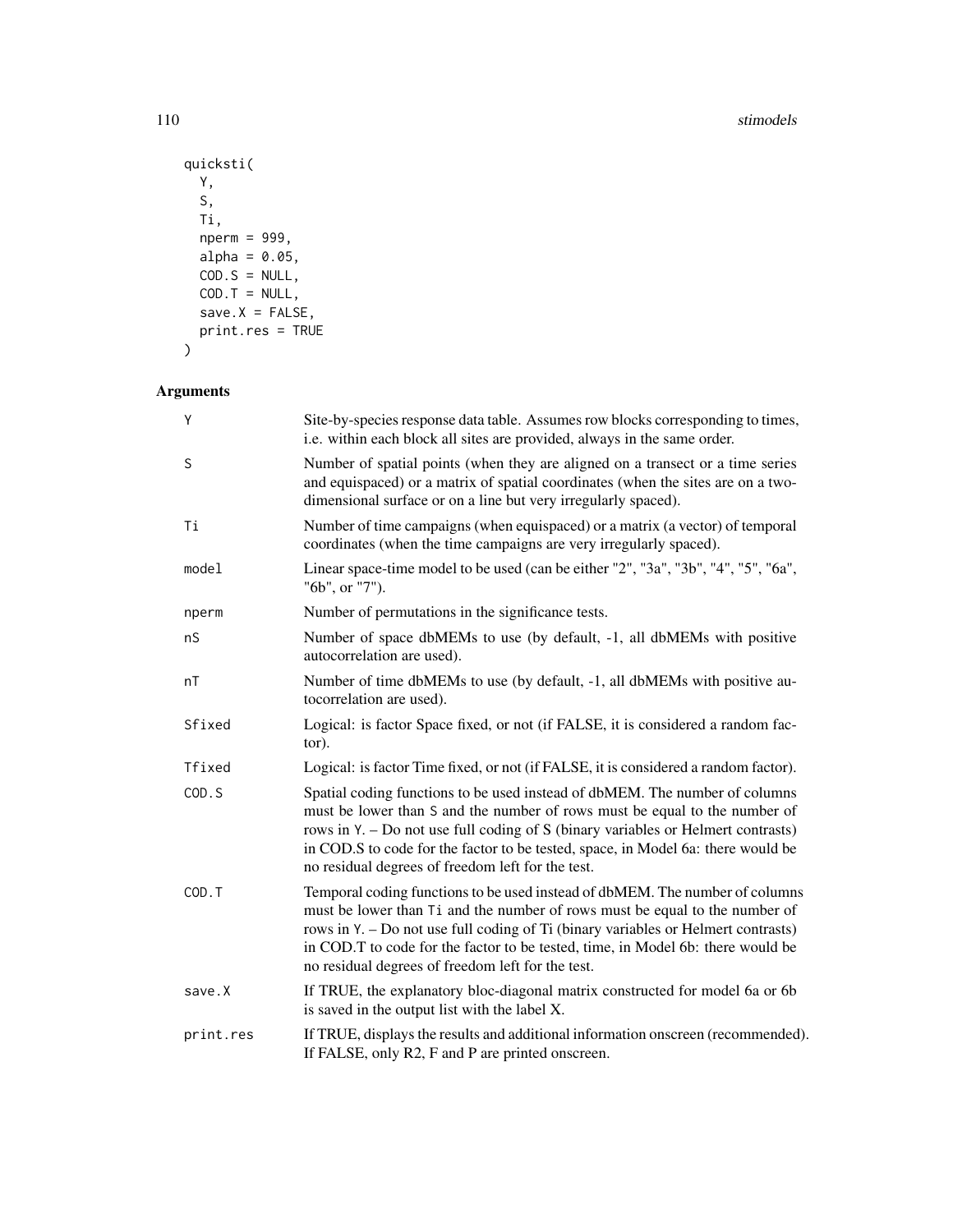#### stimodels and the state of the state of the state of the state of the state of the state of the state of the state of the state of the state of the state of the state of the state of the state of the state of the state of

alpha In quicksti, confidence level for the interaction test. Depending on the decision for the interaction test, the main factors are tested differently.

#### Details

The 'stimodels' and 'quicksti' functions should only be used (1) when each site has been sampled during each survey, with no missing data, and (2) when there are no replicate observations of the space-time points. When there is replication, use a regular permutational Manova function such as adonis2.

When the sites form a one-dimensional spatial transect, or a meandering line such as the course of a river, with regular sampling intervals, and the time series has fairly equal time intervals, one can use the S and Ti arguments to indicate the number of sites in space and the number of surveys along time. The order of the sites in each temporal block of the input data file will be taken to correspond to the spatial positions of the sites along the transect (from 1 to S), and the order of the time blocks in the data file will be taken to indicate the temporal order of the surveys (from 1 to Ti). The function will then compute dbMEM eigenfunctions corresponding to the spatial and temporal positions of the data rows in the input data file as if they were on straight lines.

When the sites do not form a regular, one-dimensional spatial transect, one must provide a file of spatial coordinates of the sites to argument S. Similarly, when the time series has unequal time intervals, one must provide a file of temporal coordinates of the surveys to argument Ti.

Alternatively, one can use arguments COD.S or COD.T to provide a matrix of Helmert contrasts to be used in the analysis in place of dbMEM eigenfunctions. One can do that, for example, when there are only a few surveys along time and it would not be useful to represent these few surveys by dbMEM eigenfunctions. That matrix can have the class "matrix" or "numeric"; they both work in functions stimodels and quicksti. Arguments COD.S and COD.T can also be used to provide matrices containing other types of eigenfunctions, for example AEM eigenfunctions, to be used instead of dbMEM matrices computed by stimodels or quicksti. However, do not code both the space and time factors as Helmert contrasts; that would not leave residual degrees of freedom for the test of the interaction.

In stimodels, tests for space-time interaction and space or time main effects are conducted using one of the following models:

- Model 2 Space and Time are coded using Helmert contrasts for the main effects. The interaction cannot be tested.
- Model 3a Space is coded using dbMEM variables whereas Time is coded using Helmert contrasts.
- Model 3b Space is coded using Helmert contrasts whereas Time is coded using dbMEM variables.
- Model 4 Both Space and Time are coded using dbMEM variables; the interaction is coded as the Hadamard (or elementwise) product of the space-coding by the time-coding dbMEMs.
- Model 5 Space and Time are coded using Helmert contrasts for the main factor effects; the interaction is coded as the Hadamard product of the space-coding by the time-coding dbMEM variables.
- Model 6a Nested model. Testing for the existence of spatial structure (common or separate) using dbMEM (or other) variables coding for Space.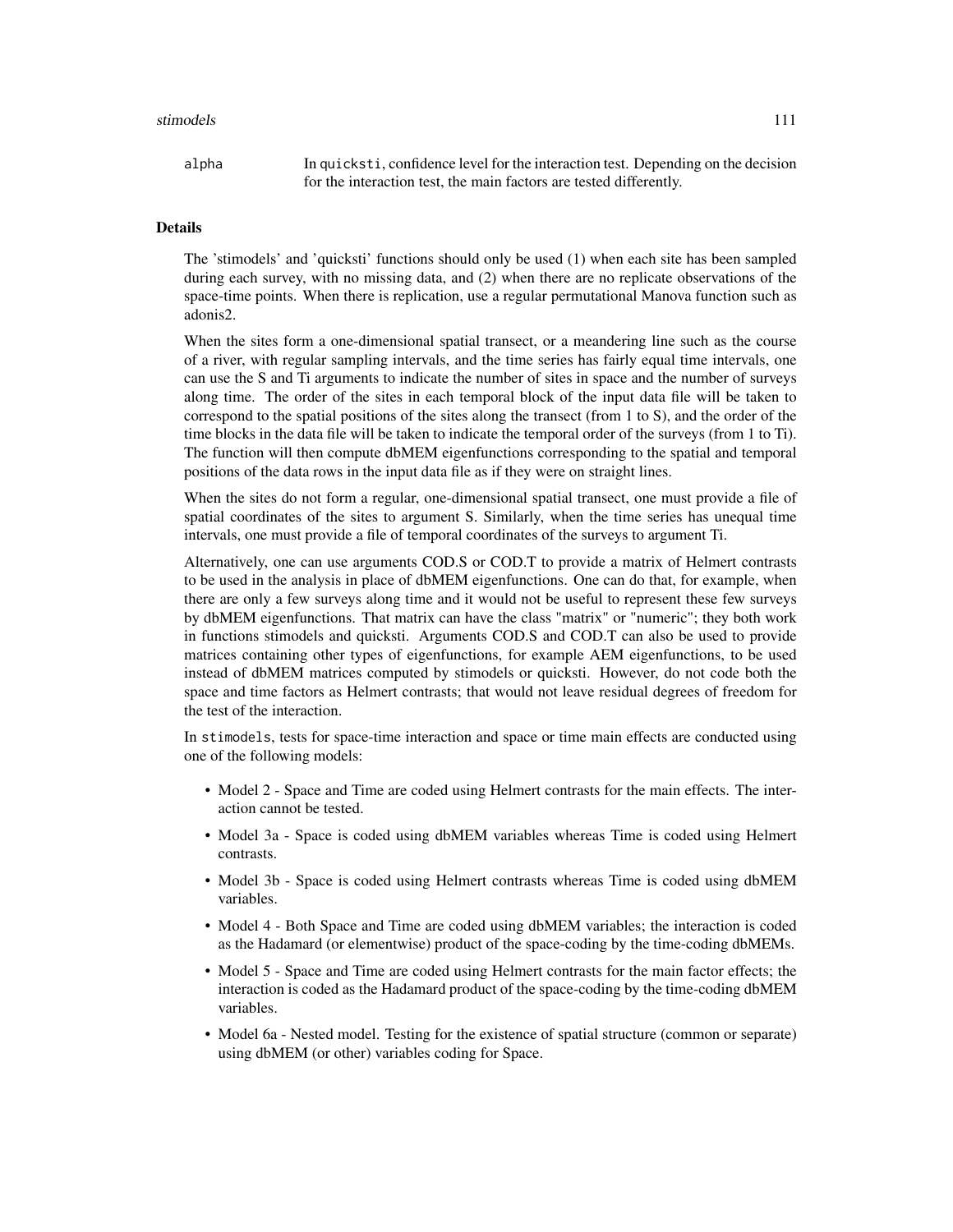- Model 6b Nested model. Testing for the existence of temporal structure (common or separate) using dbMEM (or other) variables coding for Time.
- Model 7 Space and Time are coded using dbMEM variables for the main factor effects, but they are coded using Helmert contrasts for the interaction term (not recommended).

With Models 2, 6a and 6b, the interaction test is not available.

When using quicksti, space-time interaction is first tested using Model 5. Depending on the outcome of this test, the main factors are tested using different strategies. If the interaction is not significant then the test of main factors is also done following Model 5. If the interaction is significant, then a nested model (6a) is used to know whether separate spatial structures exist and another (6b) to know whether separate temporal structures exist. In quicksti function space and time are always considered fixed factors (F ratios are constructed using residual MS in the denominator).

For the interaction the permutations are unrestricted, whereas for the main factors the permutations are restricted within time blocks (for the test of factor Space) or space blocks (for the test of factor Time). By default, the function computes dbMEM for space and time coding, but other space and/or time descriptors can be provided by the user, through COD.S and COD.T.

#### Value

A list containing the following results:

- testS An object with the result of the space effect test, including the mean squares for the F numerator (MS.num), the mean squares for the F denominator (MS.den), the proportion of explained variance (R2), the adjusted proportion of explained variance (R2.adj), the F statistics (F) and its p-value computed from a permutation test (Prob).
- testT An object with the result of the time effect test, like testS.
- teststi An object with the result of the space-time interaction test, like testS.
- X.matrix The bloc-diagonal explanatory matrix used in test of model 6a or 6b

#### Author(s)

Pierre Legendre <pierre.legendre@umontreal.ca>, Miquel De Caceres and Daniel Borcard

#### **References**

Borcard, D. & P. Legendre. 2002. All-scale spatial analysis of ecological data by means of principal coordinates of neighbour matrices. Ecological Modelling 153: 51-68. https://doi.org/10.1016/S0304- 3800(01)00501-4.

Dray, S., P. Legendre & P. R. Peres-Neto. 2006. Spatial modelling: a comprehensive framework for principal coordinate analysis of neighbour matrices (PCNM). Ecological Modelling 196: 483-493. https://doi.org/10.1016/j.ecolmodel.2006.02.015.

Legendre, P. & D. Borcard. 2018. Box-Cox-chord transformations for community composition data prior to beta diversity analysis. Ecography 41: 1820–1824. https://doi.org/10.1111/ecog.03498.

Legendre, P., M. De Caceres & D. Borcard. 2010. Community surveys through space and time: testing the space-time interaction in the absence of replication. Ecology 91: 262-272. https://doi.org/10.1890/09- 0199.1.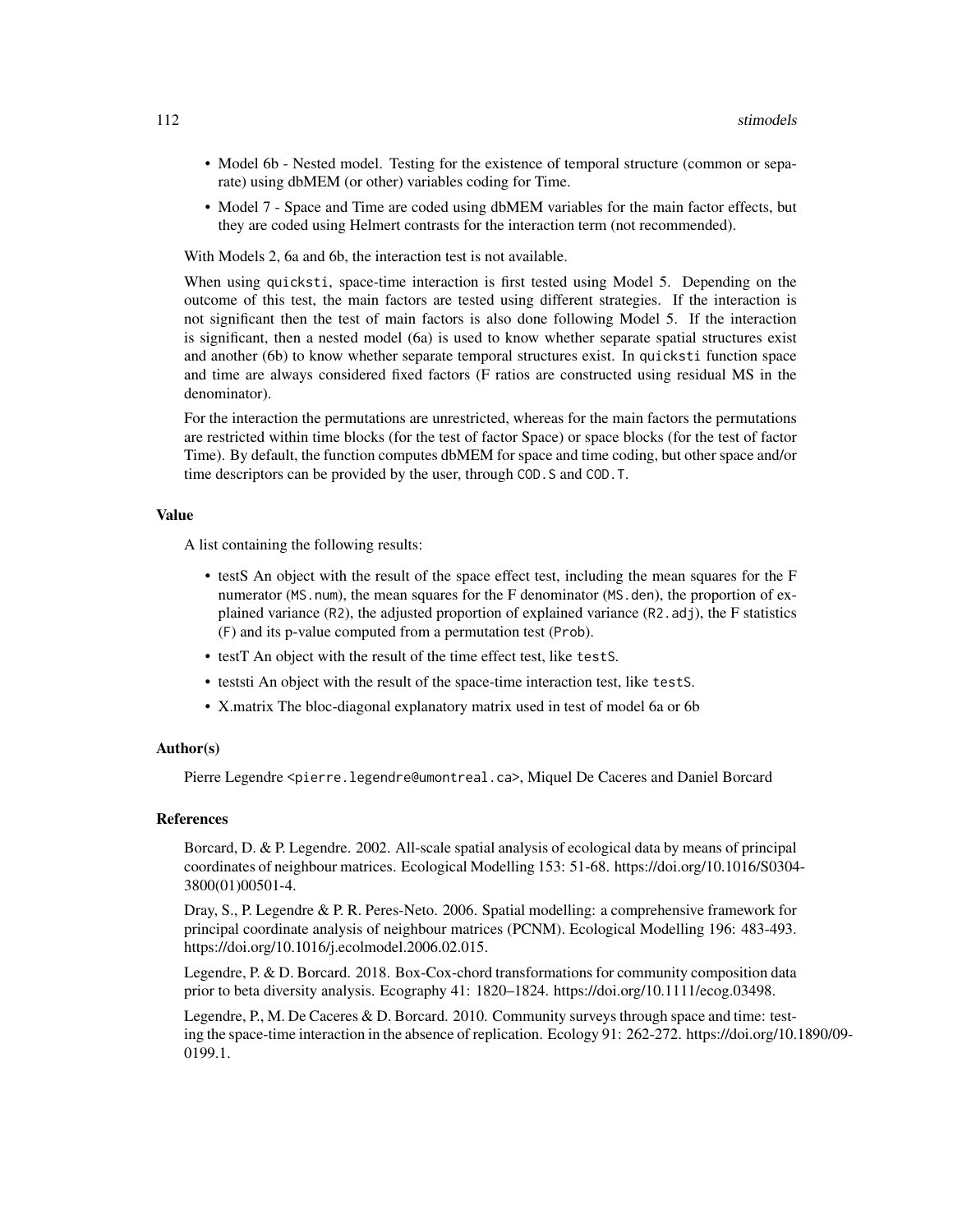#### <span id="page-112-0"></span>stimodels and the state of the state of the state of the state of the state of the state of the state of the state of the state of the state of the state of the state of the state of the state of the state of the state of

#### See Also

[trichoptera](#page-128-0)

# Examples

# The "trichoptera" data set contains the abundances of 56 Trichoptera species captured # during 100 consecutive days in 22 emergence traps along a stream. The 22 traps # (sites) form a regular transect, with geographic positions 1 to 22. The original # daily data collected at each site were pooled into 10 survey periods for the study # of Legendre et al. (2010) in order to reduce the very high proportion of zeros in the # original data matrix. Order of the observations in the data set: the 22 traps (sites) # are nested within the survey weeks, as required by the 'stimodels' and 'quicksti' # functions.

data(trichoptera)

# log-transform the species data, excluding the Site and Date colums

trich.log <- log1p(trichoptera[,-c(1,2)])

# A log-chord transformation (Legendre & Borcard 2018) would also be appropriate for # these data: trich.tr <- decostand(log1p(trichoptera[,-c(1,2)]), method="norm")

# Example 1. Compute the space-time interaction test using model 5. By specifying the # number of sites (traps), the sofware assumes that they form a regular transect with # equispaced sites. Important note to users In real analyses, use more than 99 # permutations.

out.1 <- stimodels(trich.log, S=22, Ti=10, model="5", nperm=99)

# The interaction is significant. Because of that, test results for the main effects, # space and time, obtained with model 5, cannot be interpreted. Tests of spatial # variation can be done for individual times using simple RDA against dbMEM.S # variables. Likewise, tests of temporal variation can be done for individual sites # using simple RDA against dbMEM.T variables. A global test of the hypothesis that none # of the times shows a significant spatial structure can be done with model 6a. For a # global test of temporal structure at the various sites, use model 6b.

## Not run: # Code not run during CRAN software tests

# Example 2. Run space-time analysis with global tests for main effects after testing # the interaction, which is significant in this example

out.2 <- quicksti(trich.log, S=22, Ti=10, nperm=999)

# Since the interaction is significant, function 'quicksti' will carry out the # tests of existence of a spatial (at least in one of the time periods) and temporal # (at least at one of the sites) structures using models 6a and 6b, respectively.

# 3. Run space-time analysis for two time blocks only, i.e. time periods 6 and 7, # then time periods 8 and 9.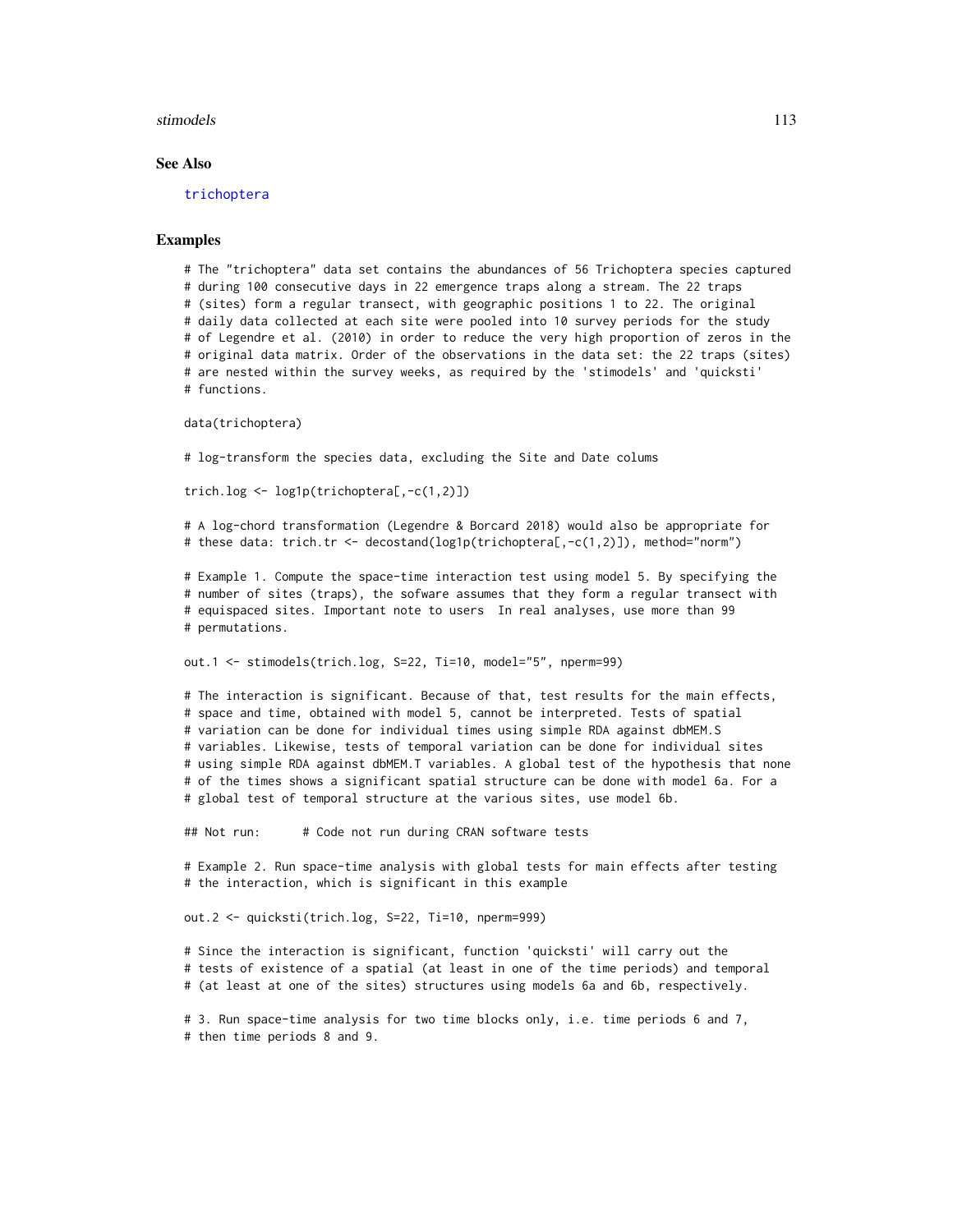```
# Example 3.1. Time periods 6 and 7. The interaction is not significant. In that case,
# function 'quicksti' carries out the tests of the main effects using model 5.
out.3 <- quicksti(trich.log[111:154,], S=22, Ti=2, nperm=999)
# Example 3.2. Time periods 8 and 9. The interaction is significant. In that case,
# 'quicksti' carries out the tests of the spatial effects using model 6a. Model 6b
# cannot proceed with the test of the temporal effect because Ti=2. An explanation is
# printed in the output list.
out.4 <- quicksti(trich.log[155:198,], S=22, Ti=2, nperm=999)
# 4. Illustrations of the use of 'COD.S' and 'COD.T' in STI analysis
# The following examples illustrate how to use other representations of the spatial or
# temporal relationships among observations, through arguments 'COD.S' and
# 'COD.T' of functions 'stimodels' and 'quicksti'. The trichoptera data
# are used again.
# Example 4.1. Explicitly compute dbMEMs for the spatial structure along the regular
# transect, using function 'dbmem' of adespatial, and provide it to 'stimodels'
# or 'quicksti' as argument 'COD.S'. The dbMEMs must first be computed on the
# transect, then repeated (Ti-1) times to provide Ti repeats in total.
dbMEM.S1 <- as.matrix(dbmem(1:22))
dbMEM.S10 <- dbMEM.S1
for(j in 2:10) dbMEM.S10 <- rbind(dbMEM.S10, dbMEM.S1)out.5 <- stimodels(trich.log, S=22, Ti=10, model="5", COD.S=dbMEM.S10, nperm=999)
# Results should be identical to those in output file out.1 of Example 1, except for
# P-values which can vary slightly.
# Example 4.2. Assume now that the sampling sites have irregular positions, as
# described by the following matrix of geographic coordinates 'xy.trich'. Provide
# this matrix to argument S of 'stimodels'
xy.trich = matrix(c(1:5,11:15,21:25,31:35,41,42,rep(c(1,2),11)),22,2)
plot(xy.trich, asp=1) # Plot a quick map of the site positions
out.6 <- stimodels(trich.log, S=xy.trich, Ti=10, model="5", nperm=999)
# Example 4.3. Compute a matrix of dbMEMs for the sites. The coding matrix provided to
# argument 'COD.S' must contain repeated dbMEM.S codes because that matrix must have
# the same number of rows as matrix Y. Construct coding matrix dbMEM.S10 containing the
# dbMEM.S codes repeated 10 times.
dbMEM.S1 <- as.matrix(dbmem(xy.trich))
dbMEM.S10 = dbMEM.S1for(i in 1:9) dbMEM.S10 < -rbind(dbMEM.S10, dbMEM.S1)out.7 <- stimodels(trich.log, S=22, Ti=10, model="5", COD.S=dbMEM.S10, nperm=999)
# Compare the results with those obtained in the output file out6, example 4.2.
# Careful: If an analysis requires a dbMEM coding matrix for 'COD.T', the dbMEM.T
```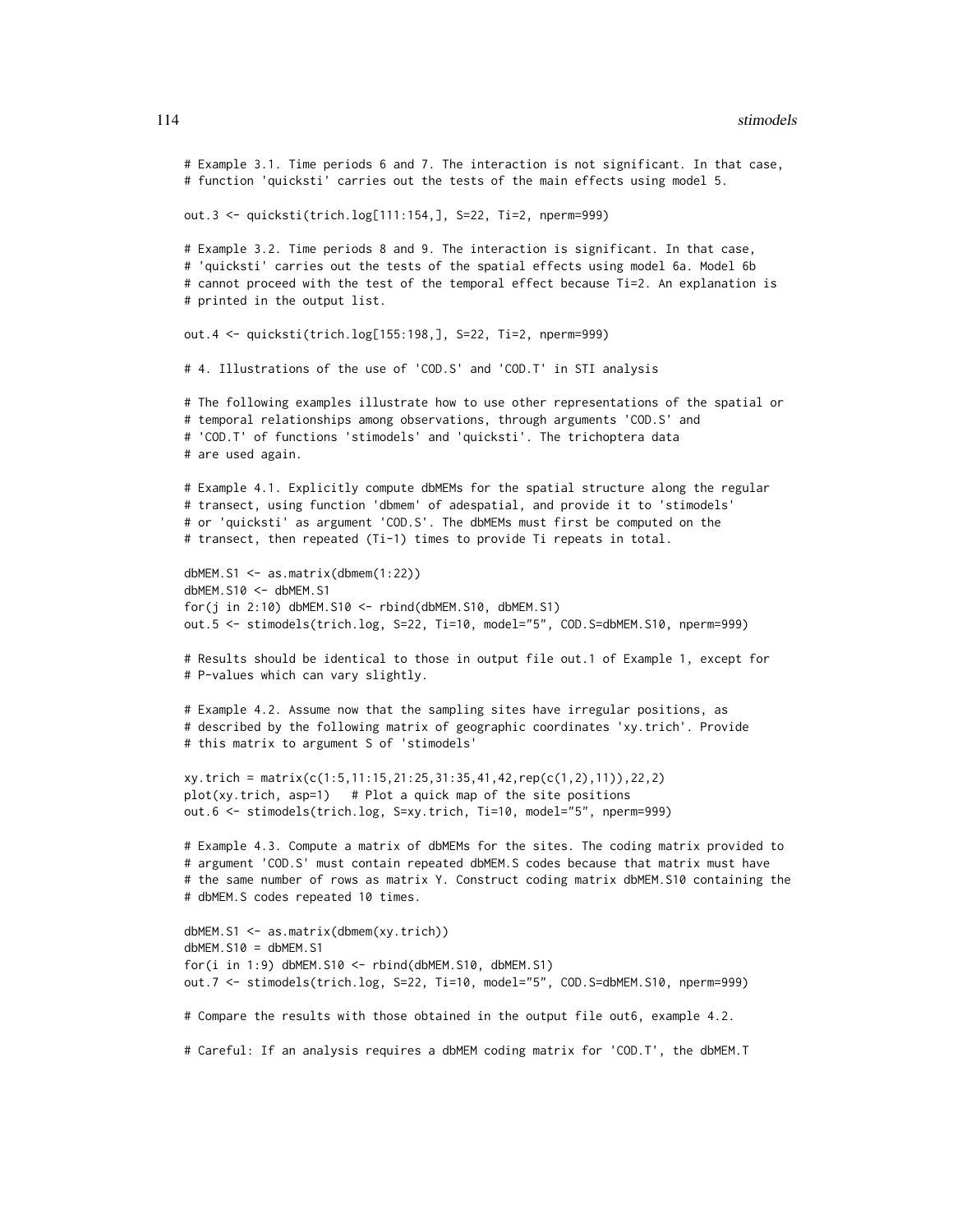```
# codes must follow the required data arrangement: sites must be nested within times.
# The following function can be used to construct a dbMEM.T matrix.
MEM.T <- function(s, tt, coord.T=NULL)
 # Documentation of function MEM.T
 # Generate a matrix of temporal eigenfunctions for input into stimodels,
 # with sites nested within times.
 # Arguments
 # s : number of space points (sites)
 # tt : number of time points
 # coord.T : optional matrix or vector giving the time point coordinates
 {
 n <- s*tt
 if(is.null(cord.T)) coord.T < - as.matrix(1:tt)MEM.TT <- as.matrix(dbmem(coord.T))
 dbMEM.T <- matrix(0,n,ncol(MEM.TT)) # Empty matrix to house dbMEM.T
 beg.x \leftarrow seq(1, n, by=s)for(i in 1:tt) { # Fill tt blocks of rows with identical MEM.TT values
 for(j in 1:s) dbMEM.T[(beg.x[i]+j-1),] < -MEM.T[T[i,]]}
 dbMEM.T
 }
# Example of use of function MEM.T
dbMEM.T <- MEM.T(s=6, tt=5)
# Check the size of the dbMEM.T output matrix
dim(dbMEM.T)
## End(Not run) # End of code not run during CRAN software tests
```
TBI *TBI: Difference between multivariate observations at T1 and T2*

#### Description

The function computes and tests Temporal Beta-diversity Indices (TBI) between multivariate observations (frequency or presence-absence data) forming pairs observed at time 1 (T1) and time 2 (T2). The data matrices may contain abundance or presence-absence data, or other types of frequency-like data (e.g. biomasses). TBI are dissimilarity indices that measure beta differentiation through time. The indices are computed between T1 and T2 for each site. The difference between species (or abundances-per-species) gains (C/den) and losses (B/den) can be printed out and tested for significance.

#### Usage

TBI( mat1,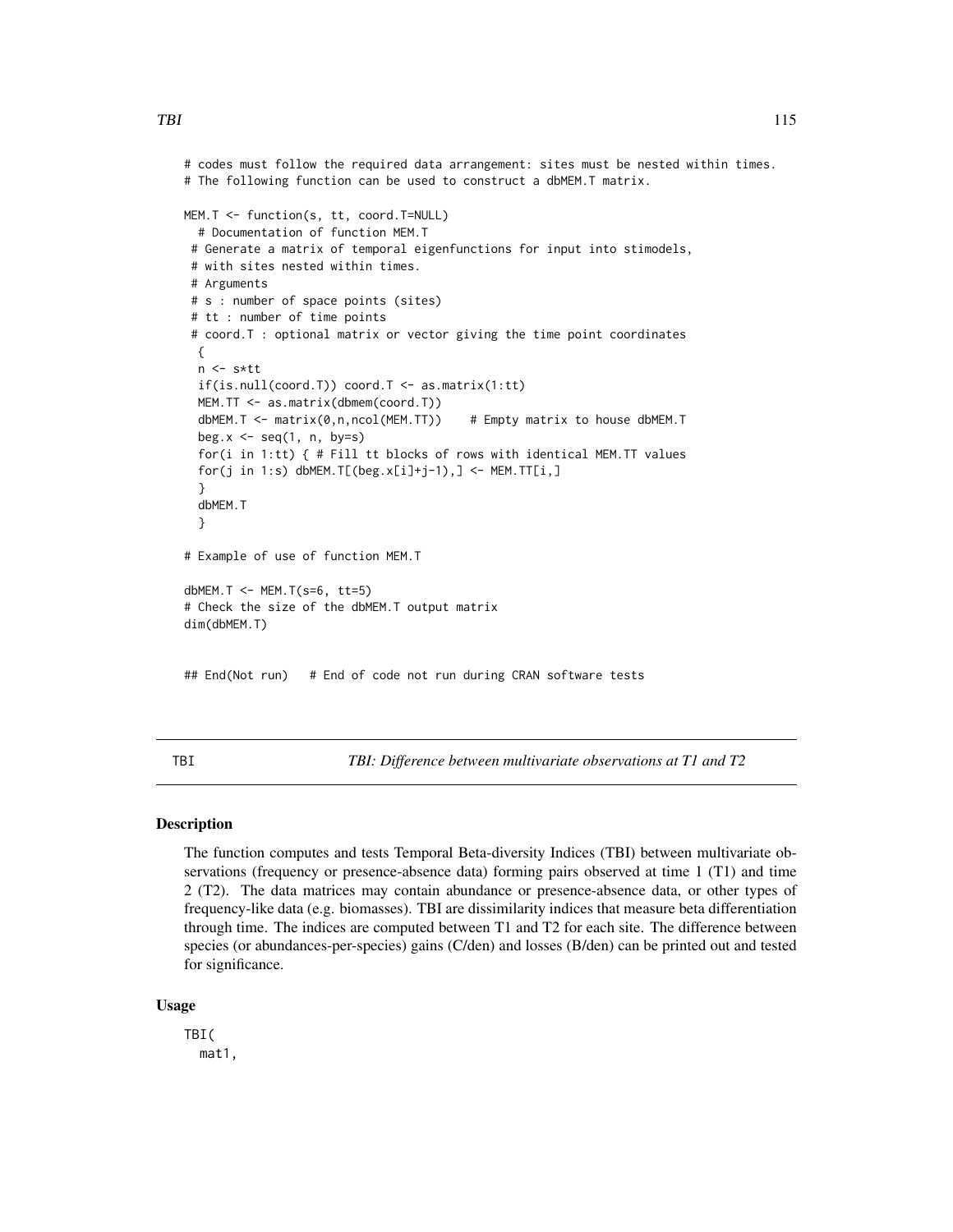```
mat2,
 method = "%difference",
 pa.tr = FALSE,nperm = 99,BCD = TRUE,replace = FALSE,
 test.BC = TRUE,
 test.t.perm = FALSE,
 save.BC = FALSE,
 seed. = NULL,
 clock = FALSE
\mathcal{L}
```

| mat1, mat2 | Two multivariate community composition or gene frequency data matrices (class<br>data.frame or matrix) with the same number of rows and columns. The rows<br>must correspond to the same objects (e.g. sites) and the columns to the same<br>variables, e.g. species or alleles. - The input files are checked for having equal<br>numbers of rows and columns, for rows that are empty in <b>both</b> mat1 and mat2,<br>and for the presence of negative values, which cannot be frequencies.                                                                                                                                                                                                      |
|------------|-----------------------------------------------------------------------------------------------------------------------------------------------------------------------------------------------------------------------------------------------------------------------------------------------------------------------------------------------------------------------------------------------------------------------------------------------------------------------------------------------------------------------------------------------------------------------------------------------------------------------------------------------------------------------------------------------------|
| method     | One of the following dissimilarity coefficients: "%difference" (aka Bray-Curtis),<br>"ruzicka", "chord", "hellinger", "log.chord", "sorensen", "jaccard",<br>"ochiai", "euclidean". See Details. Names can be abbreviated to a non-<br>ambiguous set of first letters. Default: method="%difference".                                                                                                                                                                                                                                                                                                                                                                                               |
| pa.tr      | If pa. tr=TRUE, the data are transformed to binary (i.e. presence-absence, or pa)<br>form. If pa. tr=FALSE, they are not.                                                                                                                                                                                                                                                                                                                                                                                                                                                                                                                                                                           |
| nperm      | Number of permutations for the tests of significance of the temporal beta indices<br>and the permutation test of the B-C difference. Use nperm = 999 or 9999 in real<br>studies.                                                                                                                                                                                                                                                                                                                                                                                                                                                                                                                    |
| <b>BCD</b> | If BCD=TRUE, the B and C components of the percentage difference (method="%difference")<br>and Ruzicka (method" ruzicka") indices are computed and presented in an out-<br>put table with three columns: B/den, C/den, D=(B+C)/den, where den is the<br>denominator of the index, i.e. $(2A+B+C)$ for the percentage difference index<br>and (A+B+C) for the Ruzicka index. See Details and Value. If pa.tr=TRUE,<br>the B and C components are the numbers of species lost or gained, and D is<br>either the Sorensen or the Jaccard dissimilarity. In the BCD output table, col-<br>umn B contains B/den, C/den, D=(B+C)/den, as in the case of the percentage<br>difference and Ruzicka indices. |
|            | If BCD=FALSE, that table is not produced. No table can be computed for indices<br>other than the Ruzicka and percentage difference or their binary forms.                                                                                                                                                                                                                                                                                                                                                                                                                                                                                                                                           |
| replace    | If FALSE (default value), sampling is done without replacement, producing a<br>regular permutation test. If TRUE, sampling is done with replacement for the test<br>of significance; the method is then bootstrapping.                                                                                                                                                                                                                                                                                                                                                                                                                                                                              |
| test.BC    | If TRUE, the difference between species (or abundances-per-species) gains (C/den)<br>and species (or abundances-per-species) losses (B/den) is tested in a parametric                                                                                                                                                                                                                                                                                                                                                                                                                                                                                                                               |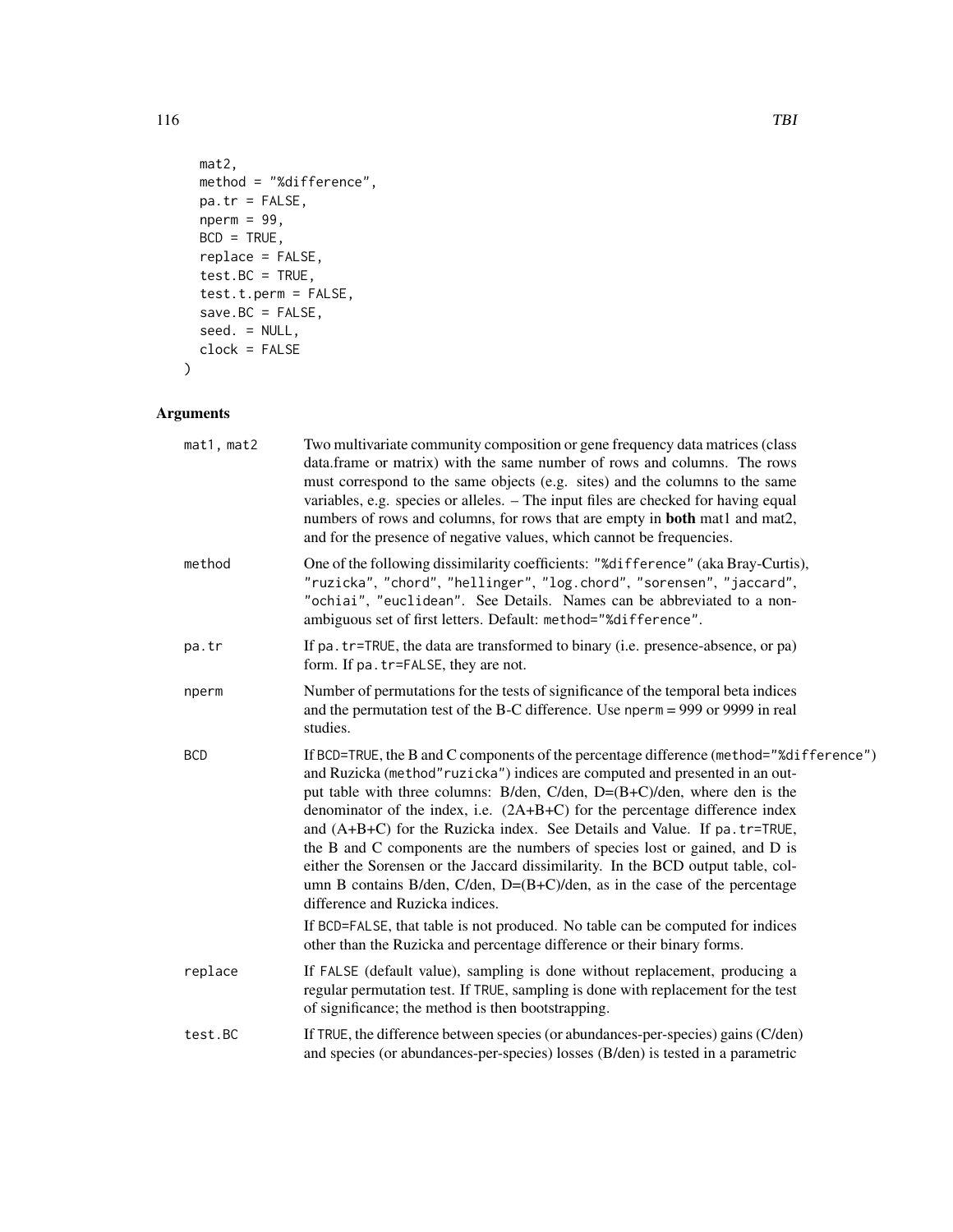|             | paired t-test computed by function t. test of stats. If FALSE, the test is not<br>computed.                                                                                                                                                                                                                                                                                                                                         |
|-------------|-------------------------------------------------------------------------------------------------------------------------------------------------------------------------------------------------------------------------------------------------------------------------------------------------------------------------------------------------------------------------------------------------------------------------------------|
| test.t.perm | If TRUE, the difference between species (or abundances-per-species) gains (C/den)<br>and species (or abundances-per-species) losses (B/den) is also tested in a permu-<br>tational paired t-test computed by function t.paired.perm.If FALSE, the test is<br>not computed.                                                                                                                                                          |
| save.BC     | If TRUE, the original B and C values are returned in a matrix called BC, without<br>division by den as in the output matrix BCD. mat. If FALSE, BC will get the value<br>NA in the output list.                                                                                                                                                                                                                                     |
| seed.       | Seed for random number generator. If NULL, the random number generator keeps<br>going from the point it had reached in previous calculations. If seed, is an<br>integer value instead of NULL, the random number generator is reset using that<br>value. This allows users to repeat exactly a previous calculation launched with<br>the same value of seed.; the sequence of generated random numbers will be<br>exactly the same. |
| clock       | If clock=TRUE, the computation time is printed. This option is useful to predict<br>the calculation time when $n$ and $nperm$ are large.                                                                                                                                                                                                                                                                                            |

#### Details

For each object, the function tests the hypothesis (H0) that a species assemblage is not exceptionally different between T1 and T2, compared to assemblages that could have been observed at this site at T1 and T2 under conditions corresponding to H0. If H0 is rejected, the object is recognized as exceptionally different from the other objects for its difference between T1 and T2.

*To fix ideas, an example in palaeoecology* - A researcher is studying ancient and modern diatom communities in sediment cores. If a site displays an exceptional difference between T1 and T2, the researcher is justified to examine the reason for that difference. It could, for example, be caused by a change in land use at that site, which has caused the difference to be larger than at the other sites, compared to the differences caused by climate change at all sites.

The temporal beta diversity indices available in this function belong to four groups, computed in different ways.

- Method "%difference" computes the percentage difference index, erroneously called the Bray-Curtis index in some software packages ; it is the quantitative form of the Sorensen index. Method "ruzicka" computes the Ruzicka dissimilarity; this is one of the quantitative coefficients corresponding to the Jaccard dissimilarity for binary data. When these indices are used to compute ordinations by principal coordinate analysis, it is recommended to take the square root of the dissimilarities before the ordination analysis because these indices do not have the property of being Euclidean. However, that precaution is not important here; the results of permutation tests will be the same for these dissimilarities, square-rooted or not. If pa.tr=TRUE, either the Sorensen or the Jaccard coefficient are obtained by computing these two coefficients.
- Methods "chord" (chord distance), "hellinger" (Hellinger distance) and "log.chord" (log.chord distance) are obtained by transformation of the species data, as described by Legendre & Borcard (2018), followed by calculation of the Euclidean distance. For the Hellinger distance, the data are square-rooted, then subjected to the chord transformation and the Euclidean distance. For the log.chord distance, the data are transformed by  $y' = log(y+1)$  using function  $log1p()$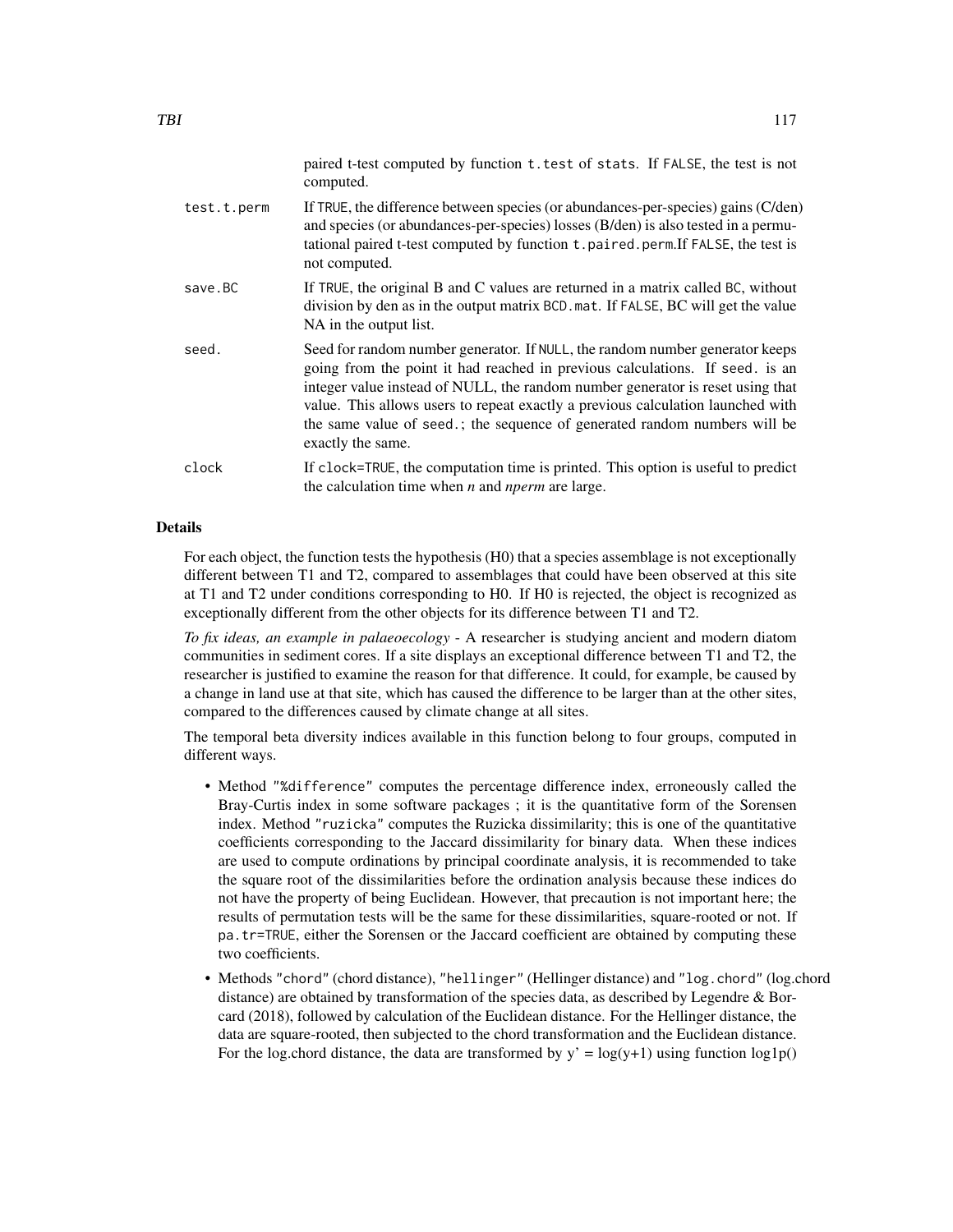of R, then subjected to the chord transformation and the Euclidean distance. These three distances have the Euclidean property (Legendre & Legendre 2012, Legendre & De Caceres 2013). If pa. tr=TRUE, the Ochiai distance for binary data, sqrt(2)\*sqrt(1-Ochiai similarity), is obtained from these three coefficients.

- Methods "jaccard", "sorensen", "ochiai" implement the Jaccard, Sorensen and Ochiai dissimilarities. For these coefficients, the data are first transformed to presence-absence (pa.tr receives the value TRUE), then the dissimilarities are computed using the corresponding quantitative coefficients (Ruzicka, percentage difference, and chord).
- The Euclidean distance is also available in this function. It is not recommended for community composition or allele frequency data. One can compute it for log-transformed abundance data that do not contain zeros, or very few zeros (short gradients).

The temporal beta indices are tested for significance using permutation tests. The hypotheses are the following:

- H0: the site under study (e.g. a species assemblage) is not exceptionally different between T1 and T2, compared to assemblages that could have been observed at this site at T1 and T2 under conditions corresponding to H0. The differences between T1 and T2 all belong to the same statistical population of differences.
- H1: the site under study is exceptionally different between times T1 and T2.

In the decomposition of the Ruzicka and percentage difference dissimilarities or their presenceabsence forms (Jaccard, Sorensen), the components B and C are computed as follows:

- bj is the part of the abundance of species j that is higher at time 1 than at time 2: bj =  $(y1j$  $y2j$ ) if  $y1j > y2j$ ; bj = 0 otherwise. B is the sum of the bj values for all species in the group of species under study. It is the unscaled sum of species losses between time 1 and time 2. In the BCD output table BCD.mat, column 1 contains B/den where den is the denominator of the index, i.e.  $(2A+B+C)$  for the percentage difference index and  $(A+B+C)$  for the Ruzicka index.
- cj is the part of the abundance of species j that is higher at time 2 than at time 1: cj =  $(y2j$ y1j) if  $y2j > y1j$ ; cj = 0 otherwise. C is the sum of the cj values for all species in the group of species under study. It is the unscaled sum of species gains between time 1 and time 2. In the BCD output table BCD.mat, column 2 contains C/den where den is the denominator of the index, i.e.  $(2A+B+C)$  for the percentage difference index and  $(A+B+C)$  for the Ruzicka index.

The original values of B and C for each site, without denominator, are also available in the output table BC.

*Warning* - In real ecological studies, when the TBI test is applied to data where some sites are highly impoverished due to pollution or other extreme environmental situations, this situation may produce sites with very few species (i.e. very low richness) and no species in common for the T1-T2 comparisons due to sampling variation at these impoverished sites. The TBI dissimilarity will be high and the test may indicate a significant T1-T2 difference if most other sites have higher species richness. This would be a correct statistical outcome for the test. When users of the method identify sites showing significant TBI tests in data, they should check the species richness of these sites at T1 and T2. Interpretation of the test results should be done with caution when high and significant TBI indices are associated with very low richness and no species in common between T1 and T2.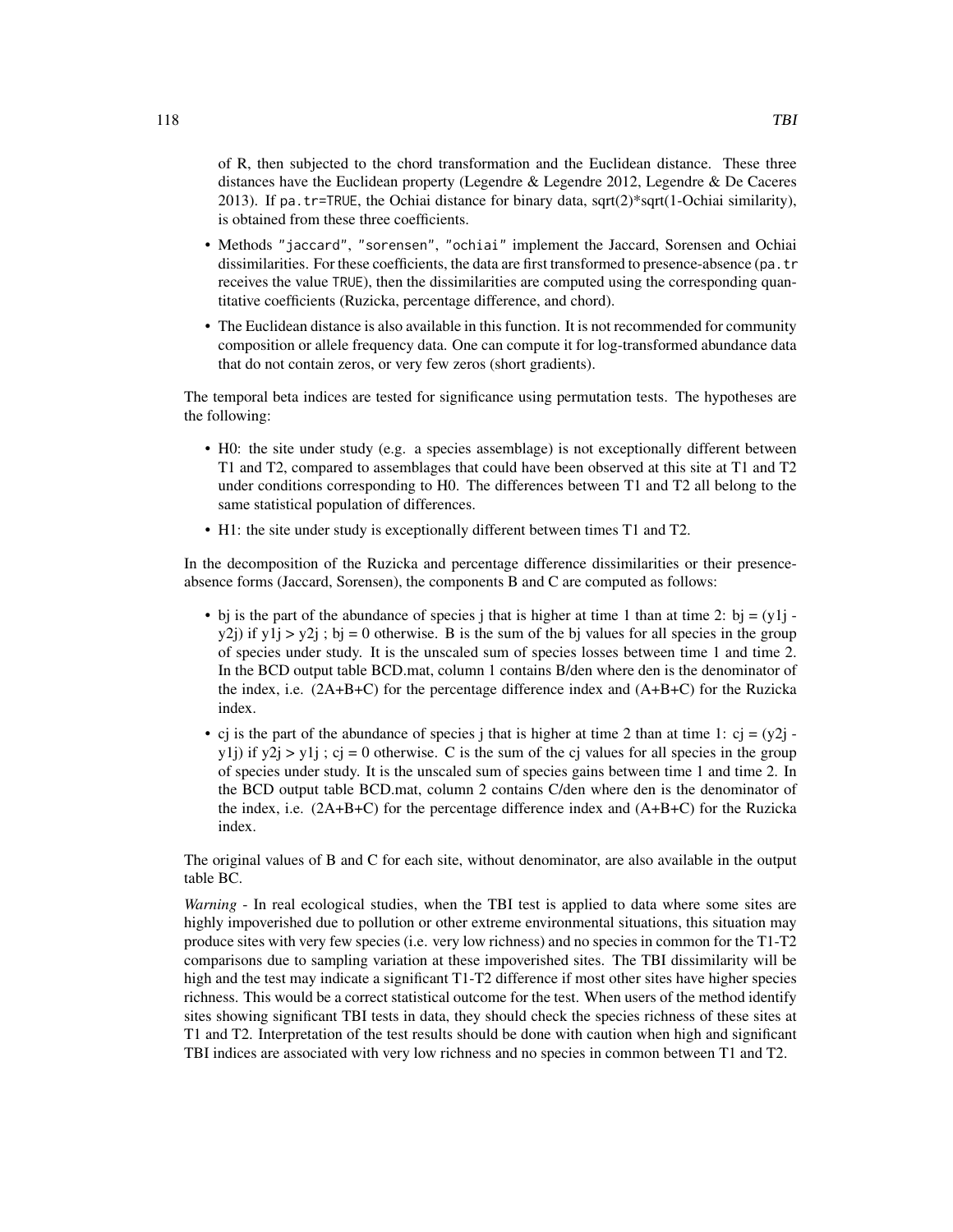#### Value

Function TBI returns a list containing the following results:

- TBI The vector of Temporal Beta-diversity Indices (TBI) between observations at times T1 and T2 for each object.
- p. TBI A corresponding vector of p-values. Significant p-values (e.g. p. TBI  $\leq$  0.05) indicate exceptional objects for the difference of their species composition.
- p.adj The p-values are corrected for multiple testing using function p.adjust of stats. The adjustment is done using method="holm", which is the default option of the p. adjust function.
- BCD.mat An output table with four columns: B/den, C/den, D=(B+C)/den, and Change. The value den is the denominator of the index, i.e.  $(2A+B+C)$  for the percentage difference index and  $(A+B+C)$  for the Ruzicka index. The decomposition is such that  $D = B/den + C/den$ . Columns B and C indicate which of the D values are associated with large B (losses) or large C values (gains), before proceeding to the analysis and interpretation of the D values, using environmental or spatial explanatory variables, through regression or classification tree analysis. When  $B > C$ , the site has lost species or abundances-per-species between time 1 and time 2; this is indicated by a "-" sign in column Change. On the contrary, if  $B < C$ , the site has gained species or abundances-per-species between time 1 and time 2; this is indicated by a "+" sign in that column. Sites with equal amounts of losses and gains are marked with a "0". - The B/den and C/den values can be plotted in B-C plots, which are informative about the changes that occurred in the data set between the two surveys under study. - If pa.tr is TRUE, the B and C components are the numbers of spepcies losses and gains, and D is either the Sorensen or the Jaccard dissimilarity. - If BCD=FALSE, that table is not produced. No table is (or can be) computed for indices other than the Ruzicka and percentage difference indices or their binary forms.
- BCD. summary An output table with six columns: mean(B/den); mean(C/den); mean(D); B/(B+C) (which is mean( $B$ /den) divided by mean( $D$ ));  $C/(B+C)$  (which is mean( $C$ /den) divided by mean(D)). These values indicate, over all sites, which of the processes dominated (loss or gain of species or abundances-per-species) when site compositions changed between time 1 and time 2. Change has the same meaning as in table BCD.mat; the sign indicates the direction of the mean change over all sites.
- t.test\_B.C The results of a paired t-test (parametric) of significance of the difference between columns C/den and B/den of the BCD.mat table. If test.t.perm=TRUE, the difference between species gains (C/den) and losses (B/den) is also tested in a permutational paired t-test and the permutational p-value is shown in the output table. This result provides an overall test of the direction of change over all sites. It helps confirm the asymmetry between species (or abundances-per-species) gains (C/den) and species (or abundances-per-species) losses (B/den). A star in column  $p \le 0.05$  indicates a significant result of the parametric test at the 0.05 level.
- BC An output table with two columns: B and C. In this table, the B and C statistics are not divided by a denominator, contrary to the values B/den and C/den found in the output table BCD.mat.

#### Author(s)

Pierre Legendre <pierre.legendre@umontreal.ca>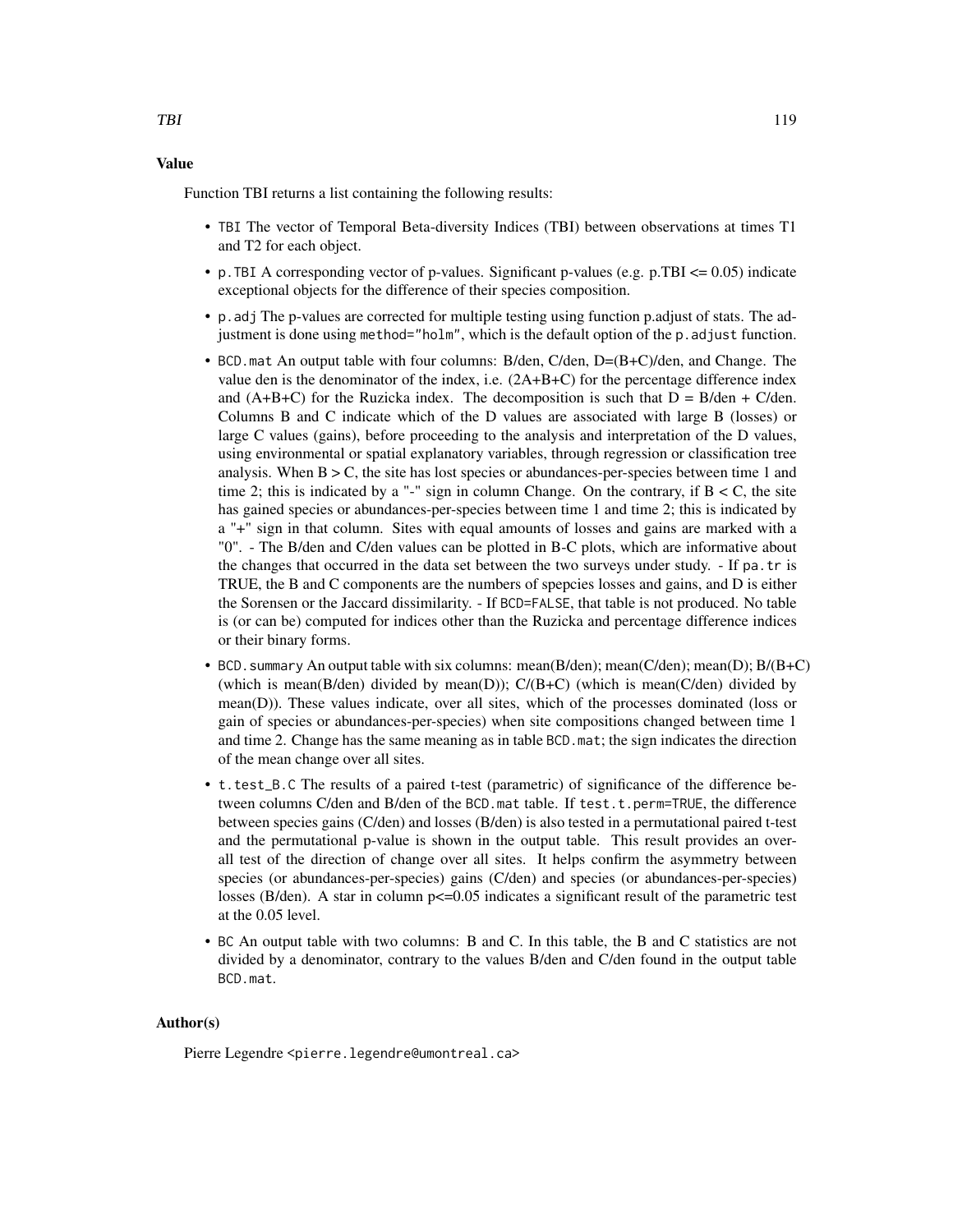#### References

Legendre, P. 2019. A temporal beta-diversity index to identify exceptional sites in space-time surveys. *Ecology and Evolution* (in press).

Legendre, P. & M. De Caceres. 2013. Beta diversity as the variance of community data: dissimilarity coefficients and partitioning. *Ecology Letters* 16: 951-963.

Legendre, P. & D. Borcard. 2018. Box-Cox-chord transformations for community composition data prior to beta diversity analysis. *Ecography* 41: 1820-1824.

Legendre, P. & L. Legendre. 2012. *Numerical Ecology. 3rd English edition.* Elsevier Science BV, Amsterdam.

van den Brink, P. J.  $\& C$ . J. F. ter Braak. 1999. Principal response curves: analysis of time-dependent multivariate responses of biological community to stress. *Environmental Toxicology and Chemistry* 18: 138-148.

#### See Also

[plot.TBI](#page-97-0)

#### Examples

```
if(require("vegan", quietly = TRUE)) {
```
## Example 1 -

## Invertebrate communities subjected to insecticide treatment.

## As an example in their paper on Principal Response Curves (PRC method), van den ## Brink & ter Braak (1999) used observations on the abundances of 178 invertebrate ## species (macroinvertebrates and zooplankton) subjected to treatments in 12 mesocosms by ## the insecticide chlorpyrifos. The mesocosms were sampled at 11 occasions. The data, ## available in the {vegan} package, are log-transformed species abundances, ytranformed = ## log(10\*y+1).

## The data of survey #4 will be compared to those of survey #11 in this example. ## Survey #4 was carried out one week after the insecticide treatment, whereas the fauna ## of the mesocosms was considered by the authors to have fully recovered from the ## insecticide treatment at survey #11.

data(pyrifos)

## The mesocosms had originally been attributed at random to the treatments. However, ## to facilitate presentation of the results, they will be listed here in order of ## increased insecticide doses: {0, 0, 0, 0, 0.1, 0.1, 0.9, 0.9, 6, 6, 44, 44} micro g/L.

## Select the 12 data rows of surveys 4 and 11 from the data file and reorder them

 $ord4 = c(38, 39, 41, 47, 37, 44, 40, 46, 43, 48, 42, 45)$ 

ord11 = c(122,123,125,131,121,128,124,130,127,132,126,129)

## Run the TBI function

<span id="page-119-0"></span>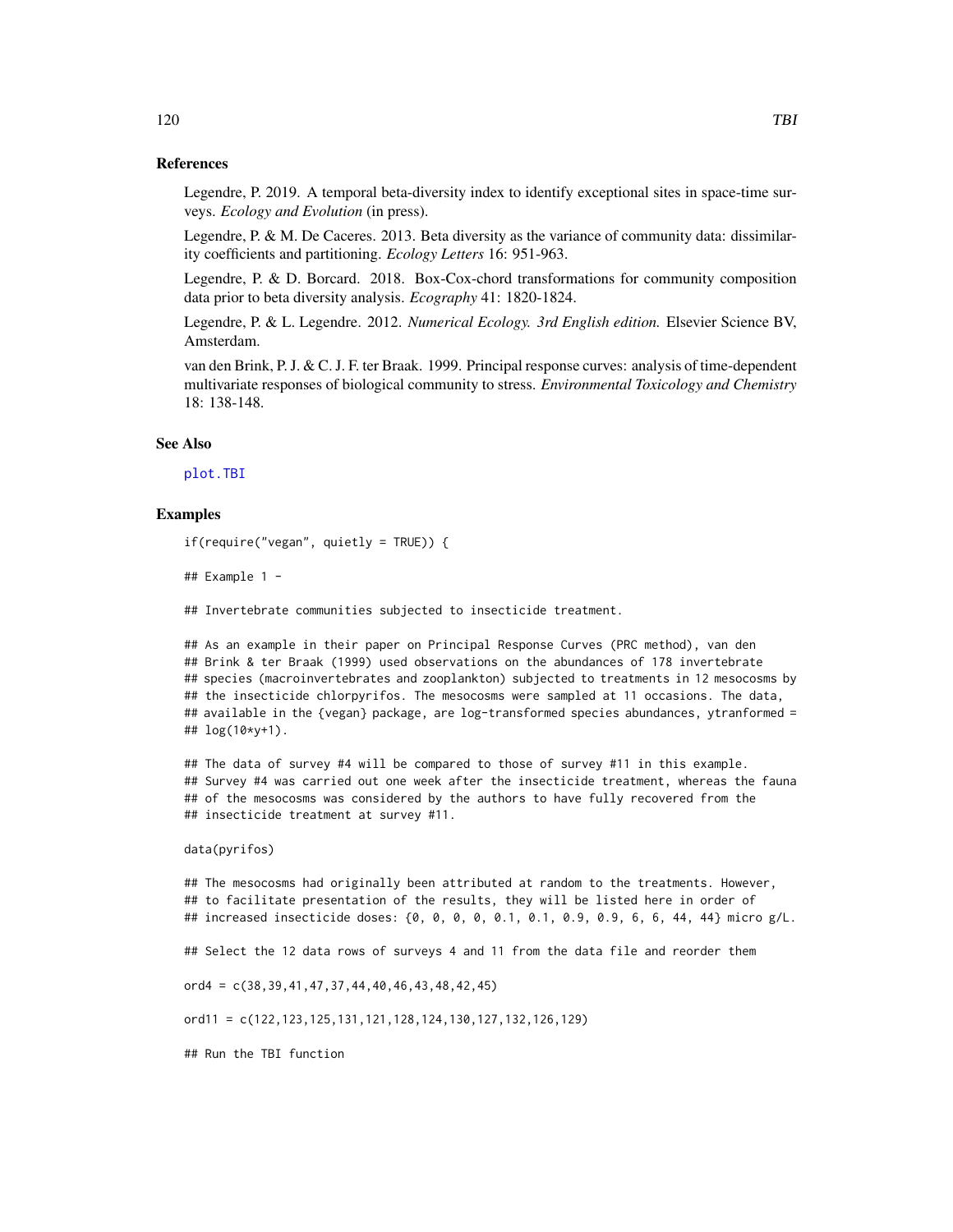#### <span id="page-120-0"></span>test. W  $121$

```
res1 <- TBI(pyrifos[ord4,], pyrifos[ord11,], method = "%diff", nperm = 0, test.t.perm = FALSE)
res1$BCD.mat
## Example 2 -
## This example uses the mite data available in vegan. Let us pretend that sites 1-20
## represent T1 and sites 21-40 represent T2.
data(mite)
# Run the TBI function
res2 <- TBI(mite[1:20,], mite[21:40,], method = "%diff", nperm = 0, test.t.perm = FALSE)
summary(res2)
res2$BCD.mat
}
```

| test.W | Function to compute and test eigenvectors of spatial weighting matri- |
|--------|-----------------------------------------------------------------------|
|        | ces                                                                   |

# Description

This function is now deprecated. Please try the new [listw.candidates](#page-55-0) and [listw.select](#page-59-0) functions.

# Usage

```
test.W(
  Y,
  nb,
  xy,
  MEM.autocor = c("all", "positive", "negative"),
  f = NULL,...
\mathcal{L}
```

|    | A matrix with response variables (univariate or multivariate response)            |
|----|-----------------------------------------------------------------------------------|
| nb | An object of the class nb created by functions of the spdep package               |
| x٧ | Coordinates of the samples, this argument is optional and is required only if the |
|    | argument f is not null.                                                           |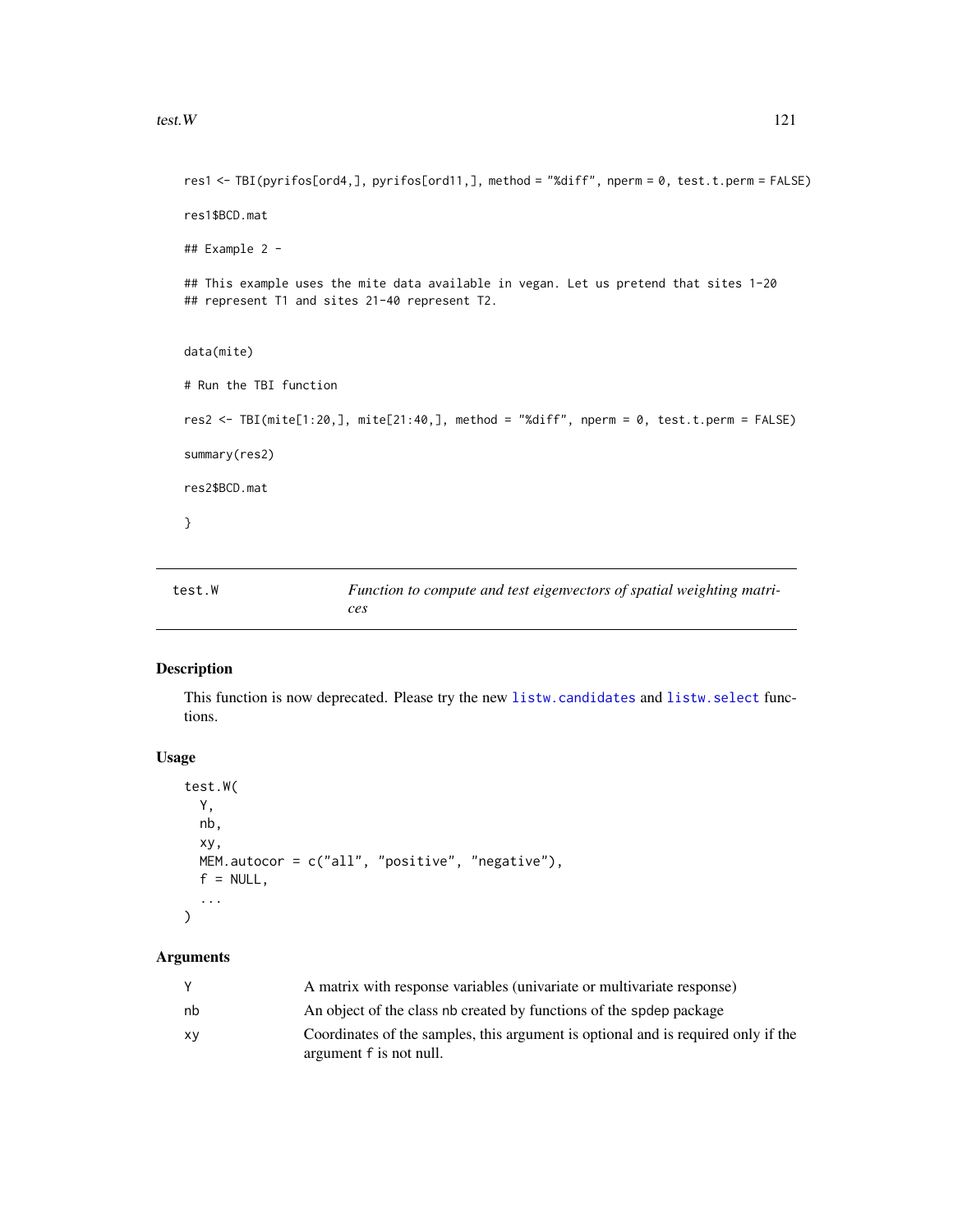<span id="page-121-0"></span>

| MEM.autocor | A string indicating if all MEM must be returned or only those corresponding to<br>positive or negative autocorrelation |
|-------------|------------------------------------------------------------------------------------------------------------------------|
| f           | A function of the distance that can be used as a weighting spatial function. This<br>argument is optional              |
| $\cdots$    | Others arguments for the function f. It defines the range of parameters which<br>will be tested                        |

# Details

This function is a user-friendly way to compute and test eigenvectors for various definitions of spatial weighting matrices. It combines calls to the functions scores.listw and ortho.AIC. It allows to test various definitions of the spatial weighting matrix and return results of scores.listw for the best one.

This functions allows to test one binary spatial weighting matrix (if only Y and nb are provided). It allows also to test a weighting function based on distances (if f is provided) and a weighting function with different values of parameters if other arguments of f are provided.

#### Value

A list with the following elements:

| a11  | A data frame where each row correspond to one spatial weighting matrix tested.<br>It contains value of parameteres tested and corrected AIC and number of orthog-<br>onal vectors for the best model. |
|------|-------------------------------------------------------------------------------------------------------------------------------------------------------------------------------------------------------|
| best | A list containing results of scores listw and ortho. AIC of the best spatial weight-<br>ing matrix according to corrected AIC.                                                                        |

# Author(s)

Stéphane Dray <stephane.dray@univ-lyon1.fr>

#### References

Dray S., Legendre P. and Peres-Neto P. R. (2006) Spatial modeling: a comprehensive framework for principal coordinate analysis of neighbor matrices (PCNM). Ecological Modelling, 196, 483–493

#### See Also

[ortho.AIC](#page-91-0), [scores.listw](#page-103-0)

# Examples

```
if(require(ade4) & require(spdep)){
```

```
data(oribatid)
# Hellinger transformation
fau <- sqrt(oribatid$fau / outer(apply(oribatid$fau, 1, sum), rep(1, ncol(oribatid$fau)), "*"))
# remove gradient effect
faudt <- resid(lm(as.matrix(fau) ~ as.matrix(oribatid$xy)))
```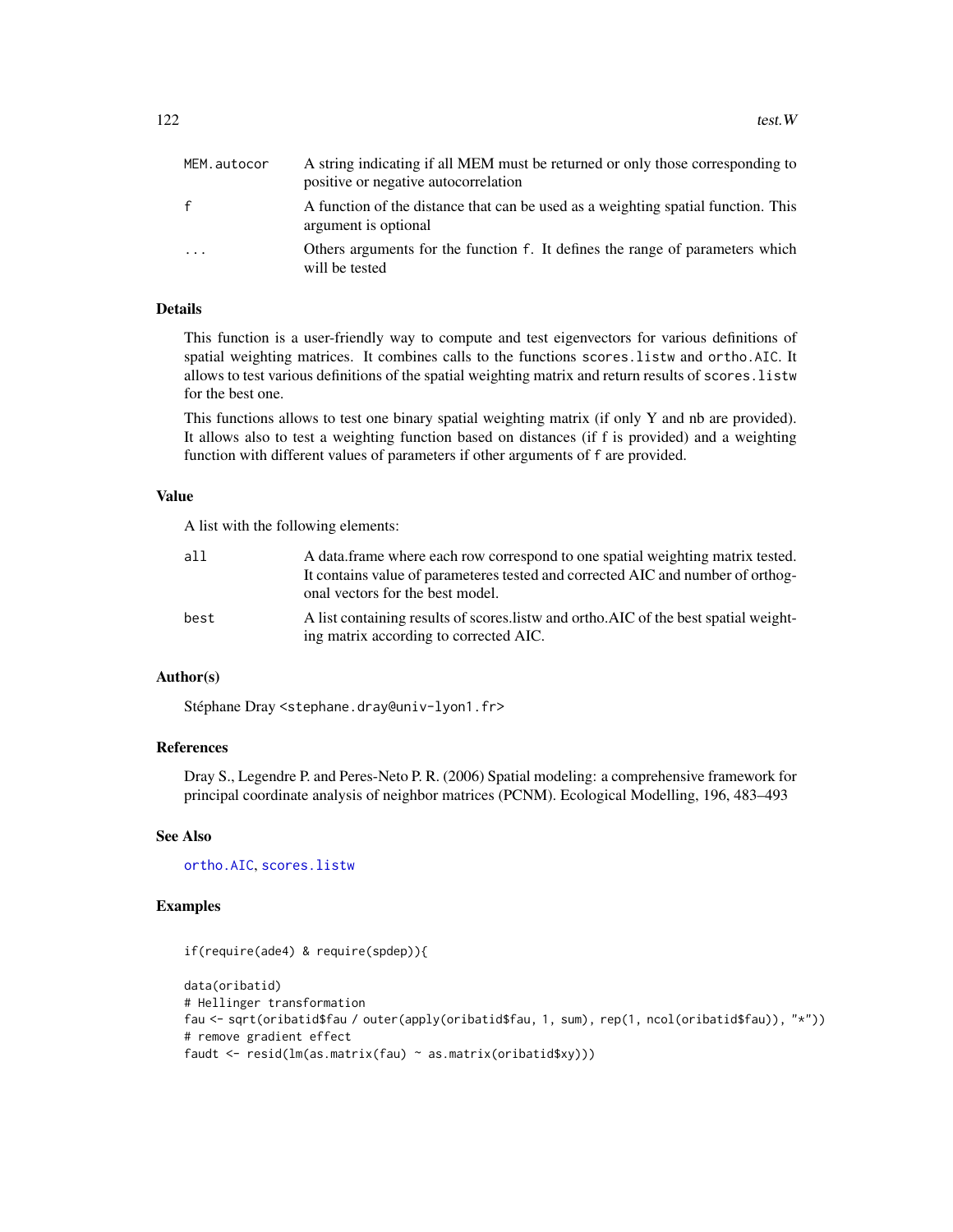#### <span id="page-122-0"></span>Tiahura 123

```
# test a binary spatial weighting matrix
nbtri <- tri2nb(as.matrix(oribatid$xy))
tri.res <- test.W(faudt, nbtri)
maxi <- max(unlist(nbdists(nbtri, as.matrix(oribatid$xy))))
# test a simple spatial weighting function of the distance
f1 <- function(x) \{1-(x)/(maxi)\}tri.f1 \leftarrow test.W(faudt, nbtri, f = f1, xy = as.matrix(oribatid$xy))# test a spatial weighting function with various values of parameters
f2 <- function(x,dmax,y) {1-(x^y)/(dmax)^y}
tri.f2 \le test.W(faudt,nbtri, f = f2, y = 2:10, dmax = maxi, xy = as.matrix(oribatid$xy))
}
```
#### Tiahura *Tiahura Transect Fish Data Set*

#### Description

Fish community composition, ecological traits, and environmental characteristics observed along a 1-km coral reef transect.

#### Usage

data(Tiahura)

#### Format

A list with four elements:

- fish A data frame with 22 rows (sites) and 280 columns (fish species) describing the presence (value: 1) or absence (value: 0) of the fish species at the sites.
- species A character vector with 280 elements containing the binomial (latin) names of the 280 fish species.
- trait A data frame with 280 rows (species) and five columns (traits) containing the species ecological traits (see details).
- habitat A data frame with 22 rows (sites) and 10 columns (characteristics) containing the environmental characteristics of the sites (see details).
- reef A data frame with 6 rows (sections) and 3 columns describing the different sections of the transect (see details).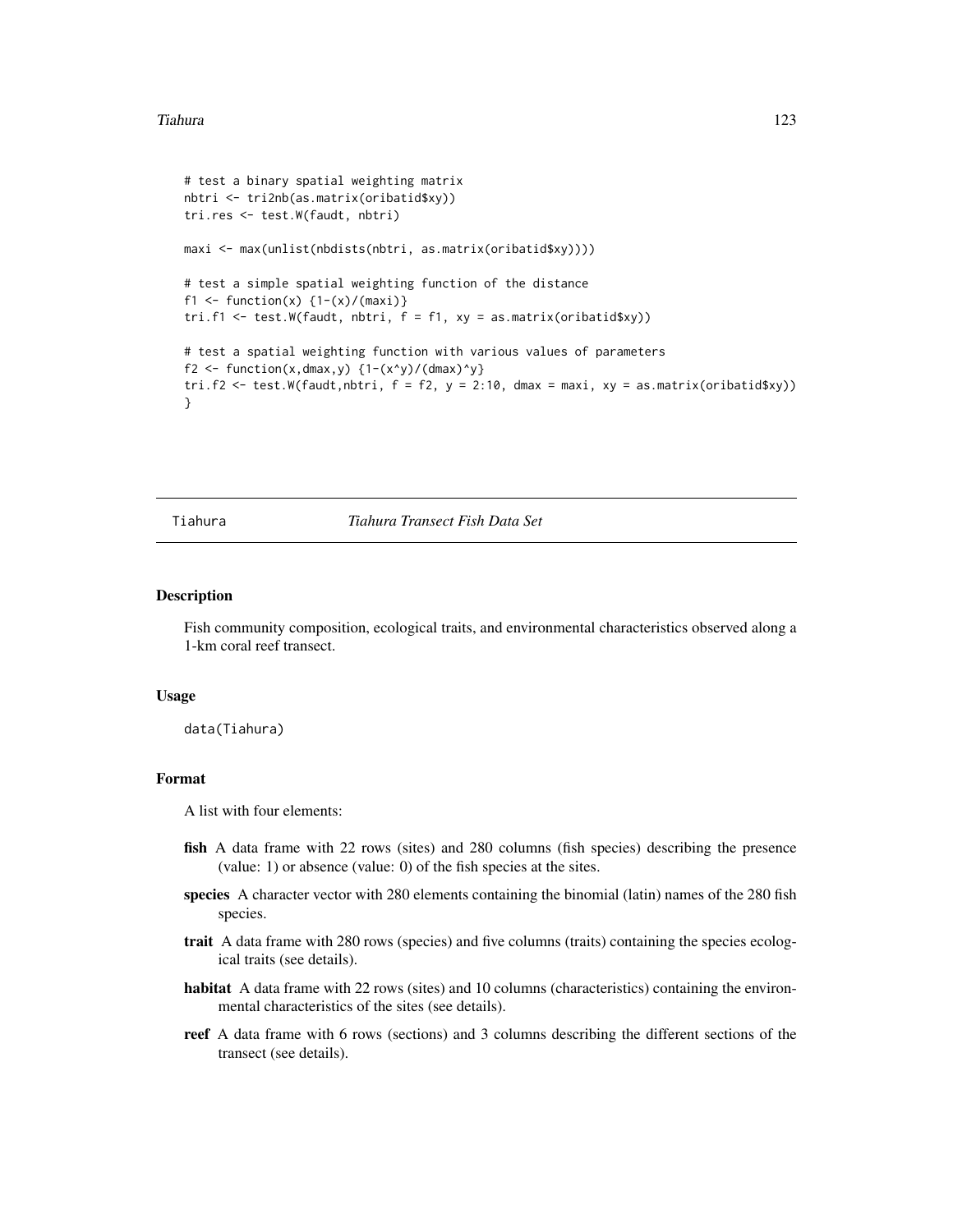#### Details

The Tiahura fish transect data was described and analyzed by Galzin & Legendre (1987). It consists of presence/absence data for 280 fish species observed at \$22\$ sites along a 1.02 km long coast-to-sea cross-reef transect located near the northwestern corner of the high volcanic island of Moorea (French Polynesia; WGS84: -17.4934, -149.8680). The survey sites were 50 m long. Species presence/absence data were recorded by a diver trained in underwater fish identification. The transect began on a coral sand beach, followed by a zone of detritic sediments, then a dying reef flat, followed by a zone of coral patches. That relatively flat area ended at a 100-m wide - 9-m deep channel, followed by a 490-m wide barrier reef, which ended in a slightly elevated reef ridge, followed by the outer slope into the Pacific Ocean. The survey was terminated at depth of approximately 25 m; this is the maximum depth allowing scuba diving for any length of time without having to perform decompression stops. For further details about the transect and survey method, see Galzin & Legendre (1987).

Ecological traits contained in data frame trait are

Feeding A seven-level categorical variables describing the feeding habits of the fish species

- Ecology A seven-level categorical variable describing the general behavior of the fish species in their habitats
- Adult A six-level ordered variables describing the adult sizes of the fish species

Egg A three-level categorical variable describing the types of eggs laid by the fish species

Activity A three-level categorical variable describing the activity rhythm of the fish species

Environmental characteristics contained in data frame habitat are the distance from the shore (in m), the water depth at the site (in cm), and substrate composition. Substrate composition (environmental characteristics 3 - 10) is described by percentage coverage indices of the reef bottom by different materials, based on 50 observation points. These observations points were positioned at 1 m intervals along a 50-m rope. The variables indicate what proportion of the 50 readings pertained to each category of substrate. Several of these categories represent biological materials lying on top of, intermingled with, or attached to the mineral substrate. When the 22 stations are considered globally, these eight substrate categories respectively represent 2.5 0.7

Data frame reef, which contains the boundaries of the different sections of the transect, comes in handy for displaying data graphically and interpret results.

This data set was made available to the students in the European Advanced Course "Numerical Analysis in Marine Ecology" given at Observatoire océanologique, Université Paris VI, Villefranchesur-Mer, on 3 - 20 July 1996.

#### Source

Pierre Legendre <pierre.legendre@umontreal.ca>, René Galzin <pol@univ-perp.fr>, Mireille Harmelin-Vivien <Harmelin@com.univ-mrs.fr>, and Guillaume Guenard <guillaume.guenard@gmail.com>

### **References**

Galzin, R. & P. Legendre. 1987. The fish communities of a coral reef transect. Pacific Science 41: 158-165.

Legendre, P., R. Galzin & M. Harmelin-Vivien. 1997. Relating behavior to habitat: Solutions to the fourth-corner problem. Ecology 78: 547-562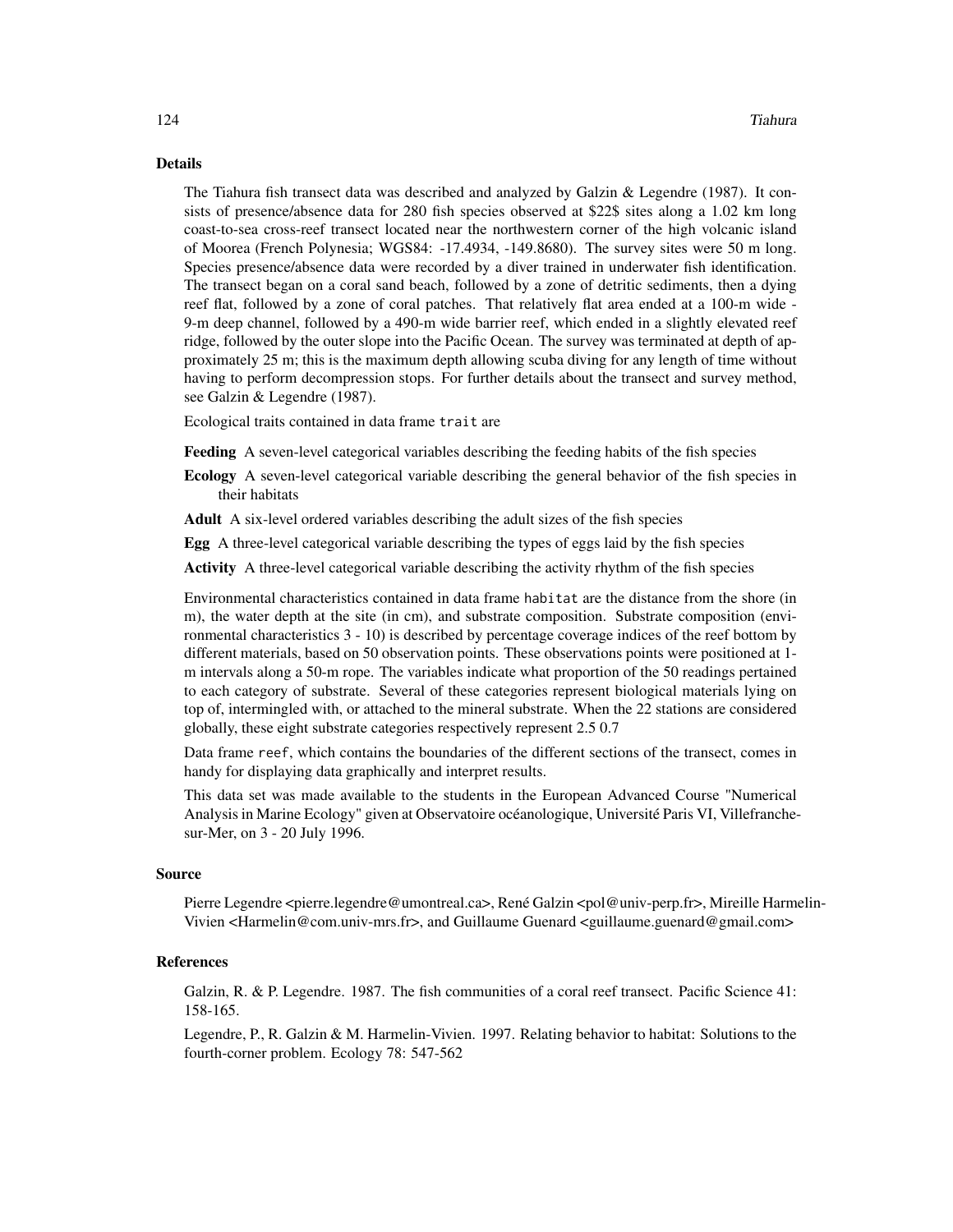#### Tiahura 125

#### Examples

```
data(Tiahura)
## Compute dissimilary matrix from Jaccard's similarity coefficient:
tiah.jac <- dist.ldc(Tiahura$fish,method = "jaccard")
## Constrained clustering of the fish species:
tiah.chclust <- constr.hclust(tiah.jac, coords=Tiahura$habitat[,"distance"],
                              chron=TRUE)
## Plotting the results
par(mfrow=c(3,1))
## First graph: constrained clusters
par(mar=c(3,6.5,2,2))
dst <- Tiahura$habitat[,"distance"]
plot(NA, xlim=range(dst), ylim=c(0.5,5.5), yaxt="n",
     ylab="Partitions\n\n", xlab="")
parts <- c(2,3,5,7,12)
cols <- c("turquoise", "orange", "chartreuse", "aquamarine", "blue",
          "violet", "pink", "cyan", "green", "red", "cornsilk", "purple")
for(i in 1L:length(parts)) {
  tiah.chclust$coords[,"y"] <- i
  plot(tiah.chclust, parts[i], link=TRUE, lwd=3, hybrids="none",
       lwd.pt=0.5, cex=3, pch=21, plot=FALSE,
       col=cols[round(seq(1,length(cols), length.out=parts[i]))])
}
axis(2, at=1:length(parts), labels=paste(parts,"groups"), las=1)
## Second graph: transect profile
par(mar=c(4,6.5,1,2))
plot(x=dst, y=Tiahura$habitat[,"depth"],
     ylim=c(max(range(Tiahura$habitat[,"depth"])),-300),
     las=1, ylab="Depth\n(cm)\n", xlab="", type="l", lwd=2)
for(i in 1:nrow(Tiahura$reef)) {
  abline(v=Tiahura$reef[i,2], lty=3)
  abline(v=Tiahura$reef[i,3], lty=3)
  if((Tiahura$reef[i,3] - Tiahura$reef[i,2])<100) {
    text(x=(Tiahura$reef[i,2] + Tiahura$reef[i,3])/2, y=2350,
         labels=toupper(Tiahura$reef[i,1]),srt=90,adj=0)
  } else {
    text(x=(Tiahura$reef[i,2] + Tiahura$reef[i,3])/2, y=-150,
         labels=toupper(Tiahura$reef[i,1]))
  }
}
## Third graph: bottom composition
par(mar=c(5,6.5,0,2))
plot(NA,xlim=range(dst), ylim=c(0,1), las=1,
     ylab="Bottom composition\n(proportions)\n", xlab="Distance (m)")
bot <- cbind(0, Tiahura$habitat[,3:10])
for(i in 2:9) bot[,i] <- bot[,i] + bot[,i-1]
```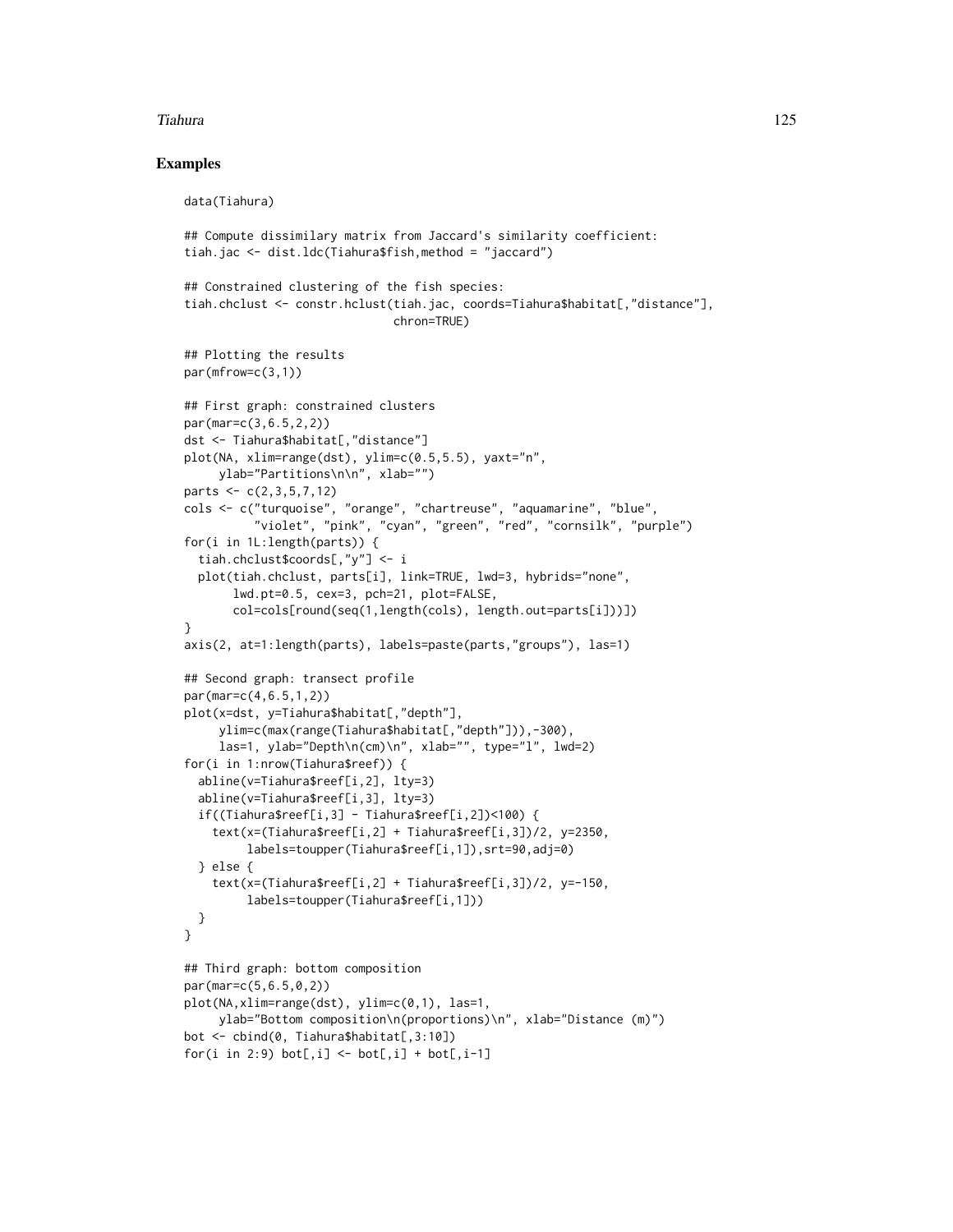```
cols <- c("", "grey75", "brown", "grey25", "green", "purple",
          "lightgreen", "yellow", "white")
for(i in 2:9)
  polygon(x=c(dst, rev(dst)),y=c(bot[,i], rev(bot[,i-1]))/50,
          col=cols[i])
text(x=c(44, 365, 707, 538, 957, 111, 965),
     y=c(0.05, 0.47, 0.37, 0.58, 0.42, 0.80, 0.88),
     labels=colnames(bot)[2:8], xpd=TRUE)
## Species presence graph set:
plot_slice <- function(sl,split) {
  size <- ceiling(length(Tiahura$species)/split)
  sp\_slice \leftarrow size*(sl - 1L) + (1L: size)image(z=t(as.matrix(Tiahura$fish[,sp_slice])),y=1:nrow(Tiahura$fish),
        x=1:length(sp_slice),zlim=c(0,1),col=c("white","black"),axes=FALSE,
        ylab="",xlab="")
  axis(1L,at=1:length(sp_slice),labels=Tiahura$species[sp_slice],las=2L)
  axis(2L,at=1:nrow(Tiahura$fish),label=rownames(Tiahura$fish),las=1L)
  invisible(NULL)
}
##
par(mar=c(15,5,2,2))
plot_slice(1L,5L)
## plot_slice(2L,5L)
## plot_slice(3L,5L)
## plot_slice(4L,5L)
## plot_slice(5L,5L)
```
tpaired.krandtest *Paired t-tests of differences between T1 and T2 for each species*

#### Description

This function computes paired t-tests for each species, for abundances observed at time 1 (T1) and time 2 (T2). The test is one-tailed in the direction of the sign (+ or -) of the t statistic.

#### Usage

```
tpaired.krandtest(mat1, mat2, nperm = 99, list.all = FALSE)
```

| mat1  | site-by-species data at time T1 (data.frame or matrix).                                                    |
|-------|------------------------------------------------------------------------------------------------------------|
| mat2  | site-by-species data at time T2 (data.frame or matrix).                                                    |
| nperm | Number of permutations. Use 999, 9999, or more, to allow for correction of<br>p-values for multiple tests. |

<span id="page-125-0"></span>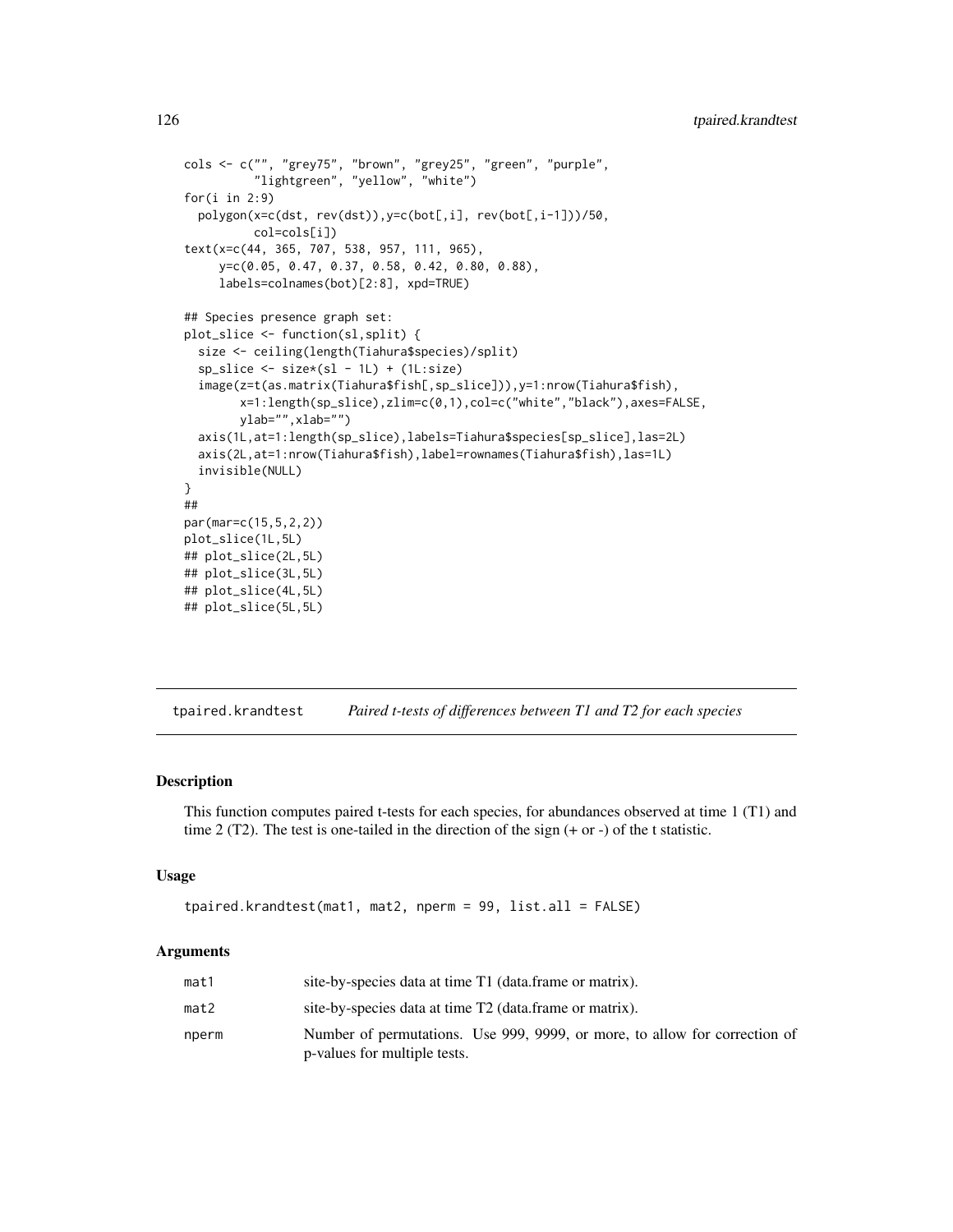list.all If FALSE, the output matrix  $t$ , tests only lists t.test results for species with t.stat not 0; If TRUE, the output matrix \$t.tests lists t.test results for all species; when  $t$ , stat is 0, the p-values in the output table (p. param and p. perm) receive codes -999; Sign(T1-T2) receives the value 0.

#### Details

The species that do not vary in either data set are discarded before calculation of the paired t-tests begins.

p-values should be corrected for multiple testing. Use function p.adjust of stats: p.adjust(res\$t.test\$p.param) or p.adjust(res\$t.test\$p.perm) Correction methods "holm" (default) and "hochberg" are fine for this type of analysis.

#### Value

- A table with species in rows and 6 columns: "mean(T1-T2)","t.stat","p.param","p.perm","p<=0.05","Sign(T1- T2)" The parametric and permutational p-values are not corrected for multiple tests. A star is shown in column " $p \le 0.05$ " if the parametric p-value is  $\le 0.05$ .
- A list of names of the species tested; their t statistics were not 0.
- A list of names of the species not tested because their t-statistics were 0.

#### Author(s)

Pierre Legendre <pierre.legendre@umontreal.ca>

#### References

Legendre, P. 2019. A temporal beta-diversity index to identify sites that have changed in exceptional ways in space-time surveys. *Ecology and Evolution* (in press).

van den Brink, P. J.  $\& C$ . J. F. ter Braak. 1999. Principal response curves: analysis of time-dependent multivariate responses of biological community to stress. *Environmental Toxicology and Chemistry* 18: 138-148.

#### See Also

tpaired.randtest

#### Examples

```
if(require("vegan", quietly = TRUE)) {
```
## Invertebrate communities subjected to insecticide treatment.

## As an example in their paper on Principal Response Curves (PRC), van den Brink & ter ## Braak (1999) used observations on the abundances of 178 invertebrate species ## (macroinvertebrates and zooplankton) subjected to treatments in 12 mesocosms by the ## insecticide chlorpyrifos. The mesocosms were sampled at 11 occasions. The data, ## available in the {vegan} package, are log-transformed species abundances,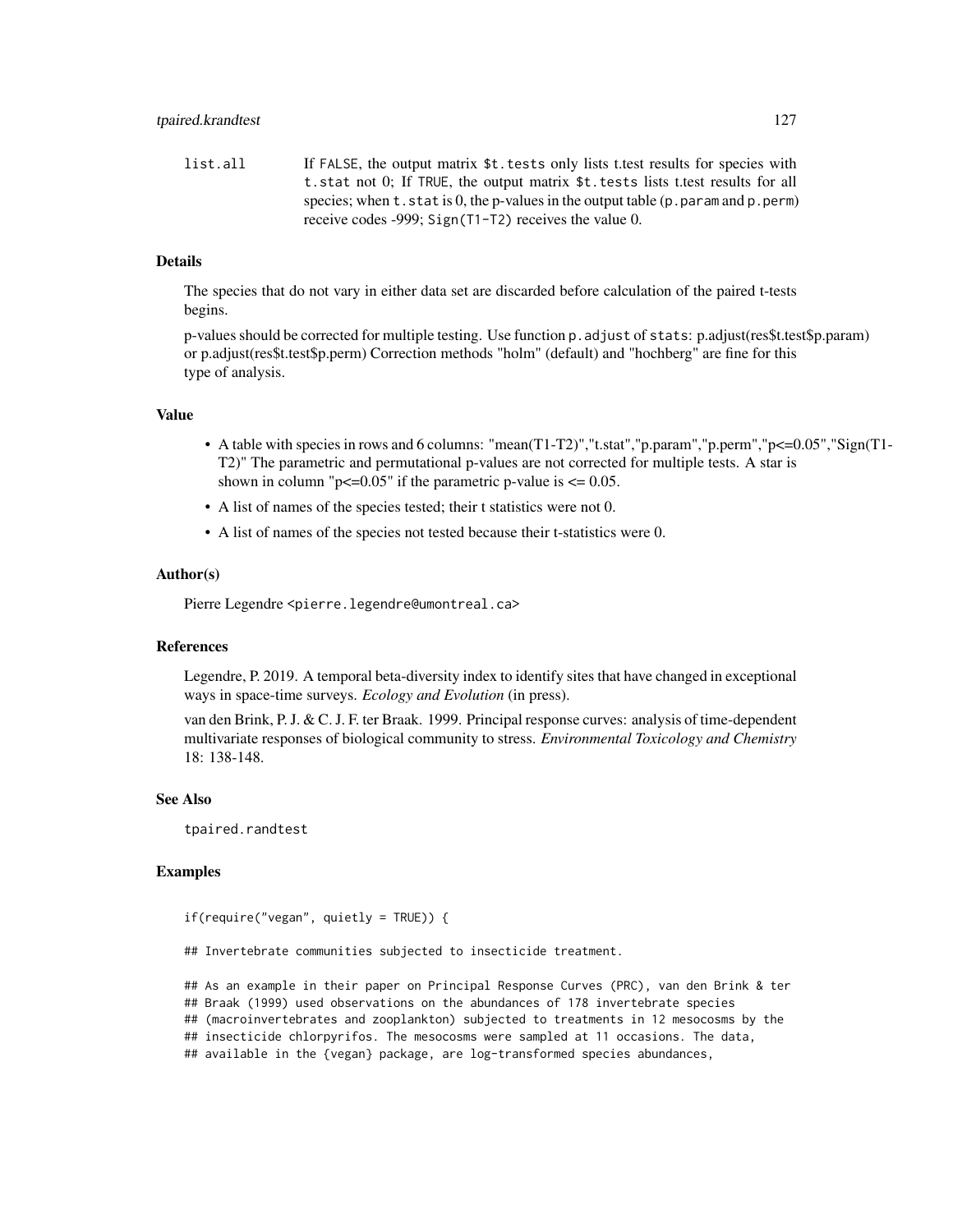```
## y.tranformed = \text{log}e(10*y+1).
## The data of survey #4 will be compared to those of survey #11 in this example.
## Survey #4 was carried out one week after the insecticide treatment, whereas the
## fauna of the mesocosms was considered to have fully recovered from the treatment
## at the time of survey #11.
data(pyrifos)
## The mesocosms had originally been attributed at random to the treatments. However,
## to facilitate presentation of the results, they will be listed here in order of
## increased insecticide doses: {0, 0, 0, 0, 0.1, 0.1, 0.9, 0.9, 6, 6, 44, 44}
## micro g/L.
survey4.order = c(38,39,41,47,37,44,40,46,43,48,42,45)
survey11.order = c(122,123,125,131,121,128,124,130,127,132,126,129)
## Paired t-tests of differences between survey.4 and survey.11 for the p species
res <- tpaired.krandtest(pyrifos[survey4.order,],pyrifos[survey11.order,])
}
```
tpaired.randtest *Permutational paired t-test*

#### Description

This function computes a permutation test of comparison of the means of two paired vectors (related samples). For each object, permutations are restricted to the two related observations.

#### Usage

```
tpaired.randtest(
  vec1,
  vec2,
  nperm = 99,alternative = "two.sided",
  silent = FALSE
\mathcal{L}
```

| vec1, vec2  | The two data vectors to be compared.                                            |
|-------------|---------------------------------------------------------------------------------|
| nperm       | Number of permutations. Use 999, 9999, or more.                                 |
| alternative | c("two.sided", "less", "greater"). Default value: "two.sided".                  |
| silent      | If FALSE, calculation results are printed to the R console. If TRUE calculation |
|             | results are not printed to R console (for simulations).                         |

<span id="page-127-0"></span>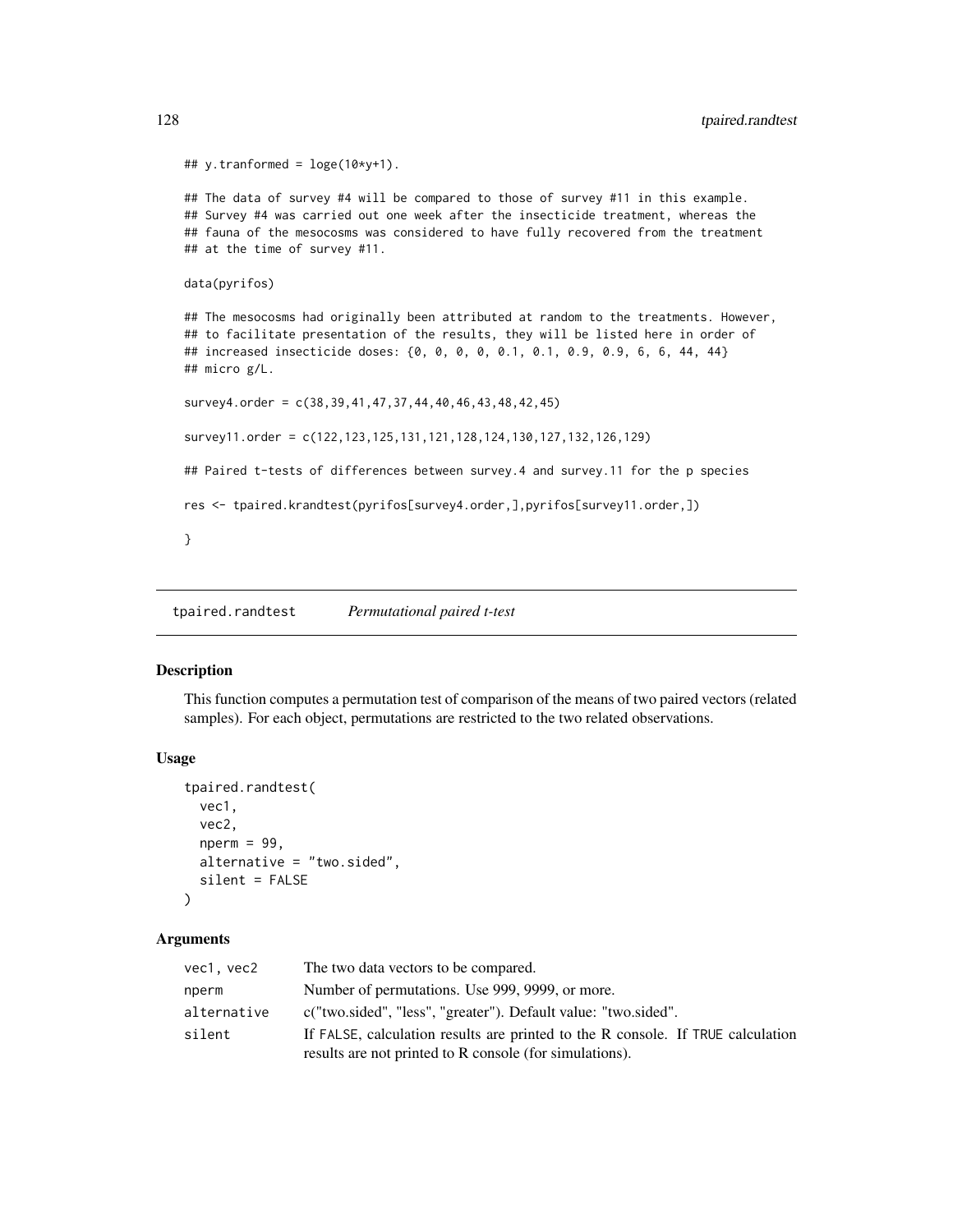#### <span id="page-128-1"></span>trichoptera 129

## Value

A list containing the following results:

- estim: mean of the differences
- t.ref: reference value of the t-statistic
- p.param: parametric p-value
- p.perm: permutational p-value
- nperm: number of permutations

#### Author(s)

- Pierre Legendre <pierre.legendre@umontreal.ca> Permutation code improved by Guillaume Blanchet.

#### References

Zar, J. H. 1999. *Biostatistical analysis. 4th edition.* Prentice Hall, New Jersey.

#### See Also

#### [t.test](#page-0-0)

# Examples

```
## Deer leg length, data from Zar (1999, p. 162).
deer <- matrix(c(142,140,144,144,142,146,149,150,142,148,138,136,147,139,143,141,143,
145,136,146),10,2)
rownames(deer) <- paste("Deer",1:10,sep=".")
colnames(deer) <- c('Hind.leg', 'Fore.leg')
res <- tpaired.randtest(deer[,1], deer[,2]) # Two-tailed test by default
## Compare the results to: res2 = t.test(deer[,1], deer[,2], paired=TRUE)
```
<span id="page-128-0"></span>trichoptera *Trichoptera data set*

#### Description

A dataset containing the abundances of 56 Trichoptera species captured in 1984 during 100 consecutive days in 22 emergence traps (sites) along the outflow stream of Lake Cromwell (45°59'13" N, 73°59'47" W) on the territory of Station de Biologie des Laurentides (Université; de Montéal).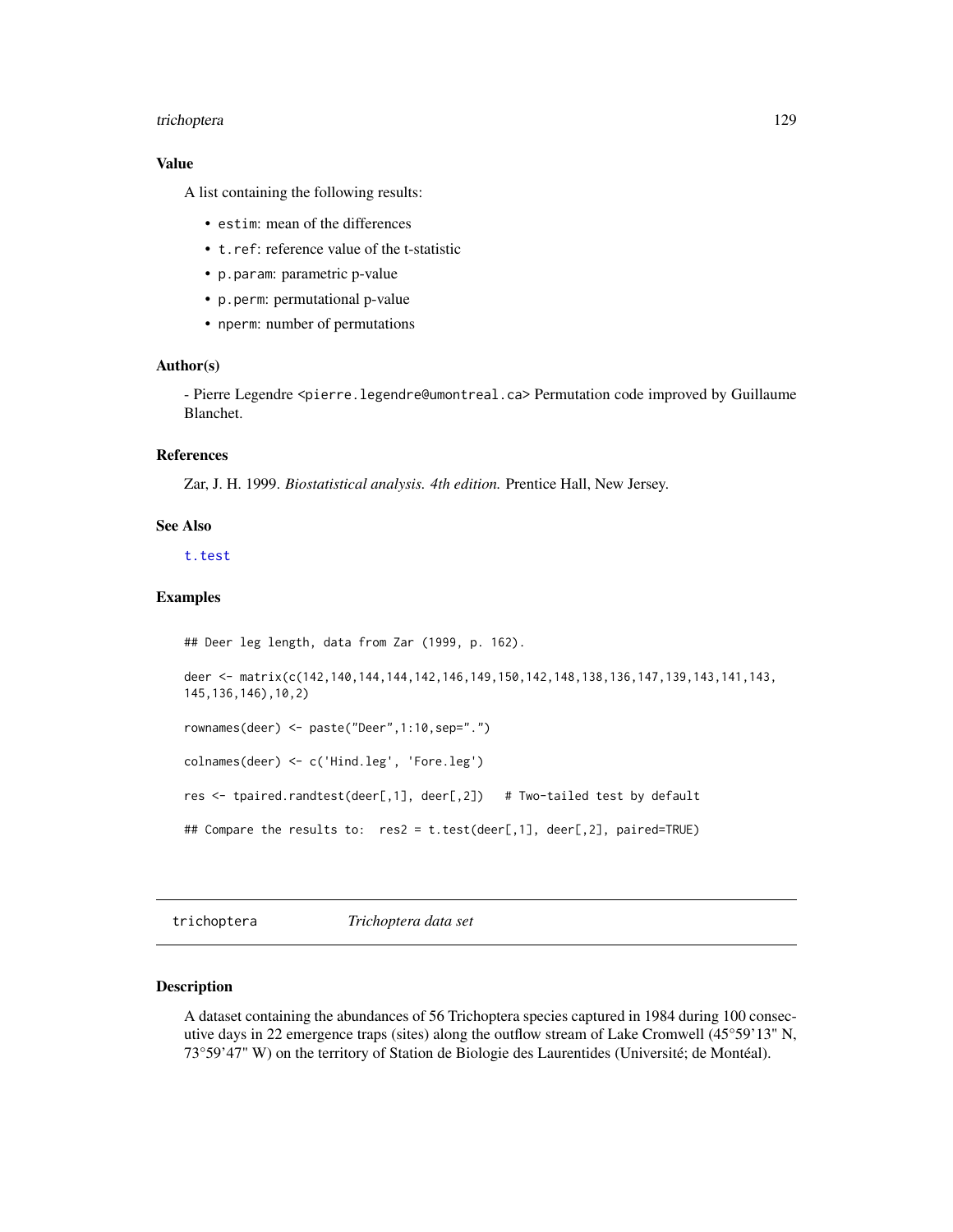#### Usage

data(trichoptera)

#### Format

A data frame with  $(10 \times 22) = 220$  rows and 58 variables (Site, Date, and 56 species).

Row order in the data file: the 22 traps (sites) are nested within the 10 survey periods.

#### Details

The original daily data collected at each site were pooled into 10 survey periods for the study of Legendre et al. (2010) in order to reduce the very high proportion of zeros in the original data matrix. The 22 traps form a regular transect, with geographic positions 1 to 22.

# Author(s)

Data provided by Prof. Pierre-Paul Harper, Département de sciences biologiques, Université de Montréal.

#### References

Legendre, P., M. De Caceres & D. Borcard. 2010. Community surveys through space and time to assess environmental changes: testing space-time interaction in the absence of replication. Ecology 91: 262-272.

variogmultiv *Function to compute multivariate empirical variogram*

#### **Description**

Compute a multivariate empirical variogram. It is strictly equivalent to summing univariate variograms

#### Usage

```
variogmultiv(Y, xy, dmin = 0, dmax = max(dist(xy)), nclass = 20)
```

| Y      | A matrix with numeric data                                                                             |
|--------|--------------------------------------------------------------------------------------------------------|
| xy     | A matrix with coordinates of samples                                                                   |
| dmin   | The minimum distance value at which the variogram is computed (i.e. lower<br>bound of the first class) |
| dmax   | The maximum distance value at which the variogram is computed (i.e. higher<br>bound of the last class) |
| nclass | Number of classes of distances                                                                         |

<span id="page-129-0"></span>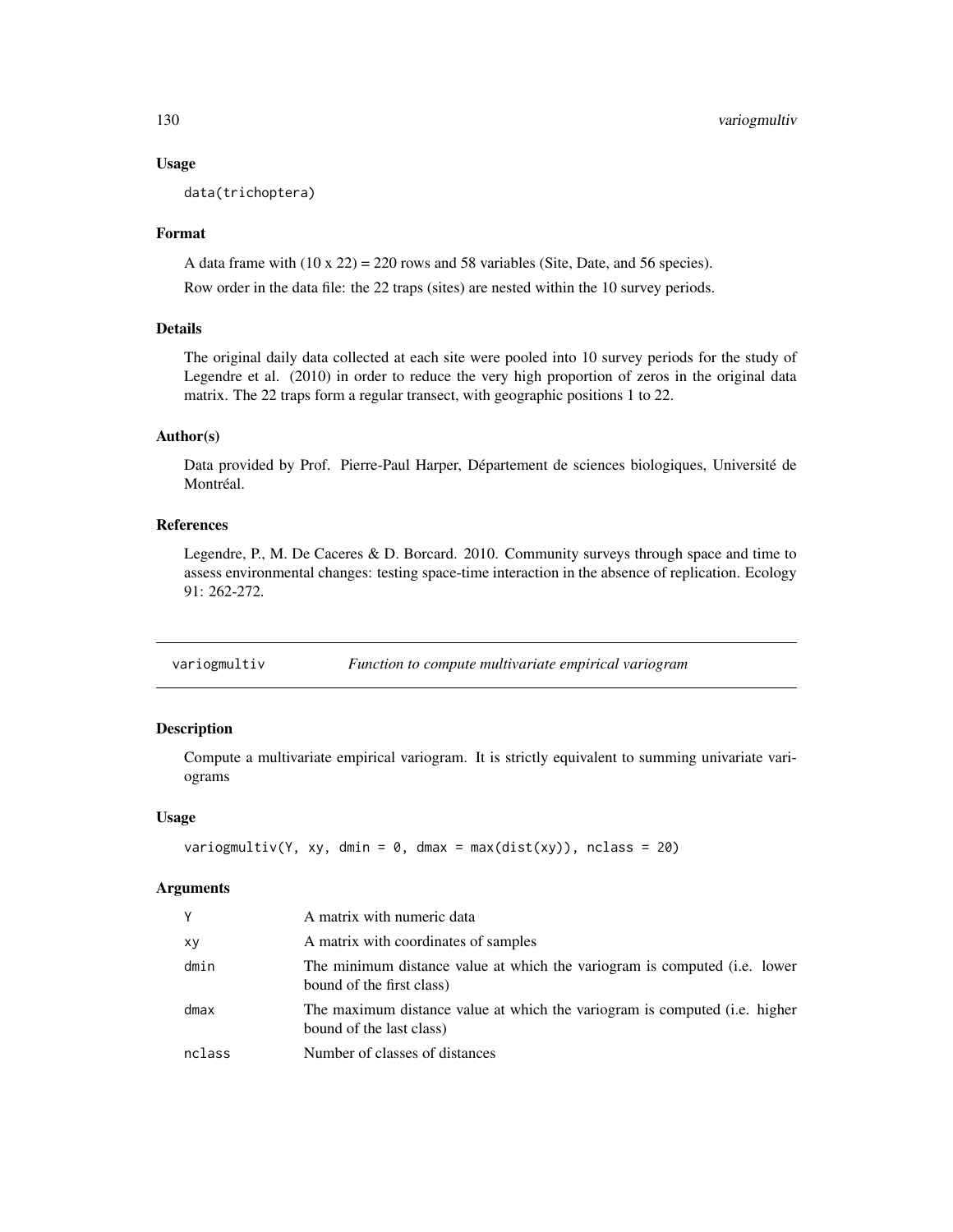# <span id="page-130-0"></span>WRperiodogram 131

# Value

A list:

| Distances ( <i>i.e.</i> centers of distance classes).        |
|--------------------------------------------------------------|
| Empirical semi-variances.                                    |
| Number of connections between samples for a given distance.  |
| Number of samples used for the computation of the variogram. |
| Character vector with the names of the distance classes.     |
|                                                              |

# Author(s)

Stéphane Dray <stephane.dray@univ-lyon1.fr>

# References

Wagner H. H. (2003) Spatial covariance in plant communities: integrating ordination, geostatistics, and variance testing. Ecology, 84, 1045–1057

#### Examples

```
if(require(ade4)){
data(oribatid)
# Hellinger transformation
fau <- sqrt(oribatid$fau / outer(apply(oribatid$fau, 1, sum), rep(1, ncol(oribatid$fau)), "*"))
# Removing linear effect
faudt <- resid(lm(as.matrix(fau) ~ as.matrix(oribatid$xy)))
mvspec <- variogmultiv(faudt, oribatid$xy, nclass = 20)
mvspec
plot(mvspec$d, mvspec$var,type = 'b', pch = 20, xlab = "Distance", ylab = "C(distance)")
}
```
WRperiodogram *Whittaker-Robinson periodogram*

# Description

Whittaker-Robinson periodogram for univariate series of quantitative data.

# Usage

```
WRperiodogram(
  x,
 T1 = 2,
 T2,
 nperm = 999,
```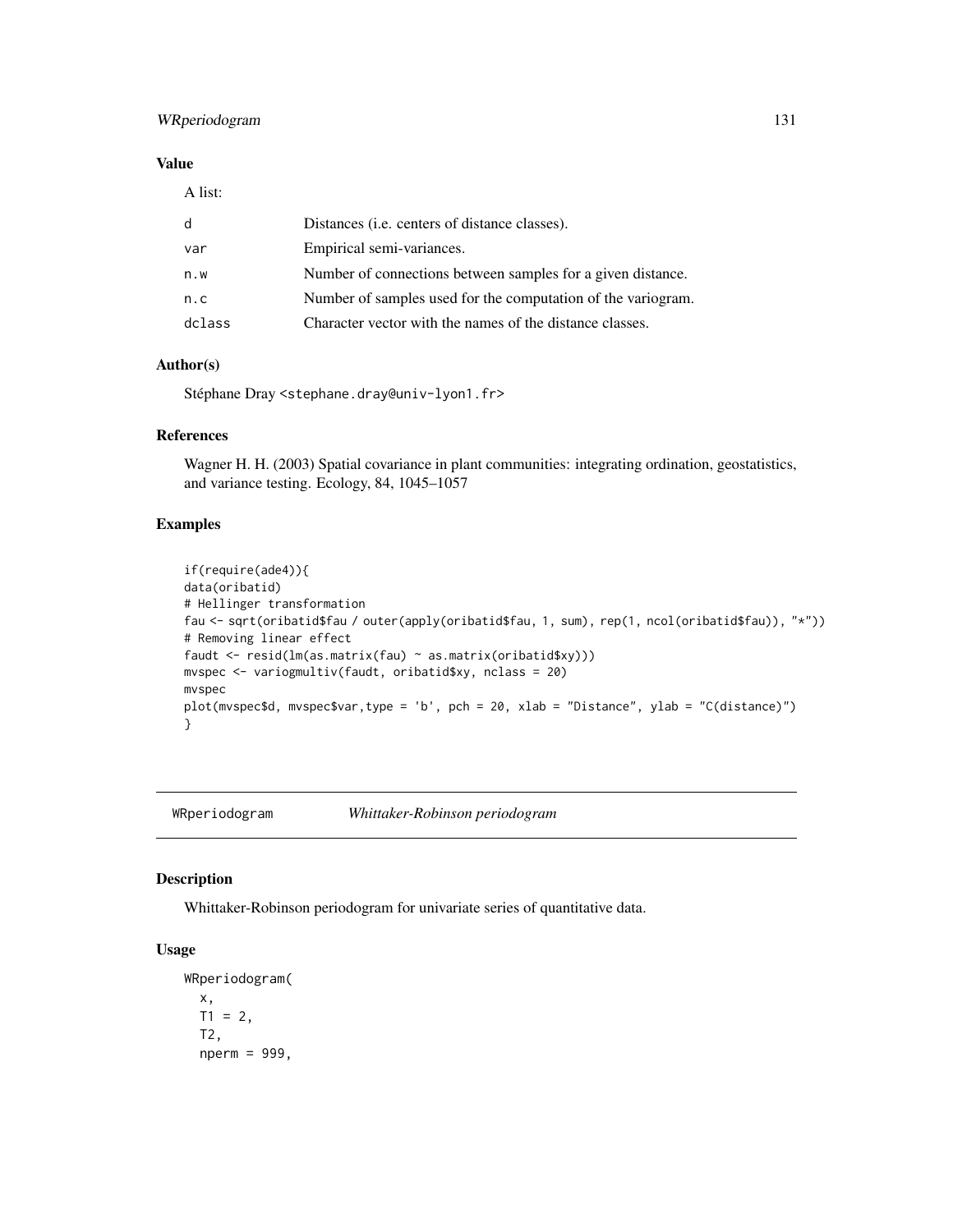```
nopermute,
 mult = c("sidak", "bonferroni"),
 print.time = FALSE
\lambda## S3 method for class 'WRperio'
plot(x, prog = 1, alpha = 0.05, line,col = "red", main = NULL, ...)
```
#### Arguments

| X              | A vector of quantitative values, with class numeric, for function WRperiodogram,<br>or an output object of WRperiodogram for function plot.                                   |
|----------------|-------------------------------------------------------------------------------------------------------------------------------------------------------------------------------|
| T1             | First period included in the calculation (default: T1=2).                                                                                                                     |
| T <sub>2</sub> | Last period included in the calculation (default: $T2=n/2$ ).                                                                                                                 |
| nperm          | Number of permutations for the tests of significance.                                                                                                                         |
| nopermute      | List of item numbers that should not be permuted; see Details (default: no items<br>should be excluded from the permutations).                                                |
| mult           | Correction method for multiple testing. Choices are "bonferroni" and "sidak"<br>(default: mult="bonferroni").                                                                 |
| print.time     | Print the computation time. Useful when planning the analysis of a long data<br>series with a high number of permutations. Default: print.time=FALSE.                         |
| prog           | prog=1 (default): use the original p-values in the plot. prog=2: use the p-values<br>corrected for multiple testing. prog=3: progressive correction of the multiple<br>tests. |
| alpha          | Significance level for the plot; p-values smaller than or equal to alpha are repre-<br>sented by black symbols. Default: alpha=0.05.                                          |
| line.col       | Colour of the lines between symbols in the graph (default: line.col="red").                                                                                                   |
| main           | Main title of the plot. Users can write a custom title, in quotes (default: main="WR<br>Periodogram").                                                                        |
| $\cdots$       | Other graphical arguments passed to this function.                                                                                                                            |

# Details

The Whittaker-Robinson periodogram (Whittaker and Robinson, 1924) identifies periodic components in a vector of quantitative data. The data series must contain equally-spaced observations (i.e. constant lag) along a transect in space or through time. The vector may contain missing observations, represented by NA, in reasonable amount, e.g. up to a few percent of the total number of observations. The periodogram statistic used in this function is the standard deviation of the means of the columns of the Buys-Ballot table (Enright, 1965). The method is also described in Legendre & Legendre (2012, Section 12.4.1). Missing values (NA) are handled by skipping the NA values when computing the column means of the Buys-Ballot table.

The data must be stationary before computation of the periodogram. Stationarity is violated when there is a trend in the data or when they were obtained under contrasting environmental or experimental conditions. Users should at least test for the presence of a significant linear trend in the data (using linear regression); if a significant trend is identified, it can be removed by computing regression residuals.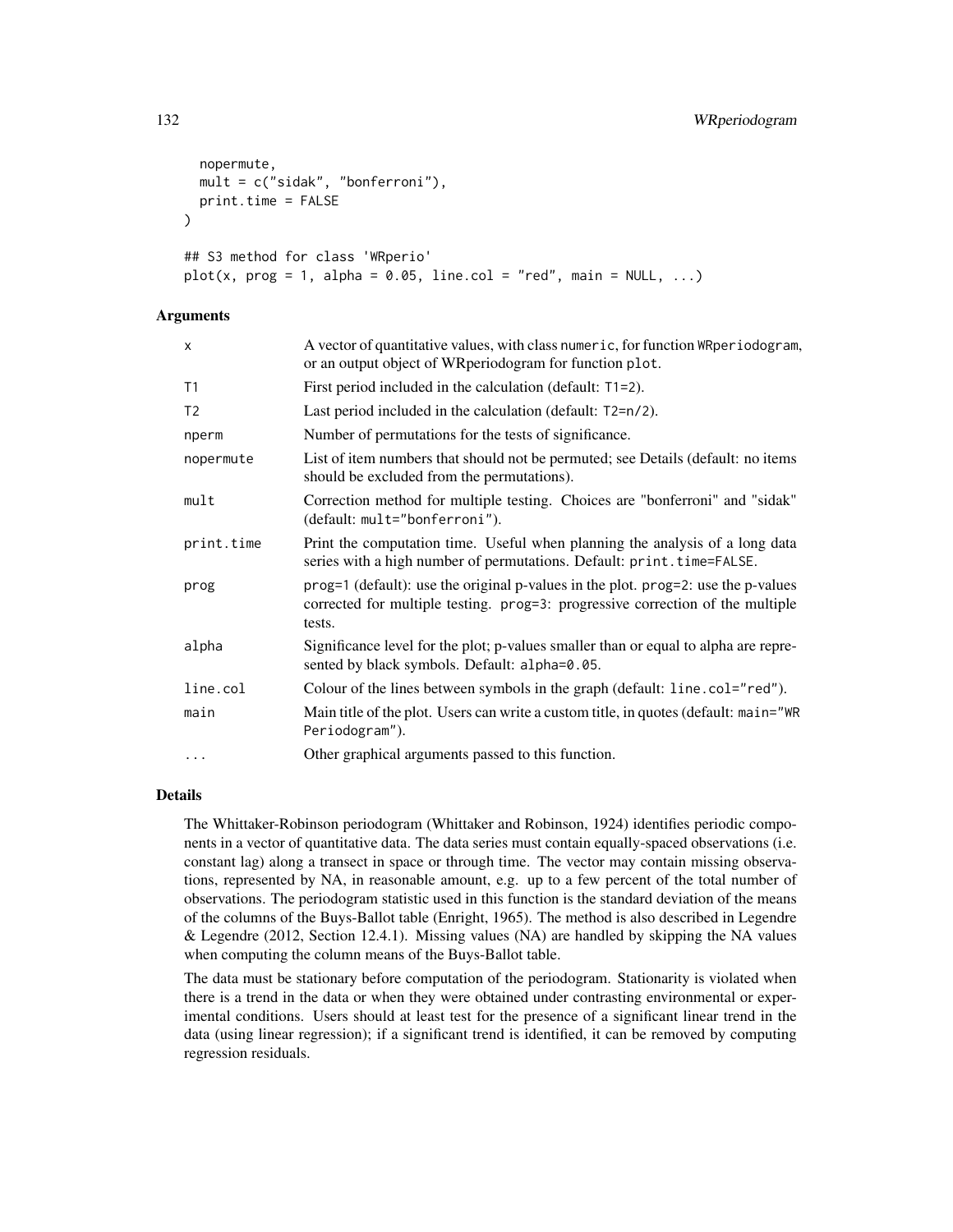#### WRperiodogram 133

The nopermute option allows users to include a list of items numbers that should not be permuted, whether the observations are NA or zero values. This option should not be used in routine work. It is intended for special situations where observations could not be made at some points along the space or time series because that was impossible. For example, in a spatial data series along a river, if points fall on emerging rocks or on islands, no observation of phytoplankton could have been made at those points. For the permutation test, values at these positions (NA or 0) should not be permuted with values at points where observations were possible.

The graph produced by the plot function shows the periodogram statistics and their significance following a permutation test, with periods in the abscissa. The p-values may be corrected for multiple testing using either the Bonferroni or the Sidak correction, which can be applied to all values in the correlogram uniformly, or following a progressive correction.

A progressive correction means that for the first periodogram statistic, the p-value is tested against the alpha significance level without any correction; for the second statistic, the p-value is corrected for 2 simultaneous tests; and so forth until the k-th statistic, where the p-value is corrected for k simultaneous tests. This approach solves the problem of "where to stop interpreting a periodogram"; one goes on as long as significant values emerge, considering the fact that the tests become progressively more conservative.

In the Whittaker-Robinson periodogram, harmonics of a basic period are often found to be also significant.

The permutation tests, which can take a bit of time in very large jobs, can be interrupted by issuing an Escape command. One can also click the STOP button at the top of the R console.

#### Value

The function produces an object of class WRperio containing a table with the following columns:

| Period      | period number;                                                              |
|-------------|-----------------------------------------------------------------------------|
| WR.stat     | periodogram statistic;                                                      |
| p-value     | p-value after permutation test;                                             |
| p.corrected | p-value corrected for multiple tests, using the Bonferroni or Sidak method; |
| p.corr.prog | p-value after progressive correction.                                       |

When the p-values cannot be computed because of a very high proportion of missing values in the data, values of 99 are posted in the last three columns of the output table.

#### Author(s)

Pierre Legendre <pierre.legendre@umontreal.ca> and Guillaume Guenard

#### References

Enright, J. T. 1965. The search for rhythmicity in biological time-series. Journal of Theoretical Biology 8: 426-468.

Legand, M. 1958. Variations diurnes du zooplancton autour de la Nouvelle-Calédonie. O.R.S.T.O.M., Inst. Fr. Océanie Sect. Océanogr. Rapp. Sci. (6): 1-42.

Legendre, P. and L. Legendre. 2012. Numerical ecology, 3rd English edition. Elsevier Science BV, Amsterdam.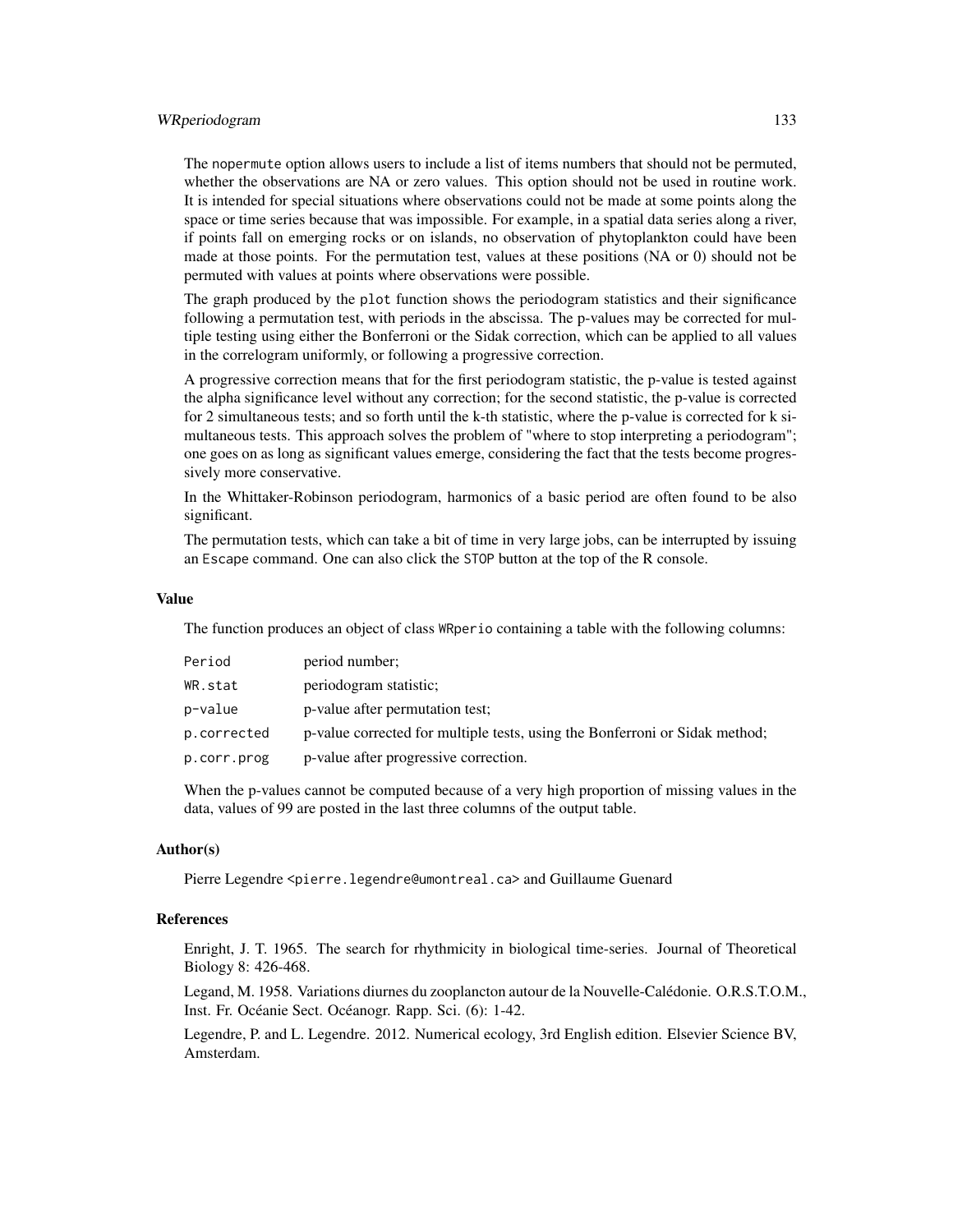Sarrazin, J., D. Cuvelier, L. Peton, P. Legendre and P. M. Sarradin. 2014. High-resolution dynamics of a deep-sea hydrothermal mussel assemblage monitored by the EMSO-Açores MoMAR observatory. Deep-Sea Research I 90: 62-75. (Recent application in oceanography)

Whittaker, E. T. and G. Robinson. 1924. The calculus of observations - A treatise on numerical mathematics. Blackie & Son, London.

#### Examples

```
### 1. Numerical example from Subsection 12.4.1 of Legendre and Legendre (2012)
test.vec <- c(2,2,4,7,10,5,2,5,8,4,1,2,5,9,6,3)
# Periodogram with permutation tests of significance
res <- WRperiodogram(test.vec)
plot(res) # Plot the periodogram
#####
### 2. Simulated data
# Generate a data series with periodic component using Legand's (1958) equation.
# Ref. Legendre and Legendre (2012, eq. 12.8, p. 753)
# x = time points, T = generated period, c = shift of curve, left (+) or right (-)
periodic.component <- function(x,T,c){cos((2*pi/T)*(x+c))}
n <- 500 # corresponds to 125 days with 4 observations per day
# Generate a lunar cycle, 29.5 days (T=118)
moon <- periodic.component(1:n, 118, 59)
# Generate a circadian cycle (T=4)
daily <- periodic.component(1:n, 4, 0)
# Generate an approximate tidal cycle (T=2)
# A real tidal signal would have a period of 12.42 h
tide <- periodic.component(1:n, 2, 0)
# Periodogram of the lunar component only
res.moon.250 <- WRperiodogram(moon, nperm=0) # T1=2, T2=n/2=250; no test
res.moon.130 <- WRperiodogram(moon, T2=130, nperm=499)
par(mfrow=c(1,2))
# Plot 2 moon cycles, n = 118*2 = 236 points
plot(moon[1:236], xlab="One time unit = 6 hours")plot(res.moon.130, prog=1) # Plot the periodogram
#####
```
# Add the daily and tidal components, plus a random normal error. With daily (T=4) and # tide (T=2), period 4 and its harmonics should have a higher W statistic than period 2 var1  $\le$  daily + tide + rnorm(n, 0, 0.5) # Plot a portion (40 points) of the data series # Two periodic components identifiable. Tide (T=2) reinforces the daily signal (T=4) par(mfrow=c(1,2))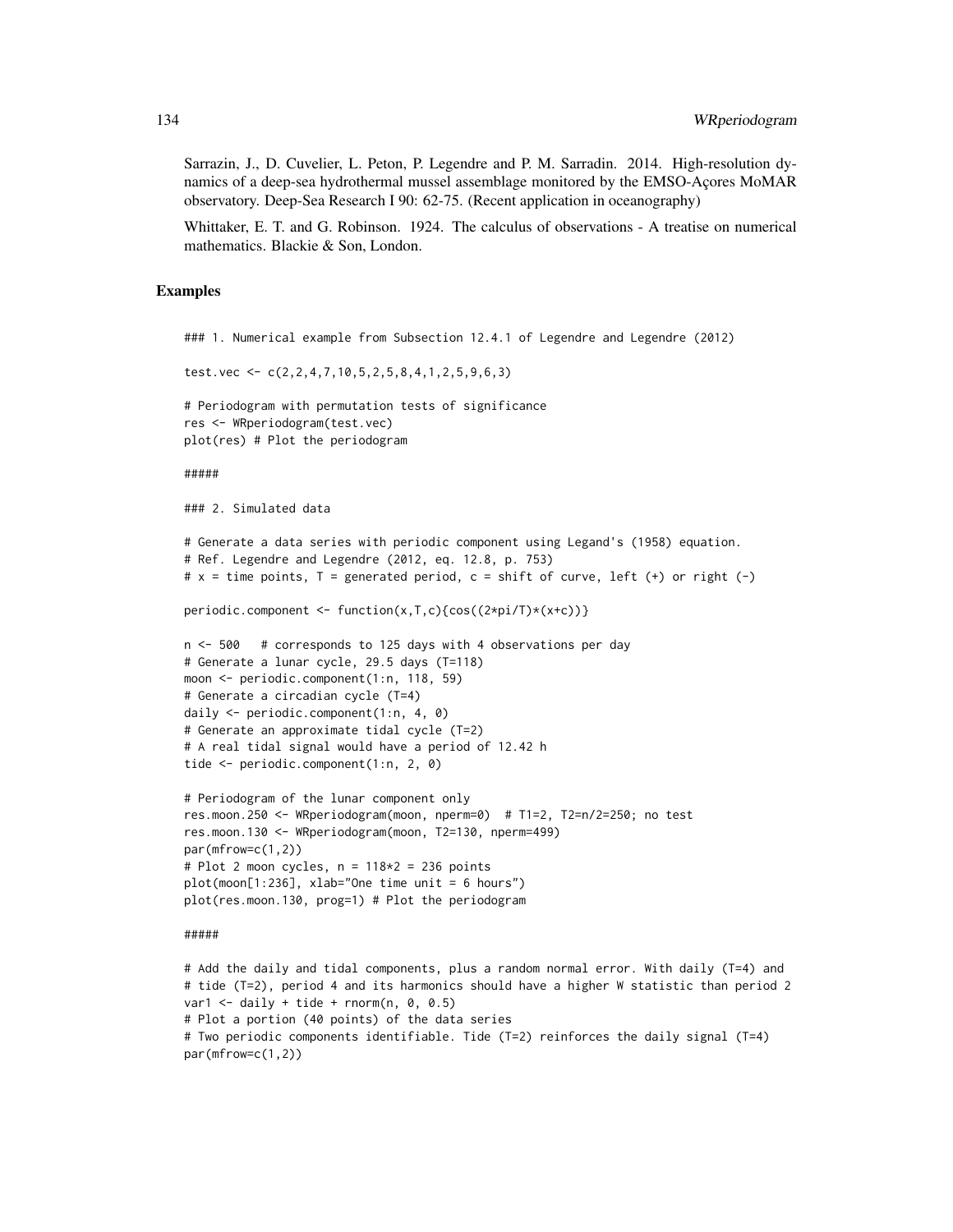#### WRperiodogram 135

```
plot(var1[1:40], pch=".", cex=1, xlab="One time unit = 6 hours")
lines(var1[1:40])
# Periodogram of 'var'
res.var1 <- WRperiodogram(var1, T2=40, nperm=499)
plot(res.var1, prog=3, line.col="blue") # Plot the periodogram
# The progressive correction for multiple tests (prog=3) was used in the periodogram.
#####
# Add the three components, plus a random normal error term
# to show that the WRperiodogram can test several periodic components at the same time.
# (5*moon) makes the lunar periods stronger than the daily and tidal periods
var2 \le 5*moon + daily + tide + rnorm(n, 0, 0.5)
# Plot a portion (150 points) of the data series
# The three periodic components are identifiable
par(mfrow=c(1,2))
plot(var2[1:150], pch=".", cex=1, xlab="One time unit = 6 hours")
lines(var2[1:150])
# Periodogram of 'var'
res.var2 <- WRperiodogram(var2, T2=130, nperm=499)
plot(res.var2, prog=1, line.col="blue") # Plot the periodogram
# Find the position of the maximum W statistic value in this periodogram
(\text{which}(\text{res}.\text{var2}[,2] == \text{max}(\text{res}.\text{var2}[,2])) -1)# "-1" correction at the end of the previous line: the first computed period is T=2,
# so period #118 is on line #117 of file res.var2
#####
# Illustration that the WR periodogram can handle missing values:
# Replace 10% of the 500 data by NA
select <- sort(sample(1:500)[1:50])
var.na <- var2
var.na[select] <- NA
res.var.na <- WRperiodogram(var.na, T2=130, nperm=499)
# Plot the periodogram with no correction for multiple tests
plot(res.var.na, prog=1)
# Plot periodogram again with progressive correction for multiple tests
plot(res.var.na, prog=3)
#####
### 3. Data used in the examples of the documentation file of function afc() of {stats}
# Data file "ldeaths"; time series, 6 years x 12 months of deaths in UK hospitals
# First, examine the data file ldeaths. Then:
ld.res.perio <- WRperiodogram(ldeaths, nperm=499)
# Plot the periodogram with two types of corrections for multiple tests
par(mfrow=c(1,2))
```
plot(ld.res.perio, prog=1) # No correction for multiple testing plot(ld.res.perio, prog=3) # Progressive correction for multiple tests # The yearly cycle and harmonics are significant # Compare the results of afc() to those of WRperiodogram above acf(ldeaths) # lag=1.0 is one year; see ?acf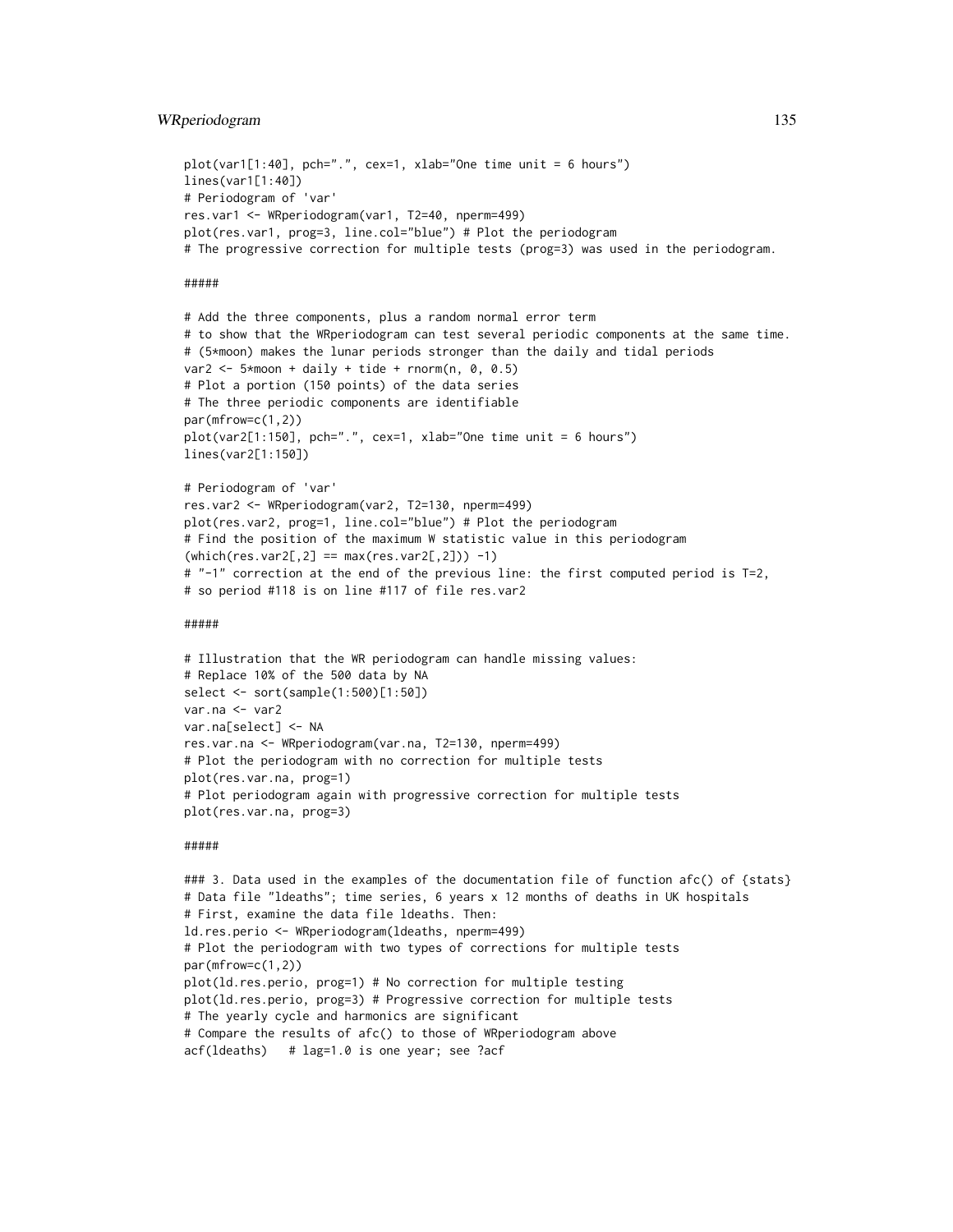WRperiodogram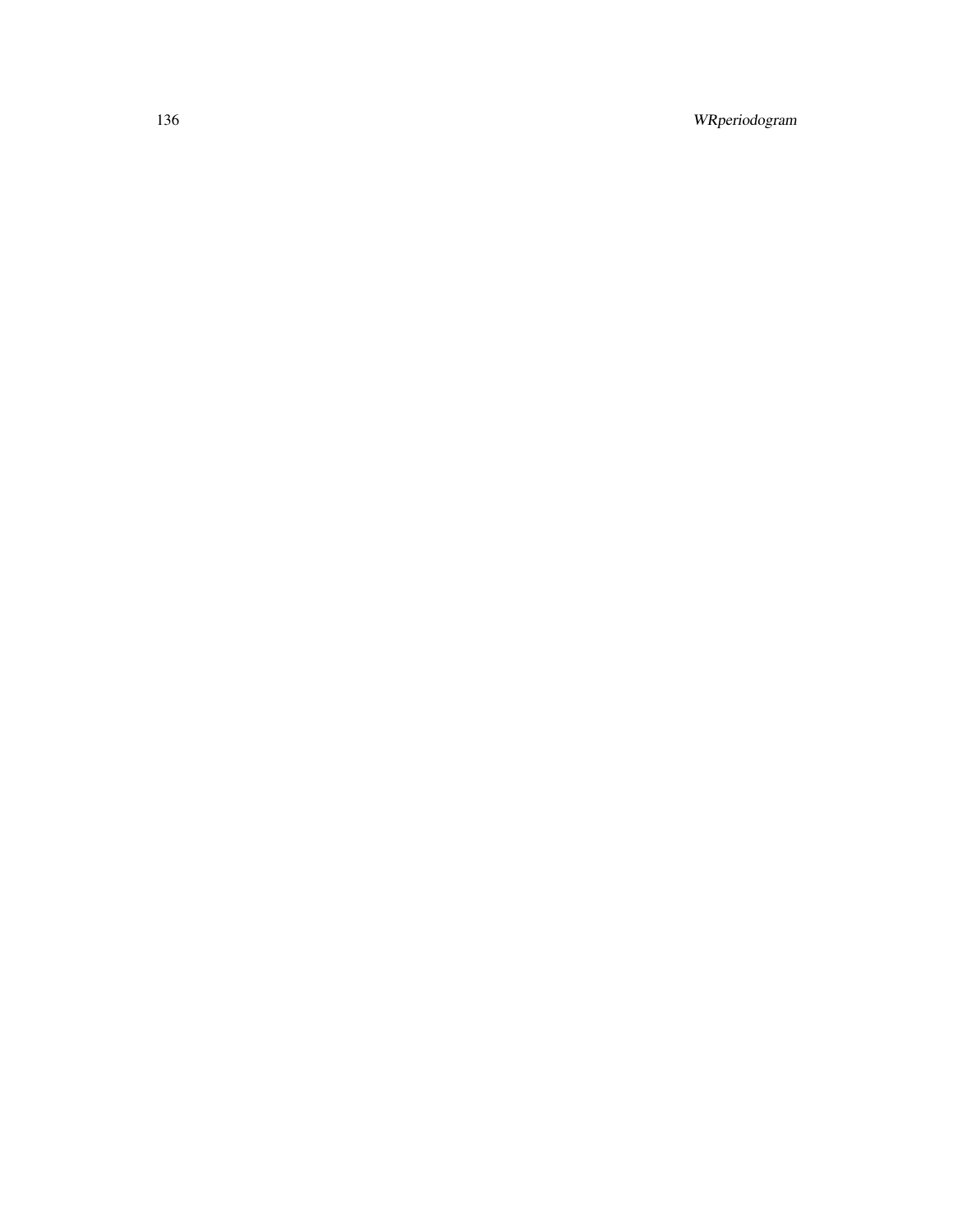# Index

∗ Scotch ScotchWhiskey , [106](#page-105-0) ∗ Tiahura Tiahura , [123](#page-122-0) ∗ Whiskey ScotchWhiskey , [106](#page-105-0) ∗ datasets bacProdxy , [14](#page-13-0) mastigouche , [63](#page-62-0) trichoptera , [129](#page-128-1) ∗ manip rotation , [102](#page-101-0) ∗ models ortho.AIC, [92](#page-91-1) ∗ multivariate aem.time , [9](#page-8-0) forward.sel , [48](#page-47-0) forward.sel.par , [50](#page-49-0) global.rtest, [52](#page-51-0) mspa , [77](#page-76-0) multispati, [88](#page-87-0) stimodels , [109](#page-108-0) WRperiodogram , [131](#page-130-0) ∗ spatial aem , [3](#page-2-0) aem.build.binary , [6](#page-5-0) aem.time , [9](#page-8-0) aem.weight.edges , [11](#page-10-0) chooseCN , [21](#page-20-0) create.dbMEM.model, [33](#page-32-0) envspace.test, [43](#page-42-0) global.rtest, [52](#page-51-0) LCBD.comp, [53](#page-52-0) listw.candidates , [56](#page-55-1) listw.select, [60](#page-59-1) mem.select, [64](#page-63-0) moran.bounds, [73](#page-72-0) moran.randtest, [74](#page-73-0) moranNP.randtest, [75](#page-74-0)

mspa , [77](#page-76-0) msr , [80](#page-79-0) msr.4thcorner, <mark>8</mark>3 msr.mantelrtest , [84](#page-83-0) mst.nb, [87](#page-86-0) multispati, [88](#page-87-0) orthobasis.poly , [93](#page-92-0) scalogram, [103](#page-102-0) scores.listw, [104](#page-103-1) stimodels , [109](#page-108-0) test.W , [121](#page-120-0) variogmultiv, [130](#page-129-0) ∗ ts aem.weight.edges , [11](#page-10-0) ∗ utilities chooseCN , [21](#page-20-0) [.orthobasisSp *(*scores.listw *)* , [104](#page-103-1) adegpar , *[78](#page-77-0)* , *[97](#page-96-0)* , *[103](#page-102-0)* aem , [3](#page-2-0) , *[8](#page-7-0)* , *[10](#page-9-0)* aem.build.binary , *[4](#page-3-0)* , [6](#page-5-0) , *[12](#page-11-0) , [13](#page-12-0)* aem.time , [9](#page-8-0) aem.weight.edges , [11](#page-10-0) aem.weight.time *(*aem.weight.edges *)* , [11](#page-10-0) as.krandtest , *[74](#page-73-0)* , *[76](#page-75-0)* as.randtest , *[74](#page-73-0)* bacProdxy , [14](#page-13-0) beta.div , [14](#page-13-0) beta.div.comp, [18](#page-17-0)

chooseCN , [21](#page-20-0) , *[59](#page-58-0)* , *[77](#page-76-0)* , *[79](#page-78-0)* constr.hclust , [23](#page-22-0) , *[96](#page-95-0)* constr.hclust-class , [31](#page-30-0) Cperiodogram, [32](#page-31-0) create.dbMEM.model, [33](#page-32-0) cutree , *[25](#page-24-0) , [26](#page-25-0)* , *[96](#page-95-0)*

dbmem , *[33](#page-32-0)* , *[35](#page-34-0)* , [35](#page-34-0) directional.response, [38](#page-37-0)